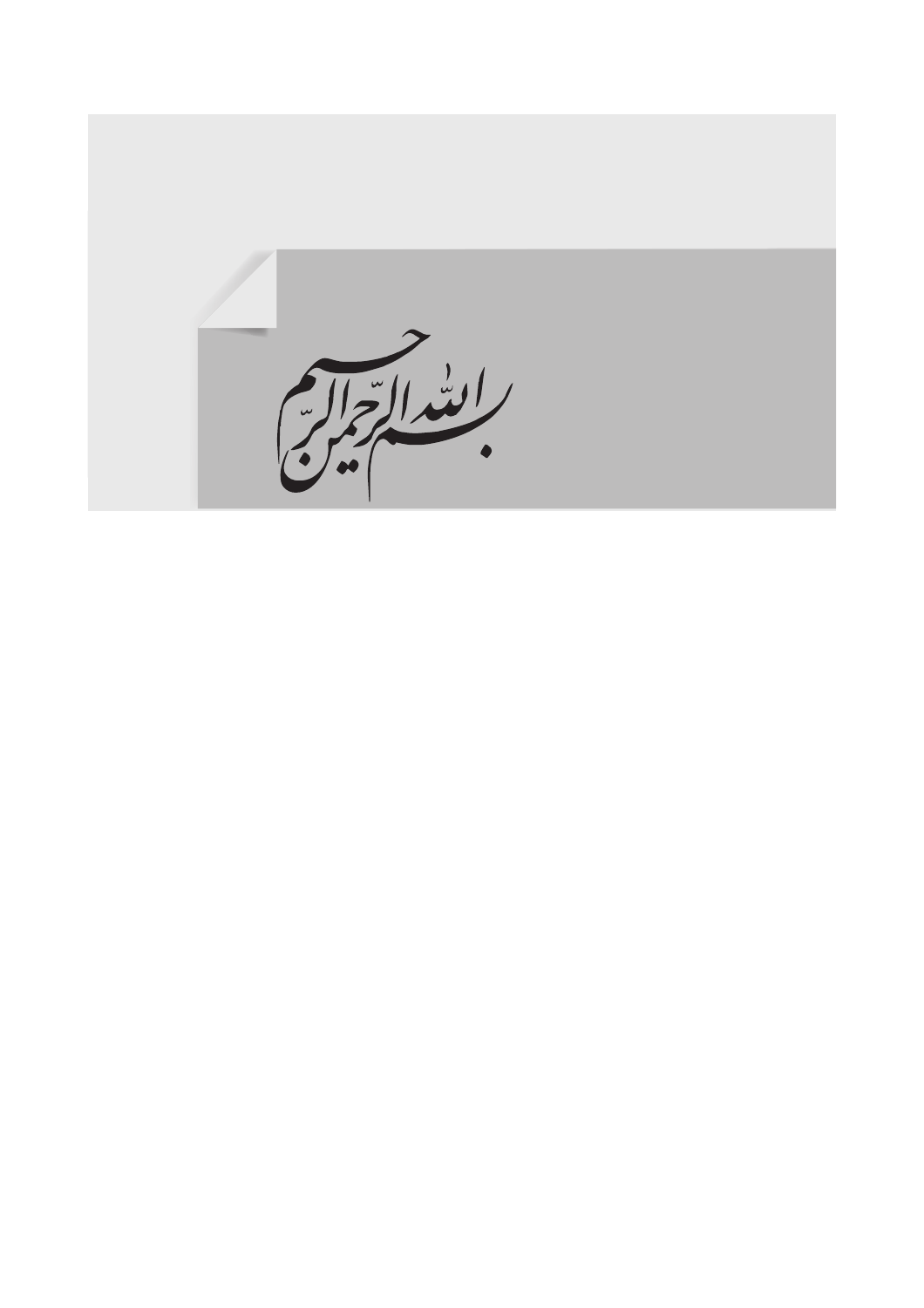شير معجزهي الهي، غذاي بهشتي وَإِنَّ لَكُم فِي الاَنعام لَعِبرَةً نُسقيكُم مِمّا في بُطوُنِهِ مِن بَين فَرِثٍ وَ دَم لَبَناً خالِصاً سائِغاً لِلشّارِبينَ و در وجود چارپایان برای شما عبرتی است. از درون شکم آنها از میان سرگین وخون، شیر خالص گوارا را به شما مینوشانیم. (سوره نحل – آيه ۶۶) رسول گرامی اسلام (ص) عَلَيْكُم بَالْأَلبان فَإِنَّها تَمْسَحُ الْحَرَّ عَنِ الْقَلْبِ كَما يَمْسَحُ الْأَصْبَعَ الْعَرَقِ عَنْ الْجَبين وَ تَشُدُّالظَّهْرَ وَ تَزِيدُ فِي الْعَقْلِ وَ تُزَكِّي الْذِّهْنِ وَتَجْلُوُ الْبَصَرَ وَ تَذْهَبُ الْنِسْيان. بر شما باد به نوشیدن شیر ، زیر اگر ما را از دل می;زداید آنگونه که انگشتان عــرق پیشانــی را پاک میکند، استخوانها را محکم میکند، عقل را افزایش میدهد، ذهن را هوشیار میسازد، بر قدرت بینایی میافزاید و فراموشی را میزداید.

(مستدرك الوسايل، ج ١۶، ص ٧۴، حديث ٥، باب اللبن)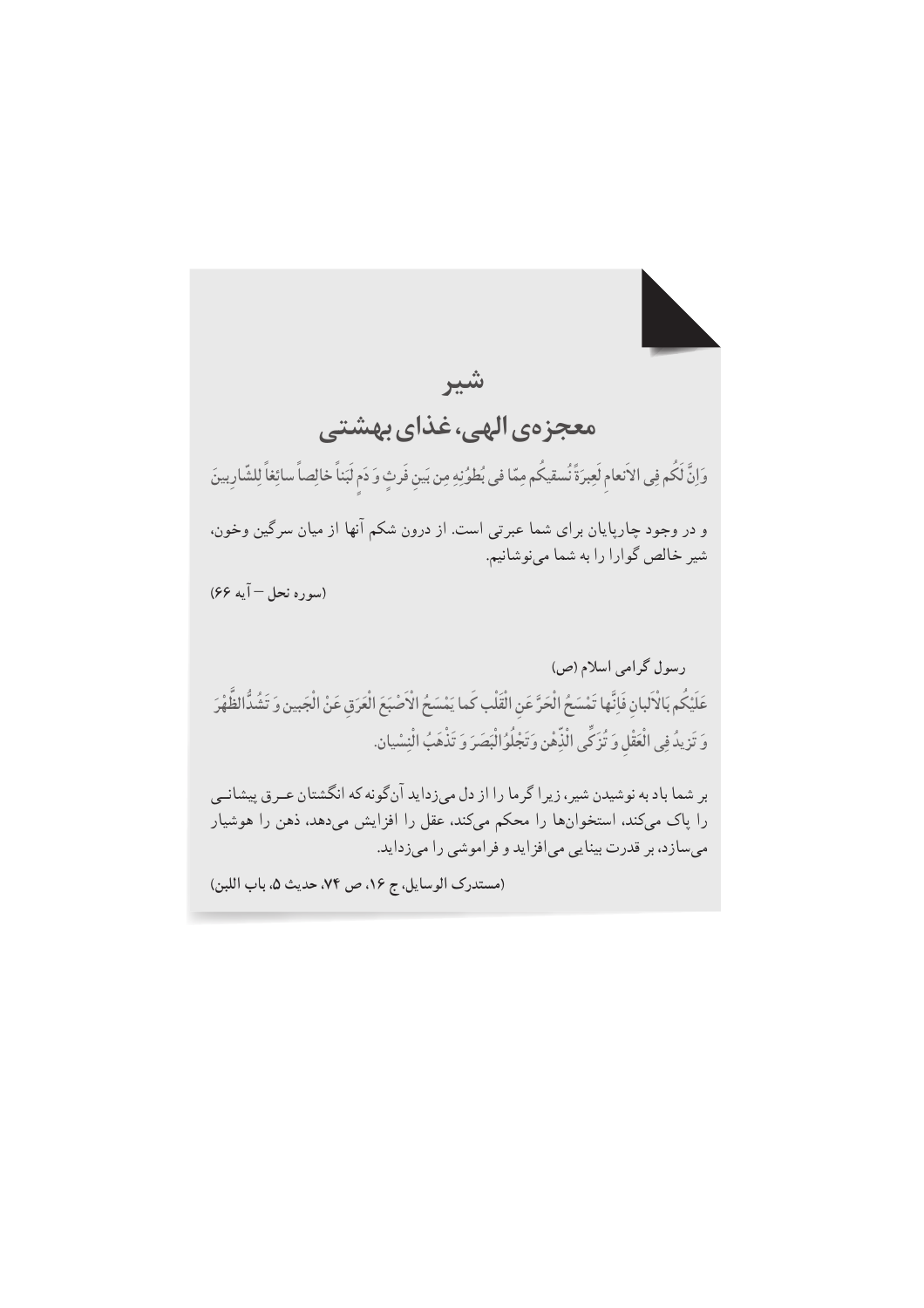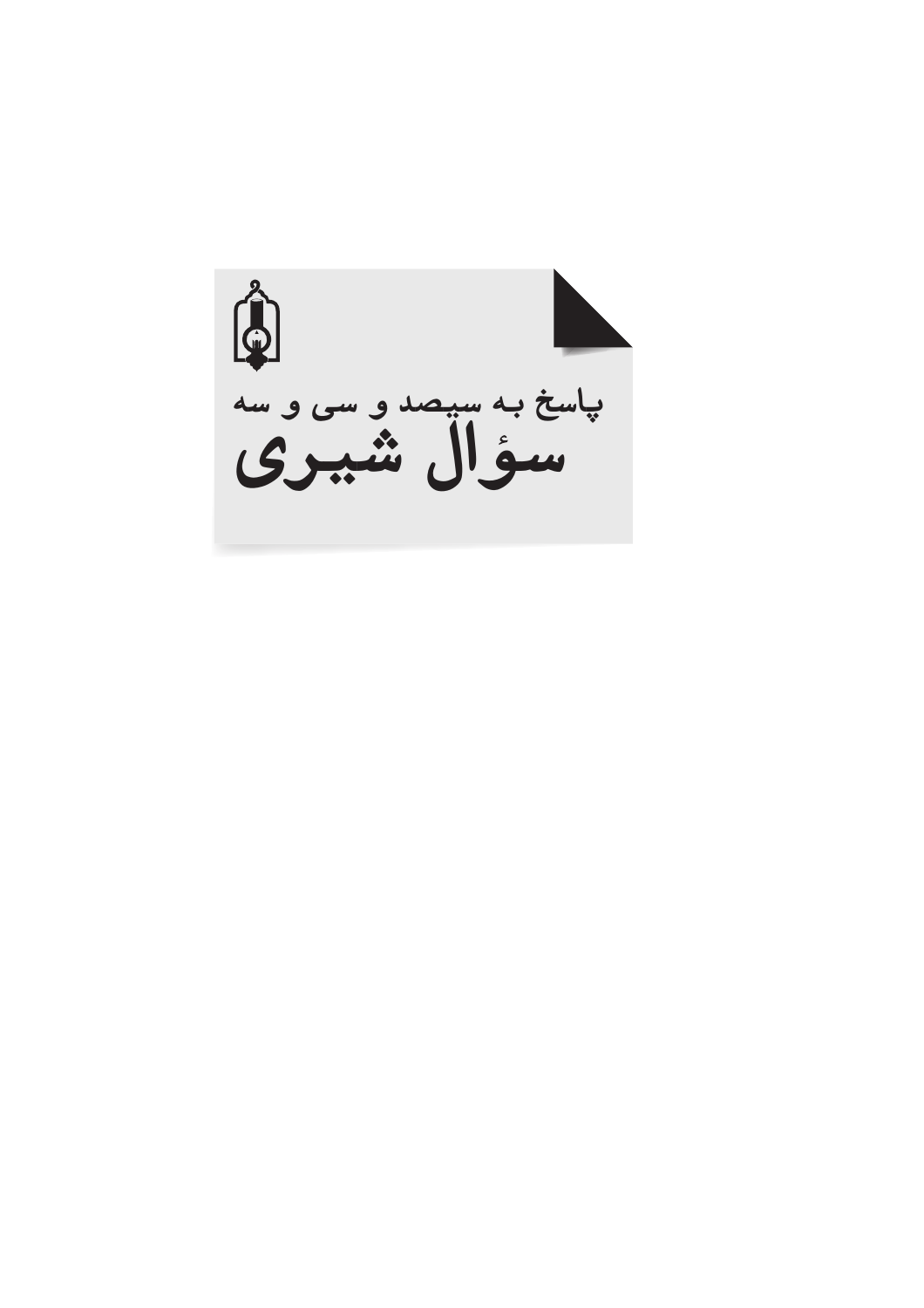

چاپ،صحافیولیتوگرافی:حُسنیٰ<br>چاپ اول : ۱۳۹۲<br>شمارگان: ۱۰۰۰۰ نسخه<br>شابک: ۴ - ۸ - ۹۳۴۲۸ - ۶۰۰ - ۹۷۸ قیمت:٤٩٠٠تومان

عنوان ونام پدیدآور: پاسخ به سیصد و سی و سه سوال شیری سرشناسنامه: نوابپور، ثريا (١٣٢١ - )، كمالزاده، عزيزالله (١٣٣٦ - ) چمنی، حسین (۱۳٤۰-). مشخصاتنشر: تهران:لمپا،١٣٩٢. .<br>م<mark>شخصاتظاهری:۱۰۰</mark> ص. شابک:٤-٨-٩٣٤٢٨ -٦٠٠ -٩٧٨ وضعيتفهرستنويسى:فيپا موضوع:شير --پرسشهاوپاسخها موضوع:لبنيات -- توليد -- پرسشهاو پاسخها شناسه افزوده: شركت سهامى صنايع شير ايران رده بندی کنگره: ۱۳۹۲ ۲پ/۲۵۰/۵/ .<br>رده بندی دیویی:۱/۳۷ }۲ شمارەكتابشناسىملى:٣١٥١٦١٩

تهــران/ انتهــای بلــوار کشـــاورز/ خیابــان<br>دکتــر قریــــــ// کوچـــه اولیــــ// یـــلاک ۲۳<br>۵ ۲ ۵ ۵ ۵ ۰ ۲ ۲ ۱ ۰

ایــن کتاب باحمایت شــرکت صنایـع شـیر ایـران (پـگاه) به چاپ رسیده است.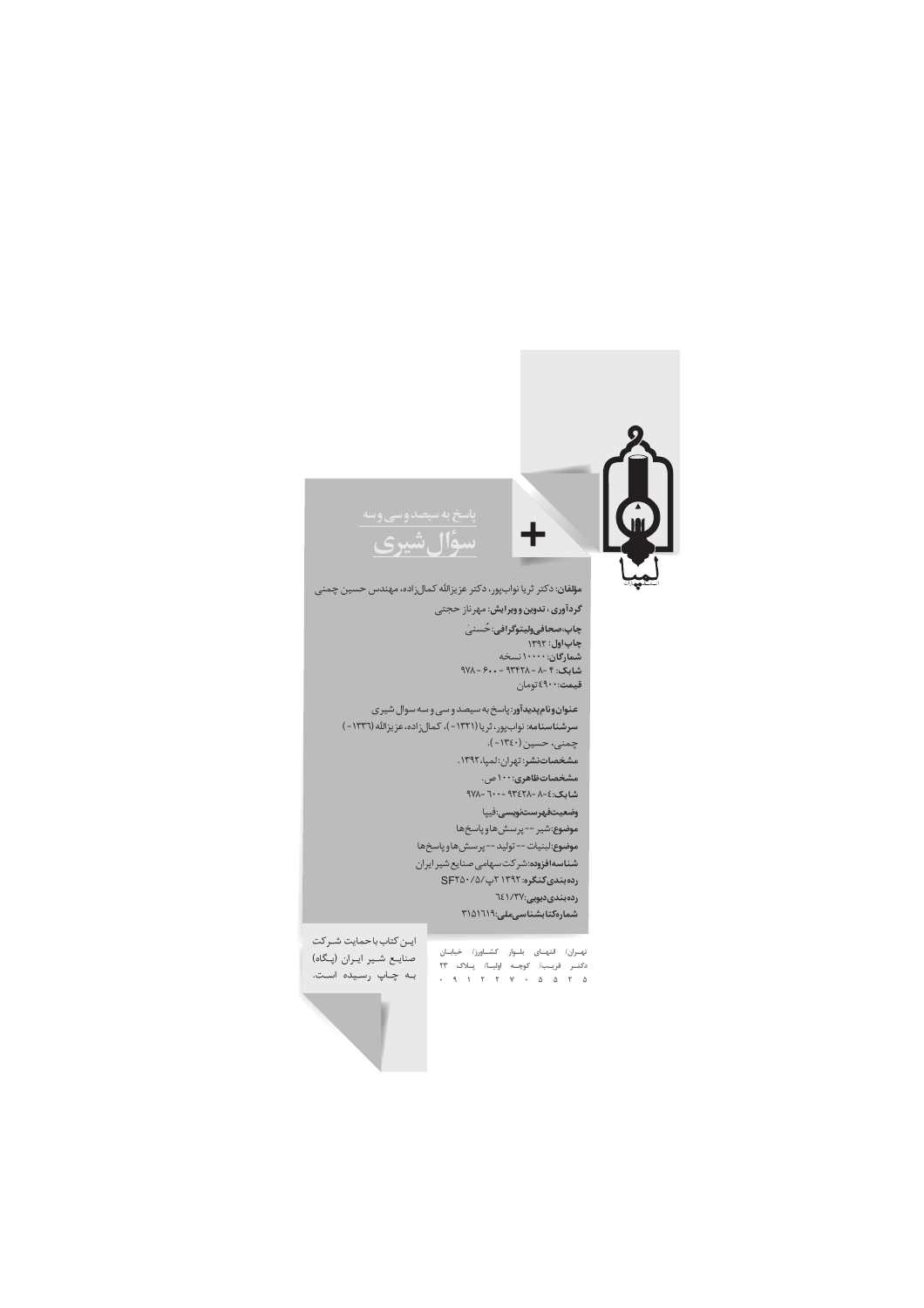### \_!888888888888888888888888888888888888888888`a,MBb!#/\*A/!\*(5!cA,Xd!9N\*5!V-,=!\*AO-!e,(B ff!888888888888888888888888888888888888888888888888888888888888888888888!'ATMA,D!#&O@!HA/gh!\*(5 fi!888888888888888888888888888888888888888888888888888888888888888888888 !"#\$%&'()\*+!jP&/!VkU l^!8888888888888888888888888888888888888888888888888888888888888888888888888888888888888888,-.!je&7!VkU ^m!88888888888888888888888888888888888888888888888888888888888888888888888888888888888&/+0"!je\$+!VkU n^!888888888888888888888888888888888888888888888888888888888888888888888888888888888888&,-12!je6,0C!VkU \_i!88888888888888888888888888888888888888888888888888888888888888888888888888888888888888345&j3oXB!VkU \_\_!8888888888888888888888888888888888888888888888888888888888888888888888888888888888&678j3J5!VkU pf!888888888888888888888888888888888888888888888888888888888888888888888888888888'4,9&:,9&j3LqQ!VkU pi!888888888888888888888888888888888888888;1"5#+),<&0=&6->#-?4,2&'(#@A"&j3LJQ!VkU p\_!888888888888888888888888888888888888888888888888888888888888888888888888888888888888888888:,8j301!VkU mf!88888888888888888888888888888888888888888888888888888888888888888888888888888888888888B"0C!j3Q7!VkU mi!8888888888888888888888888888888888888888888888888888888888888888888888888888888 &!1DE?!j3Q7.,A!VkU m\_!8888888888888888888888888888888888888888888888888888 F)#GD+)&!8#2&4&H-EI8j3Q7./&7!VkU

فهر ست

 $|\mathsf{Q}|$  فهرست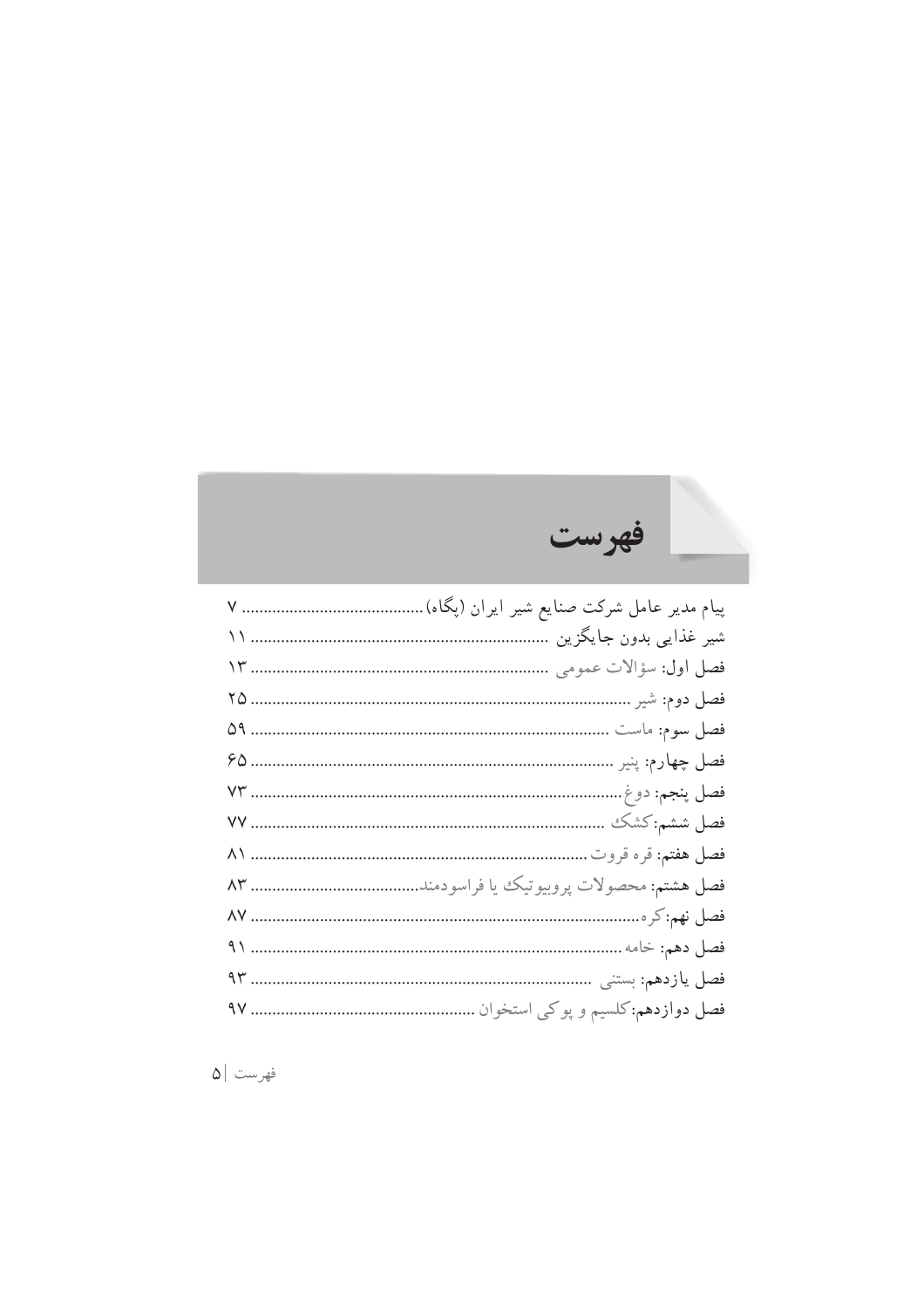பு Ψ به نام خــــداوند حی خبـــیر ف دنندهٔ مهروساقی مشیر بموکز میان دو سرگین وخو<sup>ن</sup> برآورد سنشسير گوارا برون گوارا و خالص لېن سساز شد بد<u>و نندگے</u> جب آغازشد بدين معجزة سسلق اوكام يافت .<br>نەتئەسلامت،كەكاملىرىن،م يافت ہمەنە ئەستى دىسى دېرجەپىت .<br>بیک جام شیرانه<sup>ا</sup>ش رخت بست خدایاتو سشسپرآفریدی فزون مرا<sub>ً</sub> قدرتی تا بنو سسٹسم کنون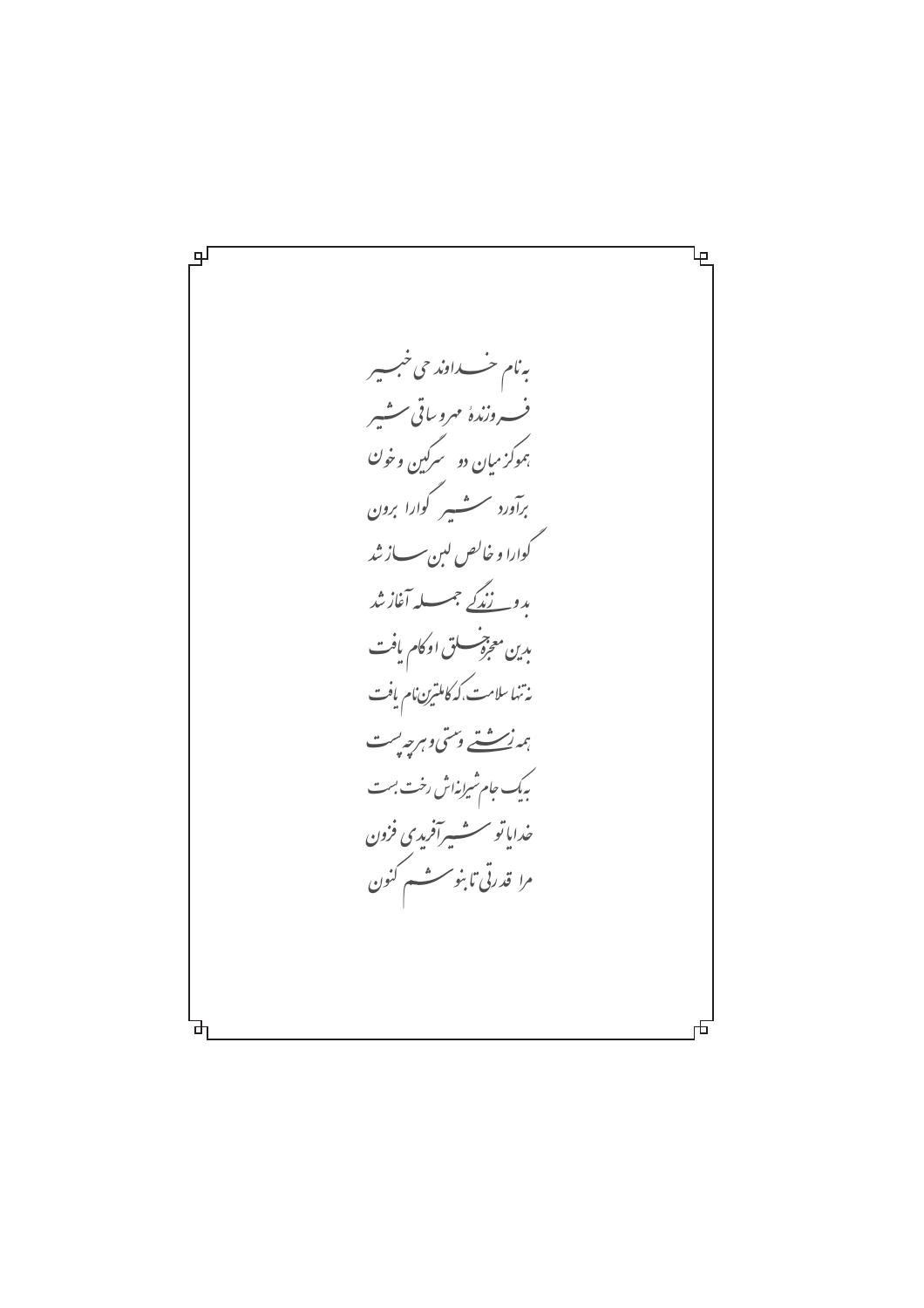## يبام مدير عامل شركت صنايع شير ايران (يگاه)

تامین غذا و تضمین امنیت آن بر ای میلیاردها انسان ساکن در کره خاکی از مهمترین دغدغهها و مسائل مطرح جهان امروز است. طبق آمارهای جهانی حدود یک ششم جمعیت کره زمین را گرسنگان تشکیل میدهند. نیاز انسان به غذا یکی از مهمترین احتیاجات ذاتی است که عامل بقاء و طول عمر محسوب مىشود. احتياج به غذا دائمى است و انسان را مجبور مى كند تا براى به دست آوردن غذا و رفع گرسنگی تلاش کند. تغذیه صحیح و درست، نه تنها پدیده رشد را فراهم کرده و به تندرستی و طول عمر کمک میکند بلکه با تاًثیر بر روی اعصاب و روان سبب رشد فکري و روانې نيز مېشود.

در میان علوم مرتبط با تغذیه انسان، شیر و فراوردههای آن به عنوان مادهای حیاتی و ارزشمند همواره از جایگاهی ویژه برخوردار بوده است. شیر بعنوان کاملترین غذای شناخته شده حاوی چنان تنوعي از موادمغذي است كه مي تواند تمامي وظايف غذا را در بدن انجام دهد.

در حال حاضر نیز بسیاری از سازمانهای منطقهای و بین|لمللی با همکاری مراکز علمی و تحقیقاتی در تلاش هستند تا با تبیین ارزش غذایی شیر و ضرورت گنجاندن آن در سبد تغذیه خانوار، جایگاه مناسب تری را برای این صنعت در زمینه تولید، فراوري و مصرف محصولات شيري فراهم آورند. امروزه ارزش و اهميت مصرف شير و فراوردههای آن که منجر به افزایش طول عمر، بازده جسمی و فکری، تولید انرژی، رشد مطلوب بدن و سلامت بافتهای عصبی و … . می شود بر کسی پوشیده نیست .مطالعات گسترده انجام شده توسط مراجع بین|لمللی و مراکز علمی و دانشگاهی نیز ارتباط مستقیمی را بین سرانه مصرف شیر و کاهش سن از کارافتادگی نشان داده است.

یبام مدیر عامل شرکت صنایع شیر ایران (یگاه) |۷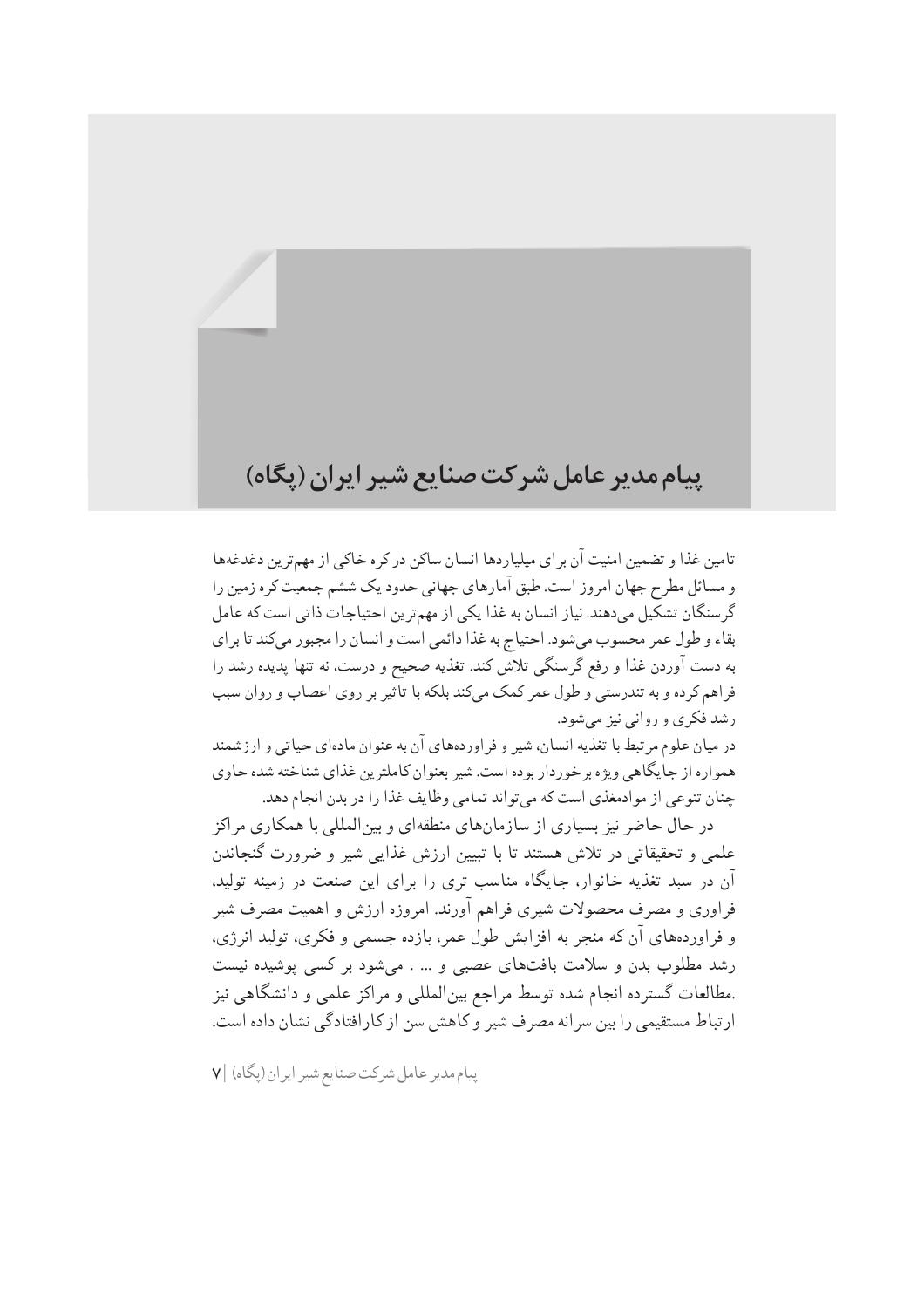كمبود مصرف اين فراورده، علاوه بر تاخير رشد همراه با سوء تغذيه سلولي، كم خوني، افز ایش فشار خون، افز ایش تحریک پذیری، بی اشتهایی، خر ابی و فساد دندان ها، تحلیل عضلات، نر می استخوان، پوکی استخوان و...... عوارض جبران ناپذیر دیگر ی را به دنبال خواهد داشت .يوکي استخوان يک فاجعه بزرگ قرن محسوب مي شود که بيشتر جهان سوم را در بر می گیرد. کشور ایران نیز از این قضیه مستثنی نیست و سالیانه میلیاردها ریال هزینههای درمانی و بهداشتی را به دولت تحمیل می کند.

سلامتی مهمترین سرمایه در اختیار انسان است. به همین علت انسانها حاضر ند بر ای بازگشت سلامتی تمامی سرمایه خود را هزینه کنند. در واقع ارزش سلامتی معادل تمام دارایی آنهاست. نقشه بیماریهای کشور گویای کنترل مناسب بیماریهای واگیر دار است، اما همین نقشهها می گویند که بیماریهای غیر واگیر دار سالانه جمعیت زیادی از کشور را به کام مرگ می بر ند.

۷۰٪ بیماریهای غیرواگیر کشور ناشی از سبک زندگی و نوع تغذیه ایجاد می شوند. مطالعه هرم غذايي موجود كشور نشان از وجود ناهنجاريهاي زيادي دارد.

در کنار بیش خوری بعضی از اقلام غذایی، شیر بیشتر از سایر گروههای غذایی مورد بے مهر ی و بے توجهے قرار گرفته است.

بررسی ها نشان می دهد حدود ۹۰ درصد مردم کشور دچار کمبود دریافت کلسیم هستند وبهمين دليل پوكي استخوان از بيماريهاي شايع در كشور بحساب مي آيد. بنا به اعلام وزارت بهداشت، پوکی استخوان در سنین بالای ۶۰ سال از هر دو زن یک نفر و از هر سه مرد یک نفر را مبتلا می کند و چون درمان ندارد، تنها راه پیشگیری است که با مصر ف کافی و مستمر كلسيم وفسفر اتفاق مى افتد. مطالعات مركز تحقيقات روما تولو ژى دانشگاه تهر ان حاكى از آن است که حداقل ۶ میلیون نفر در ایران دچار عوارض پوکی استخوان هستند. از آنجاکه ۲۰ درصد از افر ادی که دچار شکستگی استخوان می شوند بر اثر عوارض آن می میرند و ۵۰ درصد بقیه برای تمام عمر زمین گیر میشوند، چنانچه تنها ۲ درصد از این جمعیت در طول سال دچار شکستگی شوند آمار های زیر بدست می آید: ۱– سالیانه ۱۲۰ هزار نفر دچار شکستگی می شوند. ٢- حد اقل ٢٠ هزار نفر آنان به دليل عوارض جانبي جان مي دهند. ۳– ۵۰ درصد آنان یعنی ۶۰ هزار نفر دچار معلولیت شده وبدلیل زمینگیر شدن قادر به باز گشت به کار نیستند.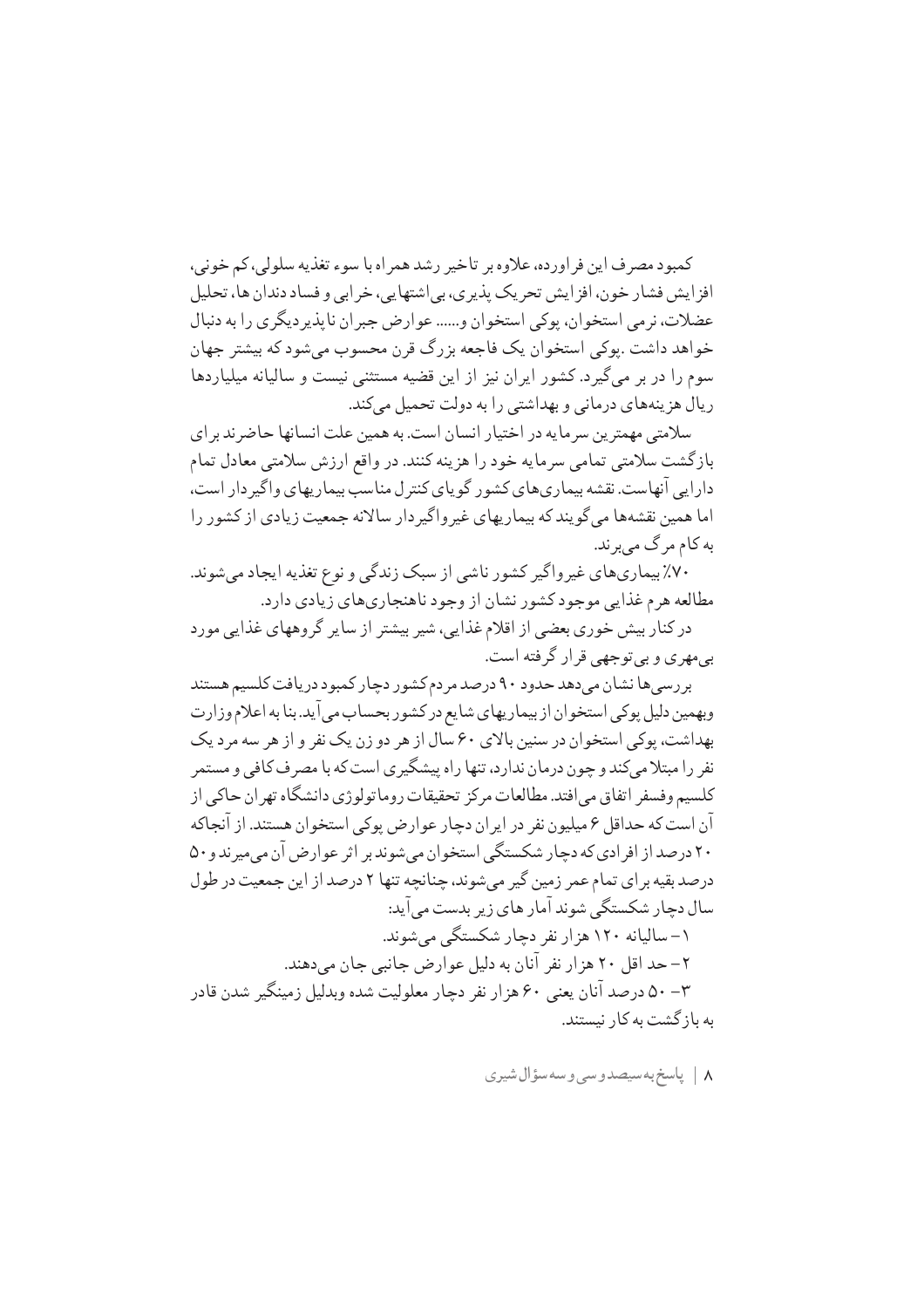ىە عىارت دىگە : ۱– در هر ساعت ۱۳/۷ نفر در کشور دچار شکستگی می شوند ۲– در هر ساعت۲/۳ نفر از این افراد می میرند. ۳–در هر ساعت۶/۸ نفر درکشور برای تمام عمر زمینگیر می شوند. آيا اين آمارها ارزش توجه كردن ندارند؟

می دانیم که زندگی با شیر آغاز میشود و تنها غذایی که تا واپسین لحضات عمر به مصرف مداوم و مستمر ان توصیه می شود شیر است . نیاز کلسیم بدن به اندازه ای است که تنها از طریق شیر وفراورده های آن قابل تامین است وسایر منابع تنها میتوانند به عنوان مکمل مورد استفاده قرار گیرند. از این روشیر غذایی بدون جایگزین است. ولی متاسفانه نسبت به مصرف آن بی توجهی میکنیم. زمان در حال گذر است و سلامتی بر گشت پذیر نیست.

شير تحت تاثير فن آوري، امروزه ارزشي در حد اكسيژن و هوا در ادامه زندگي انسان يافته است.

در این مسیر شرکت صنایع شیر ایران نیز در جهت تامین رضایت مصرف کنندگان در ردهها و گروههای سنی مختلف و همچنین در نظر گرفتن ذائقههای متفاوت اقدام به تولید انواع محصولات مختلف نموده است.

هم چنین این شرکت در جهت اعتلای شاخص سلامتی جامعه علاوه بر تولید فراوردههای شیری سالم، محصولات سلامتی بخش (غذاهای عملگرا ) شامل کفیر، ماست پروبیوتیک، شیر کم لاکتوز و شیرهای غنی شده و پنیر کم نمک و رژیمی را با هدف توسعه سلامتی تولید و به بازار عرضه نموده است که دارای خواص تغذیهای و درمانی و اثر ات فر اسودمند بر ای سلامتی میباشد.

بررسی چرایی شیر گریزی در کشور حاکی از این واقعیت است که مشکل کمبود مصر ف قبل از آنکه علت اقتصادي داشته باشد، ناشي از کمبود اطلاعات و ضعف آگاهي نسبت به ارزش و جایگاه این ماده غذایی بدون جایگزین است. سرانه مصرف شیر در کشور حتی در سالهایی که پارانه مستقیم به خانوارها پر داخت می شده تنها یک سوم نیاز آنان بو ده است.

در چنین شر ایطی تلاش فر هنگی از سوی دستگاههای مر تبط از جمله وزارت محتر م آموزش و پرورش، وزارت بهداشت درمان و آموزش پزشکی و رسانهها به ویژه رسانه

ییام مدیر عامل شرکت صنایع شیر ایران (یگاه) |۹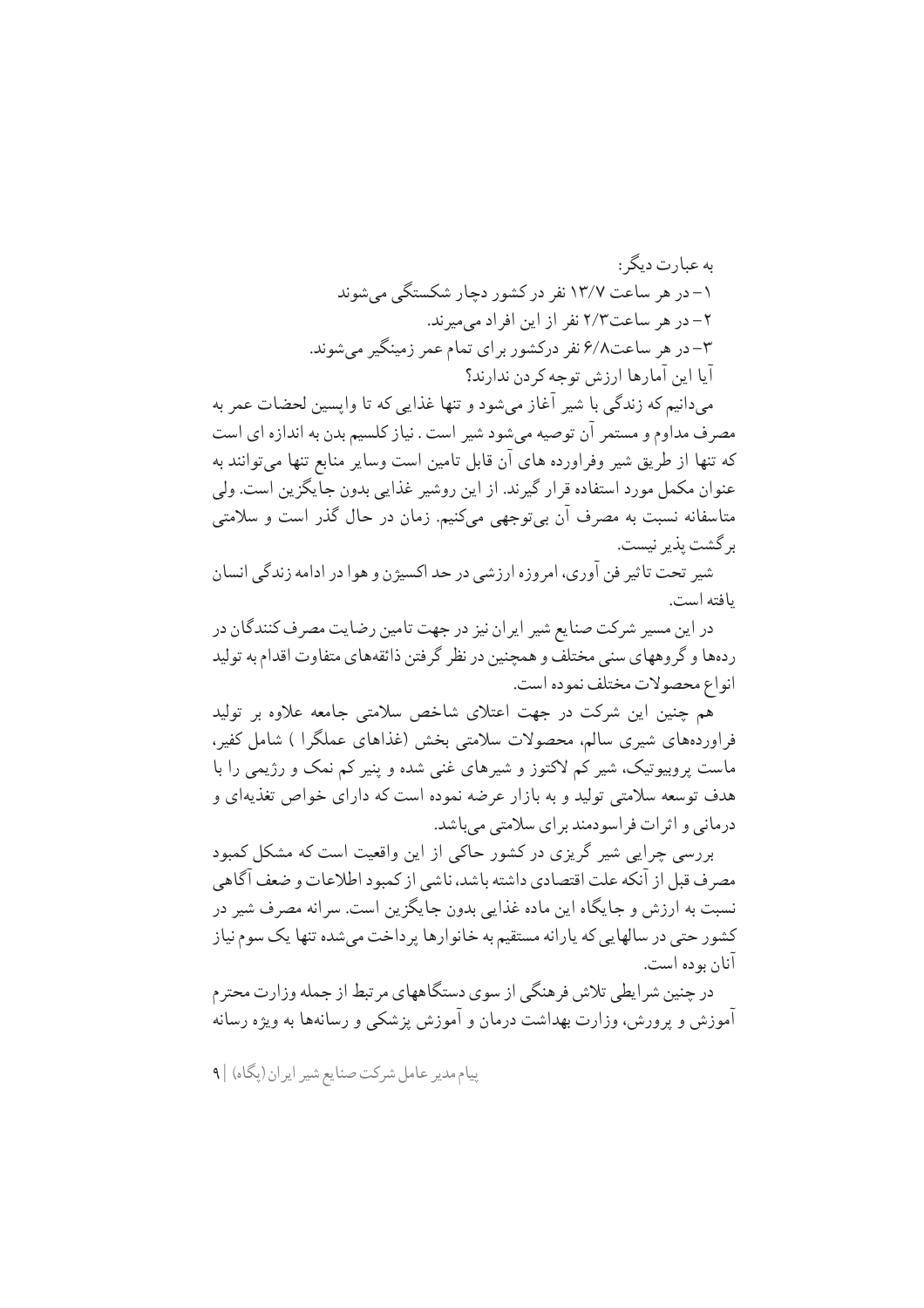ملي بسيار ضروري است. اين موضوع عزم و اهتمامي ملي مي طلبد. در همین راستا صنایع شیر ایران (پگاه) در کنار فعالیتهای گسترده فرهنگ سازی تلاش کرده است منابع علمی حاوی آخرین یافتههای مربوط به شیر را در اختیار علاقه مندان قرار دهد. کتاب حاضر حاوی ۳۳۳ سوال مرتبط با شیر است که در برنامههای صداو سیما و

همایشهای علمی شیر توسط مردم و شرکت کنندگان مطرح شده و گروهی از اساتید این رشته به زبان ساده پاسخهای خود را ارائه کرده اند. چنین کتابی برای اولین بار است که در این حوزه منتشر میشود و امید میرود که مورد توجه و استقبال خوانندگان محترم قرار گیرد. به یاد داشته باشیم شیر یعنی زندگی، زندگی را از خود و فرزندانمان دریغ نکنیم.

عبدالاامير باروتكوب عضو هیات مدیره و مدیر عامل صنایع شیر ایران(پگاه) خر داد ماه ۱۳۹۲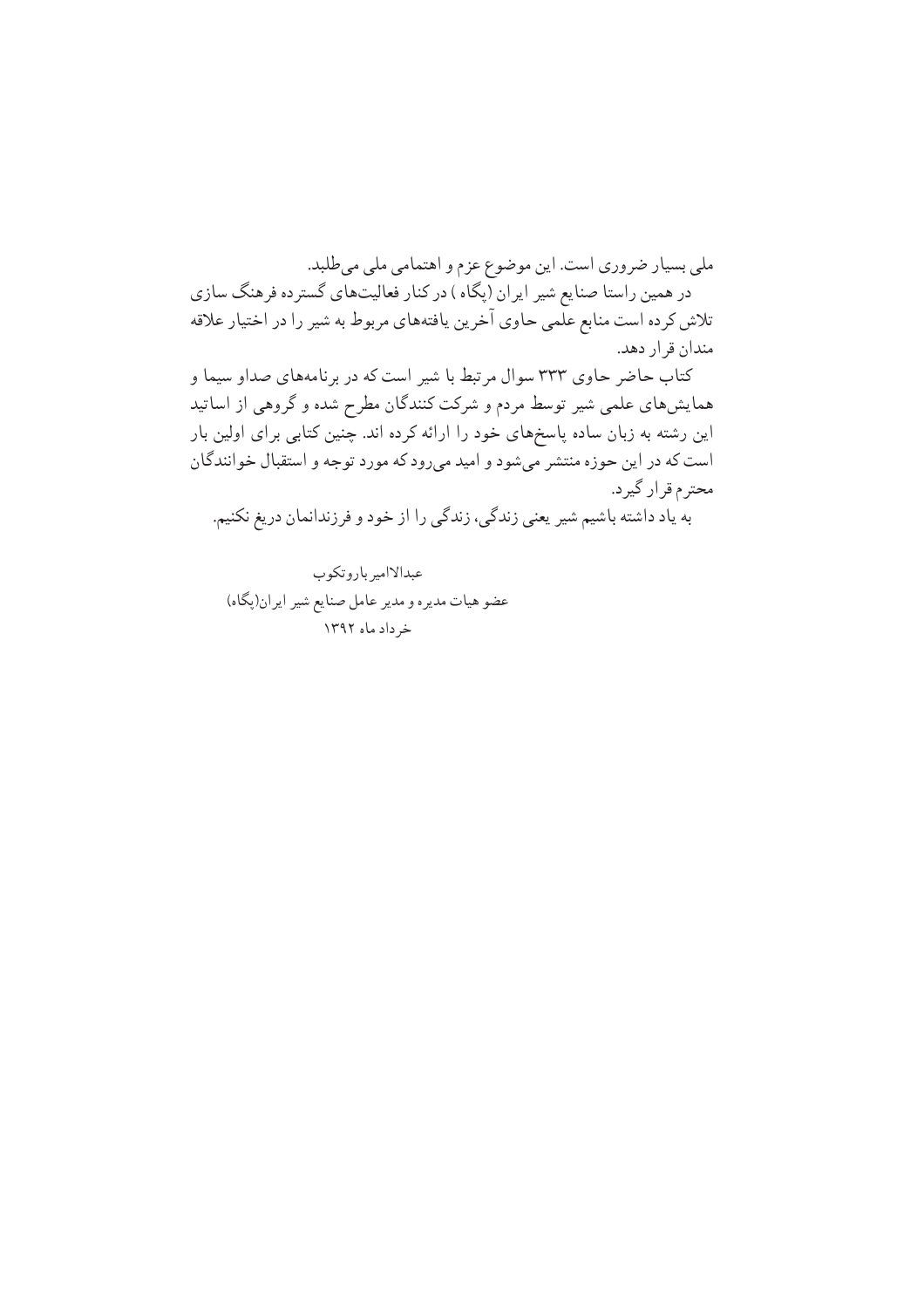

مرا با شير شد مهر تو در دل - عجب نبود اگر با جان بر آيد (عطار)

کتابی را که پیش رو دارید گنجینهای کوچک از دانش و یافتههای علمی در مورد شیر و فراوردههای آن است. در این مجموعه کوچک سعی شده است با توجه به نیاز و تقاضای مصرف کنندگان فر اوردههای شیری، دانشجویان و همکارانی که در این صنعت فعالیت دارند به سیصد و سی و سه سؤال شیری پاسخ داده شود.

سئوالات منتخب این مجموعه، ابهامات عمومی مردم و کارشناسان است که در جلسات آموزش همگاني، همايش ها و نيز برنامههاي زنده صداو سيما ياسخ آن مطالبه شده است.

چنین مجموعهای برای اولین بار است که به زیور طبع آراسته میشود و امید مي رود مورد توجه علاقه مندان قرار گيرد.

بی شک کتاب حاضرعاری از ایراد نبوده و بهره مندی از انتقادات و راهنماییهای ارزنده کارشناسان و همکاران میتواند به اصلاح و تکمیل این کتاب مرجع در چاپهاي بعدي كمک نمايد.

کتاب حاضر دارای دوازده فصل و شامل مطالب مختلفی در مورد شیر و فراوردههای آن است.

در خاتمه از همکاری ارزنده سرکار خانم مهندس امجدی، جناب آقای دکتر

شیر غذایی بدون جایگزین ۱۱۱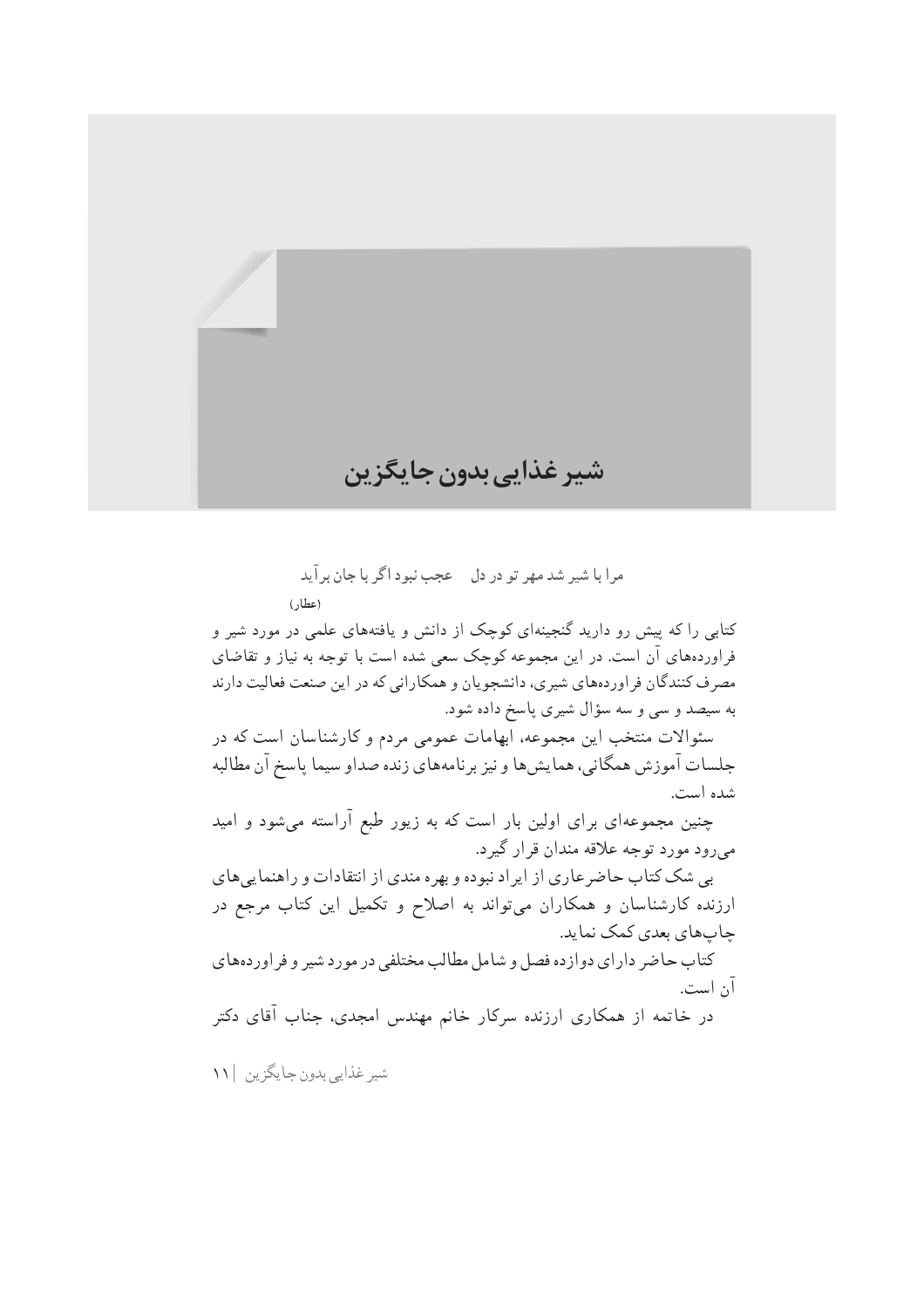دبیریان و جناب آقای مهندس منطقی که در تهیه بخش هایی از کتاب ما رایاری نمودند صمیمانه سپاسگزاری کرده و کتاب حاضر را به تمامی کسانی که برای سلامتی خود و خانواده شان ارزش قائل بوده و شیر را به عنوان سرور نوشیدنیها و کاملترین غذا مستمر و کافی مصرف میکنند تقدیم مینماییم. پیشگیری بهترین راه و کم هزینهترین مسیر برای طول عمر همراه با سلامتی است. به یاد داشته باشیم: به دشواری بدست آید سلامت چو برگردد مزاج از استقامت

روابط عمومي و امور بين الملل شرکت صنایع شیر ایران (پگاه)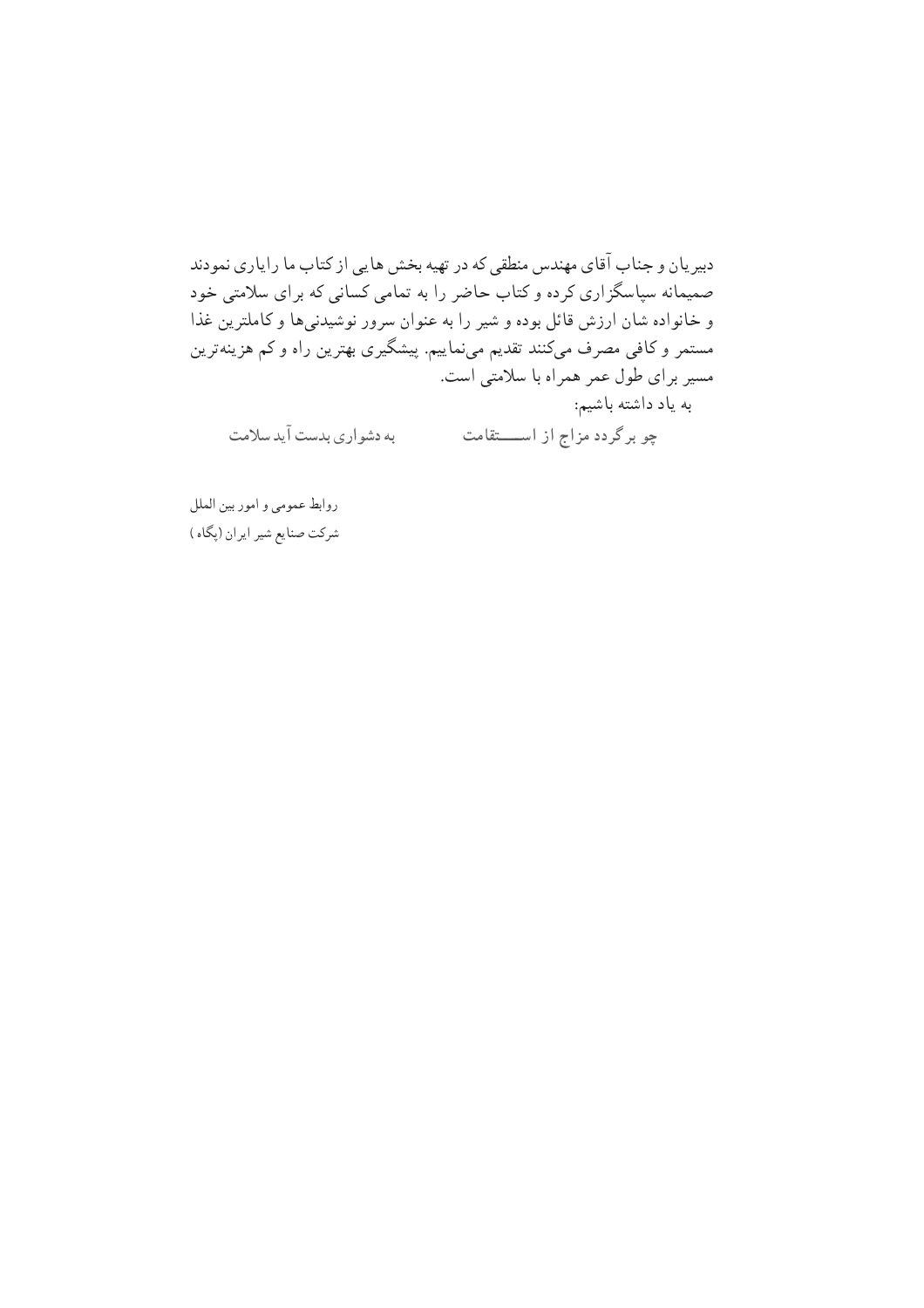# فصل اول: سؤال های عمومی

#### ١- غذا چيست؟

بدن انسان از میلیونها سلول ساخته شده است که برای ادامه حیات، نیازمند انرژی و موادمغذی است. انرژی ومواد مغذی مورد نیاز سلولها از طریق غذا تامین میشود. به کلیه مواد خوردنی و آشامیدنی که به وسیله موجودات زنده مصرف و به عنوان منبعی از مواد مغذی و انرژی به مصرف سوخت و ساز بدن میرسد غذا گفته میشود.

٢- تغذيه چيست؟

تغذیه یک فرایند است که در آن بدن از غذا برای ادامه زندگی، رشد، فعالیت و عملکرد عادی تمامی اعضاء و بافتهای خود استفاده میکند. تغذیه مناسب برای سلامت روان آدمي نيز مهم است.

فصل اول: سؤالهاي عمومي ١٣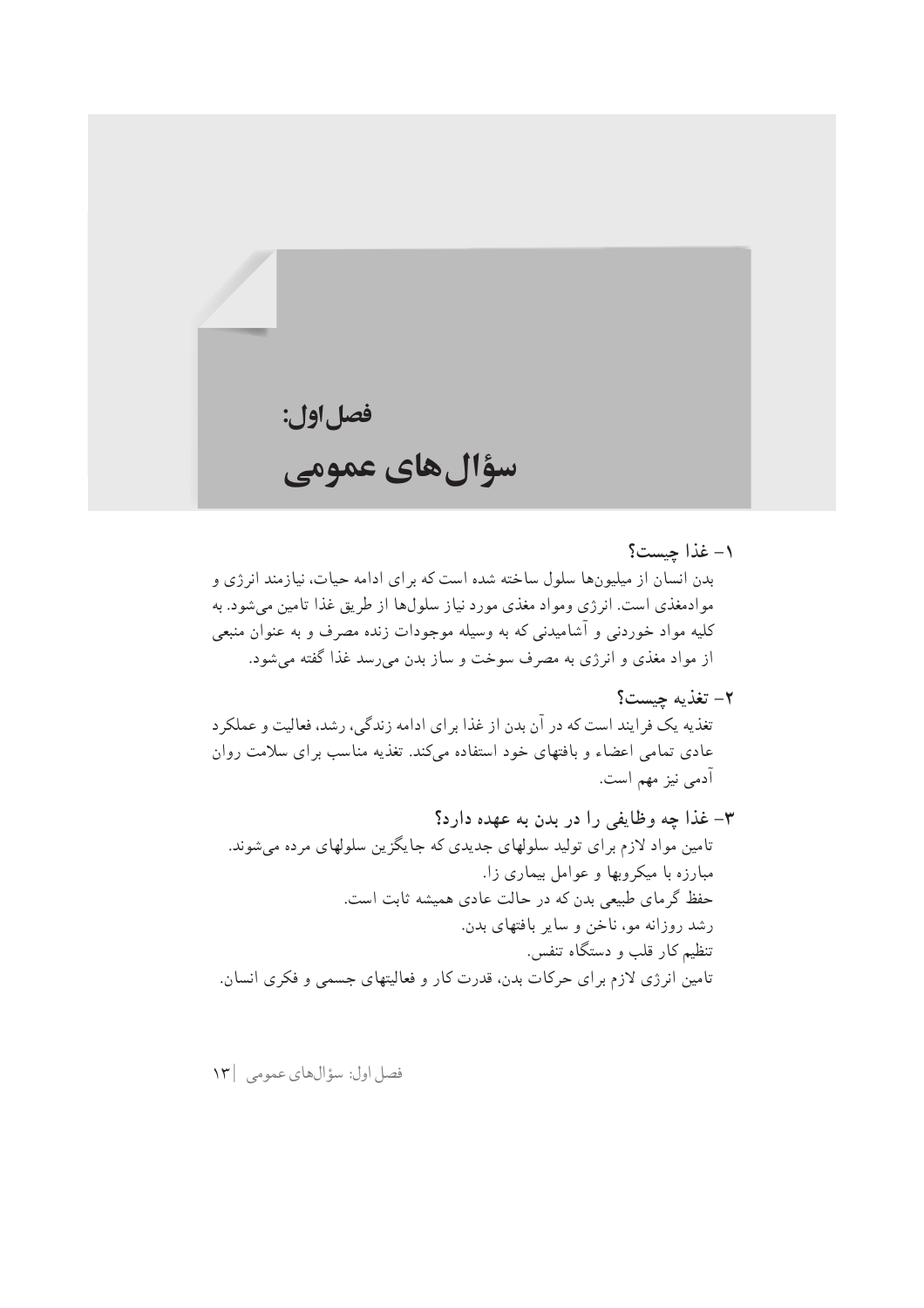۵– آیا ورزش کردن عامل جذب بیشتر کلسیم است؟ برای جذب بیشتر کلسیم و ساخت استخوان علاوه برویتامین D، فسفر و مواد دیگر ورزش نیز ضروری است. ورزش به جذب بیشتر کلسیم کمک مے کند.

#### ۶– منظور از پاستوریزه کردن چیست؟ در فر آیند پاستوریز اسپون از دما و زمان مناسب بر ای نابودی همه میکروبهای بیماری

زا استفاده میشود و حداقل تاثیر را برکاهش ارزش غذایی شیر دارد. پاستوریزاسیون روشهای مختلفی دارد. در صنعت غالباً از روش سریع با حرارت بالا استفاده میشود. در این روش شیر خام دریافتی پس از گذراندن مراحل کنترل اولیه، عبور از دستگاه صافی، استاندارد کردن چربی و هموژن شدن تحت تاثیر دمای ۷۵ تا ۷۸ درجه سانتی گراد به مدت ۱۵ ثانیه قرار میگیرد و سپس بلافاصله تا دمای کمتر از ۵ درجه سانتی گراد سرد می شود. در این دما همه میکروبهای بیماری زای شیر از بین می رود و حدود ۹۰ درصد باکتریهای غیر بیماری زا نیز نابود می شود. در شیر پاستوریزه شده هنوز مقداری باکتری غیر بیماری زا وجود دارد که حتی در یخچال هم قادر به تکثیروفاسدکردن شیر می،باشد، ولی اگر شیر پاستوریزه در شرایط محیطی گرم قرار گیرد سریع تر فاسد میشود.

۷- مدت زمان ماندگاری شیر پاستوریزه را شرح دهید؟ مدت زمان ماندگاری شیر پاستوریزه محدود به چند روز است و باید از زمان تولید تا زمان مصرف در پخچال نگهداری شود. در ایران معمولا شیر پاستوریزه با ماندگاری ۲تا ۴ روز تولید میشود و در طول این مدت همواره باید در یخچال نگهداری شود. تاریخ تولید و انقضای درج شده بر روی بسته بندی شیر پاستوریزه ملاک زمان استفاده از آن خواهد بود.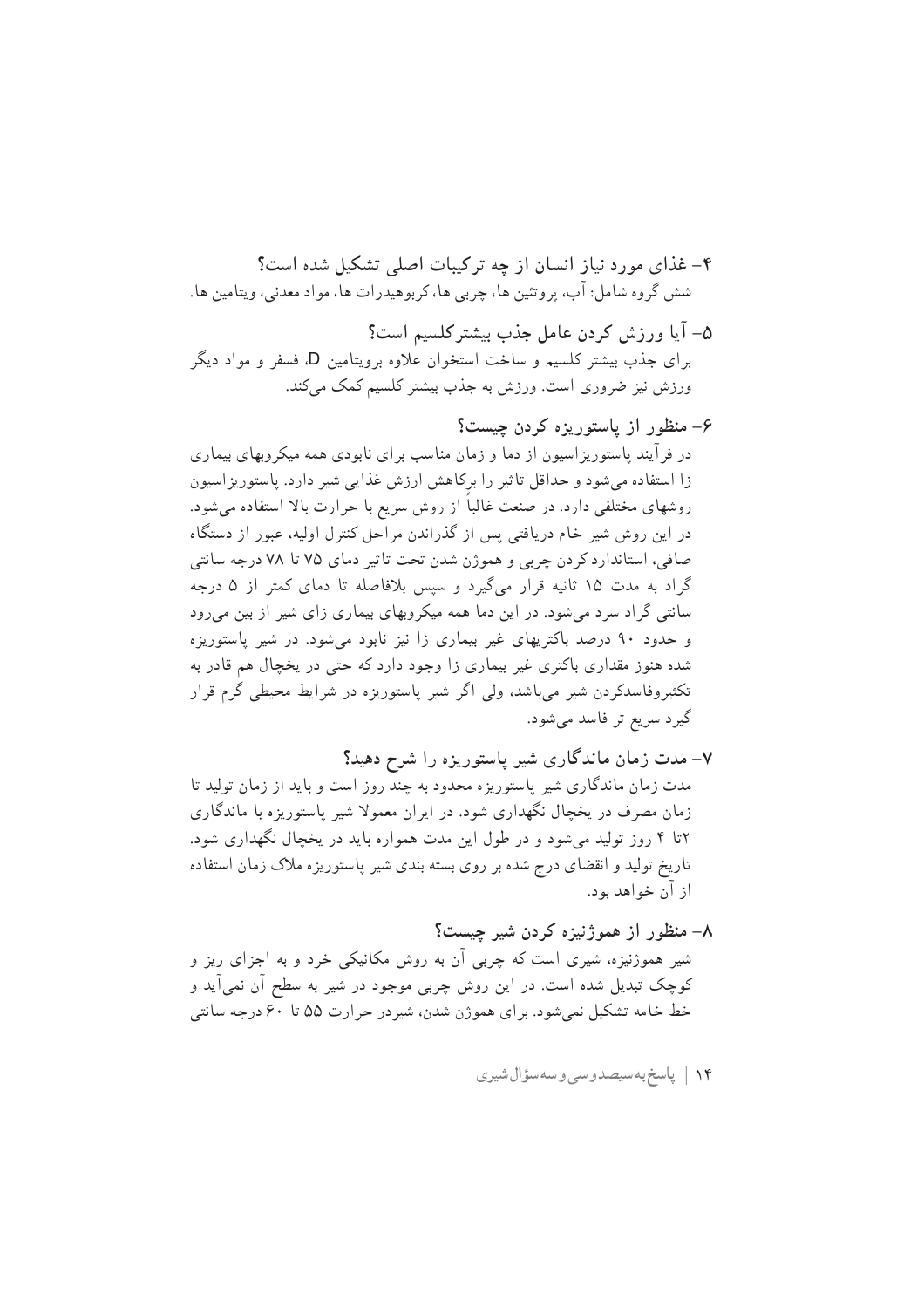گراد قرار می گیرد و تحت فشار بسیار زیاد ازصافیهای دارای منافذ بسیار ریز عبور داده می شود. پس از این مرحله، پاستوریزه شدن شیر آمری ضروری است زیرا در غیر اینصورت آنزیم لیپاز موجود در شیر طعم آن را تغییر می دهد. از مزایای ویژه شیر هموژنیزه، یکنواخت شدن چربی موجود در آن و بهبود طعم شیر است. در شیر هموژن شده خامه روی سطح شیر دیده نمی شود .برای تولید شیر استریلیزه (مدت دار ) شیر بايد حتما هموژنيزه شود.

- ۹- روش استریلیزاسیون برای ماندگاری طولانی چگونه صورت می پذیرد؟ یکی از روشهای سا لم سازی شیر در سیستم صنعتی، استریل کردن آن است. استریل شدن، استفاده ازحرارت شدید برای از بین بردن همه میکروبهای بیماری زا و غیر بیماری زا و غیر فعال کردن آنزیمهای مقاوم به حرارت است. در سیستمهای صنعتی فر آوری شیر استریلیزه با دما و زمان معین، علاوه بر نابودی باکتریها، کمترین تغییر در شیر ایجاد می شود. در این روش، شیر در دمای ۱۳۵ تا ۱۴۵ درجه سانتیگر اد به مدت ۲ تا ۴ ثانیه قرار میگیرد. در این شرایط همه میکروبهای بیماری زا و غیر بیماری زا از بین می روند. بسته بندی شیر استریل نیز با بسته بندیهای معمولی متفاوت است به گونهای که در بسته بندیهای ۶ لایه گرانقیمت بسته بندی شده و به همین دلیل این نوع شیرها بدون استفاده از هرگونه مواد نگهدارنده تا ۶ ماه قابلیت نگهداری بدون يخحال را دارند.
- ۱۰– مدت ماندگاری محصولات استریل چگونه تعیین می گردد؟ محصولات استریل را می توان در دمای محیط به مدت ۴ الی ۶ ماه، بسته به نوع محصول و بسته بندی آن نگهداری کرد. ولی پس از باز شدن بسته بندی آنها، حتما باید در یخچال نگهداری شود و پس از باز شدن حداکثر در طی مدت ۵ روز به مصرف برسد. زمان دقیق ماندگاری محصول استریل روی بسته بندی آنها درج شده است.
- ١١- محصولات هموژنيزه با محصولات غير هموژنيزه چه تفاوتي دارند؟ در محصولات هموژنیزه، کلیه اجزاء مخصوصاً گلبولهای چربی یکنواخت و همگن می شوند. لذا محصولات هموژنیزه به لحاظ خواص ظاهری و حسی بسیار بهتر از محصولات غیر هموژنیزه خواهند بود. هم چنین همه افرادی که از این محصول استفاده می کنند آن را با کیفیت و ارزش غذایی مساوی دریافت می کنند.

فصل اول: سؤالهاي عمومي | ١٥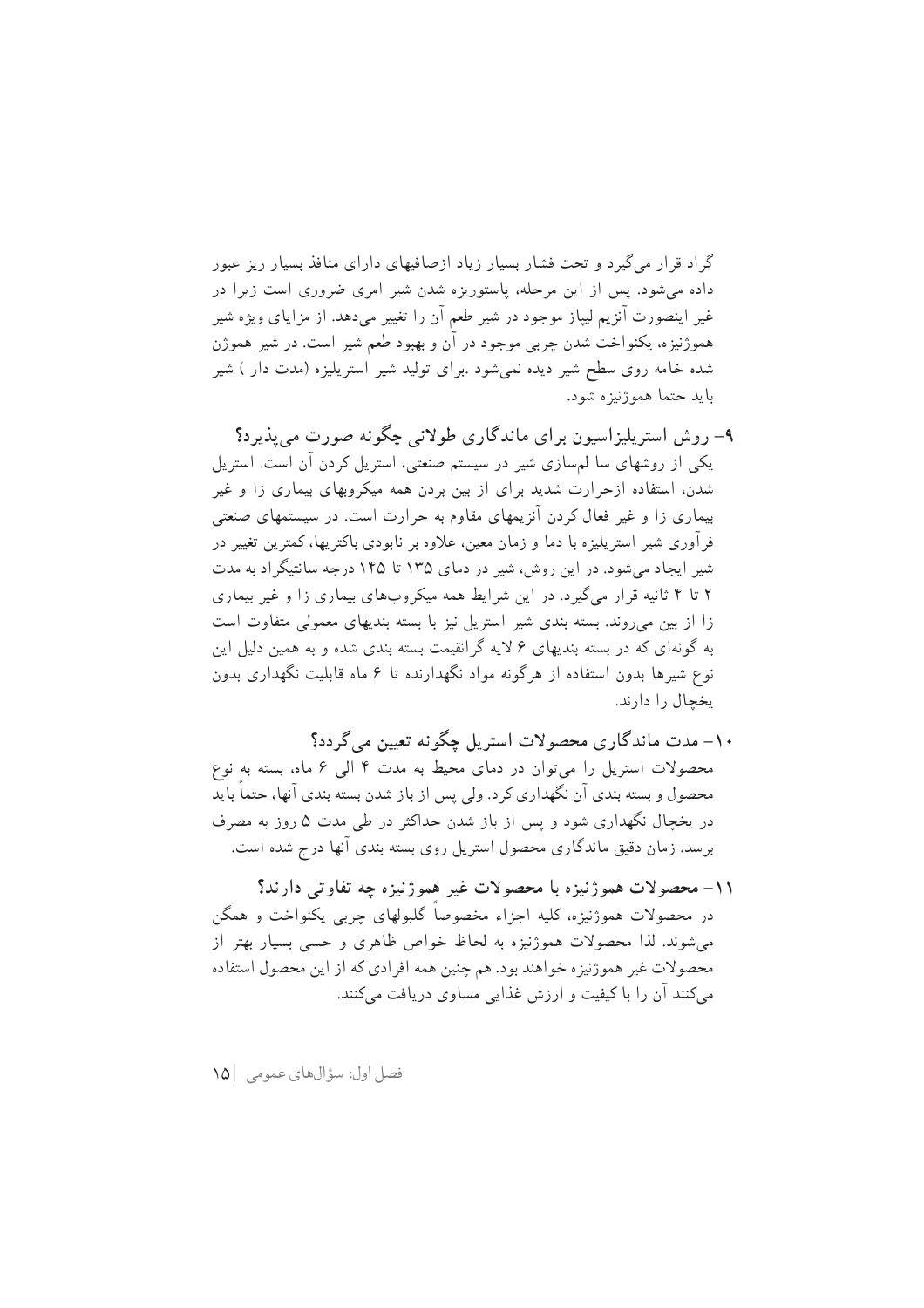١٢- خطرات ناشر از مصرف مستمر نوشاپههای قندی گازدار حست؟ نوشابههای گازدار بدلیل وجود اسید فسفریک و ترکیب این اسید با کلسیم موجود در مواد غذایی موجب کاهش جذب کلسیم بدن می شوندو به دلیل داشتن قند یا ساکاروز، موجب خرابی دندان ها، تشدید دیابت و چاقی میشوند. مصرف بی رویه نوشابههای قندی به دلیل استفاده از مواد نگهدارنده عوارض جبران ناپذیری از جمله پوکی استخوان و سرطان زایی را به دنبال دارد. هم چنین به دستگاه گوارش آسیب میرساندو مانع جذب مواد مغذی در بدن میشود .در حال حاضر ایران با مصرف سرانه حدود ۴۲ لیتر نوشابه در سال، از جمله بزرگترین مصرف کنندگان نوشابه در جهان شناخته مي شود.

۱۳– در هرم استاندارد غذایی مصرف چند گروه از مواد غذایی مورد تاکید قرار گرفته است؟ ۵ گروه مواد غذایی شامل شیر و فرآوردههای آن حداقل (۳تا۴ واحد)، گوشت و جانشینهای آن (۲تا۳واحد). میوهها و سبزیها از هر کدام (۳ تا۵ واحد). نان و غلات (۶تا ۱۱ واحد) و چربی و شیرینی به مقدار کم توصیه شده است. در هرمهای جدید غذایی در اروپا و امریکا چربی و شیرینی از هرم غذایی حذف شده و دلیل آن دریافت کافی این گروه ازسایر گروههای غذایی ذکر شده است.

۱۴– مقدار هریک از واحدهای گروههای غذایی هرم استاندارد غذایی را شرح دهيد؟ یک واحد نان و غلات بر ابر است با ۳۰ گرم.

۱۵– برای شکایت در مورد تخلفاتی که در فروش شیر و فرآوردههای آن وجود

۱۶ | پاسخ به سیصدوسی و سه سؤال شیری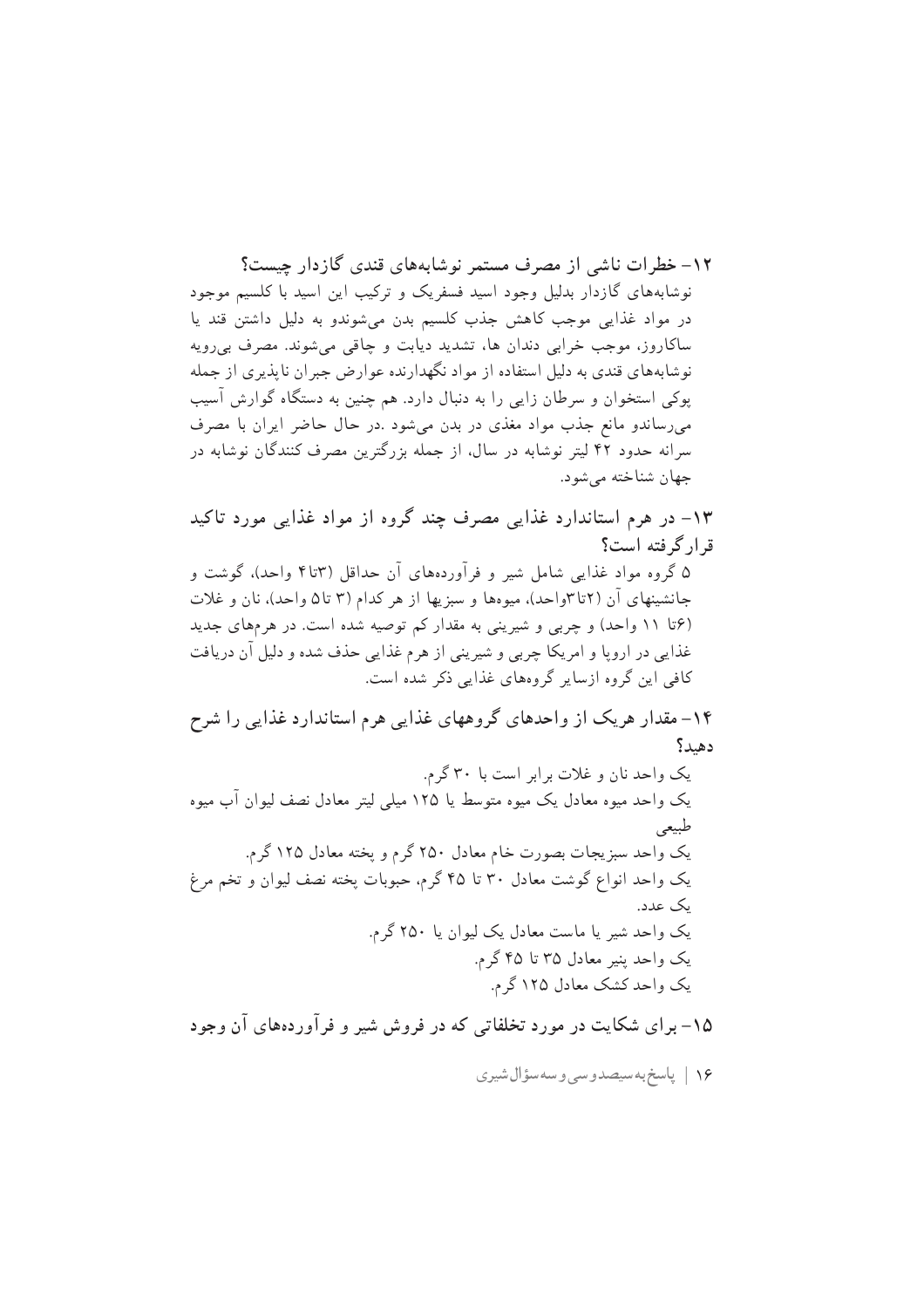فصل اول: سؤالهاي عمومي ١٧|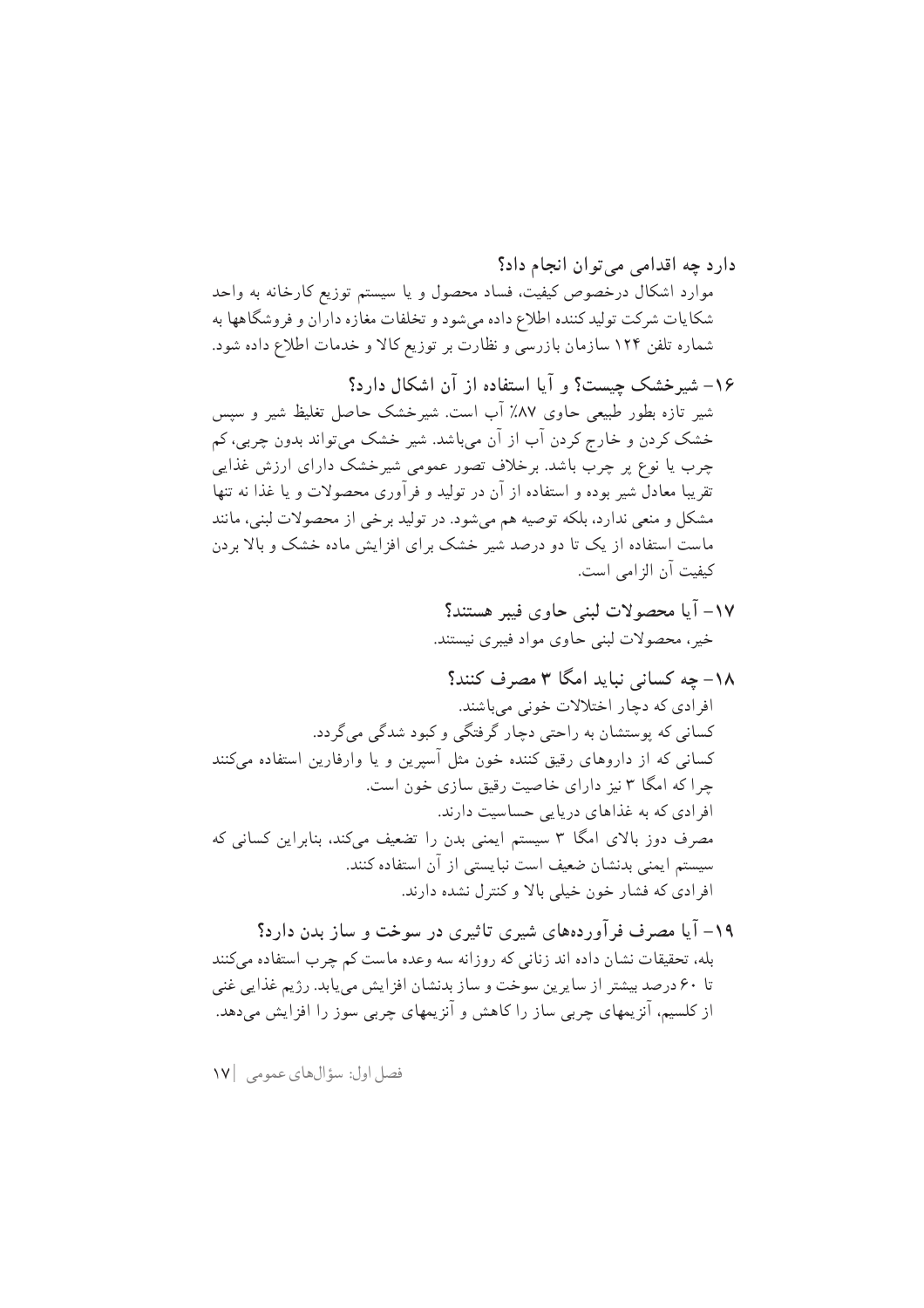خون تامین میکند. کلسیم خون از طریق غذا تامین میشود. چنانچه فرد از طریق غذا كلسيم كافي دريافت نكند، مغز به ناچار كلسيم مورد نياز خود را از طريق استخوانها تامین میکند و فرد به تدریج دچار پوکی استخوان میشود. از دیگر کارکردهای کلسیم میتوان به فعال نمودن آنزیم تریپسین برای هضم پروتئین، فعال نمودن آنزیم لیپاز برای هضم چربی عامل کمکی در آنزیم ترو مبوکیناز برای انعقاد خون و تنظیم کار سیستم اعصاب بدن بخصوص در انتقال تحريكات نيز اشاره نمود.

۲۲– عمل تخمیر در فرآوردههای شیری چگونه شکل می گیرد؟ عمل تخمیر در این فر آوردهها به وسیله مایه که همان باکتریهای مولد اسید لاکتیک است صورت میگیرد. در اثر تکثیر این باکتریها لاکتوز شیر به اسید لاکتیک تبدیل میشود و همراه این واکنش مواد مولد عطر، طعم و گاز هم ایجاد میشود. این باکتریها قادرند شیر را با تولید اسید لخته کنند. در تولید فر آوردههای تخمیری باید بهترین شر ایط بر ای رشد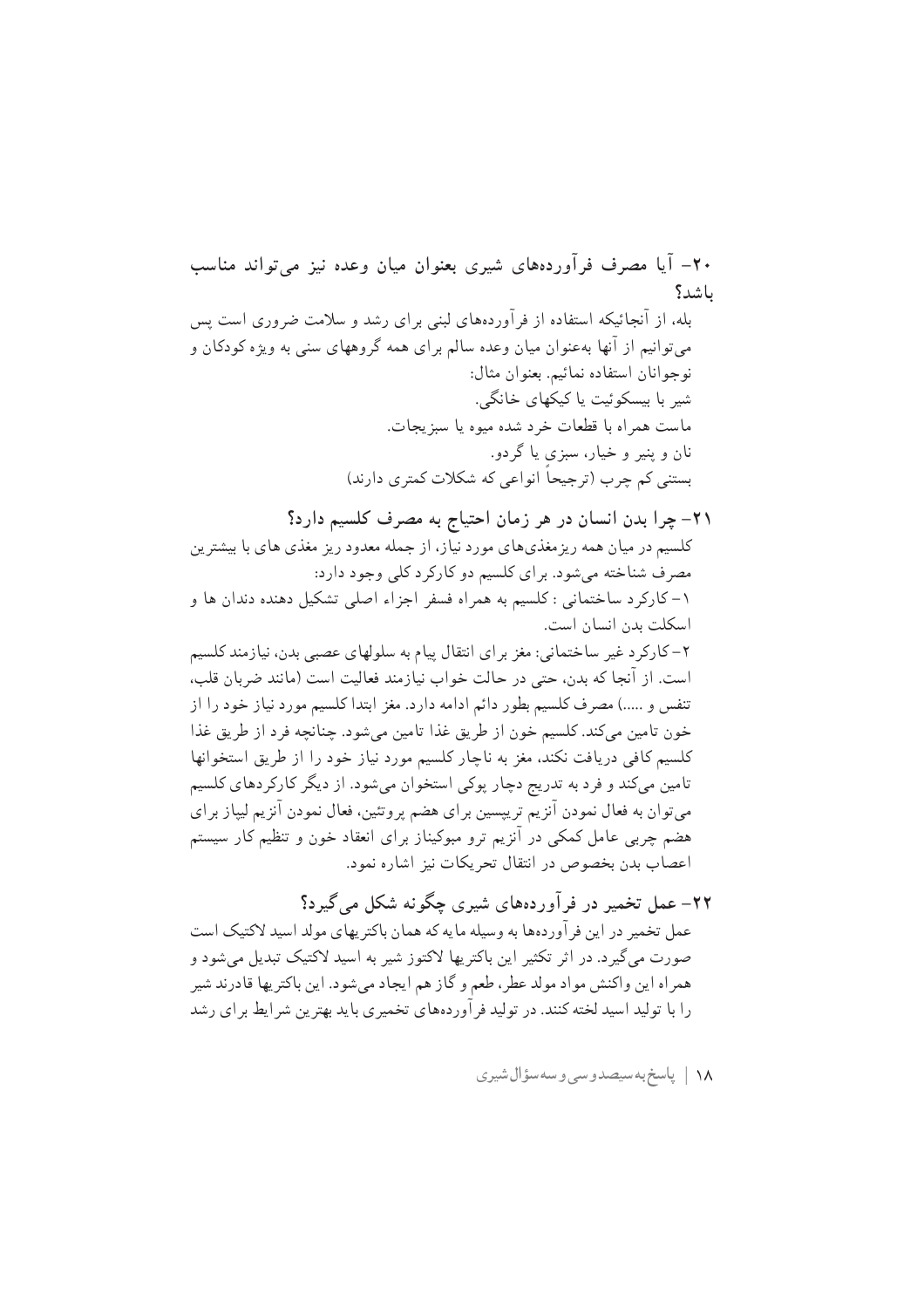باکتریهای آغازگر (مایههای لاکتیک) فراهم شود، به همین دلیل باید شیر مورد استفاده قبلاً تحت تاثير سيستم حرارتي سالم و مناسب شده باشد. همچنين حرارت شير بايد مناسب با رشد باکتریهای مولد تخمیر و در زمان نگهداری نیز دما به میزان لازم باشد تا عطر، طعم و كيفيت مناسب در محصول ايجاد شود. چنانچه نكات لازم به لحاظ دما و زمان نگهداری کمتر یا بیشتر از حد لازم باشد کیفیت فرآورده نامطلوب خواهد شد.

۲۳– کلمه فرادما که بر روی بسته بندی محصولا ت نوشته میشود به چه معنایی مرباشد؟

فرادما ترجمه فارسی (ultra high temperature) می باشد و به معنای دمای خیلی زیاد است. دمای استر پلیز اسپون شیر ۱۳۵ تا ۱۴۵ درجه سانتی گراد به مدت ۲ تا ۴ ثانیه است. استریلیزاسیون روشی است حرارتی که طی آن تمام میکروبهای موجود در شیر از بین می رود و چنانچه در شرایط مطلوب و استریل بسته بندی شود، قابلیت نگهداری تا ۶ ماه را در دمای محیط دارد.

۲۴– آیا بدون مصرف شیر و فراوردههای آن کلسیم مورد نیاز بدن تامین مے شو د؟

خیر، به دلیل نیاز بالای روزانه بدن به کلسیم، این کار تقریباً غیر ممکن است. فراوردههای شیری غنیترین منبع کلسیم هستند و غذاهای دیگر حاوی مقادیر کمتری از کلسیم هستند و ممکن است شامل موادی از قبیل (فیتات و اگزالات) باشند که جذب کلسیم را کاهش میدهد. برای مثال جهت تامین کلسیم معادل یک لیوان (۲۵۰ سیسی) شیر لازم است تا ۸ برابر آن اسفناج ــ ۵ برابر کلم ــ ۷برابر لوبيا قرمز و .... مصرف شود.

- ۲۵– کالري حاصل از ۱ گرم مواد مغذي چقدر است؟ انرژی یک گرم چربی مساوی است با ۹کیلو کالری. انرژی یک گرم کربوهیدرات مساوی است با ۴ کیلو کالری. انرژی یک گرم پروتئین مساوی است با ۴کیلو کالری. ویتامین ها، املاح و آب انرژی زا نیستند.
- ۲۶– ویتامین ها به چند نوع تقسیمېندی میشوند؟ ویتامینها مواد آلی با ترکیبات پیچیدهای هستندکه نقش عمدهای در تندرستی و ادامه حیات

فصل اول: سؤالهاي عمومي | ١٩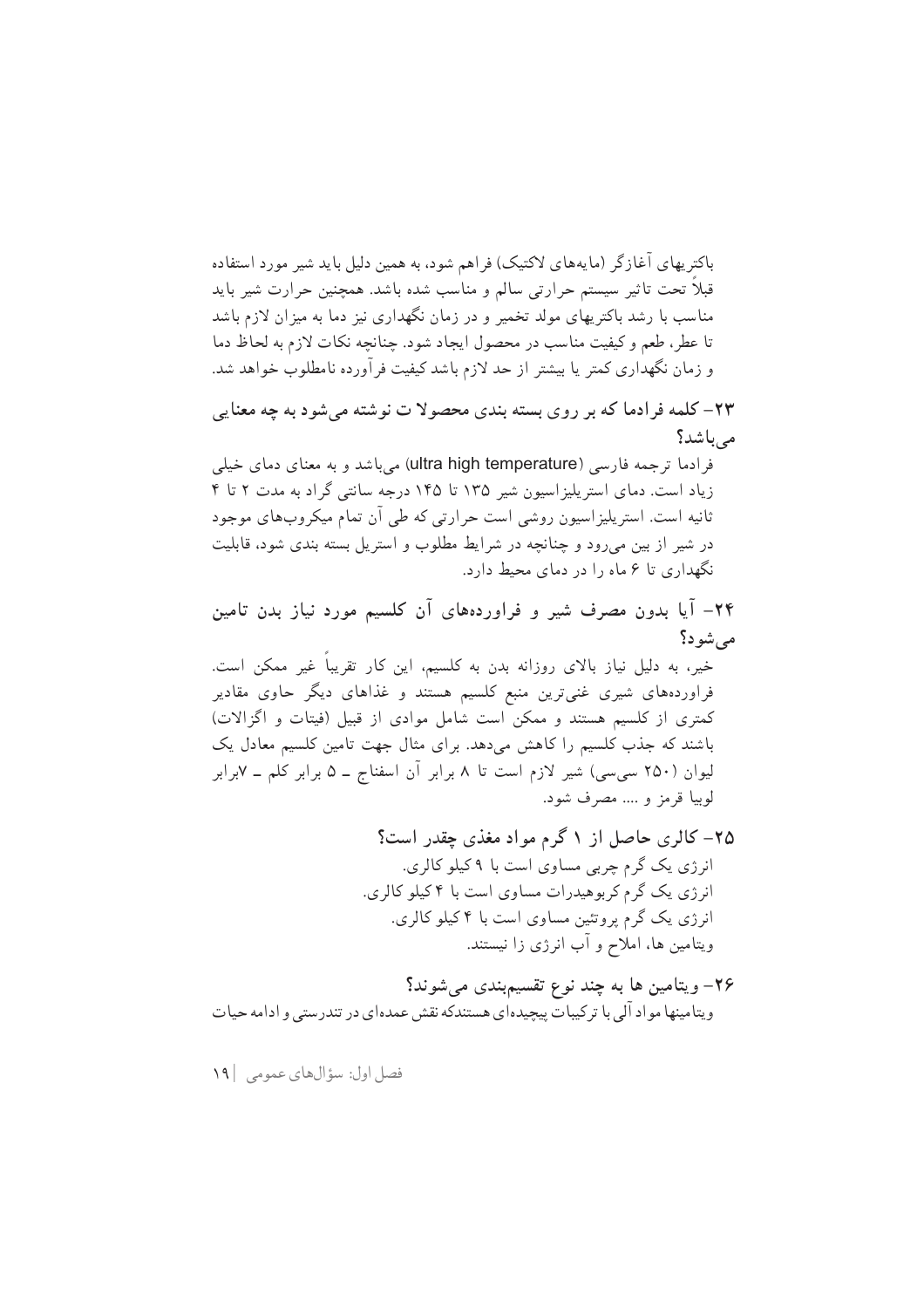بدن دارند. و پتامینها به دو گر وه محلول در چربے و آب تقسیم مے شوند. و پتامین های محلول در چربی عبارتند از ویتامین های K,E,D,A و ویتامین های محلول در آب شامل گروهB (B \, B \, B \, B \, B \, B \, B \, B ( ويتامين C است.

۲۷- بیشترین میزان جذب کلسیم برای ساخت و تراکم استخوان در بدن در چه سنيني صورت مي گيرد و در چه سني جذب كلسيم متوقف مي شود؟ بیشترین میزان جذب کلسیم برای ساخت استخوان در سنین ۸ تا ۱۸ سالگی صورت می پذیر د و بعد از ۳۰ سالگی جذب کلسیم توسط استخوانهاروند کاهشی پیدا می کند. چنانچه فرد تا سن سی سالگی میزان مناسبی از کلسیم را دریافت و ذخیره کند، در سنین میانسالی و سالمندی دچار عارضه یوکی استخوان نمیشود.

- ٢٨– چربيها چند نوع هستند؟ چربیها میتوانند منشا گیاهی و حیوانی داشته باشند. کره و روغن حیوانی از مهمترین چربی های حیوانی و مارگارین و روغنهای نباتی دارای منشا گیاهی می باشند.
- ٢٩- مواد معدني را تعريف نماييد؟ مواد معدنی برای سلامت و ادامه حیات بدن از مواد ضروری محسوب میشود. حدود ۱۶ عنصر معدنی باید به میزان مورد نیاز بدن در رژیم غذایی روزانه موجود باشد. مهمترين مواد معدني مورد نياز بدن عباتند از: كلسيم، فسفر ، گوگر د، سديم، يتاسيم، آهن و منیزیم. کلسیم و فسفر تقریبا ۷۵٪ عناصر معدنی بدن را تشکیل میدهد. در بین مواد غذایی، شیر مهمترین تامین کننده مواد معدنی بدن است.
- ۳۰– چرا میانگین قد ایرانی ها کمتر شده است؟ نتايج تحقيقات متخصصان غدد و متابوليسم كشور نشان مى دهد كه رشد قد ايرانيها در سالهای اخیر کمتر شده که این مسئله علاوه بر وراثت ناشی ازتفاوت در نوع تغذيه، سوء تغذيه و همچنين حذف يا مصرف كم مواد لبنى مى باشد.
- ۳۱– مفهوم بار میکروبی که در مورد شیر خام کاربرد دارد به چه معنی است؟ به تعداد باکتریهای هوازی که در یک میلی لیتر شیر وجود دارند بار میکروبی میگویند. تعداد بار میکروبی موجود در شیر خام رابطه مستقیمی با کیفیت شیر خام دارد و به همین جهت انواع شیر براساس میزان بار میکروبی درجه بندی و قیمت گذاری میشود. شیربا تعداد کمتر بار میکروبی از کیفیت بالاتری برخوردار است.
	- ۲۰ | پاسخ به سیصدوسی و سه سؤال شیری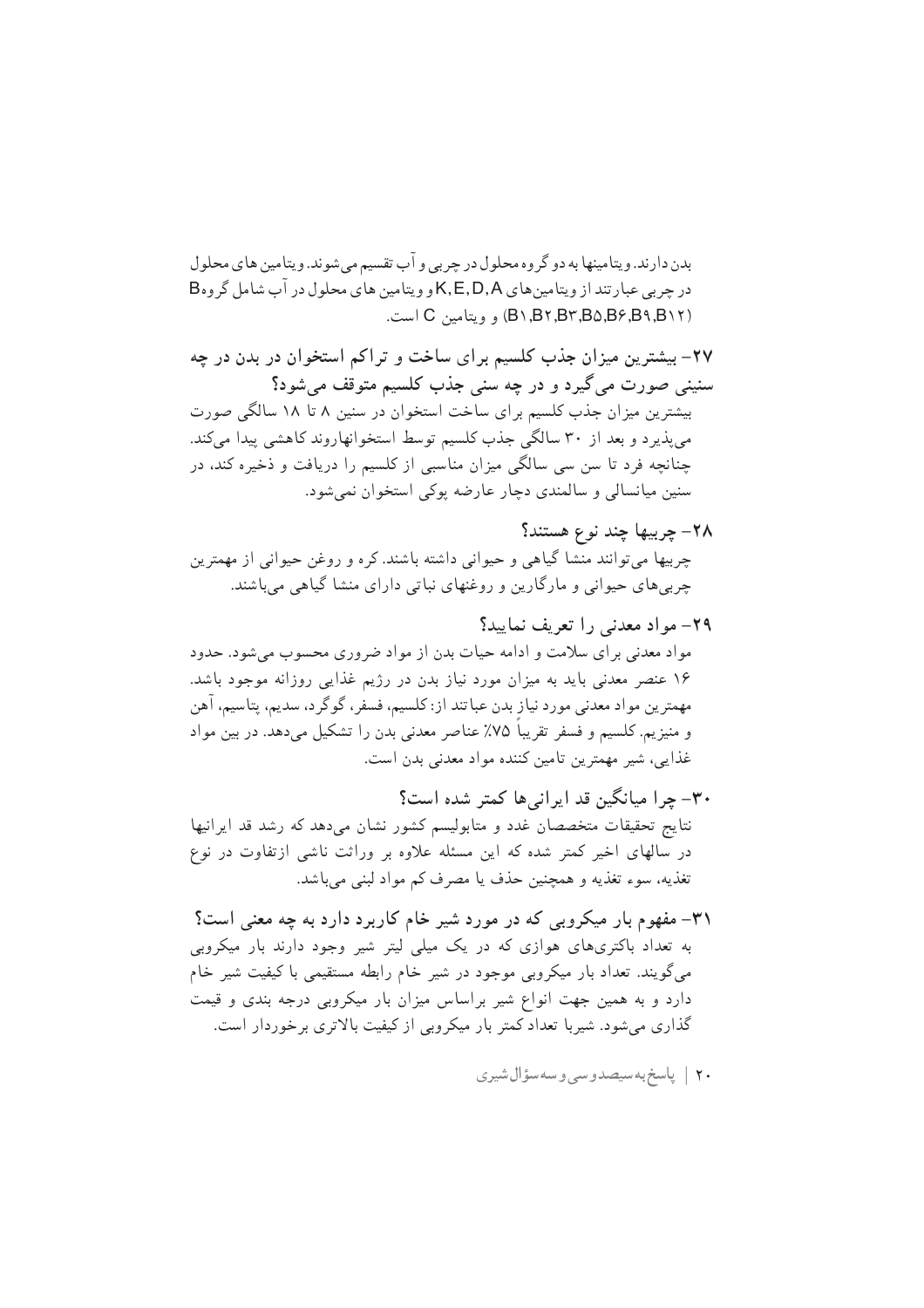۳۲– متخصصان تغذیه مصرف چه میزان شیر و فرآوردههای آن را برای افراد بالغ توصيه مى نمايند؟ متخصصین تغذیه در هرم استاندارد غذایی مصرف روزانه ۲ تا ۴ واحد شیر و فراوردههای آن را توصیه کرده اند که شامل شیر، ماست و پنیر و ....... است. بهترین ترکیب روزانه ۲ لیوان شیر، ۱ لیوان ماست و ۴۵ گرم پنیر توصیه می شود.

۳۳– برای کم شدن مضرات آلودگی هوا چه راهکارهایی را پیشنهاد میدهید؟ کلسیم موجود در شیر و لبنیات به ویژه پنیر و ماست قادر به جذب عناصر سنگین بوده و می تواند با فلزات سنگین مثل سرب ترکیب و باعث دفع آنها از بدن شود. متخصصین تغذیه شیر را یکی از منابع دریافت ویتامین D میدانند که به دلیل ویژگی خاص کازئین (پروتئین شیر) در ایجاد پیوند با انواع ذرات فلزی درهوا، مصرف روزانه آن میتواند مانع از جذب ذرات آلاینده به ویژه ذرات فلزی شود. مصرف شیر سبب نرم شدن مخاط تنفسی فوقانی مری و معده میشود. از سوی دیگر به دلیل وجود ترکیبات مناسب برای رشد و نمو باکتریهای مفید که عمل دفع ادرار و مدفوع و مواد آلاینده را تنظیم میکنند، التهابات و بیماریهای دستگاه گوارش کاهش می یابد در این زمینه مصرف کفیر، دوغ و ماستهای پروبیوتیک انتخاب بهتری هستند. متخصصین تغذیه و رژیم درمانی نیز توصیه میکنند در هوای آلوده مصرف شیر افزایش یاید زیرا شیر به دليل دارا بودن فسفر، منيزيم و كلسيم خنثي كننده سموم است.

۳۴– تاریخ تولید و انقضاء بسته بندی شیر و فرآوردههای آن بر چه اساسی تعيين مي شود؟

تاریخ انقضاء براساس کیفیت ماده اولیه، نوع محصول، فرایند تولید، بستهبندی و نیز شرایط نگهداری، در زمان ماندگاری تعیین می شود. مثلاً در مورد شیر پاستوریزه باتوجه به شرایط نگهداری و کیفیت اولیه شیراز ۲ روز تا ۵ روز ممکن است متغییر باشد. درمورد شیر استریلیزه ماندگاری باتوجه به ارزش غذایی آن تعیین میشود. به عنوان مثال بعد از ۶ ماه برخی از ویتامینهای آن کاهش می یابد لذا حداکثر ۶ ماه مهلت مصرف دارند. در مورد پنیر و یا ماست هم جهت حفظ کیفیت آن تاریخ خاص آن در نظر گرفته می شود.تاریخ انقضاء در صورت توجه به شر ایط نگهداری درج شده بر روی بسته بندی محصول قابل استفاده است. محصولات پاستوریزه حتما باید در یخچال نگهداری شوند و در غیر این صورت زمان ماندگاری آنها کاهش می پابد.

فصل اول: سؤال هاي عمومي | ٢١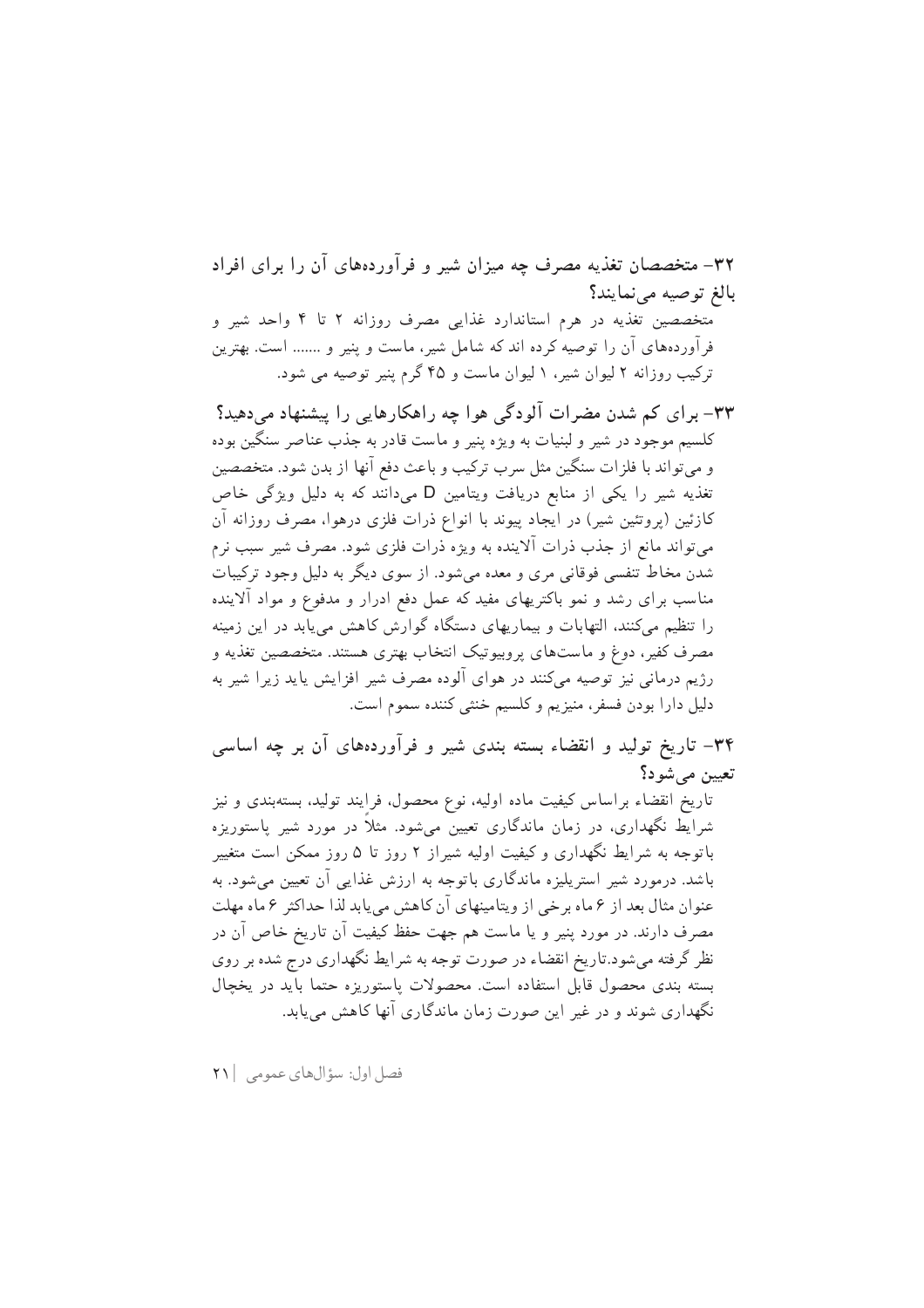۳۵– اگر محصولی از شیر و فرآوردههای آن بعد از گذشت تاریخ مصرف مورد استفاده قرار گیرد چه مشکلاتی را ایجاد می نماید؟ تاريخ انقضاء حداقل زمان براي مصرف محصولات مختلف است .پس از اين تاريخ چنانچه با انجام آزمایشات ساده اثبات شود محصول تغییر ظاهری یا شیمیایی نداشته، استفاده از آن بلا مانع است. شیر پاستوریزه بعد از تاریخ انقضاء اگر سالم باشد مصرف آن مشکلی ایجاد نمیکند. نباید این شیر را خریداری کرد ولی اگر از قبل خریداری شده باشد میتوان درصورت سالم بودن، آن را مصرف کرد. در مورد شیر استریل پس از انقضای تاریخ مصرف ارزش غذایی آن کاهش مییابد ولی مضر نیست. در مورد ماست، بخشی از باکتریهای مفید آن کاهش می یابد.

۳۶– عوارض ناشی از کمبود ویتامینهای ضروری برای بدن چیست؟ کمبود ویتامین A: کندی رشد، ناراحتی پوستی، کاهش مقاومت بدن در مقابل بیماریها و شب کوري. کمبود ویتامین B۱: بی|شتهایی، کندی رشد، خستگی و گیجی. كمبود ويتامين B۲: كاهش اشتها، سوء هاضمه، يوسته يوسته شدن اطراف دهان، تحریک چشم و ریزش مو کمبود ویتامین B۶: ناراحتیهای پوستی و خستگی. کمبود ویتامین B۱۲: کم خونی که در موارد حاد موجب مرگ می شود. کمبود ویتامین C: وقفه در رشد، تورم لثه و کاهش مقاومت در برابر بیماریها. كمبود ويتامين D: نرمي استخوان، خرابي دندانها و يوكي استخوان.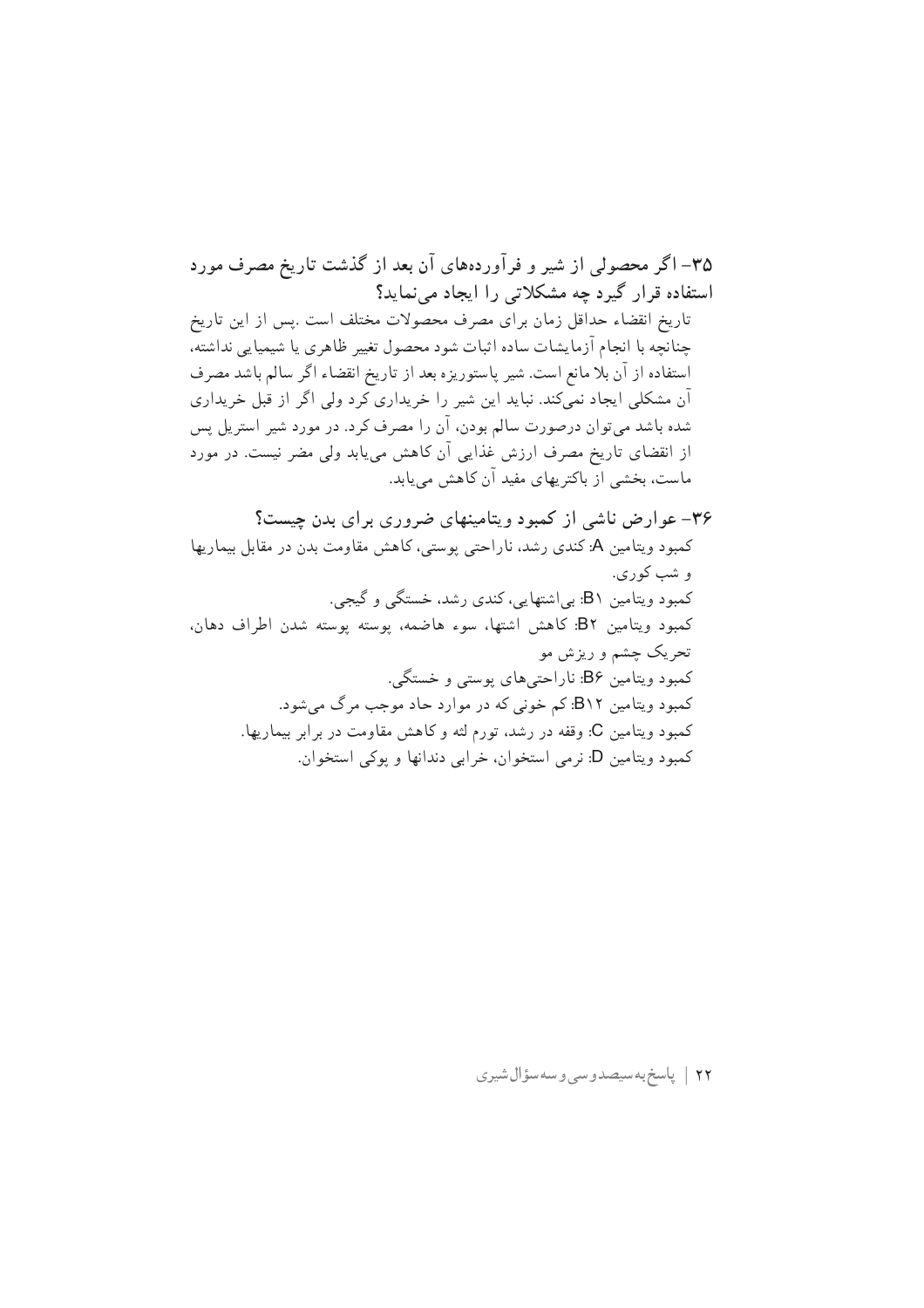| مدت زمان نگهداری                   | شرايط نگهداري           | نام فرآورده ها              |  |  |
|------------------------------------|-------------------------|-----------------------------|--|--|
| باتوجه به کیفیت شیر ۲ تا ۵ روز است | کمتر از ۵ درجه          | شير پاستوريزه               |  |  |
| حداکثر ۱۰ روز                      | کمتر از ۵ درجه          | خامه پاستوريزه              |  |  |
| حداکثر ۱۰ روز                      | کمتر از ۸ درجه          | ماست ياستوريز ه             |  |  |
| حداكثر ۴ هفته                      | کمتر از ۸ درجه          | کشک یاستور یز ہ             |  |  |
| ۱ ماه                              | در یخچال کمتر از ۵ درجه | کر ہ پاستوریز ہ             |  |  |
| ۱ سال                              | در فریزر ۱۸- درجه       | کره پاستوریزه               |  |  |
| ۳ ماه                              | در یخچال ۸ درجه         | پنير پاستوريزه              |  |  |
| ٢ ماه                              | در یخچال ۸ درجه         | دوغ پاستوريزه               |  |  |
| ۶ ماه                              | دمای محیط               | شير استرليزه                |  |  |
| ۶ ماه                              | دمای محیط               | خامه استر ليز ه             |  |  |
| ۶ ماه                              | دمای محیط               | انواع شير طعم دار استر ليزه |  |  |

۳۷– نحوه نگهداری شیر و فرآوردههای صنعتی آن را ذکر نمایید؟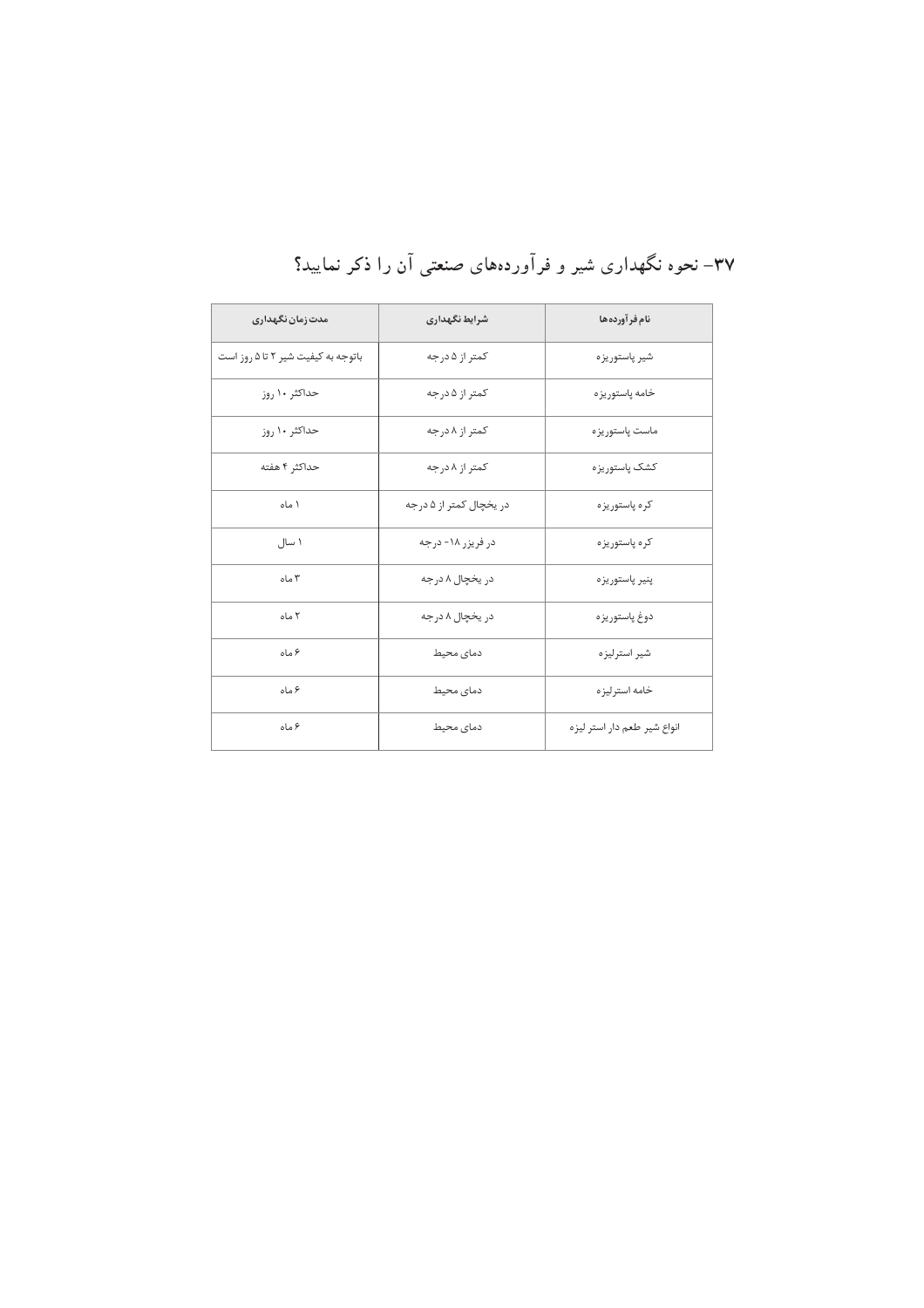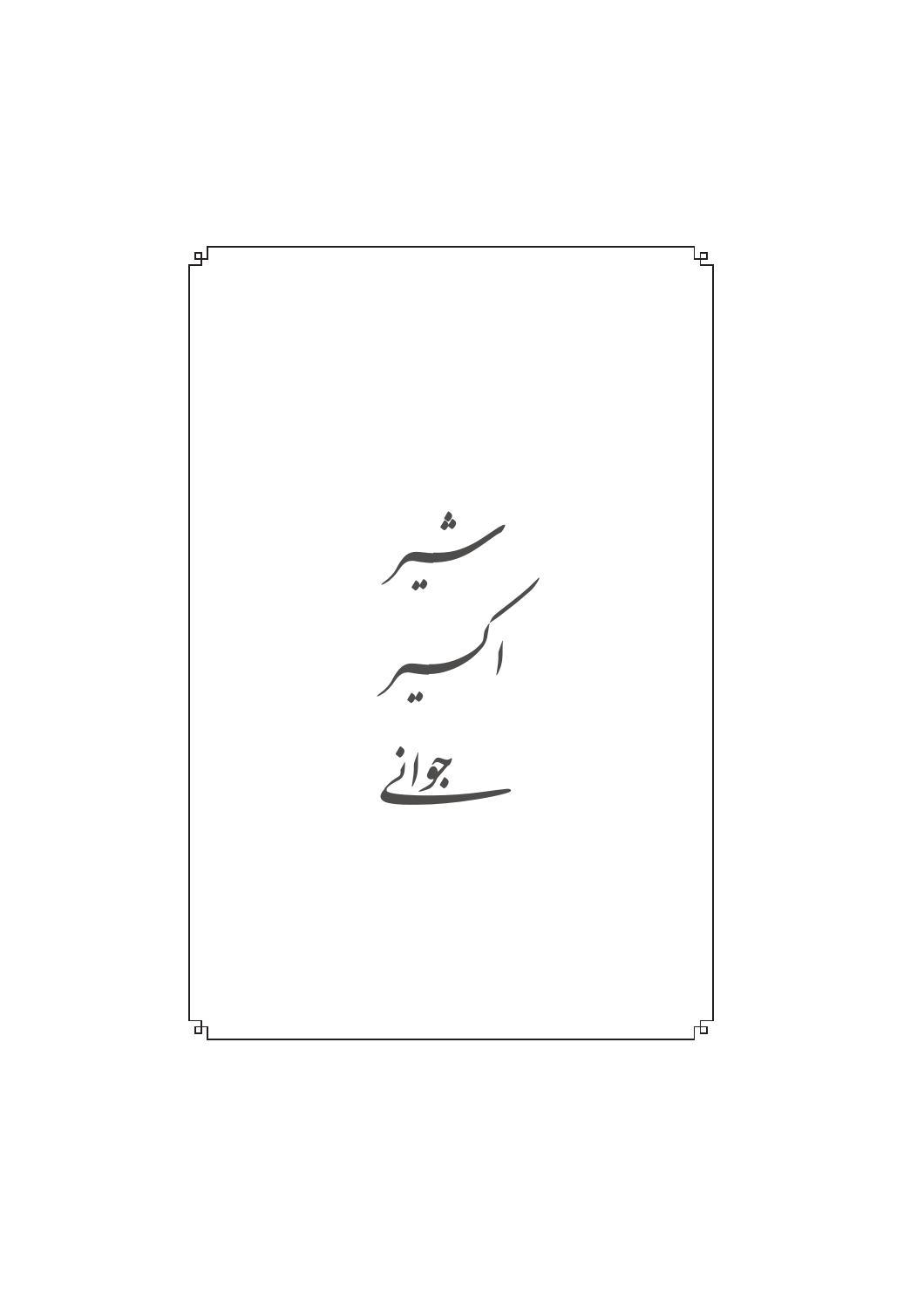

٣٨– به چه ماده غذایی شیر می گویند؟ تر اوش های طبیعی غدد پستانی حیوانات پستاندار،معمولا گاو که در اثر دوشش حیوان سالم در طی دوره معمول شیردهی و در شرایط کاملا بهداشتی بدست آمده و عاری از آغوز باشد و چیزی به آن اضافه و یا از آن کم نشده باشد را شیر می گویند. کلمه شیر معمولا به شیر گاو اطلاق می شود زیر ۸۴۱ درصد شیری که در جهان تولیدو مورد استفاده قر ار می گیر د شیر گاو است. بر ای شیر سایر يستانداران پس از ذكر شير،نام حيوان همراه آن ذكر مى شود مانند شير گوسفند، شير گاوميش و ...

٣٩- چه بيماريهايي از طريق شيرخام به انسان منتقل مي شود؟ مهمترين بيماريهايي كه از طريق شير دام به انسان منتقل مي شود عبارتند از: تب مالت، سل، ليستريوز، (سقط جنين و عوارض چشمي)، سالمونلوز (حصبه، شبه حصبه) اسهال هاي خوني و ناراحتی های گوارشی. همچنین هر نوع میکروب و یا ویروس یا انگل بیماری زاکه از طریق محيط ويا اشخاص شير را آلوده كند مى تواند به شير منتقل واز اين طريق به انسانها منتقل شود.

- ۴۰- چرا به شير عنوان كاملترين غذا اطلاق مي شود؟ بدن انسان به شش گروه موادغذایی شامل آب، پروتئین، چربی، قند، مواد معدنی و ویتامین ها نیاز دارد. شیر هر شش ماده مغذی مورد نیاز انسان را با نسبتی متناسب با نیاز انسان در خود دارد.
	- ۴۱– ترکیب و میزان مواد غذایی موجود در یک لیتر شیر چگونه است؟  $\cdots$ اب = ۸۷۰ سی سی پروتئين = ٣٢ گر م.

فصل دوم: شير |٢٥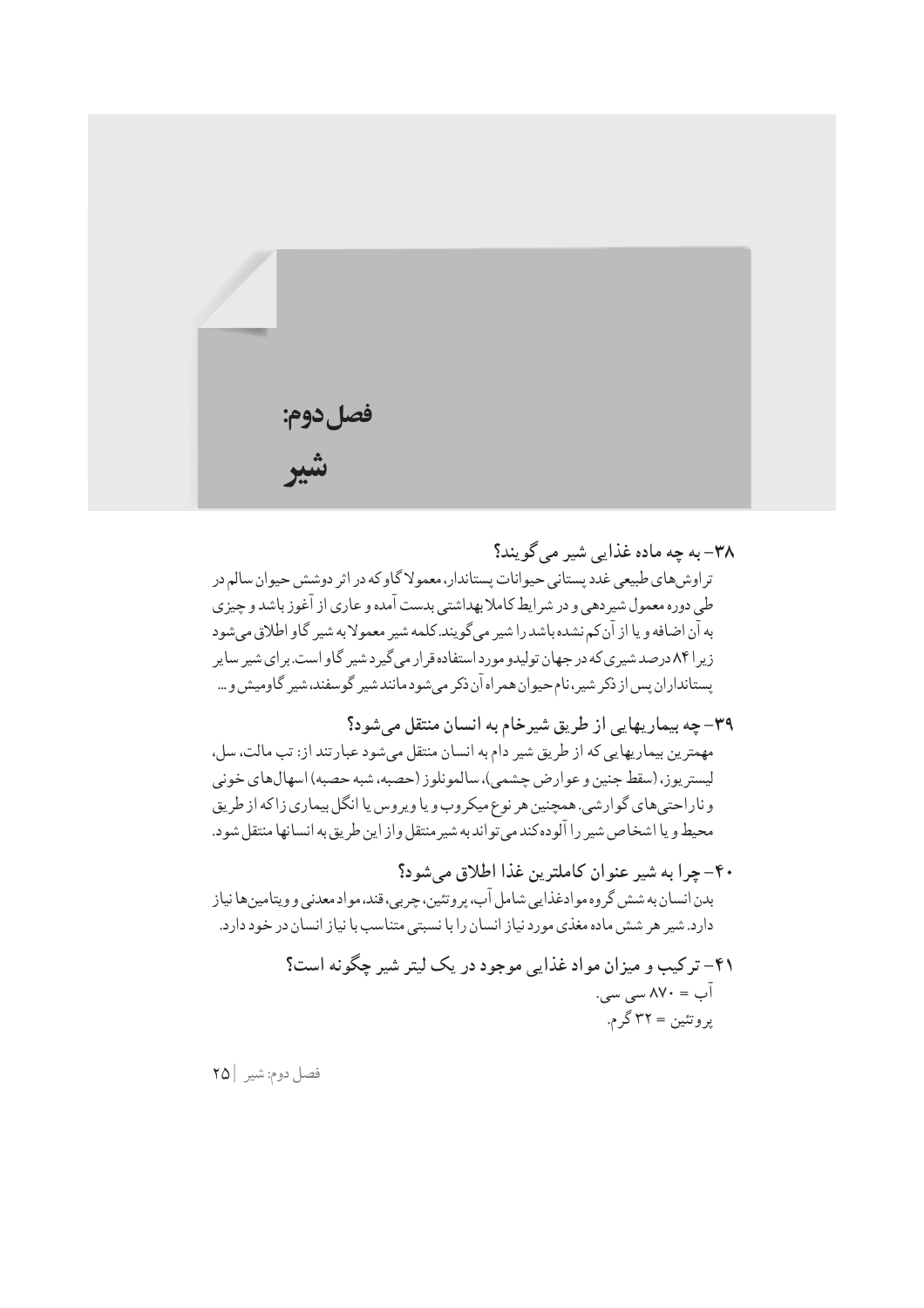۴۲– چه بیماریهایی با مصرف شیر کنترل می شود؟ مصرف مستمر و کافی شیر و فر آوردههای شیری نقش بسیار مهمی در کاهش بیماریهایی مانند: یوکی استخوان، بیماریهای لثه و دندان، سنگ کلیه، فشارخون، دیابت، نقرس، سرطان کولون، سرطان سینه، عوارض ناشی از قاعدگی، چاقی و … به دنبال خواهدداشت.

- ۴۳– مصرف مستمر شیر و فرآوردههای آن چه نقشے در بدن انسان دارد؟ استفاده مستمر و کافی از شیر و فرآوردههای آن، علاوه بر تامین عمده نیازهای سلولی بدن، افزايش قد، تنظيم فشار خون، ارتقاي هوش و قدرت يادگيري، سلامت لثه و دندان و استحکام استخوان، افزایش قدرت بینایی، افزایش توان کاری، طول عمر و پیشگیری ازکارافتادگی و ..... را موجب می شود.
- ۴۴- آیا مصرف شیر باعث کاهش وزن میگردد؟ تحقیقات علمی نشانگر آن است که فر آوردههای شیری در رژیم غذایی می تواند کالری بدن را کنترل کند و موجب کاهش ذخیره چربی شود. کلسیم موجود در شیر، سوخت و ساز سلولهاي چربي را افزايش ميدهد و مانع ذخيره چربي در بدن به ويژه در اطراف شكم و كمر میشود. کلسیم موجود در شیر علاوه بر تسریع در سوخت و ساز بدن، از تبدیل کربوهیدراتها به چربی جلوگیری میکند که نتیجه آن جلوگیری از چاقی و تسریع در کاهش وزن است.
- ۴۵– آیا افراد مبتلا به دیابت نیز می توانند از شیر استفاده نمایند؟ بله. قند شیر دیر هضم است و برای بیماران مبتلا به دیابت مضر نیست .زیرا ضمن تامین نیازهای بدن به عنوان وعده غذایی یا میان وعده و نوشیدنی هیچگونه ضرری بر ای مبتلایان به دیابت ندارد. بعضی از مطالعات بر تاثیر قند شیر (لاکتوز ) بر افزایش ترشح انسولین در ىدن دلالت دار د.
- ۴۶– آیا مصرف شیر و فر آوردههای آن در بروز بیماری نقرس نیز تاثیر گذار است؟ نقرس شايعترين نوع التهاب مفاصل بدن به ويژه در ميان مر دان بالاي ۴۰ سال است. افر اد مبتلا به این بیماری نباید از غذاهای حاوی پروتئین مانند گوشت و حبوبات استفاده کنند.
	- ۲۶ | پاسخ به سیصدوسی و سه سؤال شیری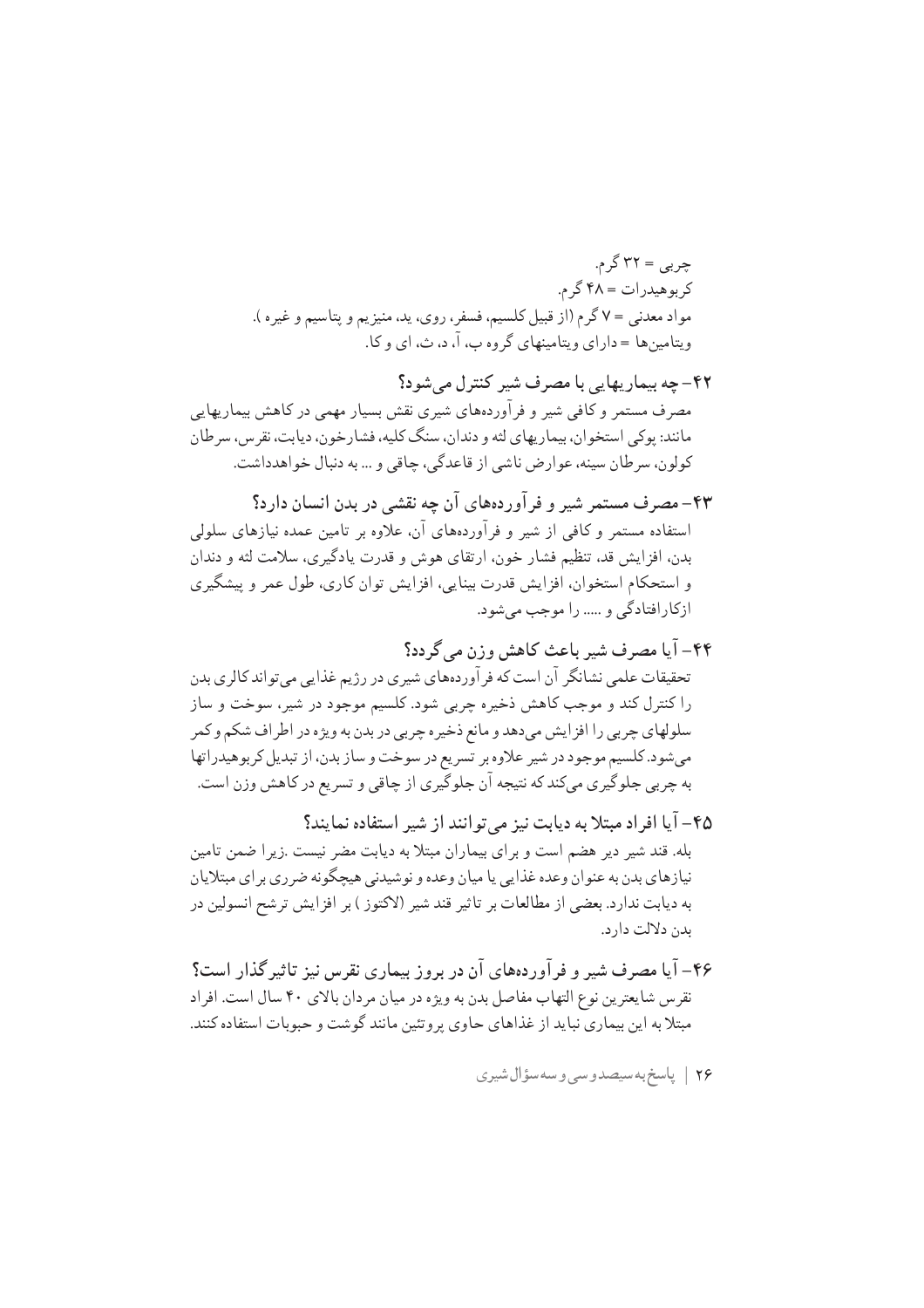فر اور دههای شیری حاوی مقدار زیادی بروتئین نمی باشند به همین دلیل مصر ف شیر موجب کاهش اسید اوریک خون در افراد سالم میشود و امکان ابتلا به بیماری نقرس را کاهش می دهد. این نظر یه طی آزمایشهای کلینیکی به اثبات رسیده است.

- ۴۷- آیا مصرف شیر باعث افزایش بهبود عوارض قاعدگی در زنان میشود؟ بله. فرآوردههای شیری سرشار از کلسیم، موثرترین رژیم غذایی برای کاهش عوارض و علائم فيزيكي و حسى عارضه سندرم PMS است. زنان در دوران قبل از قاعدگي دڃار ناهنجاریهای متابولیسم کلسیم به دلیل کمبود آن در بدن میشوند که این عارضه در اثر افزایش ترشح استروژن طی سیکل قاعدگی بوجود میآید. بانوانی که با مصرف شیر و مکمل غذایی حدود ۱۰۰۰ تا ۱۳۰۰ میلی گرم کلسیم دریافت میکنند بهبود قابل توجهی در رفتار، احساس درد و سایر عوارض ناشی از قاعدگی را شاهد هستند.
- ۴۸– آیا مصرف شیر مرتواند تاثیری در کاهش اختلالات خواب داشته باشد؟ بی خوابی شایعترین عارضه دهههای اخیر در جوامع بشری است که با کاهش زمان و يا كيفيت خواب بروز مى كند. اختلال خواب موجب افت عملكرد شخص و بهم ريختگى زندگی روزمره می شود. خواب کافی نشانه سلامت است و خواب نامناسب به دلیل اختلال عملکرد بدن و یا بیماریهای جسمی و روانی پدید می آید. نوشیدن یک لیوان شیرولرم قبل از خواب به ویژه برای نوجوانان و جوانان موجب کاهش اضطر اب های پیش از خواب و بر ای سالمندان سبب خواب طولاني تر وكم شدن دفعات بيداري مىشود. تريپتوفان اسيد آمينهاي است که در بدن به ملاتونین و سروتونین تبدیل میشود و هر دو در ایجاد خواب موثرند. شیر منبع خوبی از تریپتوفان است که به خواب آرام در شب کمک میکند. برای اینکه خواب راحتی داشته باشیم بهتر است علاوه بر مصرف شیر و فرآوردههای آن قبل از خواب، از خوردن مواد تحريک کننده اعصاب مانند چاي، قهوه و نوشابههاي گازدار نيز خودداري کنيم.

۴۹– بیماران مبتلا به سنگ کلیه تا چه حد مجاز به استفاده از شیر و فرآوردههای آن مے باشند؟

اغلب مر دم تصور می کنند شیر به دلیل کلسیم زیاد یکی از عوامل بر وز سنگ کلیه و یا حتی باعث افز ایش آن است. از آنجائیکه مواد سازنده سنگ کلیه بیشتر از جنس اگز الات است، کلسیم شیر سبب بروز سنگ کلیه نمی شود. اما مواد گیاهی که در آنها کلسیم با موادی مثل فیتات و اگز الات متصل شده است می تو اند موجب سنگ کلیه شود. هم چنین قر ص های کلسیم اگر قبل از خواب مصر ف شوند ممکن است در بدن رسوب کنند و موجب بروز سنگ کلیه شوند.

فصل دوم: شير ٢٧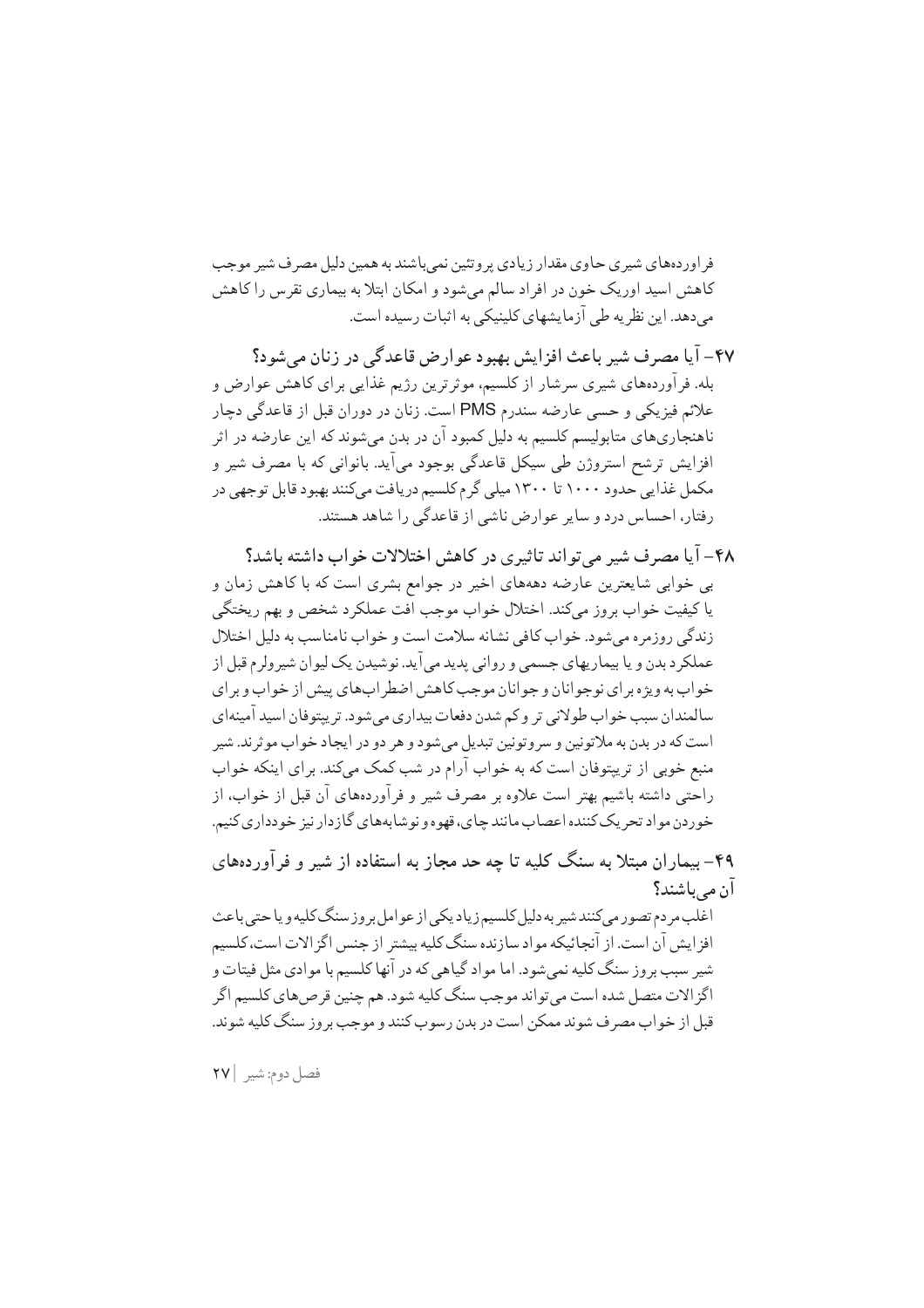۵۰– چرا بعضی از افراد در صورت مصرف شیر دچار عوارض گوارشی می شوند؟ چگونه این عدم تحمل را از بین ببرند؟ لاكتوز قند اختصاصي شير است و آنزيم لاكتاز در بدن وظيفه تجزيه قند لاكتوز را به عهده دارد. چنانچه پس از مرحله شیرخوارگی، مصرف شیر در رژیم غذایی کودک کم و یا قطع شود، به تدریج آن میزان ساخت آنزیم لاکتاز در بدن بسیار کاهش می یابد. با کاهشّ ترشح آنزیم لاکتاز در بدن افراد به ویژه بزرگسالان، عدم پذیرش شیر پدید میآید و اغلب پس از مصرف شیر دچار عوارض گوارشی مثل نفخ، دل پیچه و اسهال میشوند. با مصرف تدریجی شیر، آنزیم لاکتاز مجدداً در بدن ساخته شده و عدم پذیرش بدن به لاکتوز شیر به تدریج رفع میشود.

۵۱– بهترین جایگزین شیر برای کسانی که پس از اعمال روش مصرف تدریجی شیر، همچنان دچار عدم تحمل لاکتوز میباشند چیست؟ بهترین جایگزین شیر برای این افراد، استفاده از شیر کم لاکتوز یا فرآوردههای تخمیری شیری به ویژه ماست، کفیر و یا محصولات پروبیوتیک است. استفاده از قرص لاکتاز نیز برای این افراد در کنار مصرف شیر توصیه می شود.

۵۲– آیا با فریز کردن شیر خاصیت و ارزش غذایی کاهش می یابد؟ شیر را میتوان منجمد کرد و انجماد شیر تاثیری بر ارزش غذایی شیر ندارد. اما خروج از انجماد بايد در هواي محيط و به تدريج صورت پذير د چون در غير اينصورت ممكن است تركيبات شير حالت دو فاز پيداكنند.

۵۳- آیا برای تغذیه کودکان میتوان به جای شیر خشک از شیر پاستوریزه استفاده کرد؟ مصرف شیر گاو تا پایان یک سالگی و بعضاً تا ۲ سالگی توصیه نمی شود. ولی آن مقدار از شیر پاستوریزه یا استرپلیزه که در تهیه غذای کودک شیرخواربعد از ۶ ماهگی مصرف م شود معمولا اشکالی ندارد. استفاده از شیر پاستوریز ه و استرپلیز ه، بعد از یک سالگی به شیر خوارانی که از شیر مادر محرومند به عنوان یک نوشیدنی معمولا اشکالی ندارد ولی نباید جاي شير خشک را بگير د. ضمناً بهتر است که شيربا فنجان يا ليوان داده شود.

۵۴ ـ تر کیب شیر انسان چه تفاوتی با شیر گاو دارد؟ اندازه لاکتوز در شیر انسان به مقدار قابل توجهی بیش از شیر گاو است، یعنی حدود ۷ درصد شیر مادر را لاکتوز تشکیل می دهد. اما از طرف دیگر میزان چربی و مخصوصا پروتئین و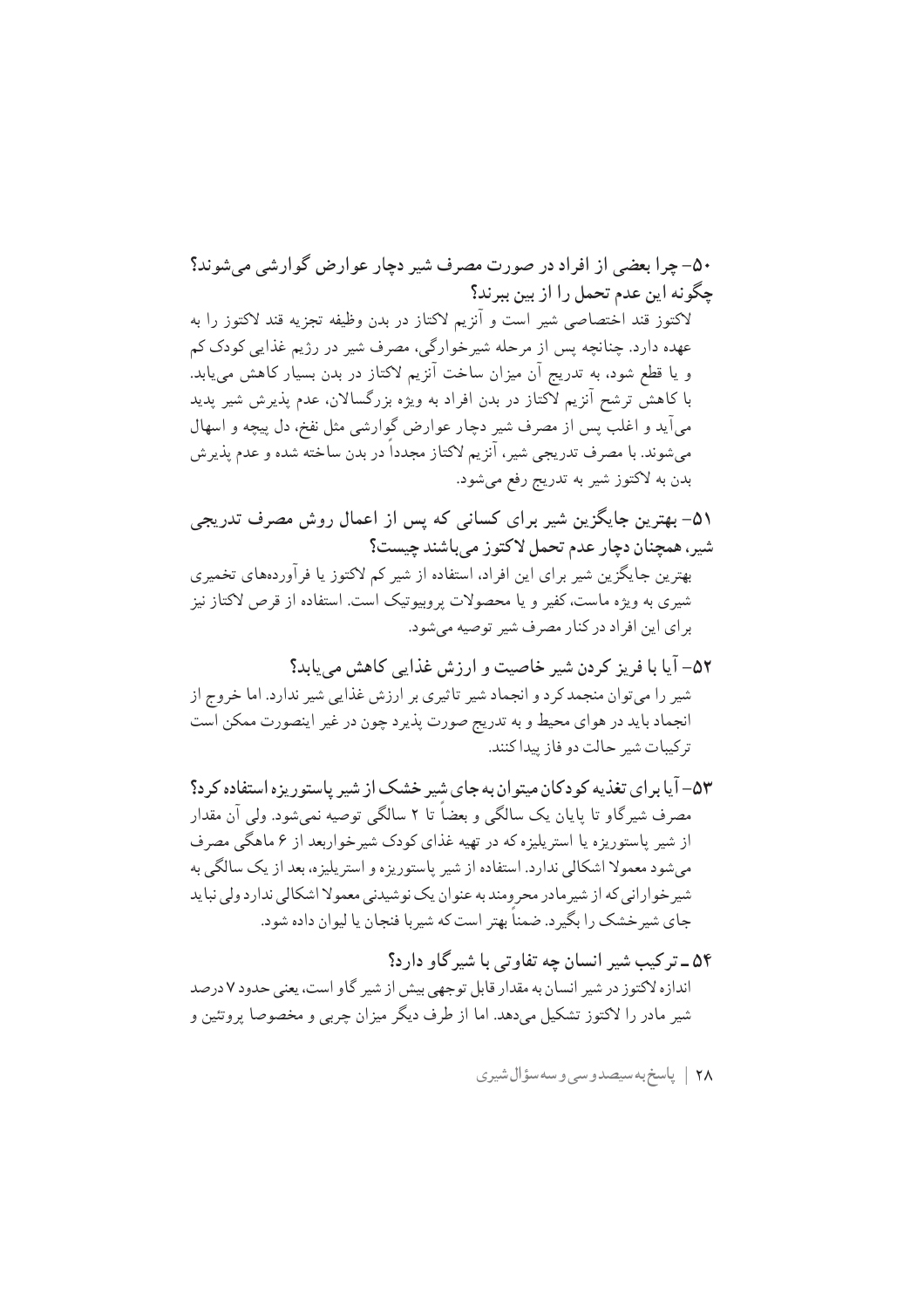موادمعدنی و به ویژه کلسیم در شیر انسان کمتر از شیر گاو است.

۵۵– برای سالم سازی شیر غیر پاستوریزه و یا غیر استریلیزه در منزل چه مدت باید أن را جوشاند؟ و آيا با جوشاندن ميكروبهاي آن از بين مي رود؟ مصرف شیر غیر پاستوریزه و غیر استریلیزه به هیچ عنوان توصیه نمی شود، حرارت

دادن شیر ممکن است میکروبهای بیماری زای آن را از بین ببرد اما دو مشکل دارد. اول اینکه جوشاندن شیر به مدت طولانی ارزش غذایی آن را به شدت کاهش میدهد. دوم اینکه در صورت وجود برخی عوامل مانند سموم مترشحه از برخی باکتریها و آنتی بیوتیک در شیر، این عوامل از طریق حرارت از بین نمی روند. از سال ۱۹۳۰ در كشورهاي توسعه يافته عرضه شير فله ممنوع است. مصرف كنندگان شير خام لازم است بدانند که تب مالت از طريق پوست نيز جذب مي شود و تماس شير خام آلوده بايوست ممكن است فرد را مبتلا نمايد.

۵۶– آیا مصرف شیر خام موجب مسمومیت میشود؟ شیر به دلیل مغذی بودن، برای انواع میکروبها غذای مناسبی تلقی میشود، از سوی دیگر شیر جاذب آلودگی های محیط اطراف خود است و شرایط دوشش و آلودگیهای محیطی به سرعت آن را آلوده میسازد. لذا باید از مصرف شیر خام به شدت اجتناب کرد. احتمال آلودگی وبیماری زایی در این نوع شیر بسیار بالا است.

۵۷- مزایای شیر غنر شده با امگا۳ حست؟ اسیدهای چرب از اجزای تشکیل دهنده چربی ها است که بدن قادر به تولید انواع ضروری آن نیست و باید از طریق ماده غذایی تامین گردد. امگا۳ و امگا۶ از آن جمله اند، اسیدهای چرب امگا۳ به دلیل حضور در غشای سلولی در فعالیتهای فیز یولوژیک بدن نقش حیاتی دارند. این اسیدهای چرب، همچنین در تنظیم همه ی عملکردهای زیست شناختی، دستگاه قلبی و عروقی، ایمنی و عصبی به کار می روند. کاهش اثرات منفی پرتودرمانی، کاهش دردهای دوران قائدگی، بهبود اختلالات بینایی، سردردهای میگرنی، افزایش مقاومت بدن، بهبود توان ذهنی و حافظه، جلوگیری از پیری زودرس، پیشگیری از اختلالات بیش فعالی، آلزایمر، آسم و ….از جمله دیگر مزایای شیر غنی شده با امگا ۳ است.

۵۸– شیرگاو چه تفاوتی با شیر گوسفند دارد؟

فصل دوم: شير | ٢٩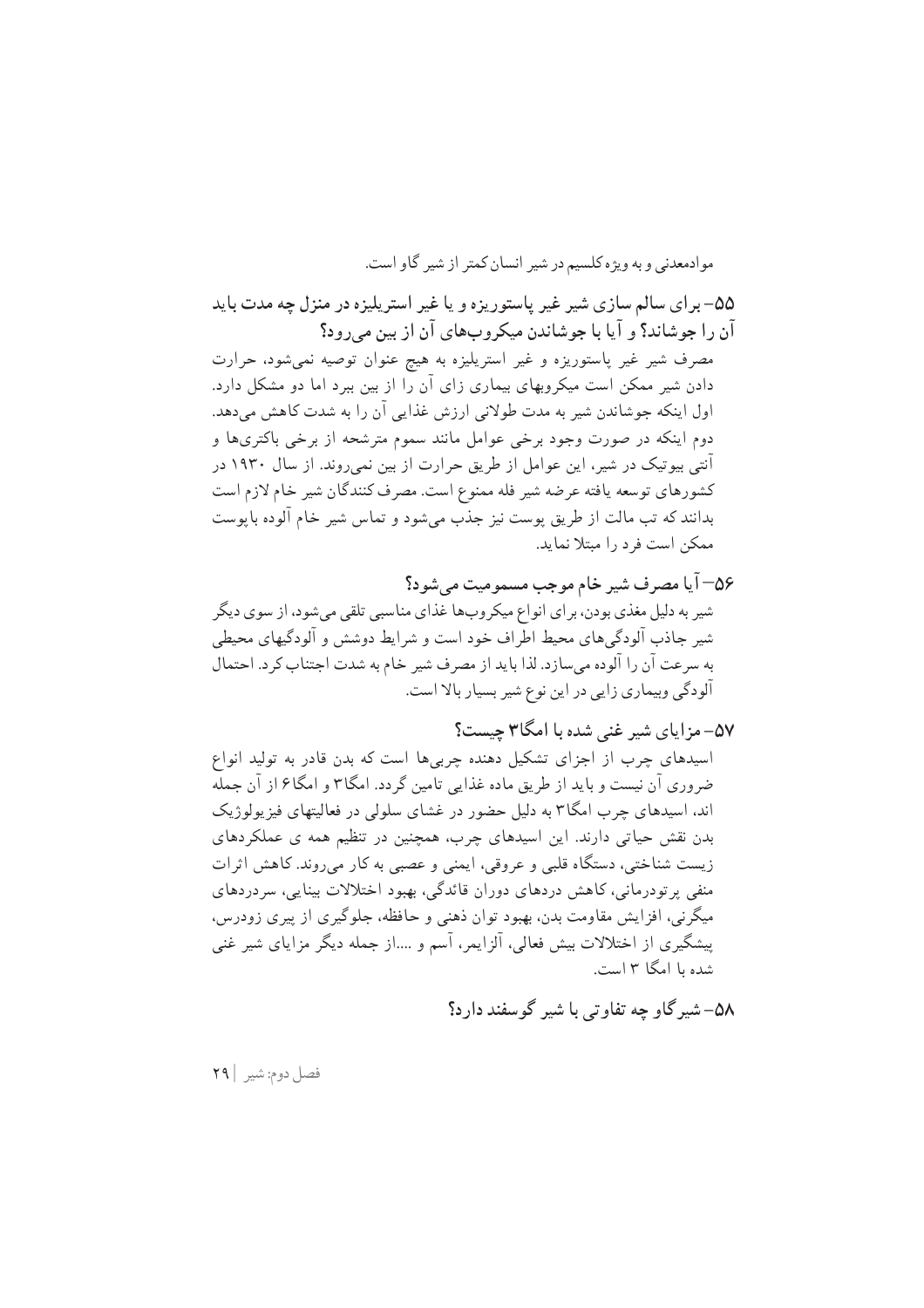این تفاوت در جدول زیر قابل مشاهده است:

| درصد املاح      | درصد مواد قندي(لاكتوز) | درصد چربی | درصد پروتئين          | نوع پستادار | رديف |
|-----------------|------------------------|-----------|-----------------------|-------------|------|
| $\cdot$ /Y٢     | ۴/۸                    | ۳/۶۵      | ۳/۴                   | کاہ         |      |
| $\cdot/\lambda$ | ۵/۱                    | 9/1       | $\Delta$ /9 $\Lambda$ | گوسفند      |      |

#### ٥٩- حرا شير کم لاکتوز شيرين تر است؟

با انجام فرآيند هيدروليز، قند شير (لاكتوز ) شكسته و تبديل به قندهاي ساده تر يعني گلوكز و گالاکتوز میشود. این قندهای ساده نسبت به لاکتوز از شیرینی بیشتری برخوردار هستند لذا شير كم لاكتوز نسبت به شير معمولي شيرين تر است.

- ۶۰– آیا مصرف شیر کم لاکتوز برای افراد دیابتی مضر است؟ از آنجا كه مغز قند مصرف مىكند افراد ديابتى از خوردن قند منع نمىشوند اما بايد در ميزان قند مصر في دقت نمايند. افر اد ديابتي شير كم لاكتوز رابايد كمتر مصر ف نمايند.
- ۶۱– ارزش غذایی شیر پاستوریزه معمولی با ۲/۵ درصد چربی و شیر کم لاکتوز با ۲/۵ درصد چربي چه تفاوتي با هم دارند؟ شیر کم لاکتوزدارای انرژی کمتری است و هم چنین قابلیت جذب کلسیم در شیر کم لاكتوزكمتر است.

حساسیت به شیر، یک پاسخ غیر طبیعی بدن به پروتئین است ولی عدم تحمل لاکتوز به این معنى است كه به دليل كمبود آنزيم لاكتاز، بدن قادر به هضم كردن لاكتوز (قند شير) نيست. حساسیت به شیر به ندرت وجود دارد در حالی که عدم تحمل لاکتوز به دلیل عدم استمرار مصرف شیر پس از دوران شیر خوارگی در بخش بزرگی ازمردم مشاهده میشود.

۶۳– چرا در حالیکه روی یاکت شیر غنی شده "بدون چربی" قید شده، در جدول ارزش غذایی عدد ٪۵/۰ چربی نوشته شده است؟ مطابق استاندارد ایران، محصولات لبنی که حداکثر دارای ٪ ۰/۵ جربی هستند در گروه محصولات لبنی بدون چربی قرار میگیرند. این میزان چربی جهت متعادل کردن طعم شیر ضروري است.

$$
\mid \mathbf{y} \mid
$$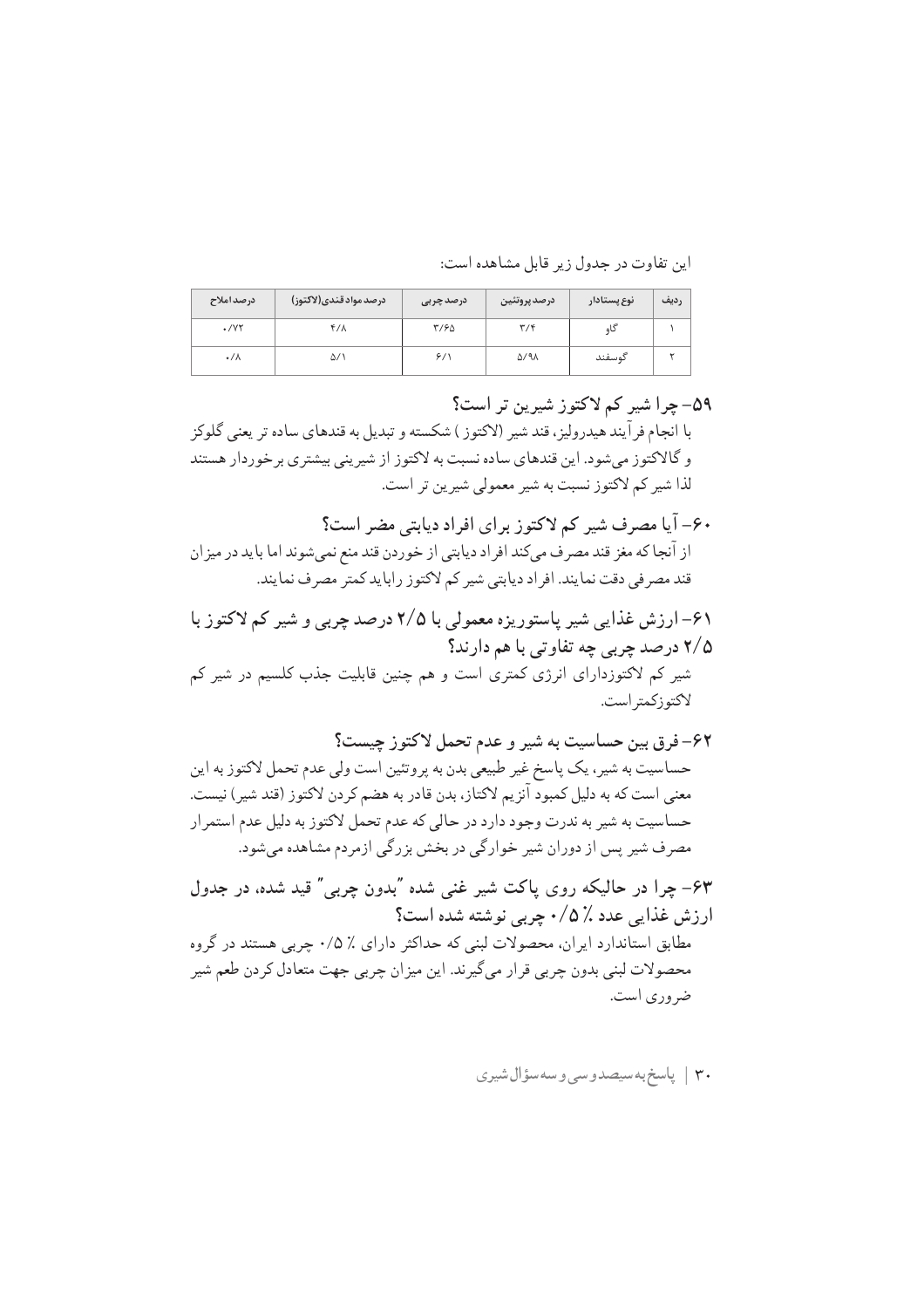۶۴– آیا مصرف فر آوردههای شیری در کاهش کلسترول تأثیر گذار است؟ بله، رژیم غذایی حاوی مقادیر زیاد میوه و سبزی و مصرف مستمر سه واحد شیر و فراوردههای شیری کمچرب موجب کاهش کلسترول تام و LDL به میزان ۷ تا۹ درصد می شود. ۶۵– آیا می توان چند فراورده شیری را همزمان مصرف کرد؟ (مانند شیر و قره قروت، شیر و کشک ) قره قروت و کشک غالباً به عنوان چاشنی و طعم دهنده در غذا مصرف میشوند و هردو از فراوردههای شیری اند. لذا منعی برای مصرف توام آنها وجود ندارد اگر چه مصرف توام آنها به دلیل طعم و ترکیب نز دیک به هم منطقی به نظر نمی رسد. ۶۶– فرزنددختری دارم ۱۰ ساله که از فراوردههای شیری فقط شیر(روزی ۳ لیوان شیر ) و بستنی را استفاده می کند و دیگر فراورده را دوست ندارد آیا در بزرگسالی مشکلي براي او ايجاد نمي شود؟ شیر اصلی ترین فراورده قابل توصیه برای همه گروههای سنی است ودر صورتی که دختر ۱۰ ساله، ۳ لیوان در روز بنوشد مشکلی نخواهد داشت.

۶۷–آیامی توان برای خارج کردن یخ زدگی ماهی از شیر و فر آور دههای آن استفاده نمود؟ بله، برای باز کردن یخ ماهی به جای استفاده از آب، می توان از شیر استفاده کرد. شیر مزه یخ زدگی را از ماهی میگیرد و طعم دلپذیری به آن میدهد. همچنین شیر در تعدیل بوی ماهي بسيار موثر است و در هنگام سرخ كردن ماهي به ترد شدن آن كمك ميكند.

۶۸– آیا ترکیب شیر در بسته بندیهای مختلف با یکدیگر متفاوت است؟ شیر با میزان چربی متفاوت و در انواع ساده، طعم دار و غنی شده تولید و عرضه میشود. ترکیب هر نوع شیر صنعتی روی بسته بندی آن ذکر شده است که باید مطالعه شود. یک نوع شیر با ترکیب مشابه می تواند در بسته بندیهای متنوع به بازار عرضه شود.

۶۹– شیرخشک مورد استفاده در صنایع لبنی چیست؟ شیر تازه بطور طبیعی حاوی ۸۷٪ آب است. شیر خشک حاصل تغلیظ شیر و سپس خشک کر دن و خارج کر دن آب از آن می باشد. شیر مورد استفاده می تواند بدون چربی، کم چرب و یا نوع پرچرب آن باشد. شیر خشک صنعتی با استفاده از فن آوری بسیار پیشرفته و در شرایطی کاملا بهداشتی تولید میشود.در صنایع لبنی جز در مواردی که استاندارد تاکید می کند( مانند تولید ماست) از شیر خشک استفاده نمی شود. هرچند تولید محصولات از

فصل دوم: شير | ٣١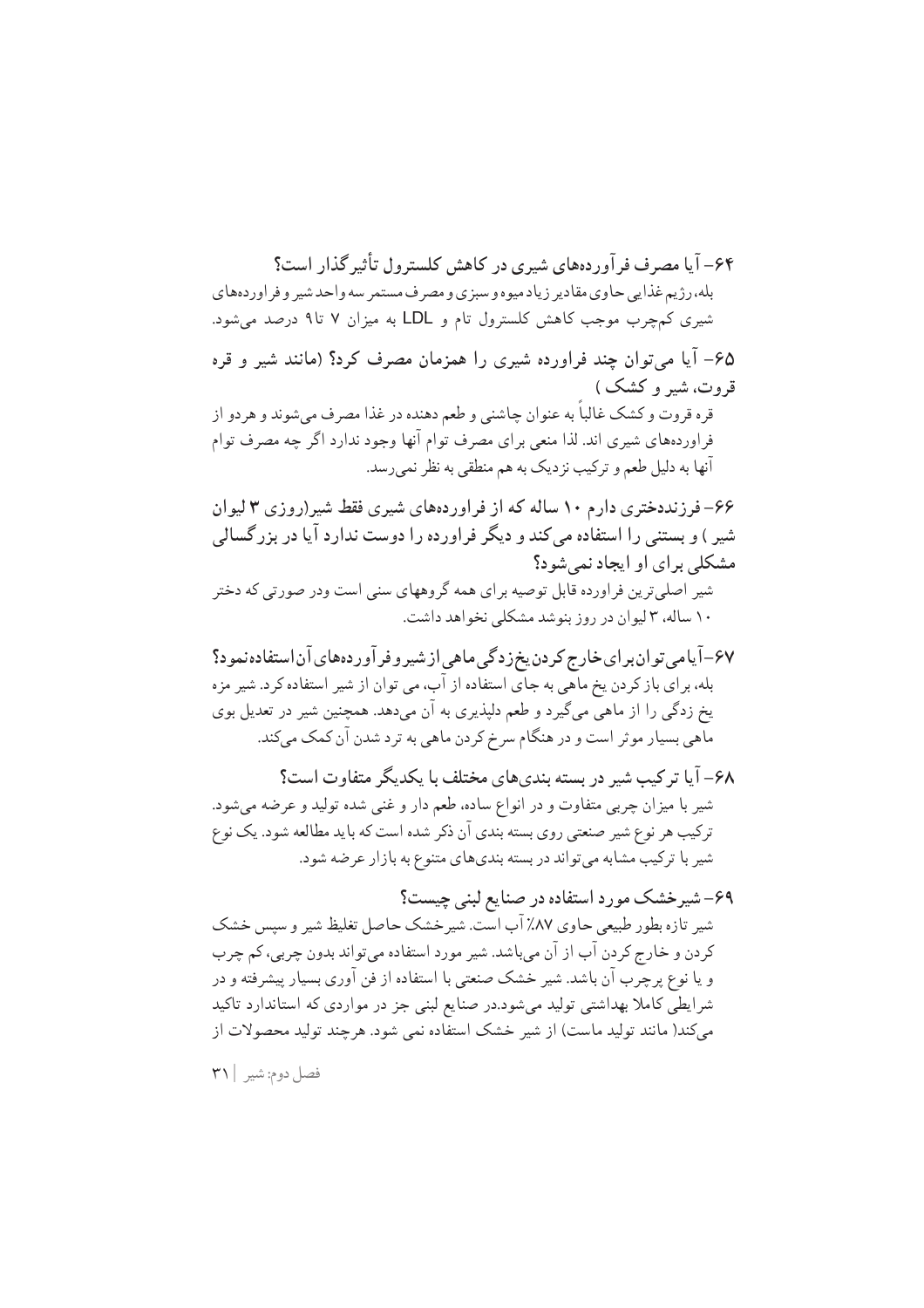شیر خشک دارای مجوز است و مشکلی ندارد. بیشترین مصرف شیر خشک صنعتی در صنايع شكلات، بستني، بيسكويت و سوسيس وكالباس سازي ديده مي شود.

۷۰– باتوجه به سمومی که به علوفه زده می شود و دامها از آن تغذیه می کنند آیا شير آنها سم زدايي مي شود و سالم است؟ دریافت شیر توسط کارخانجات بر مبنای ضوابطی است که بر آن اساس شیر دریافتی از دامدار با رعایت کلیه ضوابط بهداشتی و ایمنی دام. تحت نظارت دامپزشک اعم از خوراک سالم، وضعیت نگهداری، دوشش و انتقال شیر تحت شرایط بهداشتی انجام می گیرد بنابراین حداکثر کوشش صورت می گیرد که شیر تحویلی به کارخانه از ویژگیهای شیر طبیعی و سالم بر خوردار باشد. شیر خام بر ای آنکه در کارخانه دریافت شود تحت آزمایشهای مختلف فیزیکی شیمیا یی و میکروبی قرار می گیر د و تنها در صورت سالم بودن دريافت مي شو د.

۷۱– برای کودکان در مرحله پیش دبستانی روزانه چه میزان از هر یک از فر اور دههای شیری را پیشنهاد می دهید؟ حدود ۳ واحد شیر یا معادل آن یعنی یک لیوان شیر (۲۵۰ سی سی ) یک لیوان ماست و حدود ۴۰ گرم پنیر .

۷۲– شیر ارگانیک چگونه شیری است؟ و از لحاظ ارزش غذایی چه تفاوتی با دیگر شیرها دارد؟

شیر ارگانیک شیری است که دام آن تحت شرایط ویژه تغذیه شده باشد. یعنی در تولید علوفه دام آنها از کود و سم استفاده نشده باشد و هیچ گونه تغییرات ژنتیکی در آنها صورت نگرفته باشد. این نوع شیر از سلامت بیشتری برخوردار بوده و البته قیمت بالاتری نيز دارد.

۷۳– آیا ارزش غذایی شیر در کشور ما و سایر کشورهای جهان به یک میزان است؟ شیر تولید شده در دامداریهای صنعتی کشور به دلیل استفاده از نژاد مشترک و نیز فرمول غذایی یکسان تقریبا دارای ارزش یکسان با شیر موجود در کشورهای توسعه یافته است.

۷۴– اگر شیری پس از جوشاندن ببرد باز هم می توان از آن استفاده کرد؟ بهتر است که از این نوع شیر برای انسان استفاده نشود. هرچند در برخی مواقع میتوان شیر پاستوریزه ی بریده شده را با افزودن مایه پنیر به پنیر تبدیل نمود. اما به طور کلی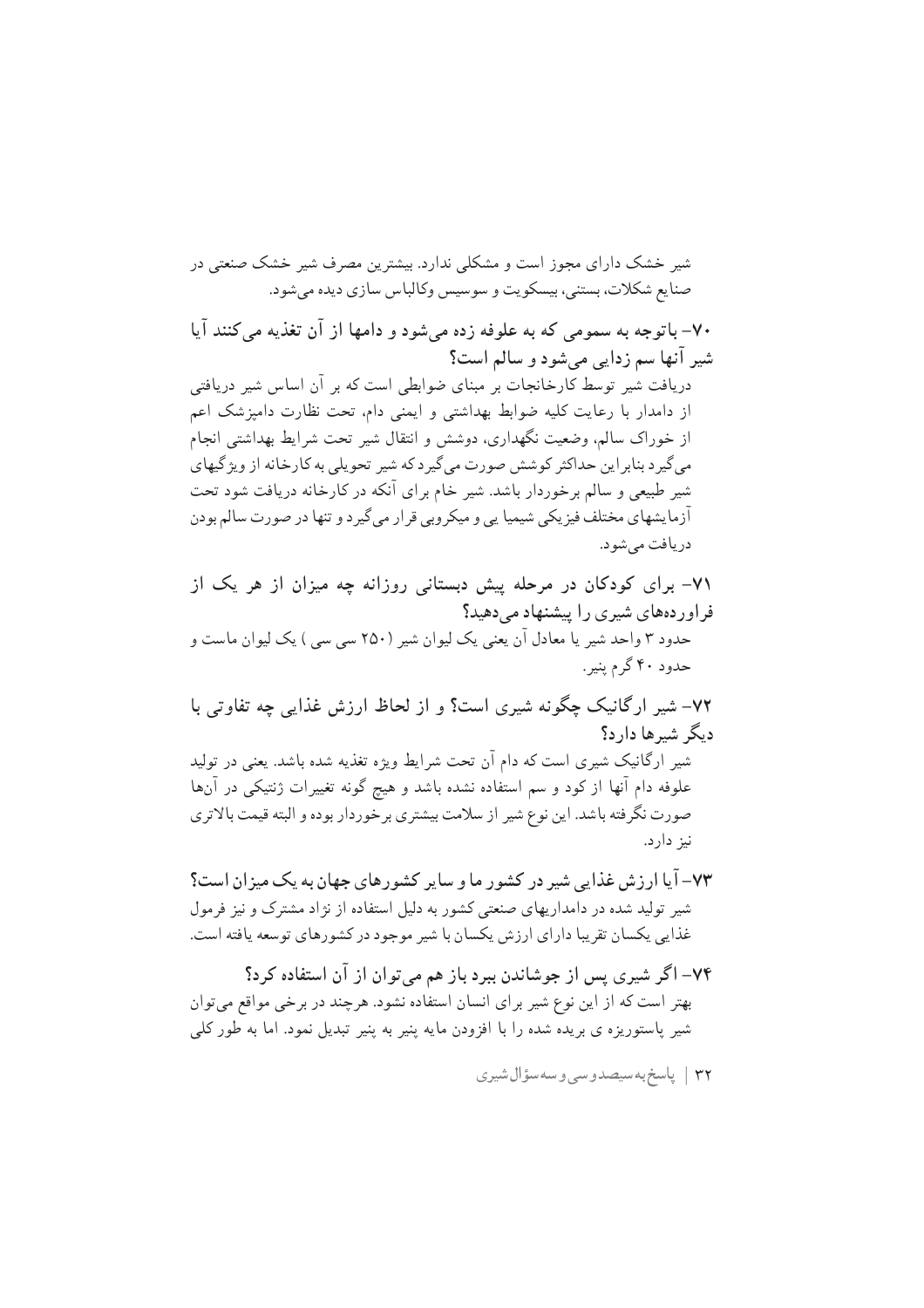استفاده از این نوع شیرها توصیه نمیشود. از شیر فله بریده در هیچ شرایطی نمی توان استفاده کر د.

۷۵- نو شیدن شیر با کدام یک از غذاها و یا داروها بر ای بدن مشکل ایجاد می کند؟ اصولا نباید داروها را همراه باشیر مصرف کردو لازم است بین مصرف شیر و دارو حدود ۱/۵ ساعت فاصله باشد. داروها بهتر است با آب مصرف شود. اگر شیر در بین وعدههای غذايي مصر ف شود اثر بخشي بيشتردارد. بهتر است شير رادر صبح، ميان وعده بين صبح و ظهر (ساعت ١٠–١١)، ميان وعده بين ظهر و شام (ساعت١۶–١٨) و يک ساعت قبل از خواب مصرف نمود.

- ۷۷– چرا شیر تولیدی کارخانهها از لحاظ طعم و مزه با یکدیگر متفاوت است؟ دو علت دارد: ۱– طعم شیر نسبت به نوع نژاد دام، تعذیه و علوفه مصرفی، شرایط نگهداری و بهداشتی و آب و هوای منطقه می تواند تغییر کند. ۲– به شرایط فراوری و نوع دستگاههای به کار رفته برای تهیه شیر فراوری شده بستگی دار د.
- ۷۸– آیا برای کم کردن چربی شیر میتوان آن را با آب مخلوط کرد؟ در سیستمهای صنعتی برای کم کردن چربی شیر از دستگاه خامه گیر یا سپراتور استفاده مي شود .اضافه كردن آب به شير تقلب محسوب مي شود.

۷۹– بعضی از دکترها عقیده دارند که بیماری MS از زیاد خوردن شیر است آیا این مطلب درست است؟ این مطلب پایه و اساس علمی ندارد. بسیاری از متخصصان معتقدند که مصرف شیر از ام اس پیشگیری میکند .حتی در بررسیهای اخیر نیز مطالعات نشان داده است که نوشیدن شیر توسط مادران باردار احتمال ابتلا نوزاد به ام اس را کاهش می دهد. ویتامین D نقش مهمی در مقاومت دستگاه ایمنی و در نتیجه جلوگیری از ابتلا به بیماری هایی مانند ام اس

فصل دوم: شير ٢٣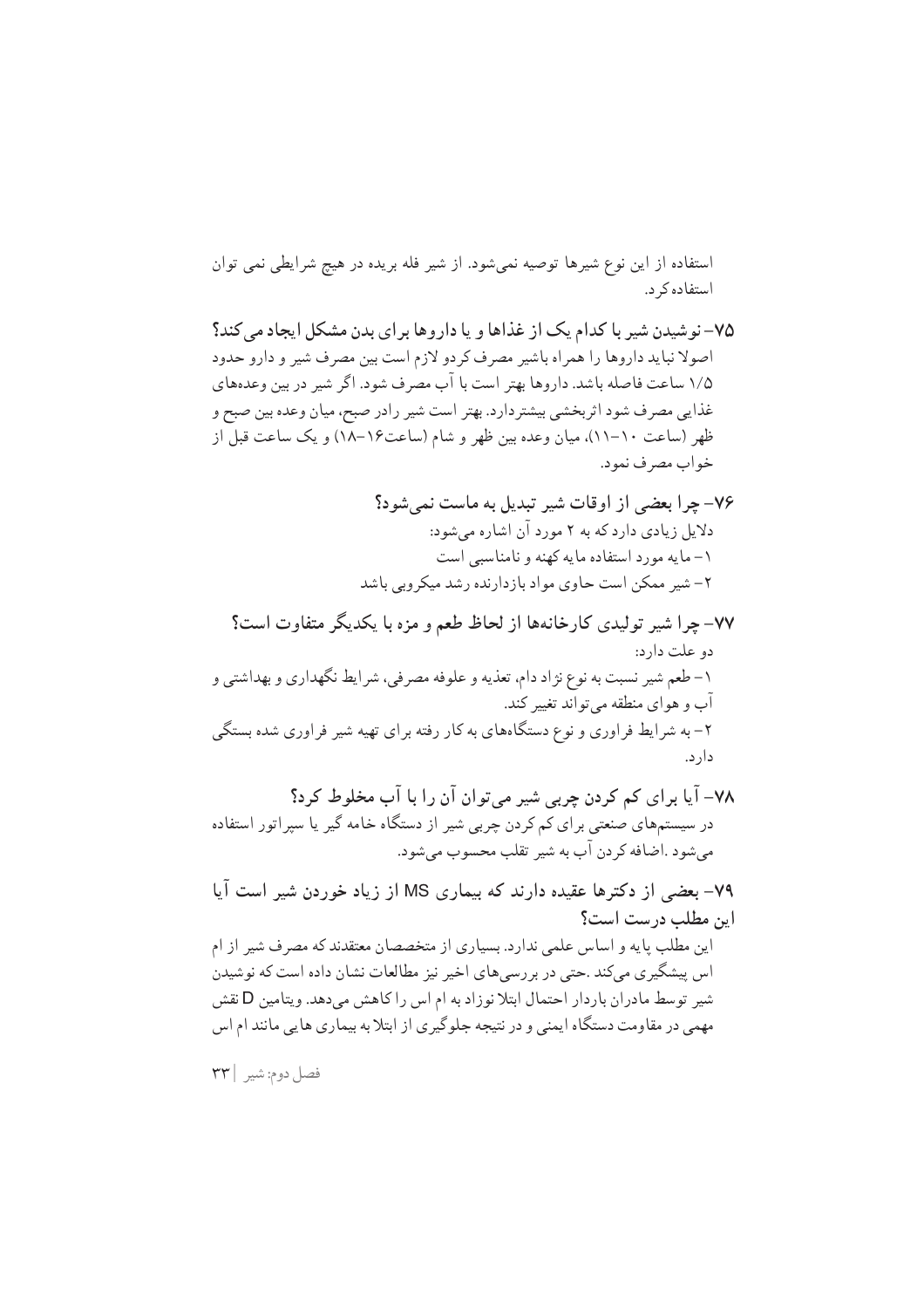خطر برگشت پذیری بیماری ام اس را کاهش میدهد. ۸۰– آیا چربے شیر مضر است یا اینکه همه افراد می توانند شیر پر چرب یا (شیر كامل) مصرف كنند؟ اصولاً چربی میزان انرژی بیشتری از مواد پروتئینی و قندی ایجاد می کند. لذاغالباً فراوردههای چرب شیر مثل خامه، کره، پنیر خامهای و ..... برای بچهها و جوانان و فر اوردههای کم چرب بر ای افر اد بالغ و مسن توصیه میشود. از شیر ۳ درصد چربی در دنیا تحت عنوان شیر کامل یاد میشود و تنها در ایران به این نوع شیر، شیر پرچرب اطلاق می شود که ضروری است اصلاح شود. ٨١- شنيده مي شود براي اينكه شير ترش نشود به آن جوش شيرين اضافه مي شود آيا اين موضوع صحت دارد؟ افزودن جوش شیرین به شیر تقلب محسوب مے شود و در کلیه کارخانجات شیر قبل از دریافت، نمونه شیر مورد آزمایش قرار می گیرد. تشخیص جوش شیرین در آزمایشگاههای شير بسيار ساده است و همواره تحت كنترل قرار دارد. ٨٢– سر شير چيست؟ آيا به صورت پاستوريزه توليد مي شود؟ سرشیر از شیر جوشیده حاصل میشود. در اثرجوشاندن بخشی از پروتئین و چربی شیر پس از سرد شدن روی شیر قرار میگیرد که سر شیر نام داردو به تازگی به صورت ياستوريزه توليد مي شود. ٨٣– آيا مي توان از شيرترش پنير درست كرد؟آيا مصرف اين ينير اشكالي دارد؟ از شیرترش شده پاستوریزه میتوان پنیر درست کرد. البته ترکیب آن با ترکیب پنیری که مستقيماً مراحل تهيه صنعتي را طي كرده است متفاوت است .اما مصرف آن معمولاً مشكلي ايجاد نمي كند ولي ممكن است بر خي افر اد به نوع اسيدي كه باعث تر شي شير شده حساس باشند. ۸۴– آیا میتوان شیر خشک را به شیر پاستوریزه اضافه کرد و به کودکان داد؟ اصولا مشکلی ندارد. اما بهتر است جداگانه مصرف شوند. یعنی شیر پاستوریزه جدا و شیر خشک با آب ولرم که قبلا جوشیده است مخلوط شود و جداگانه به کودکان داده شود.

و یارکینسون دارد .شیر از منابع مهم ویتامین D است. افزایش مصرف روزانه ویتامین D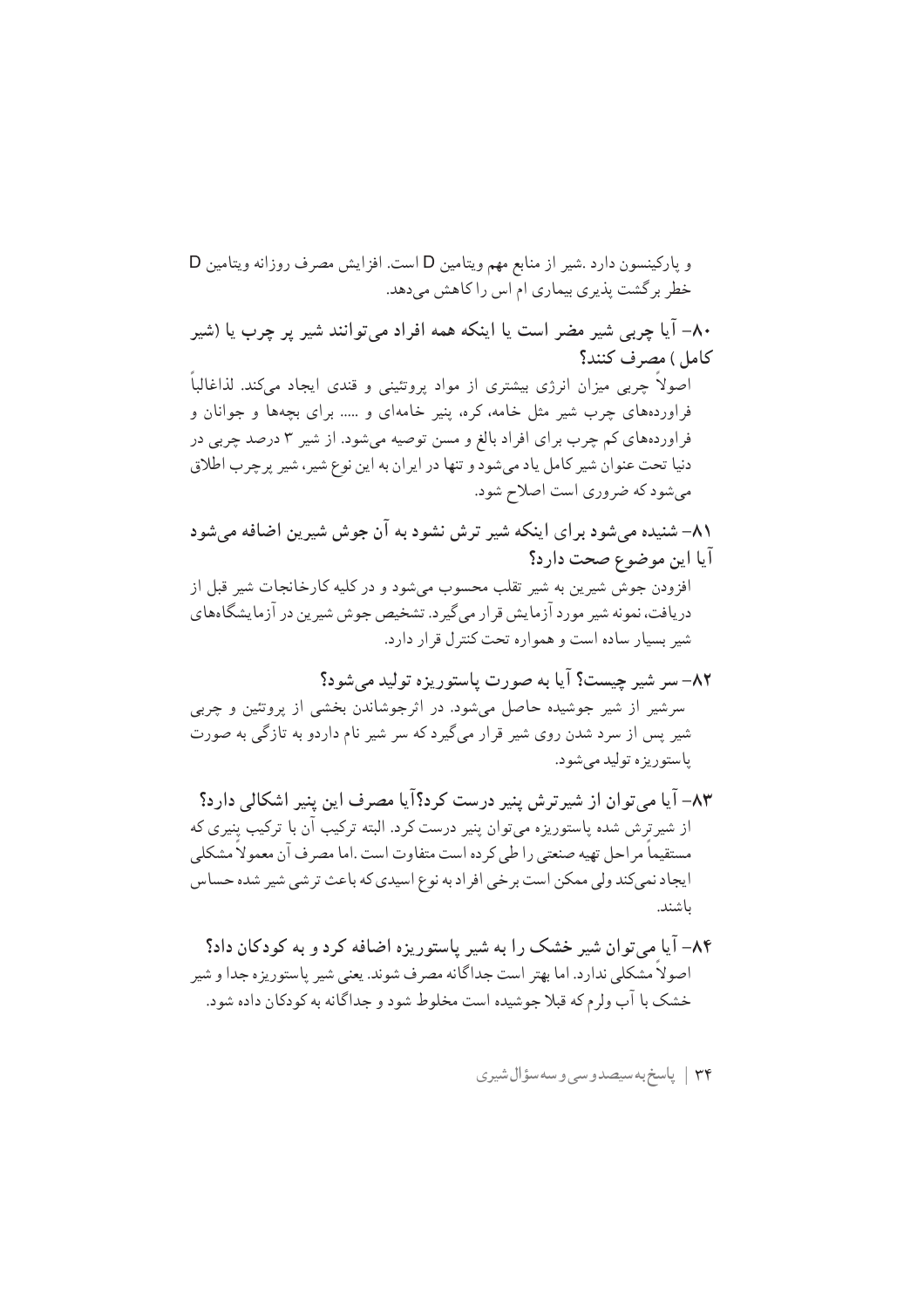فصل دوم: شير | ٣٥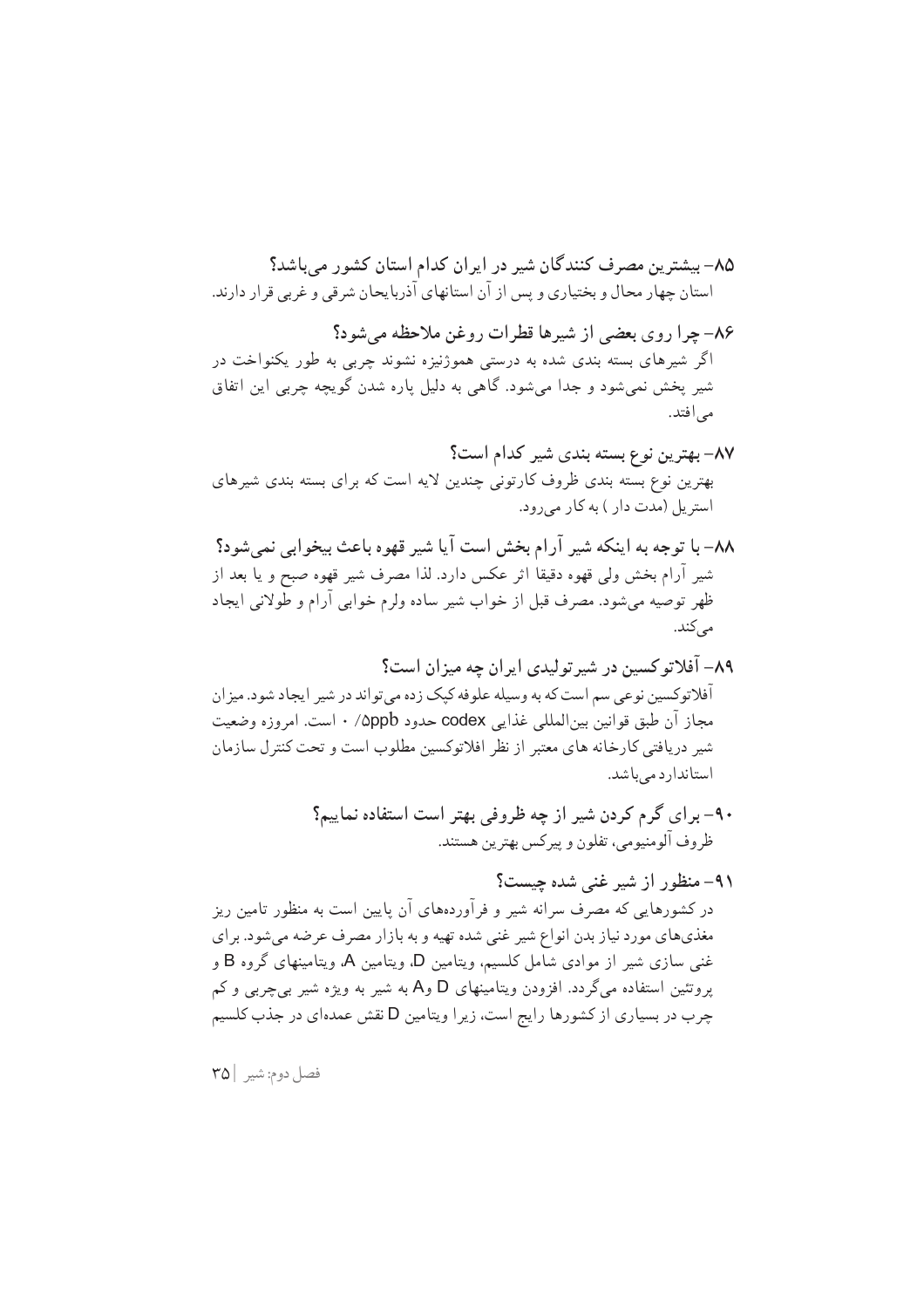دارد. از آنجاکه این ویتامین محلول در چربی است، در شیرهای کم چرب میزان آن کم مي شود كه اين كمبود از طريق غني سازي برطرف مي شود.

۹۲- آیا مے توان چای را به شیر افزود؟ افزودن چای به شیر در حد اعتدال آن مشکلی ایجاد نمیکند .در بر خی کشورها مثل هند و پاکستان شیر را با چای مصرف می کنند.

۹۳– فر آوردههای تخمیری شیر را نام ببرید؟ فرآوردههای تخمیری شیر به فرآورده هایی مانند ماست، پنیر، دوغ، کشک و قره قورت و كفير اطلاق مى شود. اين محصولات با اضافه كردن استارترهاى مخصوص به شير توليد مے شوند.

۹۴- آیا افزودن و پتامین A و D به شیر تاثیر نامطلوب بر آن مرگذارد؟ خير، شير منبع غني از كلسيم است. بنابر اين افزودن ويتامين A و D علاوه بر غني شدن شیر به جذب بهتر کلسیم نیز کمک مینماید و هیچگونه تاثیر نامطلوبی در اجزای ترکیبی دیگر آن ندارد.

۹۵– چه تفاوتی میان ارزش غذایی شیر فرادما /استریلیزه و شیرهای جوشیده وجود دار د؟

تاثیر حرارتی عملیات فرادما یا استرلیزه بر روی اجزای ترکیبی شیر بسیار اندک است. چربی، لاکتوز و املاح شیر در روش فرادما تغییر نمیکند. کازئین که بیشترین مقدار پروتئین شیر است تحت تاثیر حرارت قرار نمی گیرد. مقاومت ویتامینهای موجود در شیر نسبت به حرارت متفاوت است. ويتامينهاي محلول در چربي (E.D.A) نسبت به حرارت پايدارند. ویتامینهای گروه B بین ۵ تا حدود ۱۰ درصد و ویتامین C حدود ۱۵–۲۰ درصد در بر ابر حرارت کم میشود. درصورت جوشاندن شیر صدمه فراوانی به پروتئین و ویتامینهای شیر وارد می شود. ویتامین های گروه B بین ۵۰ تا ۹۰ درصد کاهش می پابند. کلسیم تا حدود ۴۰ درصد کاهش می یابد، پروتئین شیر تا حدود ۳۰ الی ۴۰ درصد تغییر شکل میدهد. در صورتیکه در روشهای صنعتی پاستوریزاسیون و استریلیزاسیون این تغییرات بسیار جزئی میباشد. به همین دلیل شیرهای صنعتی ارزش غذایی بسیار بالاتری دارند.

۹۶– مهمترین فرآوردههای تخمیری شیر چیست؟ ماست مهمترین فرآورده تخمیری شیر است که بالاترین مصرف فرآوردههای شیری را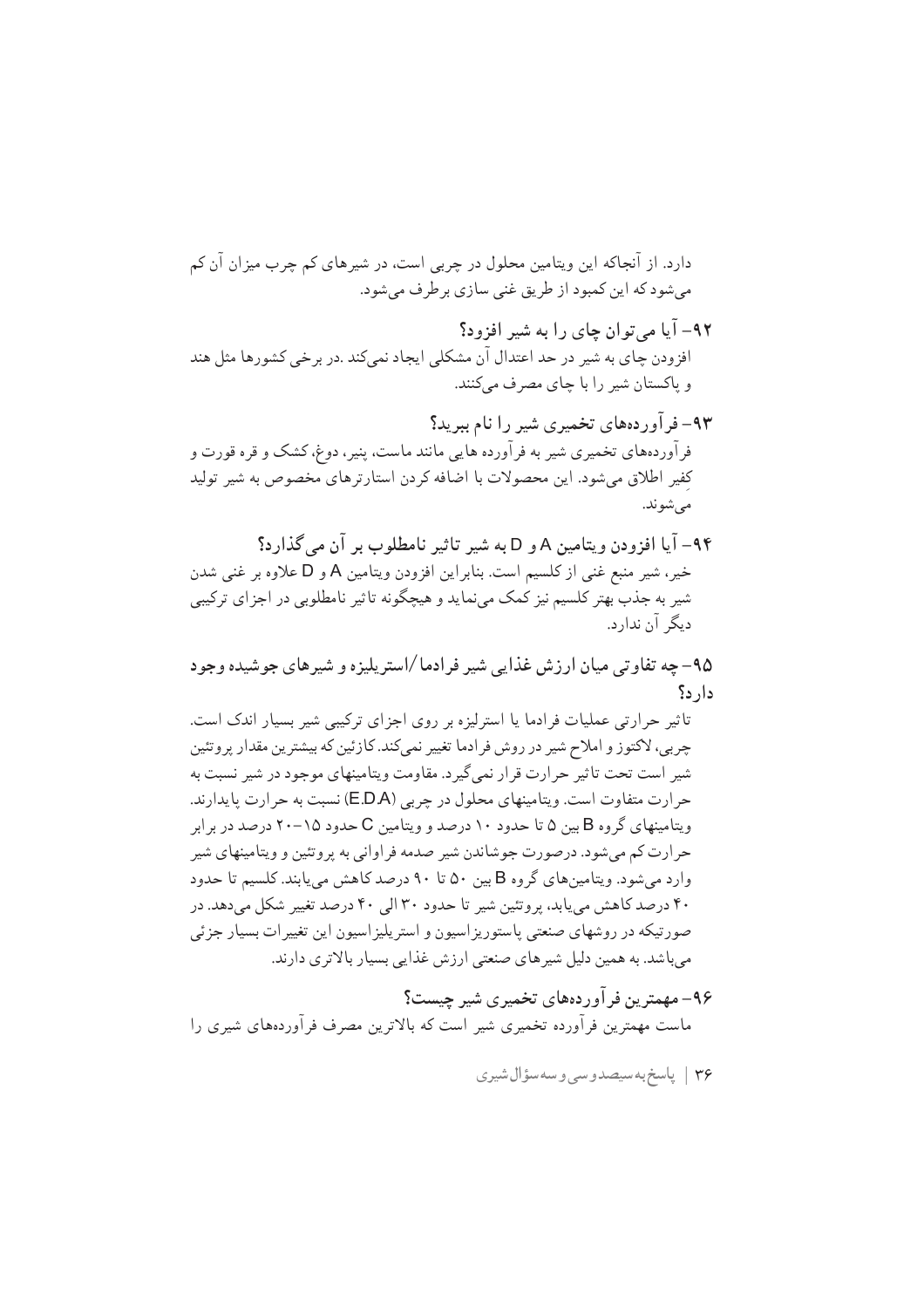در میان مردم کشورهای اطراف مدیترانه، آسیا و اروپایی مرکزی دارد. با افزودن مایه ماست به شیر پاستوریزه و نگهداری آن در شرایط خاص، ماست تهیه می شود. در تولید ماست تبدیل لاکتوز به اسید لاکتیک اثر حفاظتی بر روی شیر دارد. در حالت اسیدی، این فر آورده از رشد باکتری های مولد فساد و بسیاری از میکر وبهای دیگر جلو گیری می کندو در نتیجه باعث ماندگاری این فر آورده می شود. در صنعت، بر ای بافت و قوام مناسب، ماست حداقل ۲۴ ساعت در سرما نگهداری میشود. این زمان را زمان رسیدن ماست می گویند.

- ۹۷– میزان پروتئین در شیر بیشتر است یا ماست؟ میزان پروتئین و املاح موجود در ماست، باتوجه به فرایند تولید و عمل تغلیظ از طریق اضافه کردن ماده خشک بیشتر از شیر است.
- ۹۸– محصول شیر میوه از چه ارزش غذایی برخوردار است؟ امروزه در بسیاری از کشورها برای تنوع تولید و افزایش مصرف، شیر با عصاره میوه مخلوط میشود. ارزش غذایی این نوشیدنی علاوه بر ارزش غذایی شیر به ارزش و کیفیت میوهای بستگی دارد که در آن استفاده شده است. ارزش غذایی شیر میوه اگر به درستی تهيه شده باشد معمولاً بالاتر از شير و يا ميوه به تنهايي است.
- ۹۹– لاکتوز علاوه بر شیر در چه ماده غذایی دیگری وجود دارد؟ لاكتوز (قند شير ) قند اختصاصي شير است و فقط در شير وبر خي فر آورده ها يش وجود دارد.
- ۱۰۰– زمان مناسب برای مصرف شیر در شبانه روز چه زمانی است؟ بهترین زمان مصرف شیر در شب یک ساعت قبل از خواب و در وعده صبح و در میان وعدههای غذایی است و به طور کلی نوشیدن شیر در هر زمان از شبانه روز بلامانع است. لیکن نوشیدن شیر ولرم قبل از خواب، خوابی آرام را به همراه خواهد آورد. در بسیاری از کشورهای توسعه یافته اروپایی، آمریکایی و آسیایی، شیر در تمام وعدهها به ویژه بین غذای ظهر به جای آب و نوشیدنی های دیگر مصرف می شود. در ایر ان مردم بیشتر عادت به مصرف شیر به هنگام صرف صبحانه دارند که میتواند تامین کننده ریز مغذیها ی مورد نیاز مغز و بدن و نیز مفید برای فعالیتهای فکری وجسمی روزانه باشد.
- ۱۰۱ –اگر کسی شیر و فرآوردههای آن را اصلاً دوست نداشته باشد چه مواد غذایی جانشین آن می تواند باشد؟ اصولا شیر و فرآوردههای شیری جایگزین مناسبی ندارند و بهتر است افراد مشکلات

فصل دوم: شير ٢٧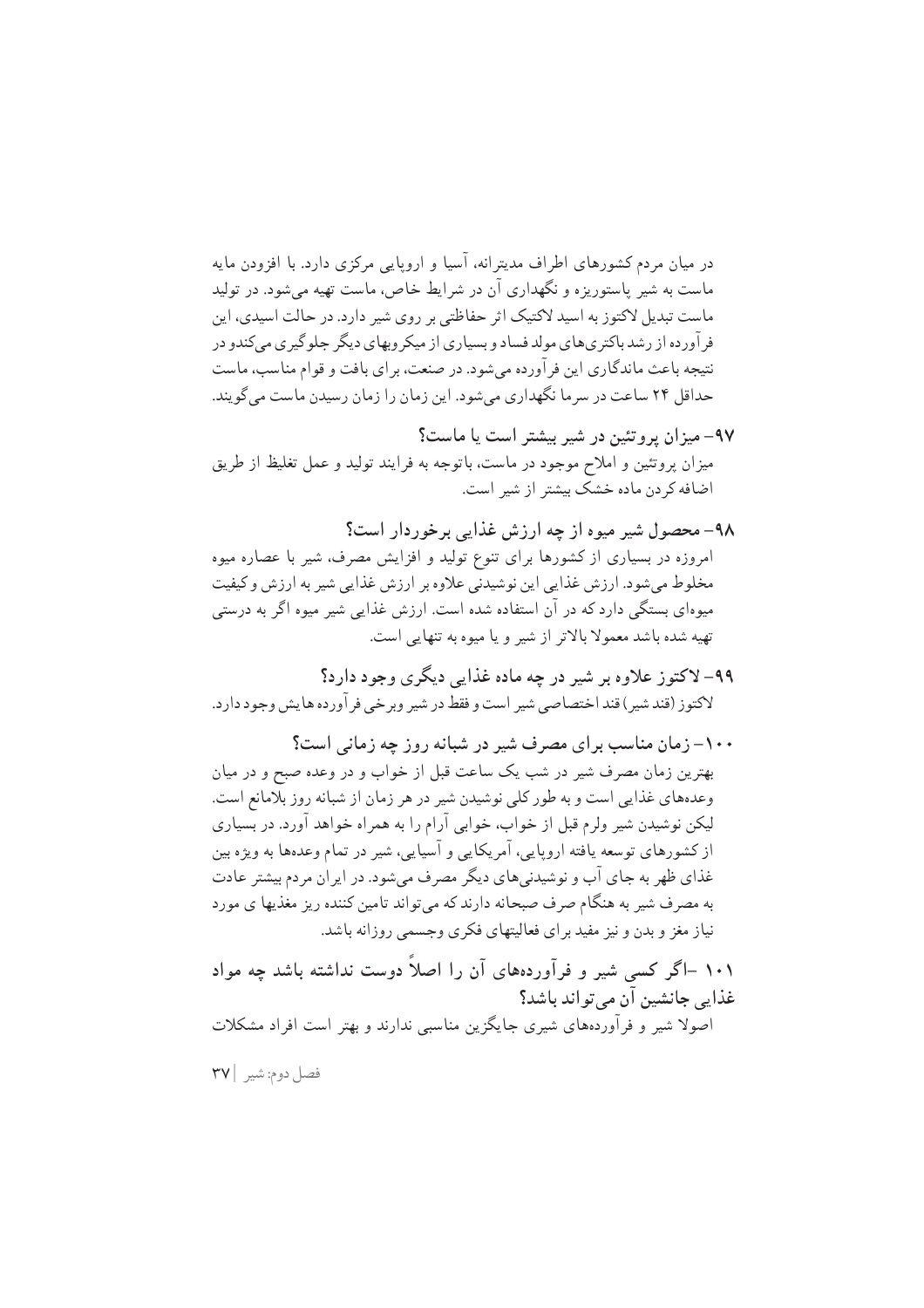مصرف شير را با مشورت مشاورين تغذيه و يزشكان حل نمايند تا بتوانند به اندازه كافي از شیر و فرآوردههای آن بهره گرفته و از عوارض کمبود آن در امان باشند. البته اگر کسی واقعا نمیتواند از شیر و لبنیات دیگر استفاده کند میتواند از منابع کلسیمی دیگر مثل سبز يجات، سنجد، كنجد، ماهي، نان سبوس دار، جوانه غلات، مغزها و ..... استفاده كند، اما این جایگزینها هرگز میزان نیاز بدن به کلسیم را تامین نمیکنند و فرد در دراز مدت حتما به عوارض كمبود كلسيم دچار خواهد شد.

- ۱۰۲– آیا شیر محتوی آنتی بیو تیک مضراتی به دنبال دار د؟ بر ای درمان دامهای بیمارمعمولا از داروهای دامی از جمله آنتی بیوتیکهای مخصوص دام استفاده میشود. این داروها بسیار قویتر از داروهای انسانی هستند و چنانچه شیر دامی که آنتی بیوتیک مصرف کرده توسط انسان به مصرف برسد، بدن مصرف کننده در مقابل داروهای انسانی مقاوم شده و در هنگام درمان به داروها پاسخ مثبت نمی دهد. به همین دلیل مصرف شیر حاوی آنتی بیوتیک برای انسان مضر است. از طرفی شیر دارای آنتی بیوتیک تبدیل به فراورده هایی مانند پنیر نمیشود و به همین دلایل کارخانههای صنعتی به هیچ وجه شیر دارای آنتی بیوتیک را دریافت نمی کنند.
- ۱۰۳– کمبود مصرف شیر را با چه داروهایی می توان جبران کرد؟ در حال حاضر رايج ترين داروي مصرفي، قرص كلسيم به تنهايي يا به همراه ساير تركيبات است و بعضا مکملهای ویتامینی نیز تا اندازهای به عنوان منابع ویتامینی بکار میروند. از آنجا که مصرف مستمر داروها همواره عوارضي به دنبال دارد، متخصصين توصيه ميكنند حتی الامکان شیر و فراوردههای شیری جایگزین دارو شوند.
- ۱۰۴– میزان جذب کلسیم از طریق شیر بیشتر است یا قرص کلسیم؟ قابلیت جذب کلسیم شیر بیش از سه برابر قابلیت جذب قرصهای کلسیمی است. محلول بودن کلسیم شیر، وجود ویتامین D، لاکتوز و ترکیبات پروتئینی فسفر دار مانند کازئین از جمله علل افز ايش جذب كلسيم شير است.
- ۰۰۵– چرا برای حرارت دادن شیر فلهای باید بصورت مداوم آن را هم زد؟ شیر فلهای (محلبی ) حاوی انواع باکتریهای مضر بخصوص باکتری بروسلا عامل تب مالت است .در موقع جوشاندن شیر چربی شیر روی آن جمع میشود. درجه حرارت چربی روی شیر بسیار کمتر از درجه حرارت شیر است. باکتری بروسلا به راحتی قادر

٣٨ | پاسخ به سيصدوسي وسه سؤال شيري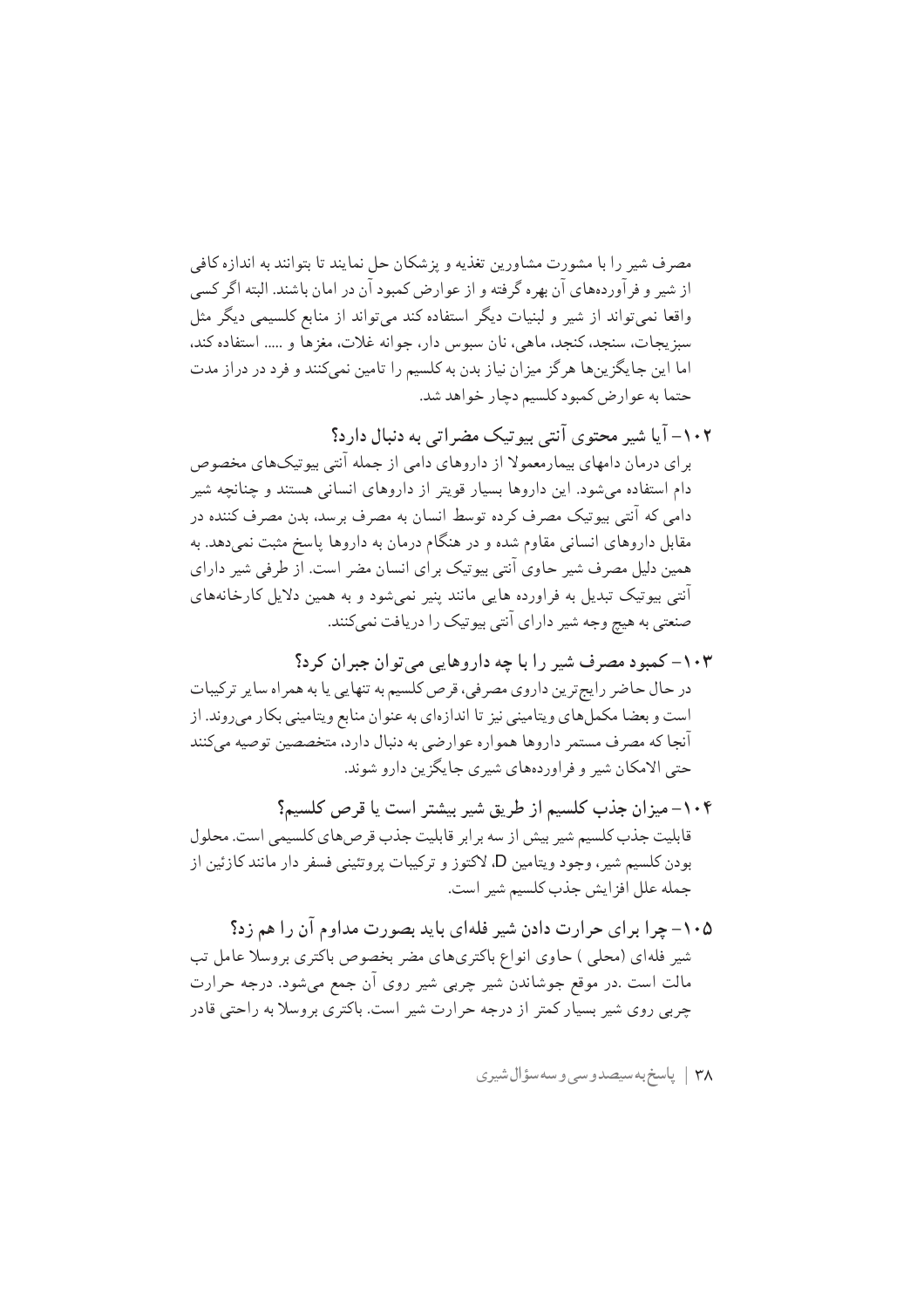است به ذرات چربی متصل شده و به سطح ظرف در حال جوش منتقل شود که در چنین شر ایطی بر داشتن سرشیر بدون رعایت موارد ذکر شده می تواند از جمله راههای مهم انتقال تب مالت به انسان باشد. به منظور یکنواخت شدن دمای جوش در همه نقاط از جمله سطح شیرکه چربی در آن جا جمع شده است میبایست شیر در حال جوشیدن را هر چند وقت یکبار به خوبی هم زد. اَز آنجا که تب مالت از طریق پوست نیز جذب بدن میشود و به انسان منتقل میگردد. حمل شیرخام (فله) به منزل به هیچ عنوان توصيه نمي شود.

- ۱۰۶– چرا وقتی شیر زیاد میجوشد صورتی رنگ میشود؟ احتمالا تغییر شکل کازئین و دیگر پروتئینها ی شیر موجب تغییر رنگ آن می شود.
- ۱۰۷– نوع تغذیه گاو در کیفیت شیر آن چه تاثیری می گذارد؟ تاثیر اتّ بسیاری دارد. مثلا تغذیه با کنستانتره بیشتر موجب افزایش چربی میشود. تغذیه علوفههاي بودار مثل كلم، پياز و ....... موجب باقي ماندن بوي آنها در شير مي شود .تغذيه منابع خوراکی حاوی اسیدهای آمینه مناسب و یا اسیدهای آمینه معطر موجب بالا رفتن کیفیت پروتئین شیر و خوش بو شدن شیر میشود. تغذیه مواد خوراکی حاوی امگا ۳ موجب افزايش امگا ٣ در شير مي شود.
	- ۱۰۸– بیشترین مصرف کنندگان شیر در جهان کدام کشورها می باشند؟ کشورهای حوزه اسکاندیناوی مثل سوئد، فنلاند، نروژ و کشورهای دانمارک و هلند
- ۱۰۹– کدام یک از فراوردههای شیر برای مبتلایان به سنگ کلیه مضر میباشد؟ مبتلایان به سنگ کلیه و مثانه بایستی از مصرف زیاد پنیر خودداری کنند.
- ۱۱۰– منابع آلوده کننده شیر خام را ذکر نمایید؟ مهمترین منابع آلوده کننده شیر به میکروبهای بیماری زا و غیر بیماری زا عبارتند از : ١ -دام بيمار: بعضی از میکروبها از طریق دام بیمار وارد شیر میشود و میتوانند بیماری را از دام به انسان منتقل کند مانند میکروب سل، بروسلوز و .... ۲-پستان آلوده دام وآلودگي پستان به کود و فضولات حيواني: قبل از شیر دوشی باید پستان دام شستشو، ضد عفونی و کاملا خشک شود و بعد از دوشش نيز، شستشو و با مايع ضد عفوني كننده، ضد عفوني شود.

فصل دوم: شير | ٣٩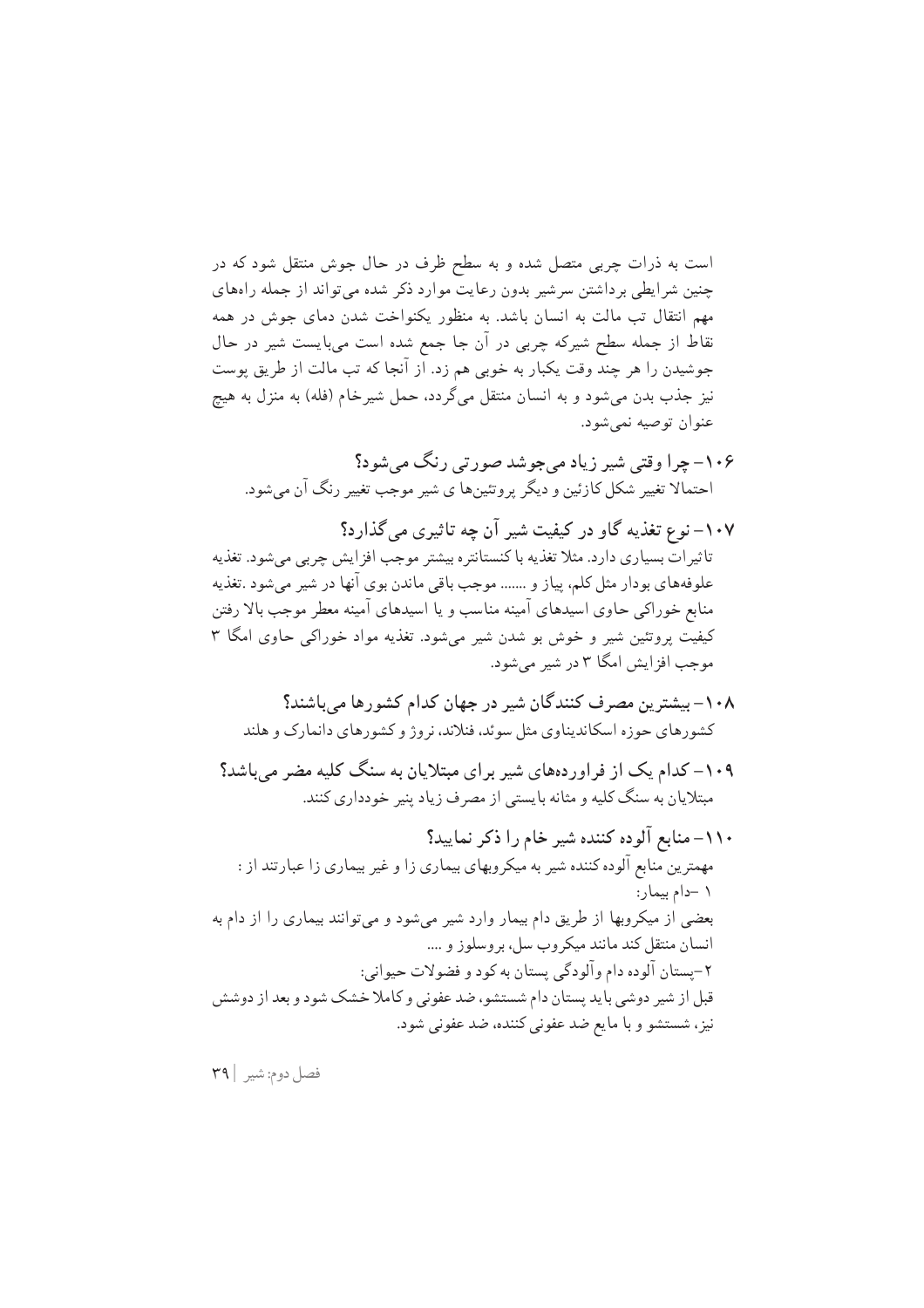۳-کار گر ان ناسالم شير دوش: اگر شیردوشی بوسیله اشخاص ناسالم و مبتلا به بیماری انجام شود می تواند یکی از عوامل اصلی آلودگی شیر باشد. در دامداریهای بزرگ و صنعتی، افرادی که وظیفه دوشش شیر دام را بعهده دارند باید از مراجع بهداشتی کارت سلامت دریافت کرده باشند. برای این افراد پس از انجام آزمایشهای خون و مدفوع و عکسبرداری از ریه واطمینان از سالم بودن هر یک، کارت ویژه سلامتی صادر میشود که لازم است هرسال تجدید شود. كارگر ان سالم هم با عدم رعايت نكات بهداشتي هنگام شير دوشي مي توانند منبع آلودهكننده شير خام باشند. ۴-عوامل محیطی( ظروف و دستگاههای شیر دوشی ): ظروف جمع آوري شيږ ، وسايل حمل و نقل شيږ ، آب مصرفي براي شستشو و گر د و غبار موجود در محیط، همه میتواند عوامل آلوده کننده شیر خام باشد. ۵-شرايط نگهداري و حمل: نگهداری شیر بلافاصله پس از دوشش در دمای ۴ تا ۸ درجه سانتی گر اد و تحویل آن در کوتاه مدت به کارخانههای شیر پاستوریزه، از تکثیر عوامل بیماری زا در شیر جلوگیری میکند و با اعمال روشهای سالم سازی، خطر بیماری آن رفع میشود.

۱۱۱– افزودن چه موادی در صنعت به شیر مجاز میباشد و از ارزش غذایی آن نمے کاهد؟

به شیر ساده افزودن هیچ گونه مادهای مجاز نیست. البته در مورد شیرهای طعم دار موادی مانند عسل، خرما، انواع پوره میوهها می تواند اضافه شود و به عنوان مکمل ارزش غذایی شیر را بالاتر ببرد. موادی مثل کا کا ئو و قهوه باید به مقدار بسیار کم به شیر اضافه شود. مقدار غیر معمول این مواد موجب کاهش ۱۵ تا ۲۰ درصدی جذب کلسیم شیر می شود. مقدار انواع میوهها وعسل و خرما نیز باید متعادل باشد و اگر مقدار آنها در شیر زیاد باشد باید افراد شیر بیشتری بنوشند تا در دریافت کلسیم دچار مشکل نشوند.

- ۱۱۲– آیا مصرف همزمان قرصهای امگا ۳ با شیر فرد را دچار اسهال می کند؟ بهتر است که مصرف هرنوع دارو و مکملی که جداگانه می خواهد مصرف شود همراه باشیر نباشد و بین مصرف آنها و شیر حداقل ۱/۵ ساعت فاصله باشد. هر نوع دارو و مکمل از جمله قرص امگا ۳ بهتر است همراه با آب مصرف شود. با این حال در این موارد بهتر است با بز شک مشورت شود.
	- ۴۰ | پاسخ به سیصدوسی وسه سؤال شیری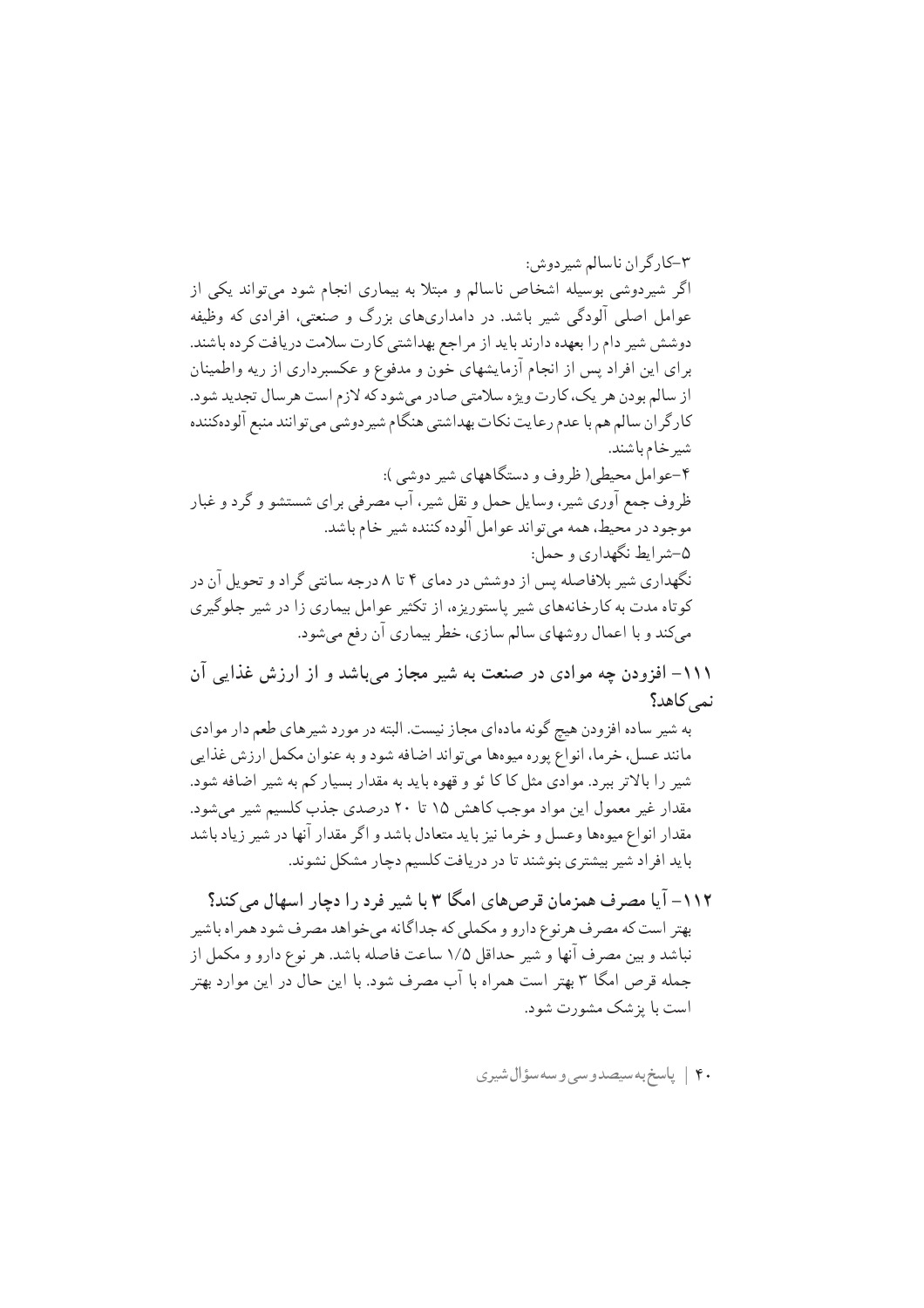۱۱۳- آیا بر ای ماندگاری و ضد عفونی کردن شیر از وایتکس (موادیاک کننده ) استفاده می شود؟ شیر بسیار حساس است و جاذب بو نیز می باشد. پس چگونه ممکن است بتوان برای ماندگاری آن از ماده شوینده بهره جست؟ مطمئنا اگر چنین اتفاقی بیافتد افراد با حس بویایی خود میتوانند چنین تقلبی را کشف کنند و نیاز به آزمایشهای پیچیده نیست. برای ماندگاری شیر تنها از فرایند حرارتی و بسته بندی صنعتی استفاده می شود و استفاده از هر گونه موادنگهدارنده در صنعت شیر ممنوع است.

۱۱۴– با توجه به اینکه بسیاری از دامها با نانهای کیک زده تغذیه میشوند شیرهای آنها مشکلی را برای مصرف کننده ایجاد نمی کند؟

نان کیک زده اگر در حجم خیلی زیاد به مصرف دام برسد ممکن است سم آفلاتوکسین را به شیر دام منتقل کند. اما دور ریز نان در کشور هرگز زیادنبوده و در حال حاضر باتوجه به قیمت نان می توان مطمئن بود که چنین اتفاقی نمی افتد. تمامی آزمایشات صورت گرفته در مورد میزان این سم در شیر خام تولیدی کشور نشان میدهد که میزان کم تر از حد استاندارد جهانی است و در این زمینه هیچ نگرانی وجود ندارد.

۱۱۵– با توجه به اینکه پلیمر از ظروف پلاستیکی جدا میشود و موادآن وارد غذا می گردد آیا شیرهای تولید شده در ظروف پلاستیکی باعث ایجاد سرطان در مصر ف کنند گان نمے شو د؟

ظروف بسته بندی شیر در کارخانجات صنعتی شیر همواره باید مجوز مصرف را داشته باشند. این بسته بندیها مختص مواد غذایی هستند. در مورد شیرهای پاستوریزه که ماندگاری کمی دارند بسته بندیها طوری هستند که در طول مدت زمان مجاز مصرف شیر و حتی چند روز بعد از آن اثری بر محصول ندارد و در مورد شیرهای مدت دار (استريليزه)، ياكت مربوطه از ٤ لايه تشكيل شده است كه لايه داخلي محافظ شير است و هرگز بر کیفیت محصول تاثیری ندارد.

۱۱۶– با توجه به اینکه لبنیات طبع سردی دارد آیا کسانی که طبع سرد دارند کلسیم در بدن آنها نیز جذب میشود و دفع نمی گردد؟ مصرف لبنیات در اینگونه افراد مشکلی از نظر جذب کلسیم ایجاد نمی کند. جذب کلسیم به حضور ويتامين D، فسفر، كازئين و نيز فعاليت بدني بستگي دارد.

فصل دوم: شير | ۴۱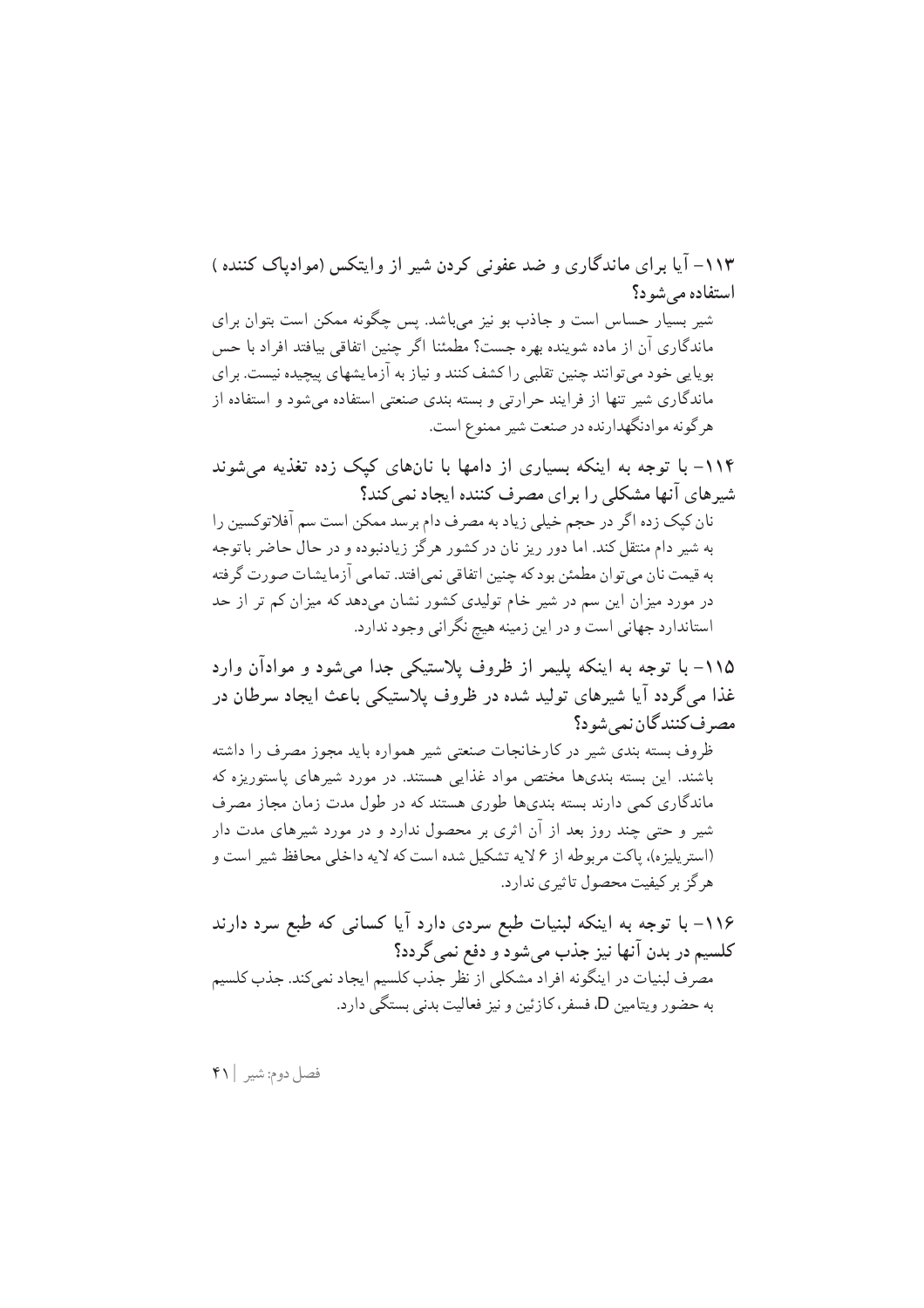۱۱۷– برو تئین در بدن چه نقشی دارد و میزان آن در شیر چقدر است؟ یروتئینها در ساخت سلولهای بدن نقش عمدهای دارند. پروتئین شیر گاوحدود ۳/۳ ٪ است. بعد از آب، مواد پروتئینی موجود در بدن، قسمت اعظم بافتهای نرم و ۱۸ درصد وزن بدن را تشکیل می دهد. نقش پر وتئینها، ساخت، نگهداشت و تر میم بافتهای بدن است و باید به مقدار لازم در رژیم غذایی گنجانده شود. پروتئینها از واحدهای کوچکتری به نام اسید آمینه ساخته شده اند. تاکنون ۲۰ اسید آمینه شناخته شده که در ساخت کلیه مواد پر وتئینی دخالت دارد. از ۲۰ اسیدآمینه شناخته شده ۱۸ نوع آن در شیر موجود است. ۸ نوع اسید آمینه از مجموع بیست گانه آن از اسید آمینههای ضروری محسوب میشود که بدن قادر به ساخت آن نیست و باید با غذا تامین شود. شیر حاوی تمام اسید آمینههای ضروری میباشد. همچنین هر فرد بالغ به ازای هر کیلوگرم وزن، روزانه به یک گرم پروتئین نیاز دارد .کودکان، نوجوانان و جوانان که در حال رشد هستند به مقدار بیشتری نسبت به وزن خود احتیاج دارند (به ازای هر کیلوگرم وزن حدود ۱/۲تا ۱/۵ گرم پروتئین نیاز دارند ). به طورکلی باید بین ۴۰ تا ۵۰ درصد پروتئین روزانه مورد نیاز انسان حیوانی و از منابعی مثل شیر، پنیر، گوشت قرمز، گوشت مرغ، تخم مرغ، ماهی و مخصوصا شیر تامین شود.

١١٨- كداميك از املاح ضروري بدن در شير كم است؟ اگر چه آهن ۰/۰۰۴ درصد وزن بدن را تشکیل می دهد اما اهمیت و نقش ویژهای در انتقال اکسیژن خون به سلولهای بدن دارد. مقدار آهن موجود در شیر نسبتا کم اما قابلیت جذب آن بسیار زیاد است. در رژیم غذایی روزانه، مصرف آن برای بچهها ۱۰–۵ میلی گرم و مردان و زنان ۱۰ تا ۱۸ میلی گرم پیشنهاد میشود. نوع آهن مصرفی و میزان جذب آن در بدن بسیار مهم است. به طور مثال فقط یک چهارم آهن موجود در اسفناج بعنوان یک ماده غذایی حاوی درصد بالای آهن جذب میشود در حالی که آهن موجود در شیر و تخم مرغ به طور كامل جذب مىشود. بدليل اينكه آهن شير كم است لازم است افراد آهن مورد نیاز را از سایر منابع غذایی در یافت کنند .ضمنا مصرف مکملهای آهن نباید همراه با شیر باشد چون آهن موجود در قرصها و مکملهای شربت آهن با کلسیم موجود در شیر اثرات متقابل و تداخل حذب دارند.

۱۱۹– کدامیک از ویتامینهای موجود در شیر برای جذب کلسیم ضروری است؟ ویتامین D نقش عمدهای در جذب کلسیم دارد. تابش نور خورشید به بدن تامین کنده بخش عمدهای از ویتامین D مورد نیاز بدن است. کمبود کلسیم در کودکان موجب نرمی

۴۲ | پاسخ به سیصدوسی و سه سؤال شیری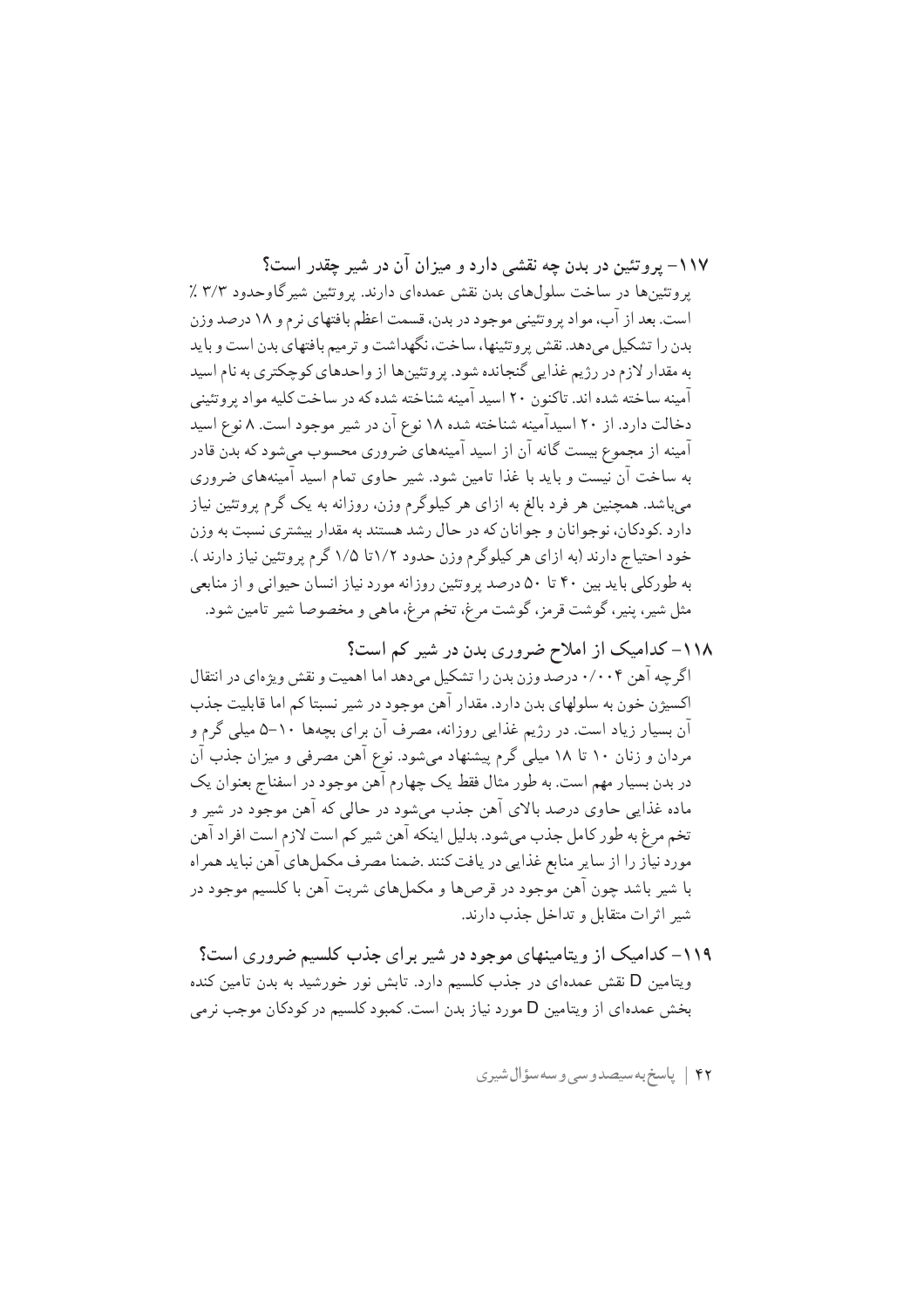استخوان، نقصان رشد، خرابی لثه و دندان ودر بزرگسالی سبب پوکی استخوان می شود. ويتامين D محلول در چربي است و در روغنها و چربي ها موجود است. روغن كبد ماهي سرشار از این ویتامین است. کره از منابع خوب ویتامین D است. این ویتامین جذب کلسیم و فسفر را در روده آسان میسازد. انسان بالغ روزانه ۲/۵ تا ۱۰ میکروگرم ویتامین D نیاز دارد. هر لیوان شیر (۲۵۰ میلی گرم )، حدود ۲۵ درصد ویتامین D مورد نیاز روزانه هر فرد را تامین میکند.

| <b>نیازروزانه انسان بالغ / میلی گرم</b> | مقدار در یک لیتر / میل <i>ی گ</i> رم | نوع ويتامين    | رديف   |
|-----------------------------------------|--------------------------------------|----------------|--------|
| $1/7 - 1/7$                             | $\cdot$ /۲-۲                         | A              |        |
| $1/5 - 1/5$                             | $\cdot$ /۴                           | B1             | ۲      |
| ۱/۷-۱/۶ میکروگرم                        | ۱/۷ میکروگرم                         | B <sub>2</sub> | ٣      |
| $1/9-7$                                 | .19                                  | B <sub>6</sub> | ۴      |
| ۳ ـ ۲میکروگرم                           | ۳/۵۷ میکروگر م                       | <b>B12</b>     | ۵      |
| $\Delta$ + $ \lambda$ + +               | $\Delta$ - $\Upsilon$                | C              | ۶      |
| $\cdot/\cdot\cdot\tau$ ۵                | $\cdot/\cdots$                       | D              | $\vee$ |

۱۲۰– ویتامینهای موجود در یک لیتر شیر را عنوان کرده و مقادیر مورد نیاز روزانه هر یک را ذکر فرمایید؟

۱۲۱– کدامیک از املاح موجود در شیر در یادگیری و هوش افراد تاثیر گذار است؟ شیر منبع مهم ید محسوب میشود. میزان ید در شیر زمستانه بیشتر و میزان آن برحسب نوع تغذیه و فصل از ۵ تا ۴۰ میکرو گرم در صد گرم متغیر است. ید از طریق خون در غده تیروئید جذب می شود و عامل اصلی ساخت هورمون تیروکسین است. چنانچه در دوره جنینی پد مورد نیاز تامین نشود، جنین دچار کند ذهنی میشود. در شرایط بحرانی کمبود ید، ممکن است این امر به مرگ جنین بیانجامد. ید عامل افزایش بهره هوشی و قدرت یادگیری شناخته می شود. ید موجود در یک لیوان شیر حدود ۲۹ درصد نیاز روزانه یک کودک شش ساله را تامین میکند. علاوه بر یدکلسیم، فسفر، ویتامین D و انواع ویتامینهای محلول در چربی مثل ویتامین E و هم چنین ویتامینهای گروه B موجود در شیر نیز تاثیر گذار مے باشند.

فصل دوم: شير | ۴۳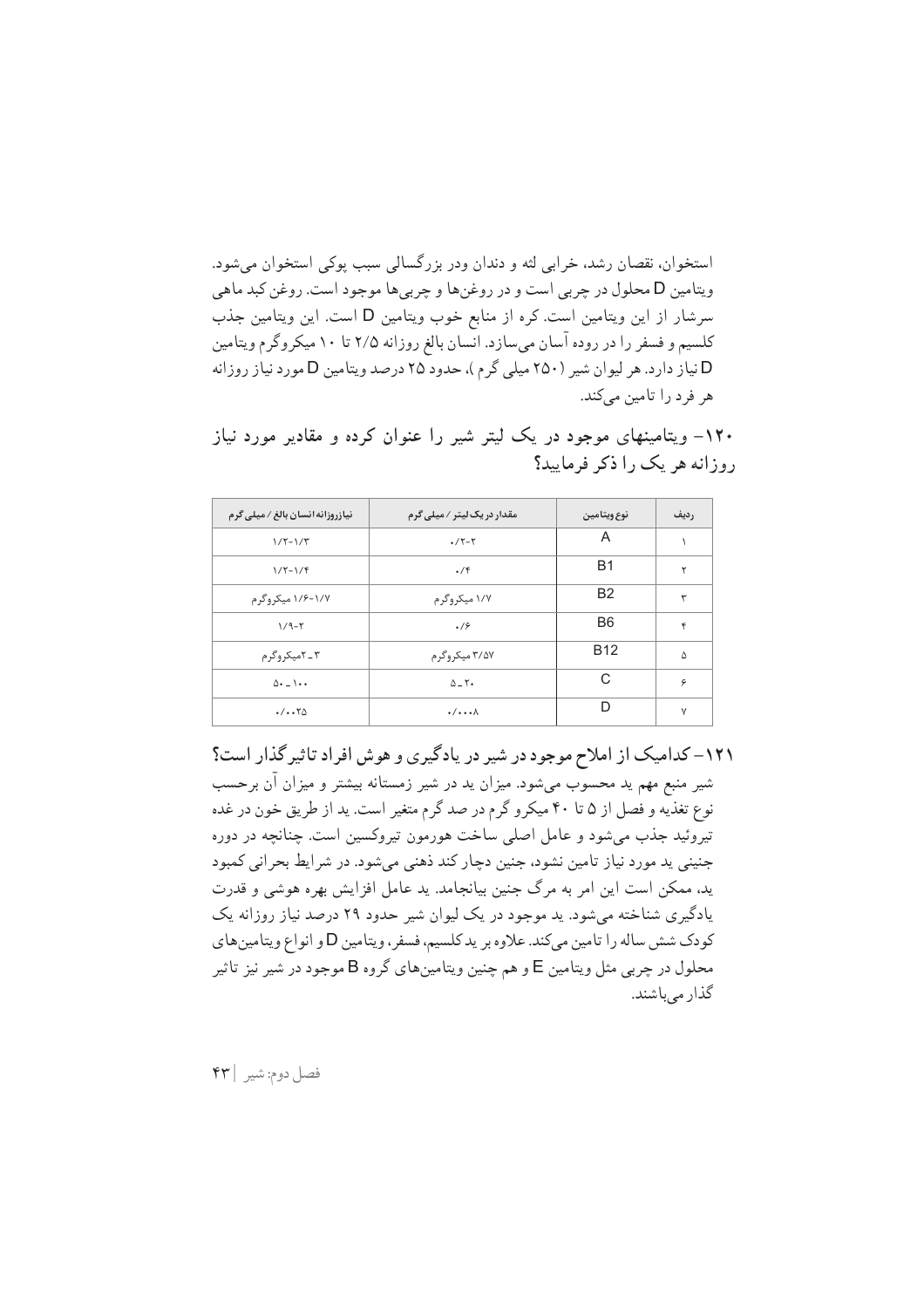۱۲۲– آیا چربی شیر برای بدن لازم و ضروری است و برای کدام گروه سنی چربی شہ توصیه مے شود؟

چربی شیر به دلیل کوتاه بودن زنجیره ی اسیدهای چرب آن در بدن بسیار آسان هضم میشود. ویتامینهای E، K، D، A محلول در چربی هستند و اگر چربی شیر جدا شود این ویتامینها نیز از دسترس خارج میشوند .چربی نقش عمدهای در تولید انرژی بدن دارد. قندها و مواد پروتئینی نمیتوانند به اندازه چربی مولد انرژی باشند. انرژی حاصل از چربی تقریباً ۲ برابر انرژی مواد قندی و یا پروتئینی است. چربی شیر به دلیل داشتن اسیدهای چرب ضروری بدن از اهمیت ویژهای برخوردار است. ۵۰ درصد انرژی شیر کامل از مواد چربی موجود در آن تامین میشود. بررسیها نشان میدهد چربی شیر نقش عمدهای در پیشگیری از سرطان سینه در زنان دارد. مصرف شیر و فرآوردههای پر چرب آن مانند خامه، کره، پنیر خامهای و … به ویژه برای کودکان و نوجوانان به دلیل تامین انرژی و ویتامینهای محلول در چربی مورد نیاز بدن آنان توصیه می شود و برای افراد بالغ و افراد با سنین بالا فرآوردههای کم چربی توصیه می شود.

- ۱۲۳– ارزش غذایی شیر استریلیزه بیشتر است یا پاستوریزه؟ ارزش غذایی شیر استریلیزه مشابه شیر پاستوریزه است با این تفاوت که برای تولید شیر استر پلیزه از شیر خام با بهترین کیفیت استفاده می شود که یکی از علتهای ماندگاری شش ماهه این محصول در بیرون از یخچال است. برای تولید شیر استریلیزه شیرخام ممتاز و درجه یک به مدت فقط ۲ تا ۴ ثانیه به طور غیر مستقیم در معرض حرارت ۱۳۵ تا ۱۴۵ قرار میگیرد ودر واقع یک شوک حرارتی به آن وارد میشود که به این ترتیب کلیه میکروبهای آن از بین می رود و بلافاصله تحت شر ایط کاملا اسپتیک و کاملا بهداشتی در پاکتهای ۶ لایه بسته بندی میشود که بدین ترتیب هیچ گونه باکتری به آن وارد نمیشود. شیرهای استریل از کیفیت ایمنی بسیار بالایی برخوردارند و به مدت ۶ ماه خارج از یخچال در حرارت محیط قابل نگهداری هستند. یادآوری میکند که در این نوع از شیرها هر گز از مواد نگهدارنده استفاده نمی شود.
- ۱۲۴– تب مالت در اثر مصرف چه محصولاتی و به چه دلیل ممکن است بوجود آید؟ عامل بیماری تب مالت (بروسلوز) باکتری بروسلا میباشد که در شیر خام، پنیر تازه تهیه شده از شیر خام و خامه و بستنی غیر پاستوریزه ممکن است وجود داشته باشد. عامل این بیماری در حر ارت پاستوریز اسپون و استر پلیز اسپون قادر به مقاومت نبوده و از بین نمی رود.

۴۴ | پاسخ به سیصدوسی و سه سؤال شیری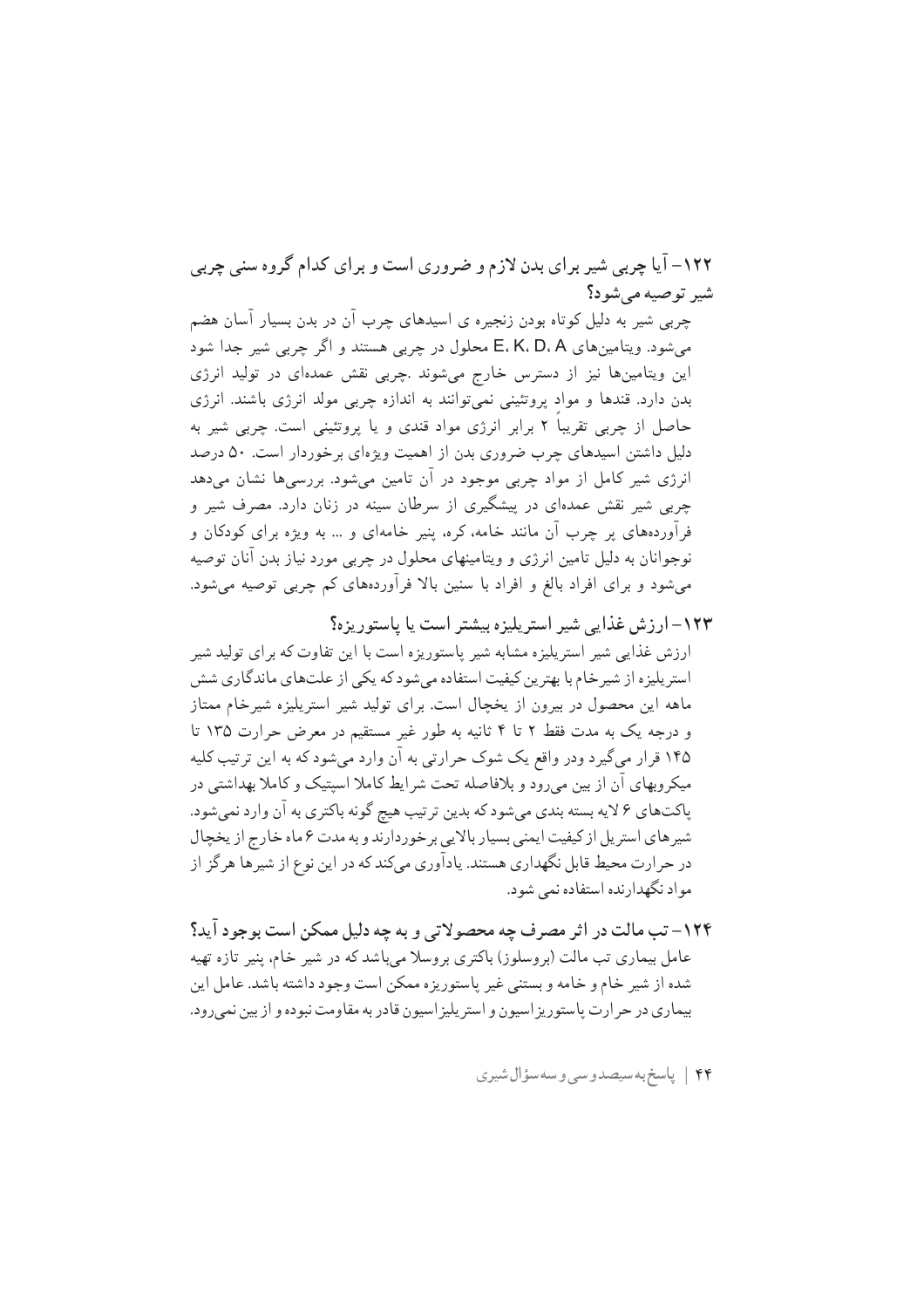تب مالت از طريق يوست نيز قابل انتقال است. ۱۲۵– آیا محصولات پاستوریزه را پس از تاریخ انقضاء روی بسته بندی میتوان مصرف کر د؟ محصولات پاستوریزه دارای ماندگاری محدودی هستند ولی بسته به شرایط نگهداری و بسته بندی ممکن است با تغییرات کمی بیش از زمان مود انتظار بمانند. ولی بهتر است محصولات پاستوریزه پس از تاریخ انقضاء با احتیاط مصرف شوند و از عدم تغییرات احتمالي نامطلوب در ظاهر، طعم، بو و رنگ آنها اطمينان حاصل گردد.

- ۱۲۶– منظور از پایدار کننده در صنایع لبنی چیست؟ معمولاً پایدار کنندهها ترکیبات طبیعی هستند که به واسطه خاصیت جذب آب و واکنش با ترکیبات غذایی، موجب میشوند تا ماده غذایی حاوی پایدار کننده از خواص ظاهری و حسی بهتری برخوردار شوند و همچنین در مدت زمان نگهداری بافت آنها حالت پایداری داشته باشد. مواد پایدار کننده غالباً در تولید بستنی و یا دسرهای لبنی مورد استفاده قرار مى گيرند. يا يدار كنندهها مواد طبيعي هستند كه حتما با يد در فر ايند توليد بعضى از محصولات استفاده شوند و در غياب آنها فراورده توليد نمي شود .اين مواد داراي درجه غذايي بوده و وجود آنها در فراوردههاي شيري هيچ گونه خطري ندارد. پايدار كنندهها با مواد نگهدارنده که سرطان زا هستند تفاوت دارند و نباید با آنها اشتباه گرفته شوند.
- ۱۲۷-مواردی که در برچسب محصولات لبنی درج می شود حاوی چه اطلاعاتی است؟ نام و نوع محصول، تاریخ تولید و انقضاء، شرایط نگّهداری، مواد اولیه مورد استفاده، شماره پروانه ساخت و پروانه بهره برداري، جدول تركيبات موجود در محصول و ارزش غذايي آن، وزن خالص، قيمت براي مصرف كننده و ...

۱۲۸ – مفهوم 2000: ISO 9001 به چه معنى است؟ سازمان جهانی استانداردسازی یا اصطلاحاً ISO، یک مرجع جهانی متشکل از مرجع ملی استاندارد به شمار می آید. کار آماده سازی استانداردهای بین المللی غالباً از طریق کمیتههای فني ISO صورت مي يذيرد و استاندارد بين المللي ISO9001 توسط كميته فني ''مديريت کیفیت و تضمین کیفیت'' و زیرنظر شرکتهای دارای این سیستم کمیته (SC2) سیستمهای کیفیت تهیه شده است که استاندرد سیستم مدیریت کیفیت محسوب می گردد. همچنین بر اساس درخواست ها وبازخوردهایی که درحین اجرای این استاندارد از سوی شرکت های مختلف

فصل دوم: شير | ۴۵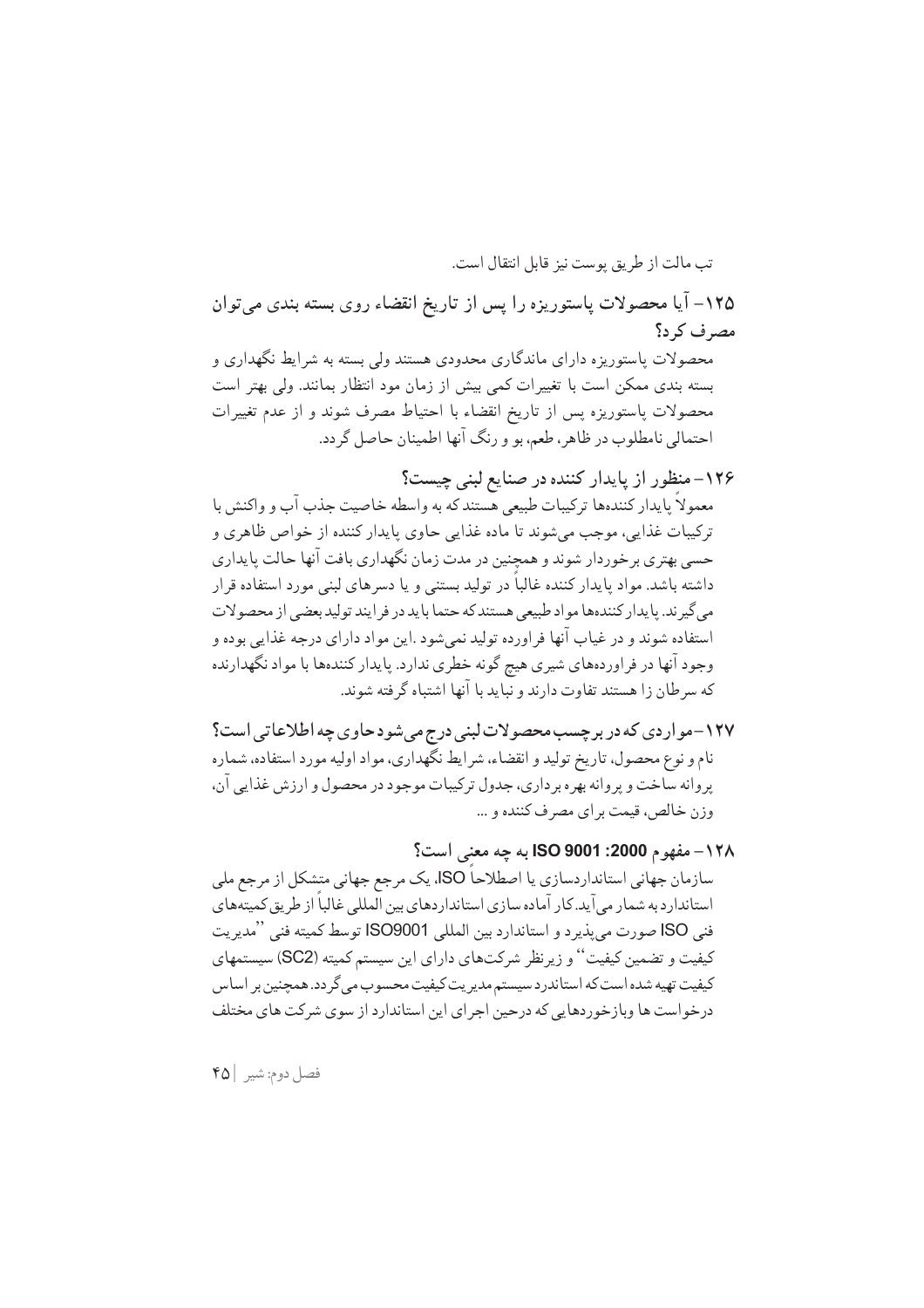به کمیته فنی استاندارد می رسد، این استاندارد در مقاطع خاص مورد باز نگری قرار می گیر د و بر اي مشخص بودن سال وير ايش به اين شيوه (2000: ISO 9001) نوشته مي شود.

۰۱۲۹–مفهوم HACCP حیست؟ HACCP سیستم مدیریت انجمن غذایی می باشد و ابزاری موثر برای سنجش و تجزیه و تحلیل مخاطر ات احتمالی شامل انواع خطرهای پیولوژیکی، شیمیایی یا فیزیکی است. به وسیله این سیستم می توان از طریق اعمال کنترلهای لازم و نقاط کنترل بحرانی از سلامت ماده غذایی از ابتدای زنجیره تولید ماده غذایی تا مصرف کننده نهایی اطمینان حاصل کر د.

- ۱۳۰–منظور از شیر بازساخته چیست؟ شیری است که از ترکیب شیرخشک، چربی و (مواد مکمل احتمالی مورد نیاز دیگر مثل پروتئين، ويتامينها )وآب آشاميدني سالم حاصل ميشود و عمدتاً در مناطقي كه دسترسي به شير تازه مقدور نباشد توليد و عرضه مي شود.
- ١٣١- آيا كلسيم شير كاكائو با شير برابر است؟ کاکائو به دلیل داشتن اگزالات کمی از جذب کلسیم شیر را کاهش میدهد. یک لیوان شیر ۳۰۰ میلی گرم کلسیم قابل جذب دارد و یک لیوان شیرکاکائو حاوی مقدار معمول کاکائو (یعنی یک قاشق چای خوری کاکائو) حدود ۲۸۵ میلی گرم کلسیم دارد. اما اگر مقدار كاكائو بيشتر شود از مقدار كلسيم نيز كاسته مىشود .ضمن اينكه اثرات كاكائو باعث خواهد شد که قابلیت جذب کلسیم موجود نیز بین ۱۵ تا ۲۰ درصد کاهش پابد.
- ۱۳۲– آیا به شیرهای استریلیزه مواد نگهدارنده اضافه می شود؟ خیر، به منظور افزایش زمان ماندگاری و حفظ خواص مفید شیر از فرآیندهای حرارتی استفاده میشود که بدین ترتیب تمامی میکروبهای بیماری زا و غیر بیماری زا از بین رفته وسيس محصول تحت شرايط استريل داخل ياكتهاى غير قبل نفوذ چند لايه بسته بندى میشود که باعث زمان ماندگاری بیشر برای این محصول میگردد. شیرهای استریلیزه در درجه اول از شیرخام ممتاز و درجه یک تهیه میشود و سپس طی فرایند حرارتی غیر مستقیم در معرض حرارت ۱۳۵ تا ۱۴۵ درجه سانتیگراد در طی ۲ تا ۴ ثانیه قرار می گیر د. استفاده از هرگونه مواد نگهدارنده در شیر و فراوردههای آن به دلیل این که روزانه و به میز ان زیاد با ید مصرف شوند ممنوعیت قانونی دارد.

۴۶ | پاسخ به سیصدوسی و سه سؤال شیری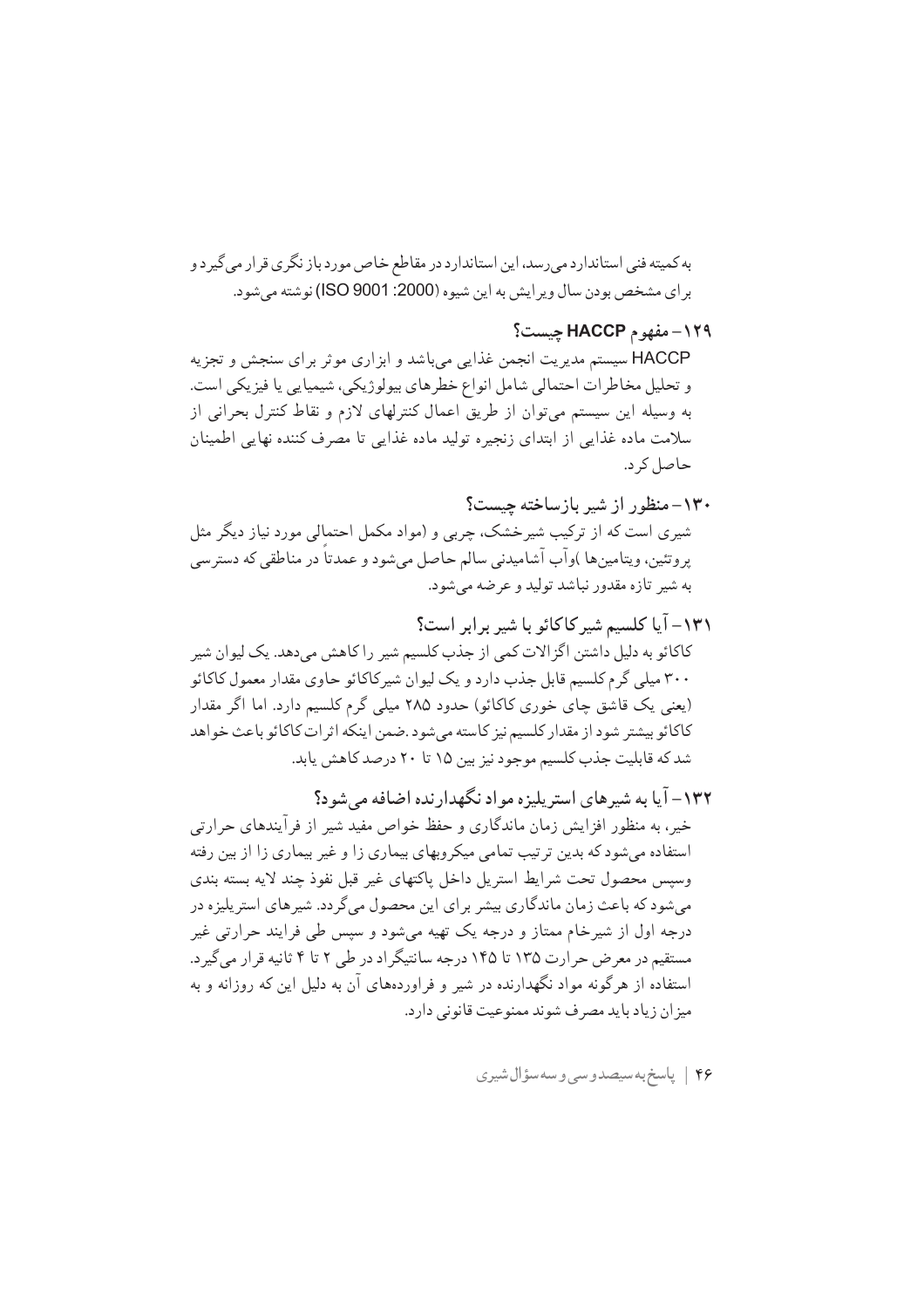۱۳۴– شیر و فرآوردههای شیری در منزل باید در چه محیطی نگهداری شود؟ کلیه فر آوردههای پاستوریزه شیر شامل شیر، پنیر، ماست، دوغ و کشک بایدتا پایان تاریخ مصرف در یخچال نگهداری شوند. شیر استریلیزه و فرآوردههای طعم دار شیر استریل با ماندگاری طولانی که معمولا شش ماه است تا قبل از بازکردن آن نیاز به نگهداری در یخچال ندار د. محصولات استریل پس از باز شدن باید در یخچال نگهداری شده و حداکثر طی ۳ تا ۴ روز به مصرف بر سند .کره در فریز ر و برودت منفی ۱۸ درجه نگهداری می شود.

- ۱۳۵ تاثیر فصول سال بر میزان ویتامینهای شیر چگونه است؟ معمولا در دام هایی که در مراتع چرا میکنند در تابستان میز ان ویتامین های A،D،E نسبت به فصول سرد سال بیشتر است و این امر بدین علت است که حیوان در تابستان از علوفه تازه تر و آفتاب بیشتری نسبت به فصول دیگر بهره مند می شود. اما ویتامینهای B.C در شیر تابستان و زمستان تفاوت زیادی با هم ندارند .البته امروزه چون اکثر گاوداریها در سیستمهای بسته و نیمه باز نگهداری میشوند چندان تفاوتی بین شیرهای آنها از نظر مقدار ويتامين ها در طول سال وجود ندارد.
- ۱۳۶– قراردادن شیر پاستوریزه زیر نور آفتاب چه تاثیری بر آن می گذارد؟ شیرهای پاستوریزه ماندگاری کوتاه مدتی دارند (۲ الی ۵ روز ) و باید همیشه در شرایط سرما قرار گیرند، اگر در معرض نور آفتاب قرار گیرند اولا تعداد باکتریهای فساد پذیر آنها سر يعا تكثير پيداكر ده و شير سريع فاسد مي شود. ثانيا بر خي از ويتامين هاي آن كه در مقابل نور تخريب مي شود سريعا كاهشّ مي يابدوطعم آن نيز تغيير مي كند. بدين منظور بر اي حفظ خواص حسی شیر لازم است که شیر پاستوریزه هرگز در معرض نور آفتاب و در خارج از يخچال قرار داده نشود.
- ۱۳۷– آیا شیرهای طعم دار باعث پوسیدگی دندان می شود؟ موادقندي موجود در شيرهاي طعم دار خصوصا شيركاكائو و شيرقهوه در صورت مصرف زياد

فصل دوم: شير | ۴۷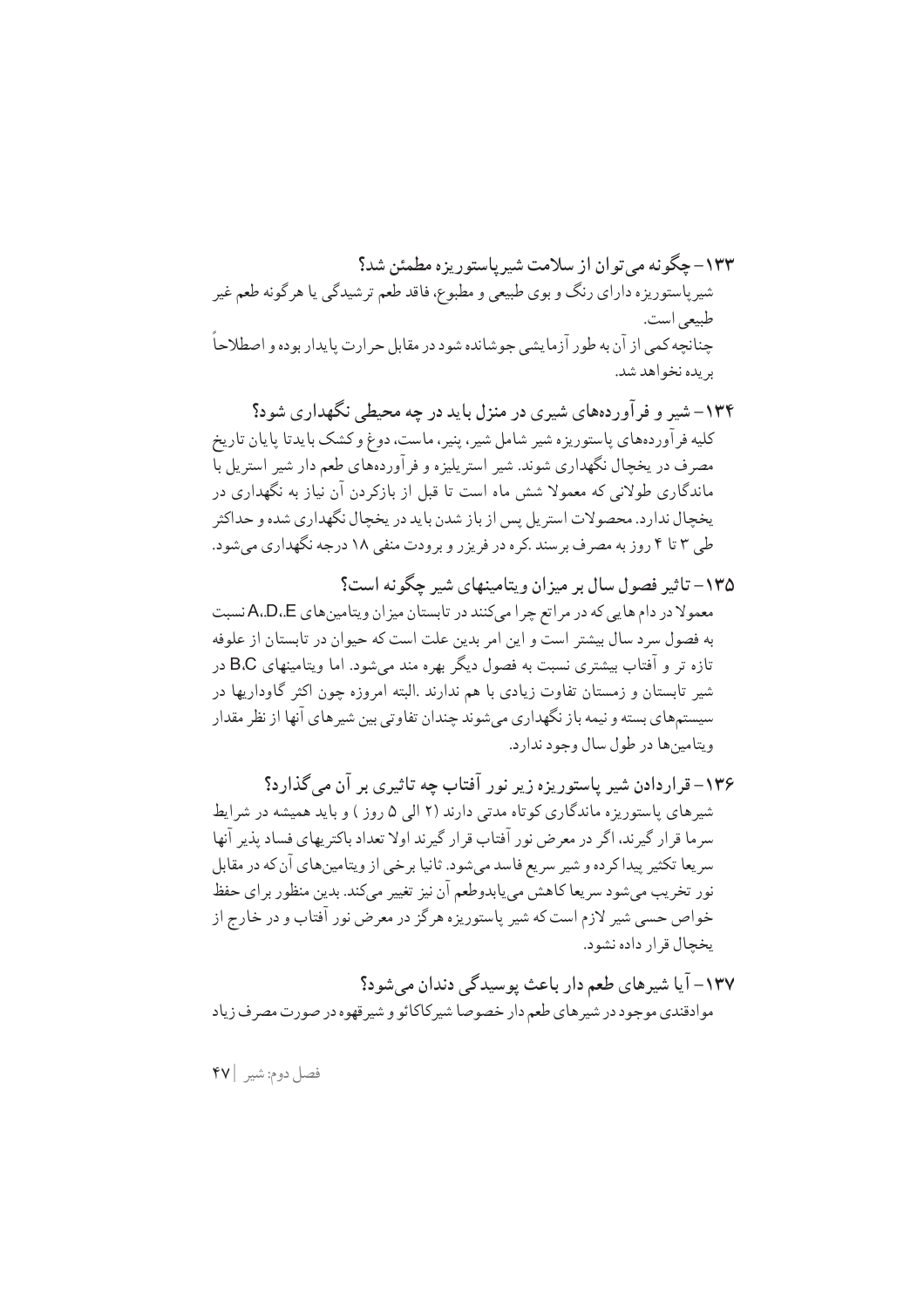مے تواند موجب یوسیدگے دندان شود. لذا توصیه مے شود پس از مصر ف، دندانها و دهان با آب شستشو شوند و از مسواک استفاده شود.

۱۳۸-مقدار ترکیبات اصلی و ارزش تغذیهای شیر دامهای مختلف را مقایسه نمایید؟ اگرچه نوع ترکیب شیر دامهای مختلف شباهت زیادی به یکدیگر دارند ولی به لحاظ مقدار تركيبات اصلى و ارزش تغذيهاي با هم متفاوت هستند.

| درصد املاح      | درصد مواد قندي (لاكتوز ) | درصد چربی  | درصد پروتئين  | نوع پستاداران | رديف |
|-----------------|--------------------------|------------|---------------|---------------|------|
| $\cdot$ /۲      | 9/9                      | Y/Y        | $1/\cdot 7$   | انسان         |      |
| $\cdot$ /YY     | $f/\lambda$              | ۳/۶۵       | $\tau/\tau$   | گاو           | ۲    |
| $\frac{1}{2}$   | f/9                      | V/9        | $f/\lambda$   | گاوميش        | ٣    |
| $\cdot/\lambda$ | f/f                      | $f/\gamma$ | $\frac{4}{3}$ | بز            | ۴    |
| 4/95            | $\Delta/1$               | 9/1        | $\Delta$ /91  | گوسفند        | ۵    |
| $\cdot/\Delta$  | 9/7                      | $\cdot$ /Y | Y/Y           | ماديان        | ۶    |

۱۳۹–شیر کدامیک از پستانداران به شیر مادر شباهت بیشتری دارد؟ از پستاندارانی که شیر آنها زیاد مصرف میشوند میتوان از گاو و بز نام برد .شیر مادیان نز دیکترین ترکیب به شیر مادر را دارا است.

۱۴۰– آیا لازم است شیر پاستوریزه قبل از مصرف جوشانده شود؟ خیر، شیرپاستوریزه چنانچه تحت شرایط یخچال یعنی دمای ۲ تا ۶ درجه سانتیگراد نگهداری شود تا قبل از تاریخ انقضاء آن به هیچ وجه در زمان مصرف نیاز به جوشاندن ندارد. در مواردی که مصرف کننده نسبت به صحت و سلامت شیر مشکوک باشد می تواند مقدار نصف استكان را بجوشاند و درصورت عدم بروز علائم لخته شدن و بوي ترشيدگي و حصول اطمينان از سالم بودن، آن را مصرف نمايد.

۱۴۱– آیا شیر جذب پوستی دارد که برای تهیه صابون و کرمهای آرایشی از آن استفاده مر شو د؟ بله، چربی شیر زنجیره کربن کوتاهی دارد و در نتیجه قابلیت جذب از طریق پوست را نیز دارا می باشد. شیر حاوی موادی مثل روی، کلسیم و انواع ویتامین هااست که برای تقویت و لطافت پوست بسیار مفید هستند. برای لطافت پوست می توان از شیر استفاده کرد.

۴۸ | پاسخ به سيصدوسي وسه سؤال شيري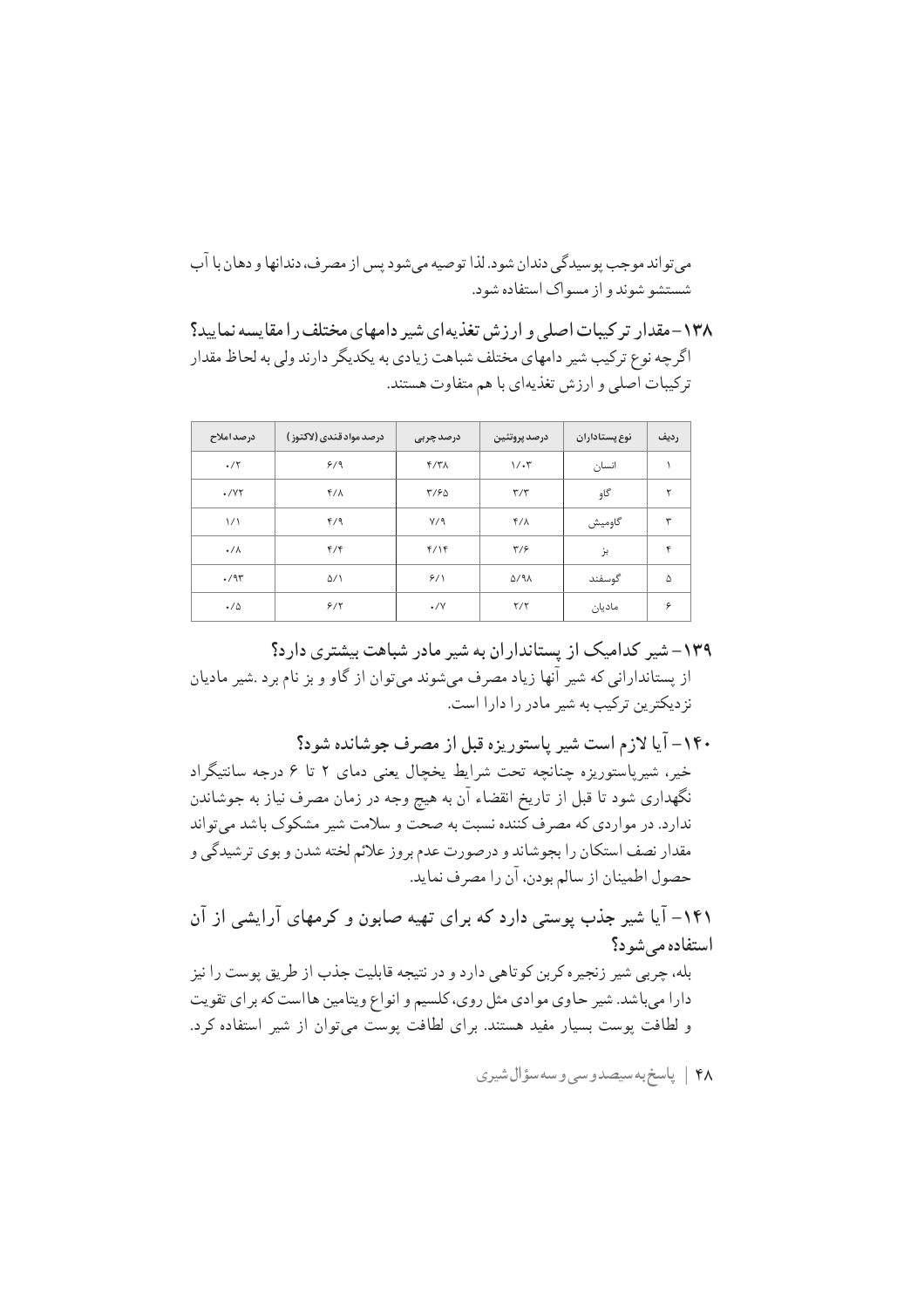۱۴۲– تفاوت میزان جذب کلسیم در شیرهای برجرب و کم جرب حگو نه است؟ معمولا میزان جذب کلسیم در شیرهای پرچرب به دلیل داشتن ویتامین D بیشتر از شیر کم چرب میباشد. ویتامین D از جمله ویتامینهای محلول در چربی است و با کاهش چربی شیر میزان ان در شیر کاهش مییابد .این موضوع مخصوصا در افرادی که ویتامین D را نمي توانند از منابع ديگري تهيه كنند بيشتر ملموس است.

۱۴۳– دختری دارم ۱۱ ساله که علاقهای به مصرف شیر ندارد ولی پنیر را زیاد مصرف می کند آیا کلسیم کافی دریافت می نماید؟ کلسیم در یافت میکند ولیکن در میزان ویتامینهای محلول در چربی مانند D و ویتامینهای گروه B، شیر و پنیر متفاوتند. هم چنین میزان جذب کلسیم از طریق شیر بیشتر از پنیر است.

- ۱۴۴– آیا شیرهای طعم دار به اندازه شیرهای ساده مغذی هستند؟ بله، مقدار شیږي که در شیږ های طعم دار استفاده می شود به غیر از شیږ قهوه و شیږ کاکائو بسته به حجم آن مانند شیرهای ساده دارای همه مواد مغذی ضروری هستند که شامل كلسيم، يروتئين، فسفر، يتاسيم و ويتامينهاي D.A.B۲.B۲.B۲.B۲ مي باشند. اين نوشيدني ها علاوه بر خواص شیر به دلیل داشتن ترکیبات موجود در مواداضافه به شیر مثلا میوه، حاوی ویتامینها و آنتی اکسیدانهای مفید نیز هستند ولی در هر حال مصرف شیر ساده را فراموش نکنیم تا با طعم آن بیگانه نشویم. در برخی موارد مانند شیر موز ممکن است حجم استفاده میوه در یک لیوان زیاد بوده و باعث کاهش حجم شیر مصرفی شود که باید این میزان با مصرف بيشتر شير جبران شود.
- ۱۴۵– آیا می توان شیر را در ماکروویو گرم کرد؟ در حد گرم کردن (در حد یک دقیقه ) مشکلی ندارد اما اگر به حد جوش برسد از ارزش ویتامین های آن کاسته مے شود.
- ۱۴۶–خانمي هستم ۴۵ ساله، وقتي شير و يا ماست كم چربي مي خورم ترش مي كنم آيا مي توانيم از پرچرب آن استفاده نماييم؟ آيا ضرري ندار د؟ در هر حال فر اوردههای چرب شیر مضر نیستند اگر چه بر ای افر اد بالغ و مسن فر اوردههای کم چربی توصیه میشود چرا که از انرژی چربی شیر کامل نمی توانند استفاده کنند.

فصل دوم: شير | ۴۹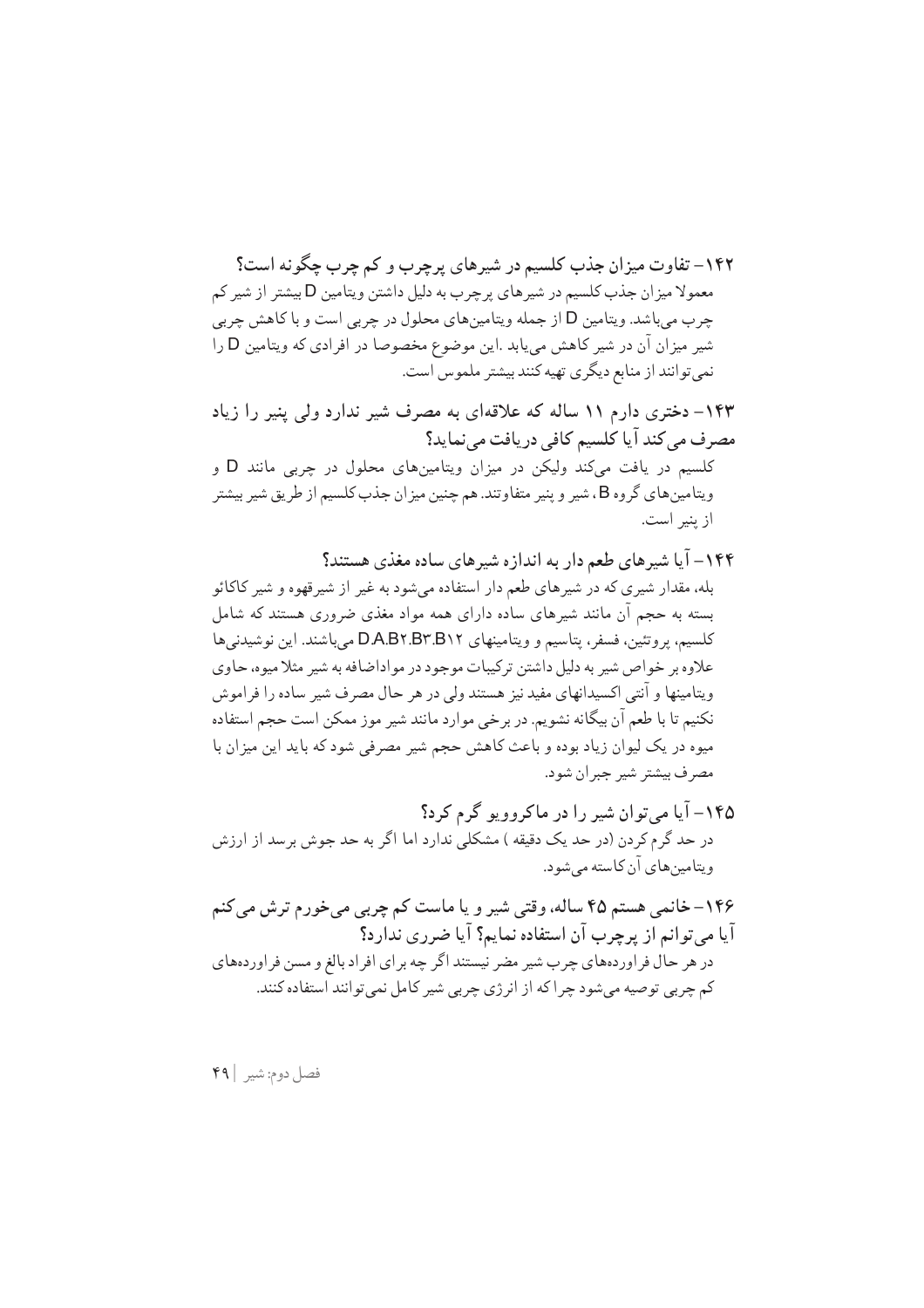۱۴۸ – آیا میزان مصرف شیر در گروه های خونی مختلف تفاوتی دارند؟(به طور مثال گروه خونی 0 از منع مصرف برخوردار میباشند؟) براساس نتايج آزمايش هاي علمي اين مطالب ثابت نشده است. لذا اين مطلب پايه واساس محكم وقابل قبولي ندارد.

۱۴۹- مصرف شیر غنی شده با ویتامین D بیشتر به چه افرادی توصیه می شود؟ تمام افراد می توانند از شیرهای غنی شده استفاده کنند اما شیرهای غنی شده با ویتامین D بیشتر به افرادی توصیه می شود که در شهرهای آلوده زندگی یا عوامل دیگری مانع رسیدن نور خورشید به آنها میشود. چنین افرادی با استفاده از شیرهای غنی شده میتوانند دیگر نیازهای بدن خود را نیز تامین کنند. به افراد دچار کمبود کلسیم نیز مصرف این نوع شیر توصيه مي شود، چر اكه ويتامين D باعث افز ايش جذب كلسيم مي شود.

۱۵۲ –آیا مصرف شیر در درمان سینوزیت هم موثر میباشد؟ شیر بیشتر جنبه پیشگیری دارد تا درمان، مصرف شیر و عسل گرم بخصوص در بچهها اگر حساسیت نداشته باشند می تواند از مهمترین راه هایی باشد که اجازه ندهد سر ماخوردگی به سینوزیت تبدیل شود.

$$
\quad \text{or} \quad \text{if} \quad \text{if} \quad \text{if} \quad \text{if} \quad \text{if} \quad \text{if} \quad \text{if} \quad \text{if} \quad \text{if} \quad \text{if} \quad \text{if} \quad \text{if} \quad \text{if} \quad \text{if} \quad \text{if} \quad \text{if} \quad \text{if} \quad \text{if} \quad \text{if} \quad \text{if} \quad \text{if} \quad \text{if} \quad \text{if} \quad \text{if} \quad \text{if} \quad \text{if} \quad \text{if} \quad \text{if} \quad \text{if} \quad \text{if} \quad \text{if} \quad \text{if} \quad \text{if} \quad \text{if} \quad \text{if} \quad \text{if} \quad \text{if} \quad \text{if} \quad \text{if} \quad \text{if} \quad \text{if} \quad \text{if} \quad \text{if} \quad \text{if} \quad \text{if} \quad \text{if} \quad \text{if} \quad \text{if} \quad \text{if} \quad \text{if} \quad \text{if} \quad \text{if} \quad \text{if} \quad \text{if} \quad \text{if} \quad \text{if} \quad \text{if} \quad \text{if} \quad \text{if} \quad \text{if} \quad \text{if} \quad \text{if} \quad \text{if} \quad \text{if} \quad \text{if} \quad \text{if} \quad \text{if} \quad \text{if} \quad \text{if} \quad \text{if} \quad \text{if} \quad \text{if} \quad \text{if} \quad \text{if} \quad \text{if} \quad \text{if} \quad \text{if} \quad \text{if} \quad \text{if} \quad \text{if} \quad \text{if} \quad \text{if} \quad \text{if} \quad \text{if} \quad \text{if} \quad \text{if} \quad \text{if} \quad \text{if} \quad \text{if} \quad \text{if} \quad \text{if} \quad \text{if} \quad \text{if} \quad \text{if} \quad \text{if} \quad \text{if} \quad \text{if} \quad \text{if} \quad \text{if} \quad \text{if} \quad \text{if} \quad \text{if} \quad \text{if} \quad \text{if} \quad \text{if} \quad \text{if} \quad \text{if} \quad \
$$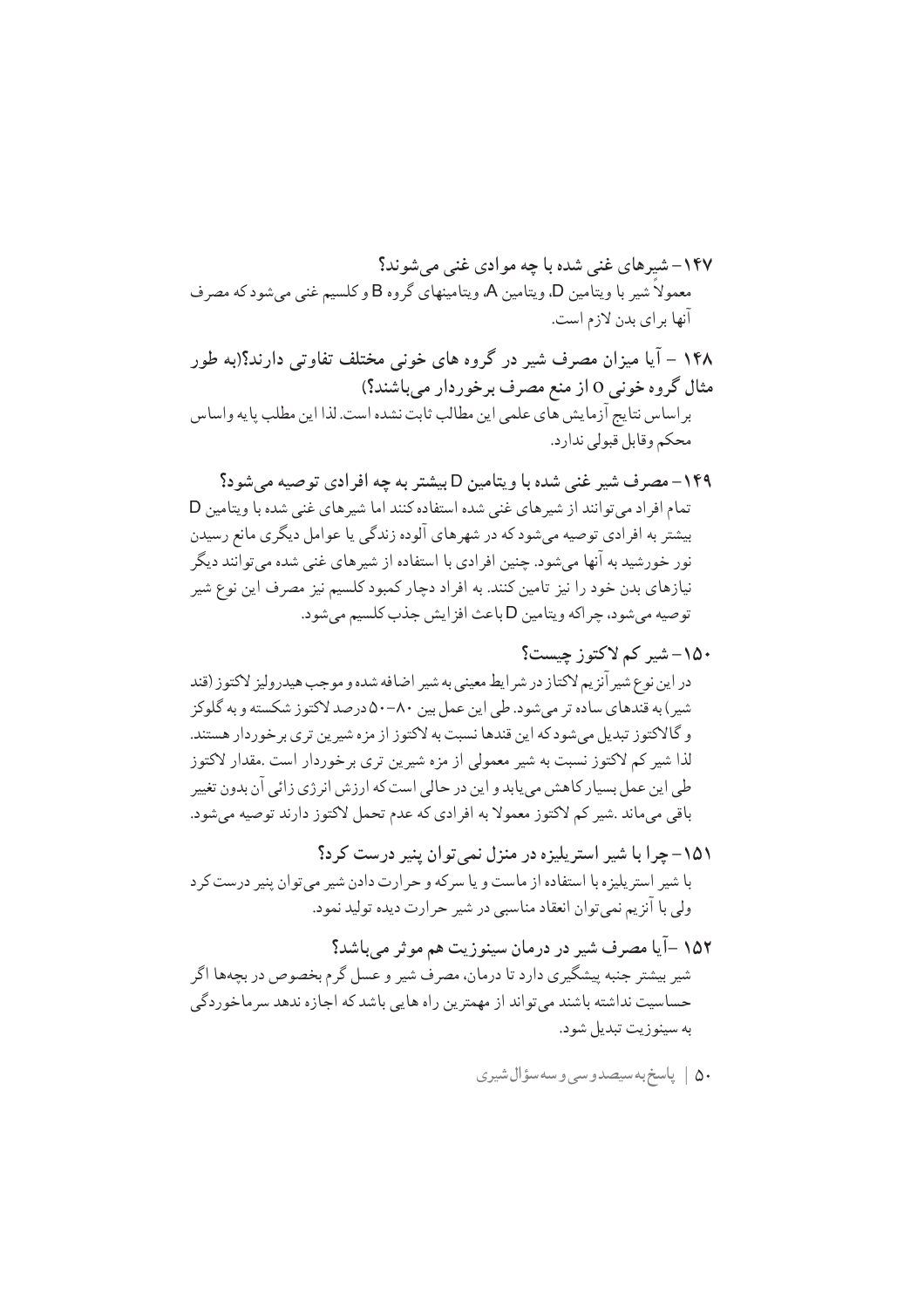١۵٣ – آیا یا مصرف فر آور دهعای شیری معضل بوی بد دهان کاهش مرباید؟ تقریباً همه افراد با معضل بوی بد دهان برخورد داشته اند. این پدیده در هر صورت ناخوشایند است. اهمیت این مسئله تا حدی است که مرتباً تحقیقات جدیدی در مورد حذف و یا کاهش این عارضه در حال انجام است. از جمله جدیدترین تحقیقات شکل گرفته در این خصوص که حائز اهمیت است درخصوص مصرف ماست می باشد. تاثیر مثبت مصر ف ماست در بر نامه غذایی روزانه بر هیچکس یوشیده نیست اما اگر جزو کسانی هستید که هنوز با اکر اه آن را مصرف میکنید باید بدانید که مصرف مرتب ماست در کاهش بوی بد دهان و ایجاد تنفس تازه و خوش بو نقش موثری دارد. تحقیق انجام شده در این مورد نشان داد که اضافه کر دن ۹۰ گرم ماست ۲ بار در روز به وعدههای غذایی به مدت ۶ هفته باعث کاهش ۸۰ درصدی در عوامل ایجاد کننده بوی بد دهان خواهد شد. این اثر به خاطر وجود باكتريهاي فعال و موثر در اين فر آورده مي باشد. اين اجزاي مفيد باعث تخريب عوامل ايجاد كننده بوي بد دهان به خصوص تركيبات سولفيد هيدروژن مى شود. در اين تحقیق همچنین مشخص شد میزان التهاب لثه بطور آشکاری در گروه مصرف کننده ماست کمتر از گروه شاهد است.

۱۵۴– آیا جذب کلسیم در شیر و ماست با یکدیگر برابر است؟ قابلیت جذب کلسیمی که در شیر وجود دارد با قابلیت جذب کلسیم موجود در ماست مقداری متفاوت است. کلسیم شیر به دلیل مجاورت با لاکتوز بهتر جذب بدن می شود و به حركت عضلات بدن، راه رفتن و كاركر د قلب كمك ميكند. كلسيم بيشترين ماده معدني موجود در بدن انسان است و ۹۹ درصد از کلسیم در استخوانها و دندانها وجود دارد و فقط یک درصد آن در بافت نرم بدن موجود است. کلسیم برای بدن بسیار ضروری است و در اثر انبساط و انقباض عروق خونی، انتقال پیامهای عصبی، انقباض عضلانی و ترشح هورمونهایی مانند انسولین نقش مهمی بر عهده دارد. ولی ماست هر چند کلسیم فر اوانی دارد اما قابلیت جذب کلسیم آن به دلیل عدم وجود لاکتوز و حضور اسید لاکتیک قدری کمتر است.

فصل دوم: شير ٥١١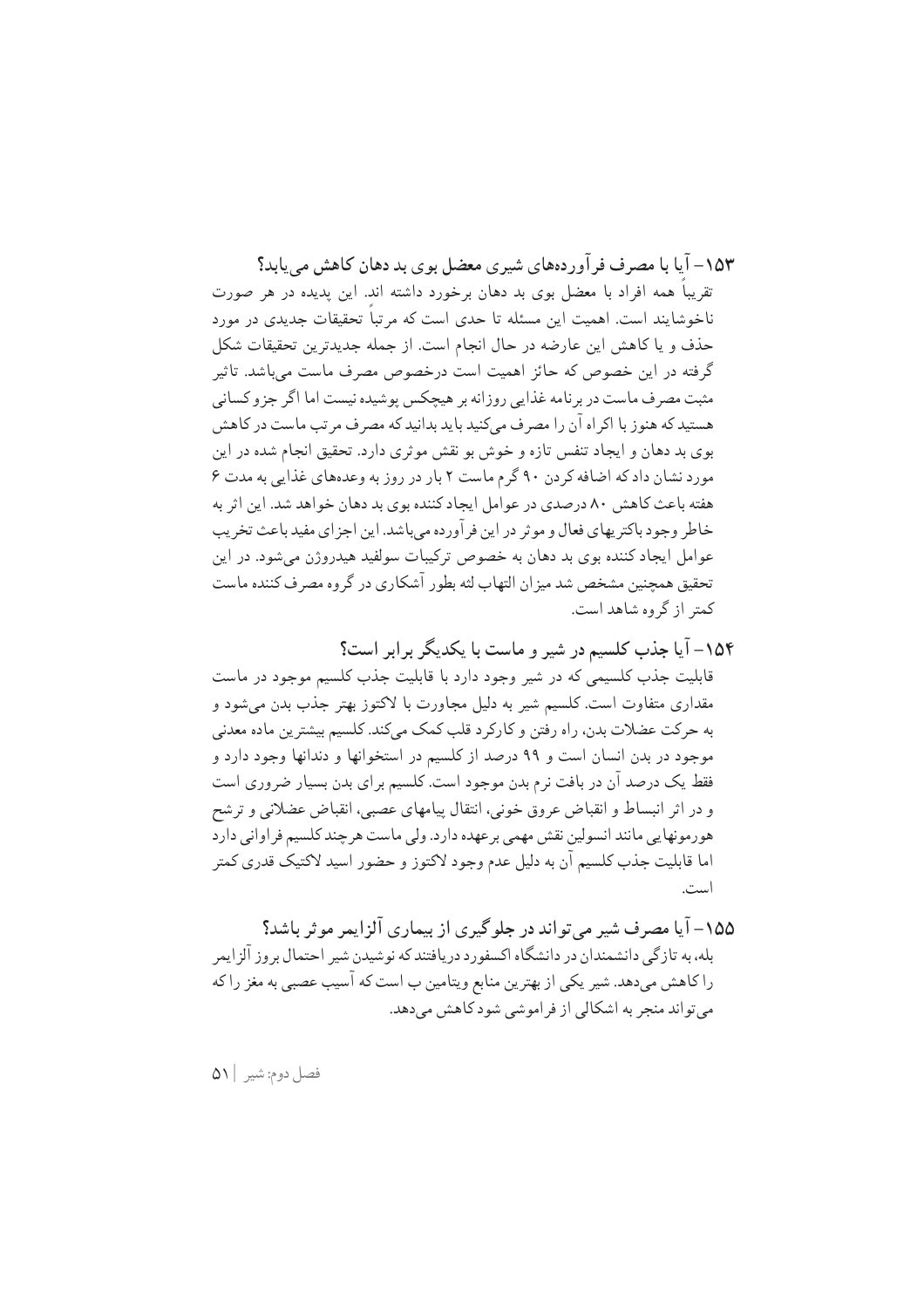۱۵۶– آیا درست است که شیرهای (فله) سنتی خاصیت و ارزش غذایی بیشتری نسبت به شیرهای پاستور بزه دارند؟

خیر ، خیلی ها دوست دارند گاهی به جای شیر فر آوری شده پاستوریز ه و استر پلیز ه از شیر فله (محلي) استفاده كنند شايد چون فكر مىكنند اين نوع شيرها خالص تر و مقوى ترند. باید دقت کنیم که شیرهای خام که فر آیند پاستوریزه یا استریل در آنها انجام نشده است حاوی میکر وبهای بیماری زا می باشد. پس از خرید این شیرها با تصور اینکه میکر وبهای موجود در شیر خام با جوشاندن از بین میروند آن را میجوشانند، این در حالی است که تشخیص وجود میکروبها و سموم متر شحه از آنها و آنتی بیوتیکهای موجود در شیر فله تنها در کارخانههای صنعتی امکانیذیر است. در فرآیند جوشاندن شیر فله تنها بخشی از میکر وبهای خطرناک موجود در شیر نابود می شوند. با امکانات موجود در منزل، حرارت بصورت یکسان به تمام اجزای شیر نمیرسد و ممکن است میکروبها در لایههای سطحی شیر به حیات خود ادامه دهند.همچنین باید بدانید که جوشاندن مستقیم و طولانی مدت حدود ۳۰ درصد ارزش غذایی شیر را کاهش میدهد و بخش عمدهای از کلسیم و پروتئین شیر به ته ظرف چسبیده از دسترس مصرف کنندگان خارج میشود، به همین دلیل جوشاندن شیر از نظر ارزش غذایی واقتصادی به صرفه نیست. شیر خام مورد استفاده برای تولید شیریاستوریزه و استریلیزه در کارخانه مورد آزمایشهای مختلف از جمله شمارش بار میکروبی، سلولهای سوماتیک، سنجش آب در شیر، درصد چربی و پروتئین، بررسی مواد افزودنی به شیر برای افزایش ماندگاری و تست آنتی بیوتیک قرار می گیرند. متخصصان تغذیه معتقدند بر ای جلوگیری از سر ایت بیماریهای مشترک انسان و دام و نیز رعایت حداکثر صرفه جویبی حتماً از شیرهای پاستوریزه و استریلیزه (بسته بندی شده) استفاده نمایند.

١۵٧-باتوجه به اينكه با جوشاندن شير ارزش غذايي آن كاهش مي يابد پس جوشاندن و حرارت شیر در پاستوریزه و استریلیزه کردن از ارزش غذایی آن نمی کاهد؟ در روشهای صنعتی سالم سازی شیر شامل پاستوریزه کردن و استرپلیزه کردن دما و زمان به گونهای انتخاب میشود که شیر حداقل کاهش ارزش غذایی را داشته باشد. در ياستوريز اسيون، شير خام در دماي ٧٥ درجه بمدت ١٥ ثانيه حرارت مي بيند و عاري از میکروب بیماری زا می شود. در فر آیند استر پلیز اسپون هرچند که شیر خام در دمای ۱۴۵ درجه، ۲ تا ۴ ثانیه حرارت می بیند اما بدلیل اینکه این کار در شرایط تحت فشار و عدم حضور اکسیژن و هوا انجام می گیر د ارزش غذایی آن حفظ می شود.

۵۲ | پاسخ به سیصدوسی و سه سؤال شیری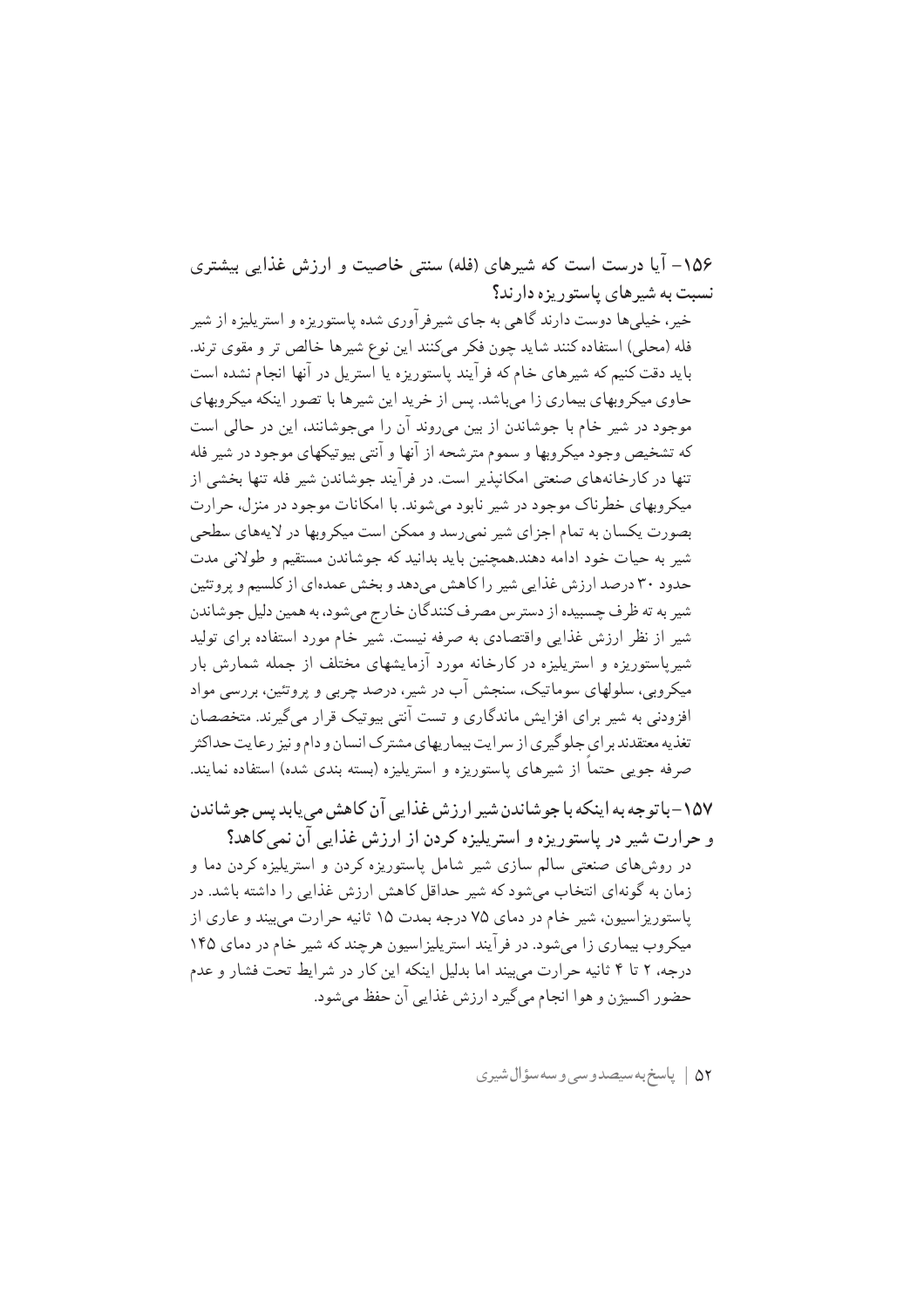١٥٨- با وجود علاقه ام به مصرف شير، متاسفانه نسبت به موضوع مصرف مستمر و کافی آن سهل انگاری کرده ام. باتوجه به اینکه ۳۰ سال دارم، آیا مصرف مداوم شیر بعد از این میتواند کاستی های گذشته را جبران کند؟

بله، حداکثر قابلیت جذب کلسیم بین سنین جوانی تا ۳۰ سالگی است و بعد از آن جذب كلسيم قطع نمي شود بلكه ميزان قابليت جذب آن كاهش مي يابد از طرفي از آنجا كه بدن یس از ۳۰ سالگی نیز بر ای سایر مصارف بدن، روزانه به میز ان زیادی کلسیم نیاز دارد حتما باید روزانه حداقل ۳ واحد فراوردههای شیری مصرف شود در غیر اینصورت بدن کلسیم مورد نیاز را از بانک بدن یعنی استخوانها بر داشت میکند و فر د در میانسالی دچار عوارض پوکي استخوان مي شود. مصرف شير در سنين بالا موجب حفظ شرايط موجود فرد شده و از وخامت بيشتر وضعيت او جلوگيري مي كند.

۱۵۹– آیا تفاوتی از لحاظ ارزش غذایی و کیفیت بین ماستهای عرضه شده در مغازهها با ماست هایی که در منزل از شیر پاستوریزه تهیه می شود وجود دارد؟

بله، ماست تهیه شده در منزل برای آنکه بافت مناسبی داشته باشد، باید شیر آن جوشانده شده و حداقل ۱۵ درصد آب آن کم شود .جوشاندن شیر به مدت طولانی ارزش غذایی آن را به شدت کاهش میدهد. در صنعت بجای جوشاندن شیر با اضافه کردن مقداری شیر خشک، غلظت شیر افزایش یافته و به این ترتیب ماست صنعتی از ارزش غذایی بسیار بالاتری نسبت به ماست تهیه شده در منزل بر خوردار است.

۱۶۰– چرا استفاده ازمواد نگهدارنده در فرآوردههای شیری ممنوع است امادر بعضی از مواد دیگر (سوسیس/کالباس/نوشابه و …) مواد نگهدارنده وجود دارد و دستگاههای نظارتی برای آنان مجوز تولید صادر می کنند؟

اطلاق کلمه غذا برای موادی مانند سوسیس، کالیاس و نوشابه غلط است. از آنجاکه اینها غذا نبوده و هرگز مصرف مستمر آنها توسط كارشناسان تغذيه و سلامت توصيه نمي شود استفاده از موادنگه دارنده در آنها بلامانع است .این مواد به عنوان چاشنی و بصورت تفننی ودر میزان بسیار کم استفاده می شود اما شیر و فراوردههای شیری بصورت روزانه و به میزان بالا مصرف میشوند و به همین دلیل استفاده از هرگونه موادنگهدارنده در آنها ممنوع است.

۱۶۱– کودک پکسال و نیمهای دارم که هنوز هم شیر مادر می خورد. آیا می توانم به او از شیر و دیگر فرآوردههای آن بجای شیر مادر بدهم؟ معمولا يس از يكسال مصرف شير پاستوريزه و ترجيحا استريليزه در كنار شير مادر توصيه فصل دوم: شير ٥٣|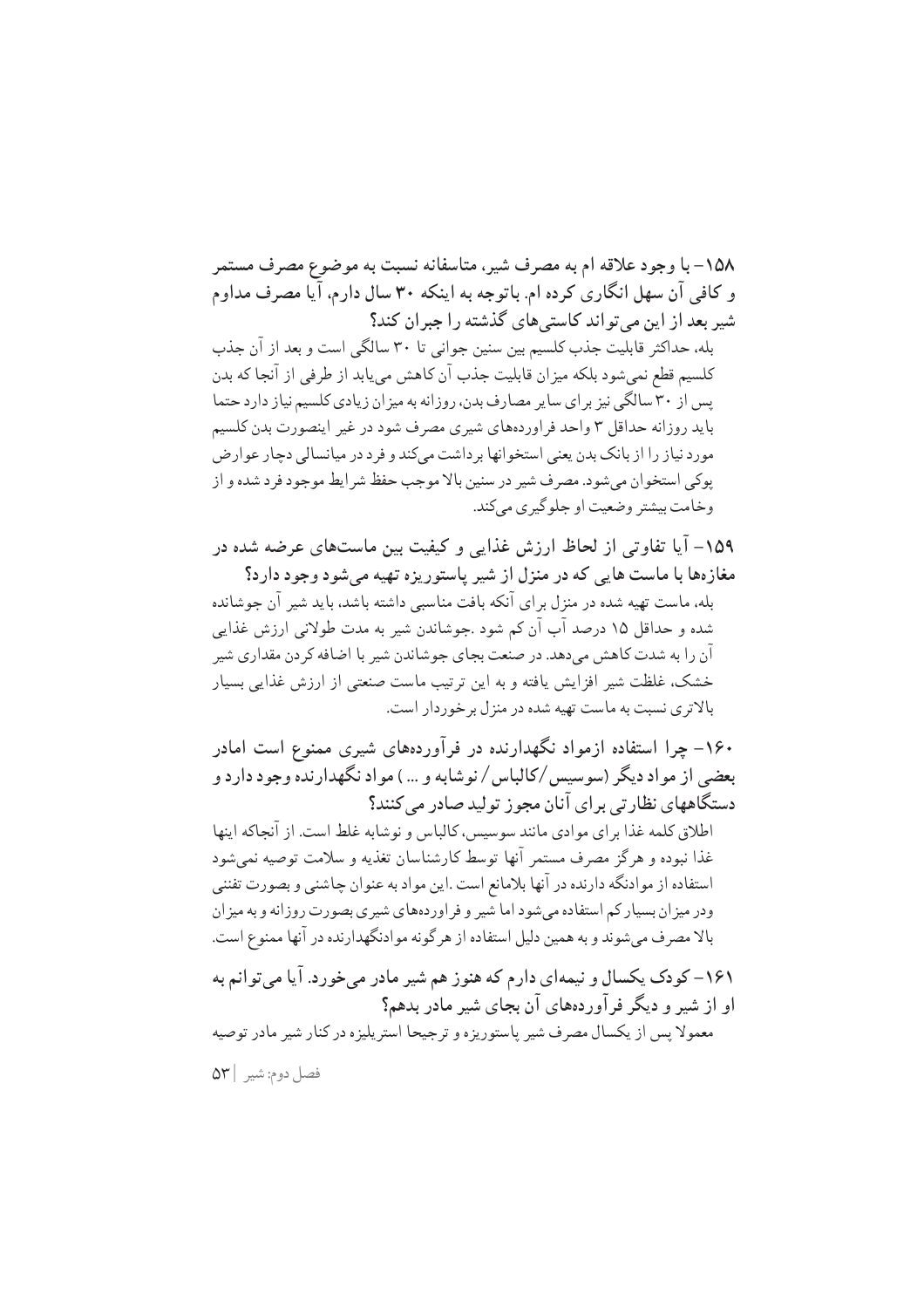مے شود کودک تا دو سالگے در کنار شیر گاو حتما باید از شیر مادر هم استفاده نماید ولی برای اطمینان بیشتر بهتر است با پزشک مشورت شود.

١۶٢- آیا شیر ضد افسردگی است؟ یکی از خصوصیات شیر، ایجاد نشاط و ضد افسر دگی آن است.مطالعات زیادی در کشورهای مختلف این موضوع را تائید میکنند. مصرف یک لیوان شیر ولرم قبل از خواب نیز آرامش را به فرد هديه مي كند. ولي درمان افسر دگي شديد نيازمند مر اجعه به پز شک متخصص است.

۱۶۳– آیا غذاهایی که از شیر درست میشوند (شیر برنج، آش دوغ و … ) که باعث جوشیدن شیر میشود ارزش غذایی شیر را کاهش میدهند؟ اگرچه جوشیدن شیر بخشی از ارزش غذایی آن را کاهش میدهد ولی تهیه مواد غذایی با شیر و فرآوردههای آن با توجه به اضافه شدن محصول دیگری به شیر اصولا ارزش افزوده

به آن غذا میدهد. برای استفاده بهتر از ارزش غذایی شیر، بهتر است شیر را در لحظات آخر به این غذاها اضافه کنید.

۱۶۴ - چرا شیر سفید ست؟ سفیدی شیربه دلیل وجود کازئین است. این ماده که بخش عمده پروتئین شیر محسوب می شود در پیوند با موادی مثل کلسیم و چربی شیر، موجب انعکاس نور شده و حالت ترانس یر سی ایجاد می شود که باعث سفیدی شیر می گردد.

۱۶۵– آغوز( کلستروم )به چه شیری اطلاق می گردد؟ به شیری که بعد از زایمان گاو تا سه روز و بعضا تا پنج روز از پستان ترشح میشود. کلستروم (آغوز) را ماک هم میگویند که بعلت املاح بیشتر، مزه شور داشته و به رنگ زرد تيره ميباشد. توضيح اينكه نوع آغوز قابل فرايند در كارخانجات نبوده وبدليل داشتن آنتي بادي بايد حتما به مصرف گوساله برسد.

۱۶۶– از چه سنی می توان به کودکان شیریاستوریزه داد؟ معمولاً مي توان از پايان يک سالگي شيرپاستوريزه يا استريليزه را به تدريج و با نظر پزشک به برنامه غذایی کودک اضافه نمود. البته برای کودکانی که آلرژی دارند باید با احتیاط و آرام آرام از مقادیر کم شروع و ادامه داد، عادت دادن تدریجی کودک قبل از ترک شیر مادر، کمک میکند که پس از دوران شیر خوارگی، شیر جایگاه مناسبی در سبد غذایی کو دک داشته باشد.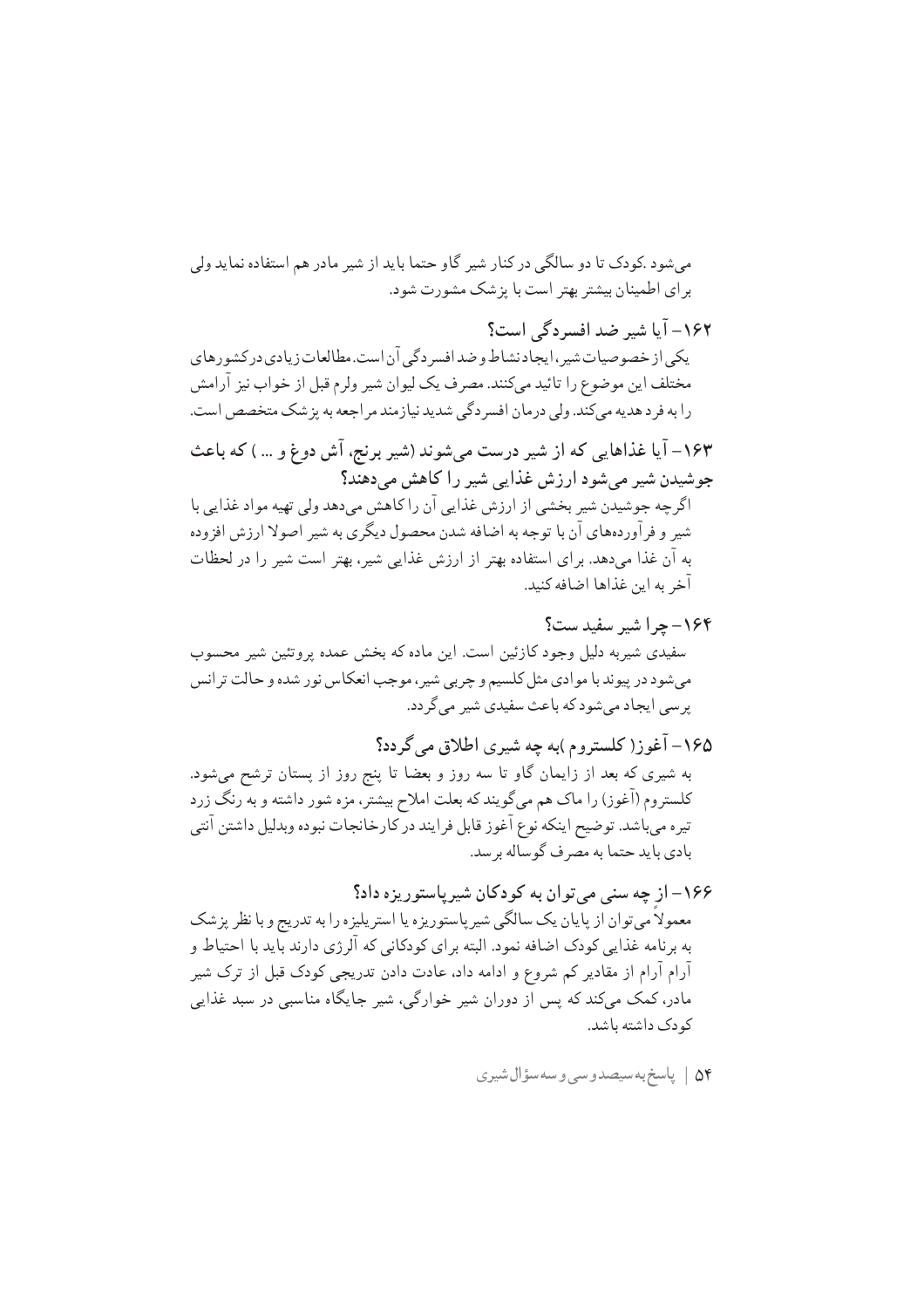۱۶۷– تفاوت شد با ساد محصولات برو تئینر مانند گوشت در حسبت؟ ترکیب اسیدهای آمینه پروتئین شیر و گوشت متفاوت است و هر دو برای بدن ضروری هستند ولی در مقایسه، ارزش تغذیهای پروتئین شیر بالاتر از گوشت و سایر جایگزین های آن است و از کیفیت بالاتری نیز بر خوردار است. همچنین به لحاظ اقتصادی نیز قیمت یک گرم پروتئین شیر یک سوم قیمت یک گرم پروتئین گوشت قرمز است. ترکیب املاح شیر به ویژه مقدار کلسیم موجود در آن نیز به گونهای است که با هیچ ماده غذایی دیگری قابل جایگزین نیست .میزان ویتامینهای محلول در آب در شیر بیشتر از گوشت است. میزان آهن گوشت بیشتر از شیر است.

۱۶۸– شیر کامل به چه شیری اطلاق میشود؟ شیری که چیزی به آن اضافه و یا از آن کسر نشده باشد شیر کامل گفته می شود. از نظر چربی شير کامل به شير ٣ درصد چربي اطلاق مي شود.

۱۶۹– آیا عدم مصرف شیر در دوران بارداری میتواند بر روی جنین نیز تاثیر منفی داشته باشد؟

بله، خانمهای باردار که در طول دوران بارداری به اندازه کافی شیر و لبنیات مصرف نمی کنند به دلیل کمبودکلسیم و ویتامین D، در اکثر موارد نوزادانی کم وزن به دنیا میآورند. در این زمینه رابطهای مستقیم میان مصرف شیر مادران باردار و وزن نوزادشان وجود دارد. کاهش مصرف شیر می تواند منجر به کم وزنی نوزاد شده و در مواردی حتبی به نارس بودن وی منجر شود. در گذشته به اشتباه تصور می شد که نوشیدن شیر توسط خانمهای باردار فقط به تر شح شیر در سینه آنان منجر میشود تا بتواند با شیر خود نوزادشان را تغذیه کنند اما در حال حاضر مشخص شده كه استفاده از شير در واقع به دليل كامل بودن ماده غذايي از نظر مقدار و نوع موادمغذي، غني بودن از كلسيم، ويتامين D و موادديگر است. علاوه بر كمك به ترشح غدد شیری، منجر به وزن گیری طبیعی و کافی جنین نیز می گردد. اهمیت این مورد فقط از نظر وزن نوزاد نیست بلکه از این بابت است که نوزادان کم وزن بیشتر در معرض ابتلا به بیماریها و عفونتهای گوناگون جسمی قرار می گیرند .هم چنین شیر حاوی پروتئین، کلسیم، فسفر، انواع ویتامین ها، روی، یدو بسیاری ترکیبات دیگر میباشد که علاوه بر تاثیر در ساخت آنزیمها و هورمونهای بدن نقش اساسی در هوش کودکان نیز میتواند داشته باشد.

۰۷۰– آیا شیر سویا تمام خواص شیر گاو را دارا مرباشد؟ خير، شير سويا كاملا گياهي است و بر خلاف تصور عامه با شير گاو مخلوط نمي شود .سويا

فصل دوم: شير ٥٥١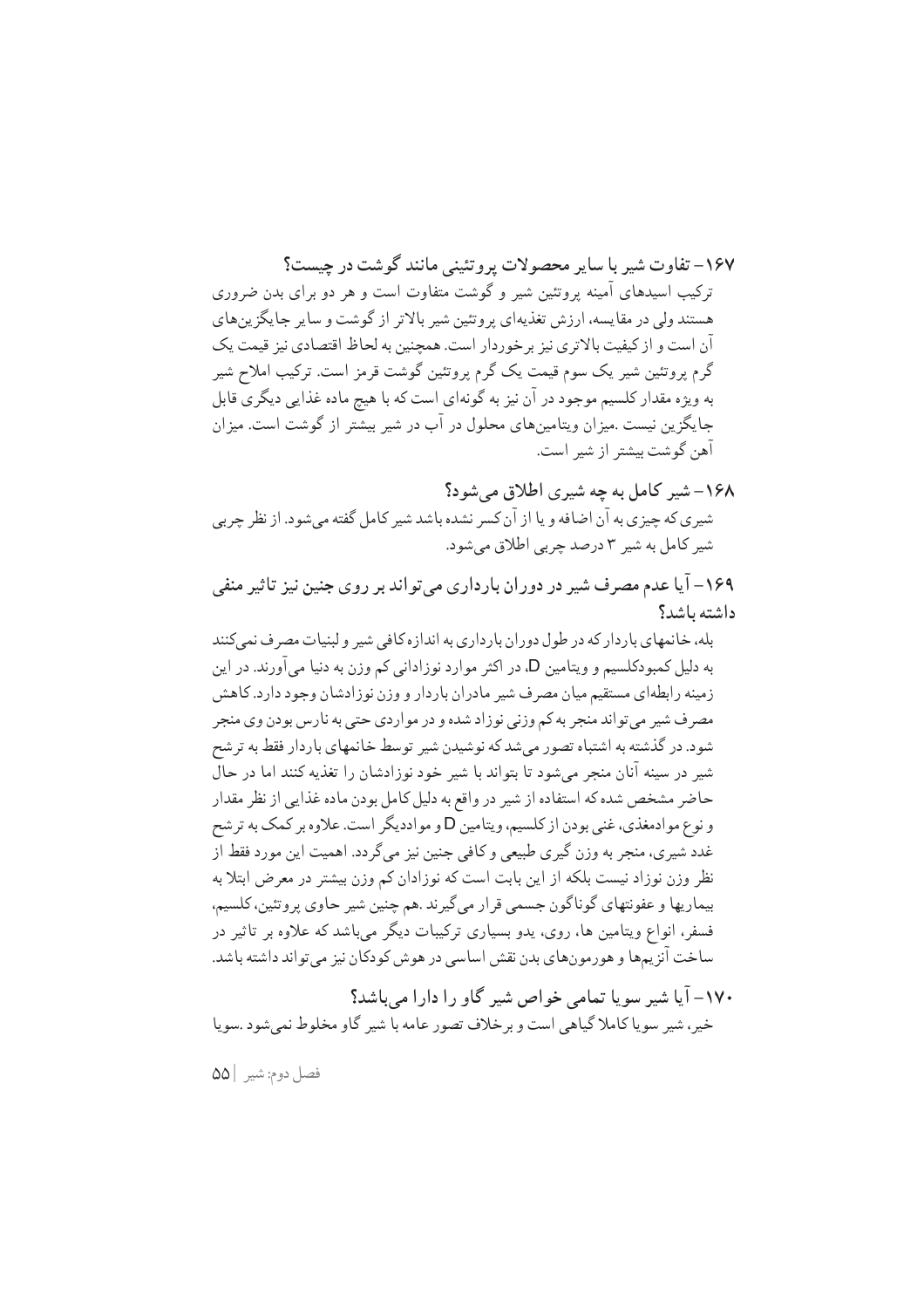دانهای است روغنی که بر ای مصارفی از جمله تهیه روغن سویا مورد استفاده قر ار می گیر د شیر سويا مخلوطي از شير و سويا نيست بلكه در حقيقت شيره سوياست و سويا يك دانه گياهي و پر و تئینی است که هر گز جانشین شیر نمی شود. چر اکه میز ان کلسیم آن در مقایسه با شیر بسیار کم است و نمي تو اند به عنو ان جانشين شيږ معر في شو د .بهتر بو د در نامگذاري اين محصول دقت بیشتری می شد تا مصرف کنندگان آن را با شیر اشتباه نگیر ند. این محصول در سایر کشورها نوشیدنی سویا نامگذاری شده است واز نظر طعم و خواص تغذیهای شباهت چندانی به شیر ندارد.این محصول حدود یک چهارم کلسیم شیر را دارد،اما به جذب کلسیم در بدن کمک می کند. پروتئین آن با پروتئین شیر برابری نمیکند، اما چربی آن از نوع غیر اشباع و فاقد کلسترول است.

۱۷۱ – حگو نه مر توان کودکان را به مصرف شیر ترغیب نمود؟ – تشويق به مصرف انواع شير و عدم اصرار به كودكان براي مصرف شير بدون چربي و يا کم چرب. –گنجاندن شیر و دیگر فراوردههای شیر در برنامه تغذیه مدارس. - مصرف شير طعم دار مانند شير موز، شير عسل، شير خرما و ....... . هم چنین تحقیقات نشان میدهد مادرانی که شیر بیشتری مصرف میکنند، کودکان آنان نیز به مصر ف آن تشویق شده و موجب افز ایش میز ان دریافت روز انه کودک می شوند.

- ۱۷۲ ـ آیا به فردی که دچار مسمومیت میشود میتوان شیر نوشاند؟ در بسیاری از مسمومیتها، شیر توصیه می شود. افرادی که شغل آنها سمیاشی است و پا در محیطهای آلوده مثل کارخانجات خودروسازی، رنگ سازی ها، آزمایشگاههای موادشیمیایی ومشابه آن کار میکنند، مصرف روزانه شیر تاکید میشود. در مواقع آلودگی هوانيز مصرف بيشتر شير بسيار ضروري است.
- ۱۷۳– میزان مصرف سرانه شیر در ایران به چه میزان است؟ میانگین مصرف سرانه شیرو فراوردههای شیری بر حسب شیر مایع در سال حداکثر حدود ۸۰ کیلوگرم در سال است.این میزان بسیار کم است وحداقل باید به سه برابر افزایش یابد.
	- ۱۷۴ میزان مصرف سرانه شیر درجهان به چه میزان است؟ میانگین تولید شیر به ازای هر نفر در جهان حدود ۱۰۷ کیلوگرم در سال است.
- ۱۷۵– حد مطلوب مصرف سرانه شیر و فراوردههای آن چقدر توصیه می شود؟ حد مطلوب مصر ف شیر مایع ۱۶۲ کیلوگر م در سال توصیه می شود .علاوه بر آن باید افراد
	- ۵۶ | پاسخ به سيصدوسي وسه سؤال شيري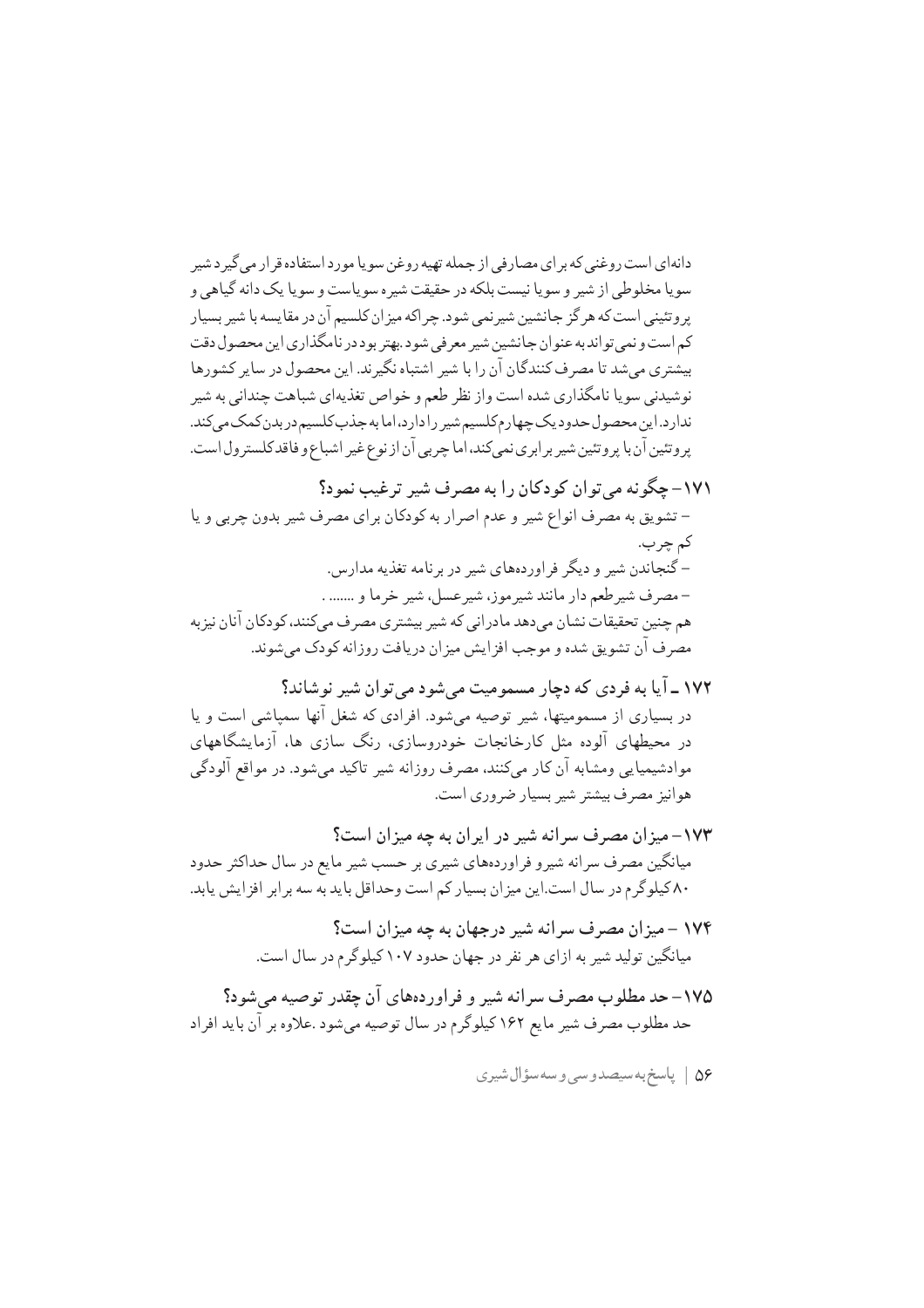مصر ف ماست، پنیر و سایر فر آورده های شیری را در برنامه روزانه داشته باشند. ۱۷۶- آیا مصرف همزمان آنتی بیوتیک با شیر صحیح میباشد؟

مصرف همزمان شیر با بعضی از داروها نظیر آهن و اغلب آنتی بیو تیکها و داروهای دارای پوشش رودهای موجب کاهش تاثیر این داروها می شود. بهتر است داروهای خوراکی جامد همراه با یک لیوان آب مصرف شوند، هم چنین در این خصوص ممکن است پزشک تجویز کننده، دستورهای دیگری نیز ارائه نماید.

- ۱۷۷– آیا مصرف شیر و زعفران روی رنگ پوست کودک تاثیر می گذارد؟ رنگ پوست نوزاد به وراثت ارتباط دارد و مصرف متعادل این مواد تاثیری بر رنگ پوست ندار د.
- ۱۷۸– شیر بدون چربی نسبت به شیر پرچرب کلسیم کمتری دارد؟ تمام انواع شير از جمله بدون چربي، پکدرصد چرب، دودرصد چرب و پر چرب همگې داراي یک میزان ویتامین و مواد معدنی از جمله کلسیم هستند. تنها فرق میان این شیرها در میزان چربی و کالریشان است. جداسازی چربی از شیر تاثیری روی سایر مواد مغذی آن نمی گذارد.
- ١٧٩- آيا همو ژنيزه كردن شير خاصيت آن را كاهش مي دهد؟ هموژنيزه کر دن فر آيندي است که در آن ذرات چربي شير شکسته شده و شير حالتي پکدست پیدا میکند. معمولا روی سطح شیر غیرهموژنیزه لایهای از خامه ایجاد میشود. هموژنیزه کر دن خاصیت شیر را از بین نمی بر د.
- ۱۸۰ –آیا نوشیدن شیر باعث بلوغ زود رس در دختران میشود؟ تاکنون هیچ مدرکی به دست نیامده است که ثابت کند نوشیدن شیر سن بلوغ را به جلو می|ندازد. امروزه دختران نسبت به نسلهای قبل در سنین پایین تری بالغ میشوند. دلیل این موضوع هنوز به طور کامل کشف نشده است. با این حال بسیاری از محققان، استفاده زیاد از فست فودها و اضافهوزن در دختران را عامل بلوغ زودرس آنها میدانند. هم چنین ثابت شده است که نوشیدن شیر باعث جلوگیری از اضافهوزن میشود. شیر سرشار از کلسیم است و نباید از رژیم غذایی دختران حذف گردد تا ذخیره کلسیمی بالایی در بزرگسالی داشته باشند. از آنجا که بهترین زمان جذب کلسیم در سنین ۸–۱۸ سالگی است و خانم ها بیش از آقایان در معرض بیماری پوکی استخوان هستند، تاکید بیشتری باید به دختر ان بر ای نوشیدن شیر انجام شود.

فصل دوم: شير ٥٧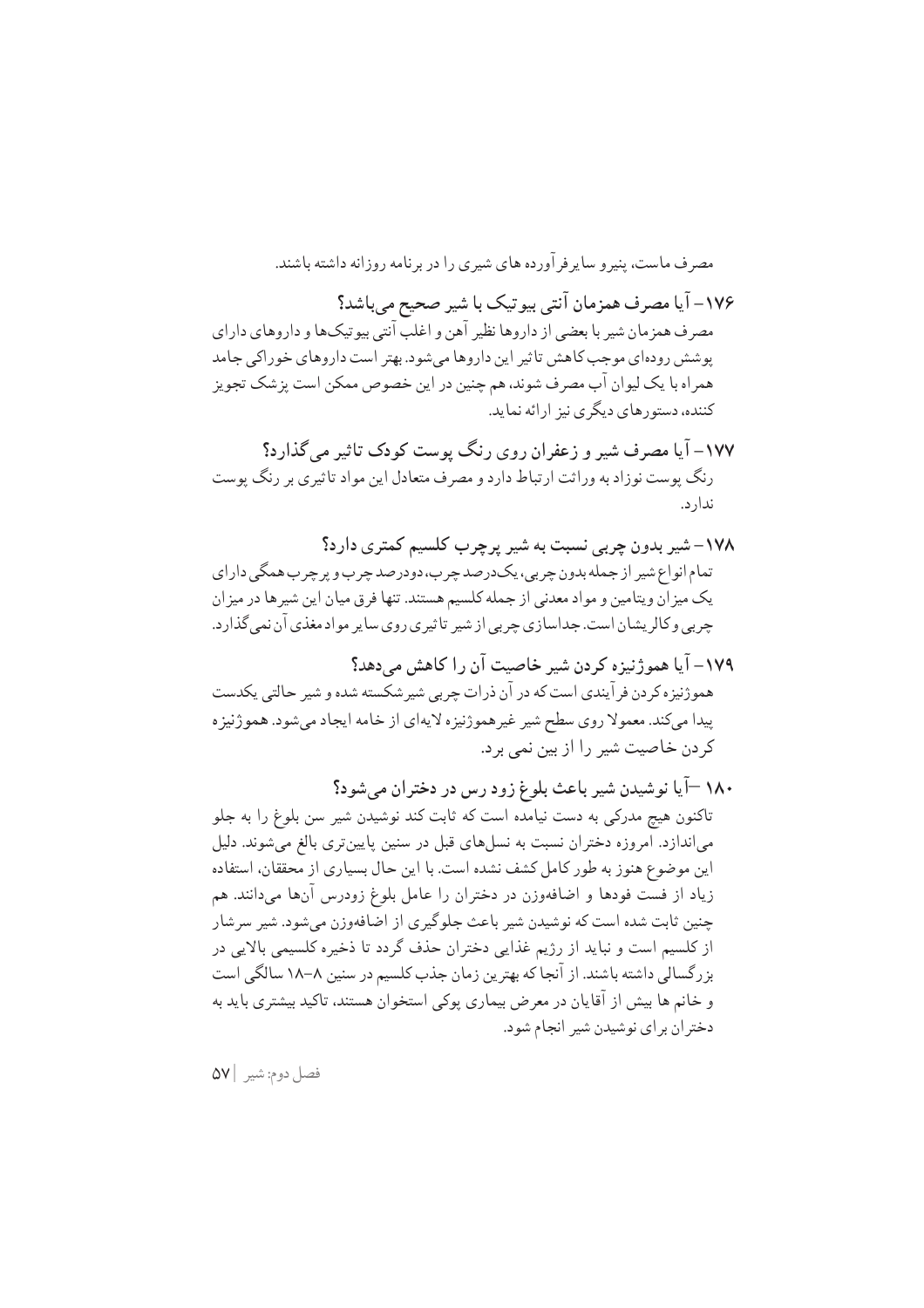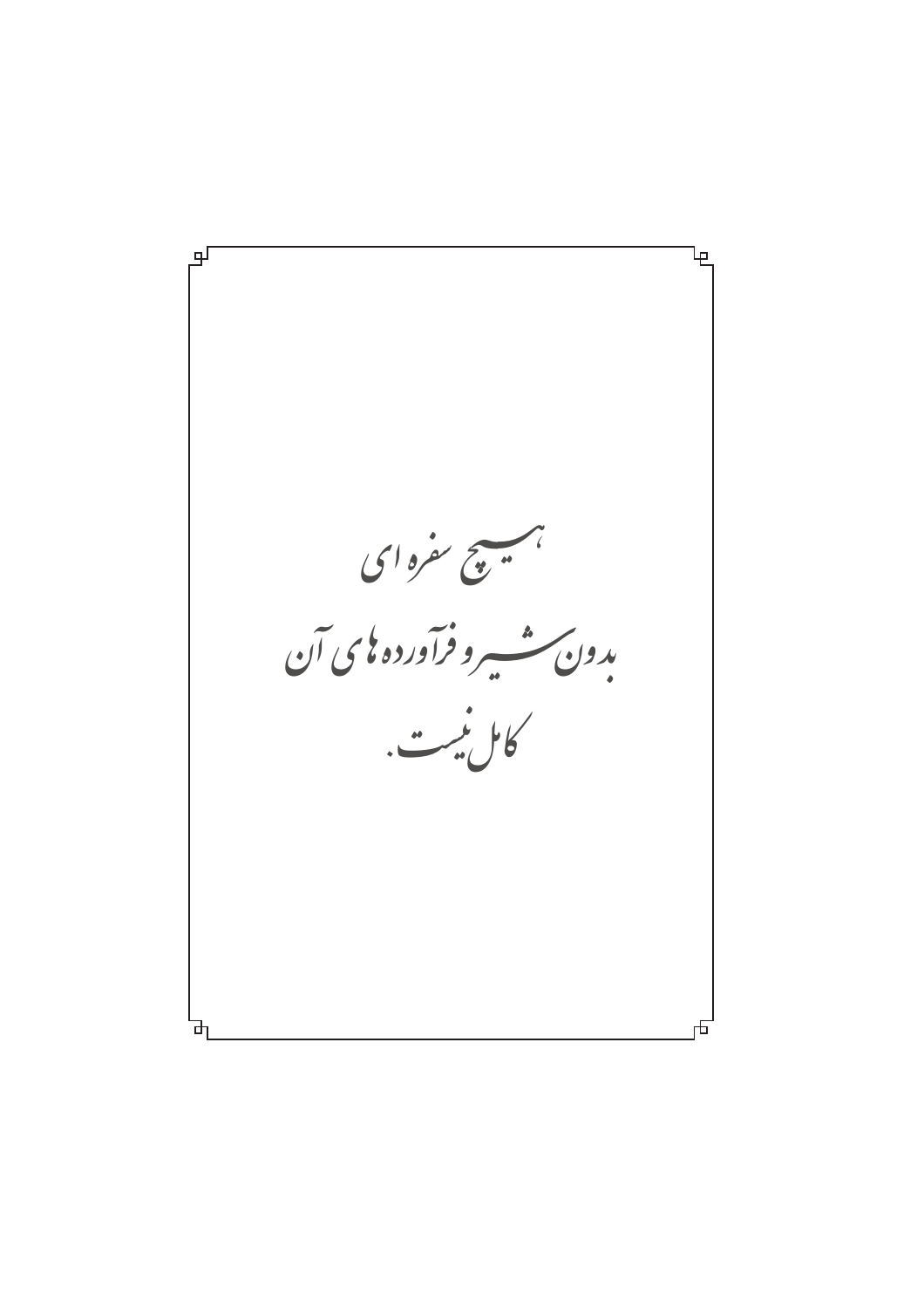| فصلسوم:<br><b>ماست</b> |  |  |
|------------------------|--|--|

١٨١–ماست چيست؟ ماهيت مايه ماست چگو نه است؟ ماســت یکی از فرآورده های تخمیری شــیر اســت که در اثر افزودن مایه ماســت به شــیرونگهداری آن در شــرایط خاص حاصل میشــود. ماهیت مایه ماست از باکتری هایی اســت که بعنوان استارتر یا آغازگر در تولید فرآوردههای تخمیر شده مثل ماست استفاده می شوند و عملاً شامل ۲ دســته باکتری هستند: استریتوکوکوس ترموفیلوس و لاكتوباسيلوس بولگاريكوس.

## ١٨٢– علت ترش شدن يا شيرين شدن ماست چيست؟

سه عامل که در ترش و یا شیرین شدن ماست موثرند عبارتند از: الف: نوع مایه ماست مصرفی ب: درجه حرارت گرمخانه گذاری .ج: شرایط و دمای مدت نگهداری محصول.

١٨٣- آيا مصرف ماست براي افراد مبتلا به عدم تحمل لاكتوز مفيد است؟ بله، در فرآوردههاي كشت داده شده شير از جمله ماست، به دليل اينكه حين فرآيند توليد، لاکتوز موجود در شیر به اسید لاکتیک تبدیل میشود بسیار آسانتر از شیر هضم میشود. بنابراین خوردن ماست برای این افراد مشکلی ندارد و معمولاً توصیه نیز میشود.

۱۸۴– از آب ماست چه استفادههای دیگری می شود؟ از آب ماســت در سیستم ســنتی و یا صنعتی میتوان قره قروت تهیه کرد که به عنوان چاشنی مصرف غذایی دارد.

فصل سوم: ماست | ٥٩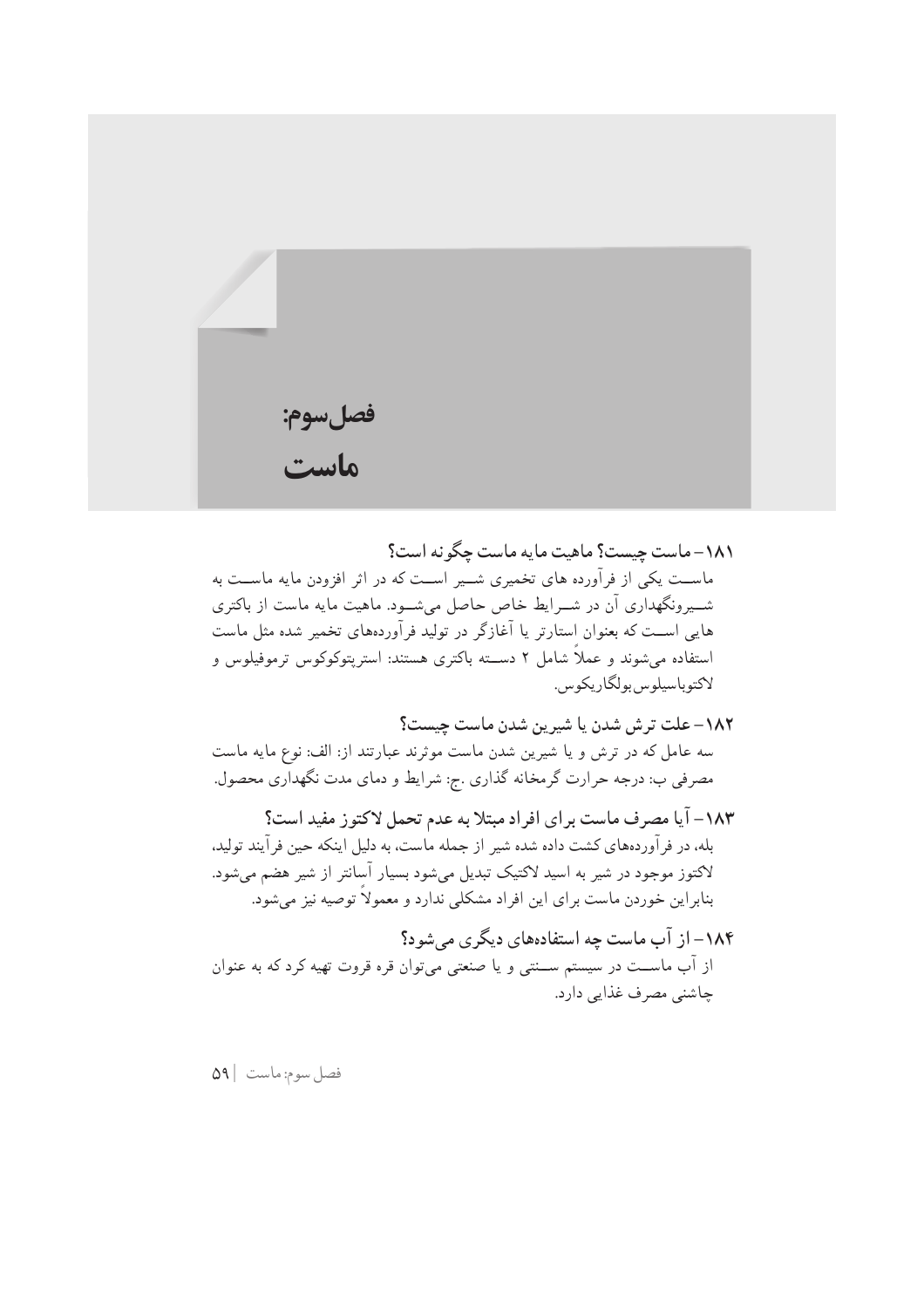۶۰ | پاسخ بهسیصدوسی و سهسؤال شیری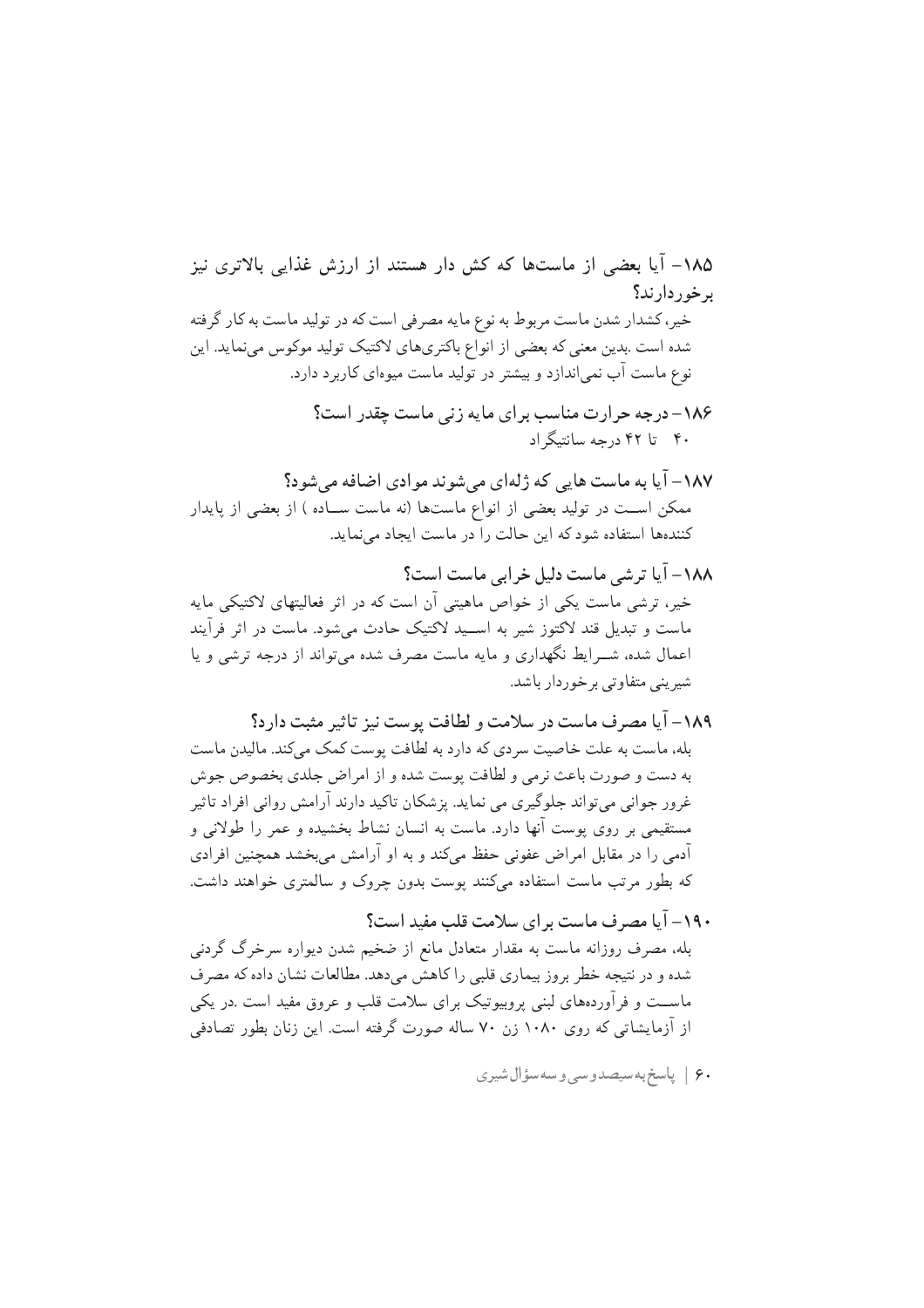برای شرکت در مطالعه مصرف کلسیم و پیامد شکستگی استخوانی انتخاب شده بودند. نتایج آزمایشهاکه در مجله انجمن تغذیه آمریکا منتشر شده حاکی است مصرف روزانه حدود یکصد گرم یا بیشتر ماست کم چرب تاثیر قابل توجهی در کاهش احتمال ضخیم شدن دیواره ســرخرگ گردنی دارد. این فاکتور نیز به نوبه خود در برطرف کردن خطر احتمال امراض قلبي موثر است.

فصل سوم: ماست |۶۱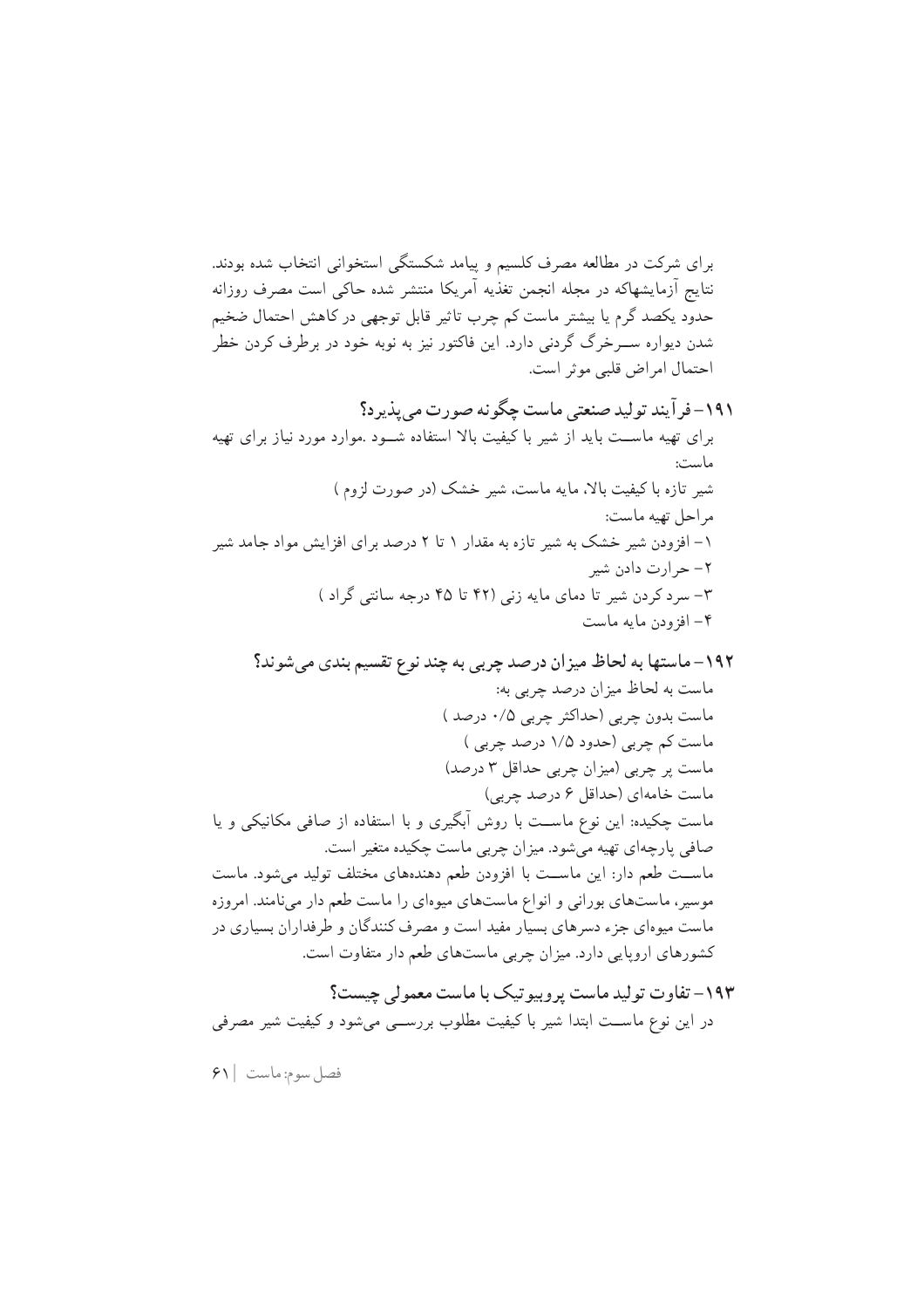به لحاظ عدم وجود مواد بازدارنده، رشــد میکروبی و آنتی بیوتیکها مورد آزمایش قرار میگیرد .تفاوت تولید ماست پروبیوتیک با ماست معمولی در نوع باکتریهایی است که در آن استفاده می شود. این ماست علاوه بر داشتن باکتر پهای ویژه ماست حاوی باکتریهای تولید کننده پروبیوتیک مثل لاکتوباسـیلوس اسپدوفیلوس است و به همین سبب ارزش غذایی و خواص ویژهای دارد.

۱۹۴– آیا ماستهای پروبیوتیک خاصیت درمانی دارند؟ بله، ماســتهای پروبیوتیک آثــار درمانی فراوانی دارنــد که از جمله آنهــا میٍتوان از خصوصیت ضد سرطانی آنها به ویژه سرطان روده، بالا بردن سیستم ایمنی بدن، کاهش کلسترول خون، فعالیت ضد میکروبی در قبال باکتریهای بیماری زا، پیشگیری و درمان آسیبهای کبدی و اختلالات گوارشی نام برد.

۱۹۸– آیا این تصور که ماست یا دوغ را نباید با غذاهای گوشتی / پروتئینی مصرف کر د درست است؟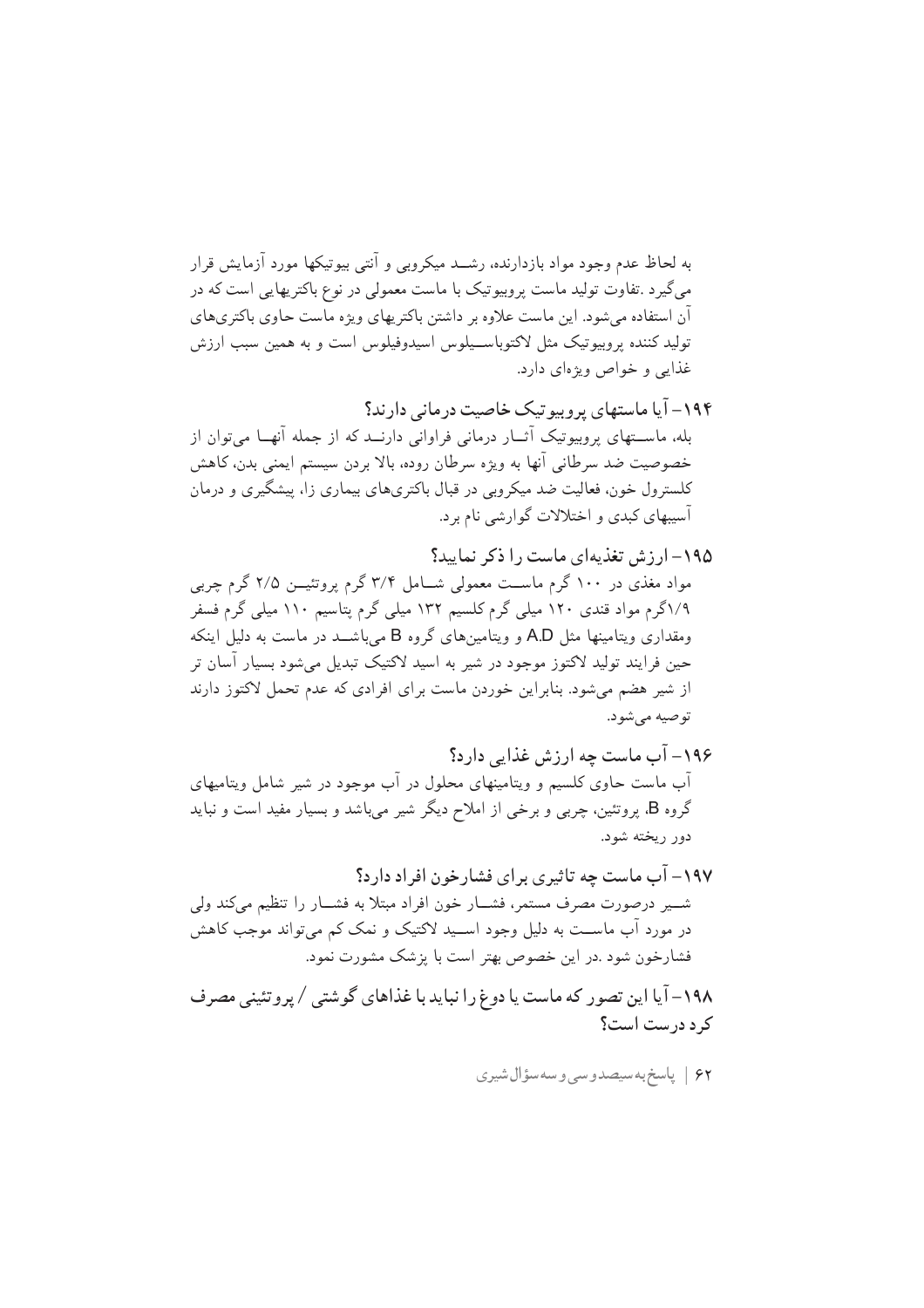این موضوع از نظر علمی پایه و اســاس محکمی ندارد، اثر منفی ماست و دوغ براین مواد معنى دار نيست. البته اگر مدتى فاصله بين مصرف آنها باشد بهتر است.

> ۱۹۹– آیا اضافه کردن سماق به ماست مشکلی را ایجاد نمی کند؟ خیر، سماق یک ماده طعم دهنده به ماست است و مشکلی ایجاد نمیکند.

۲۰۰– بهترین زمان استفاده از ماست چه زمانی می باشد؟ بنا به توصیه کارشناســان تغذیه، مصرف لبنیات از جمله ماســت با معده خالی توصیه مى شود، چون در اين حالت ميزان جذب كلسيم بيشتر است. مصرف ماست قبل از غذا از نظر جذب كلسيم بهتر است. البته اين بدين معنى نيست كه بعد از غذا جذب كلسيم نخواهیم داشت. ماست فقط یک عصرانه یا دسر خوشمزه نیست و خواص بسیار زیادی دارد. ماست منبع غني پروتئين، كلسيم، ريبوفلاوين و ويتامين B١٢ است.

- ۲۰۱– آیا ماست نسبت به شیر از کلسیم و پروتئین بیشتری برخوردار است؟ بله ماسـت در مقایسه با شیر، به دلیل افزودن باکتریهای مفید مقدار بیشتری کلسیم و یروتئین دارد.
- ۲۰۲– آیا ماست کیک زده منع مصرف دارد؟ فر آوردههای لبنی و تخمیری لبنی به ســبب داشــتن pH پایین خاصیت اسیدیته بالایی دارند، لذا مناسب برای رشد کیک در محیط خود هستند که محصولاتی مانند ماست یا دوغ از این دســته اند. ماســت در صورت کیک زدگی فسادیذیر شده، ظاهر و طعم آن تغییر میکند به طوری که با بوی بد گندیدگی، تغییر طعم و رنگ ماست با رنگ هایی هم چون سبز، سیاه، خاکستری و حتبی قرمز مواجه میشود. این کیکها میتوانند در ترکیب ماست توليد سم كنند و مصرف آن توصيه نمي شود.
- ۲۰۳– آیا اضافه کردن میوه به ماست از خواص آن مے کاهد؟ خیر ، از ماست در تولید دسر های مختلف نیز استفاده می شود. یکی از فر آوردههایی که بسیار مفید است ماست میوهای است. ماستهای میوهای مخصوصا برای کودکان، روش بسیار مناسبي در تشويق آنان به مصرف لبنيات و ميوه است و مي تواند جايگزين غذاهاي چرب و پُرکالری کودکان شود، ضمن این که همراهی ماست و میوه باعث می شود ویتامینهای موجود در میوه، به کمک اسید لاکتیک موجود در ماست، بهتر جذب شوند. در تهیه ماست میوهای بهتر است از میوههایی با طعم ملایم مثل موز، توتفرنگی، هلو، گلابی، سیب و

فصل سوم: ماست | ۶۳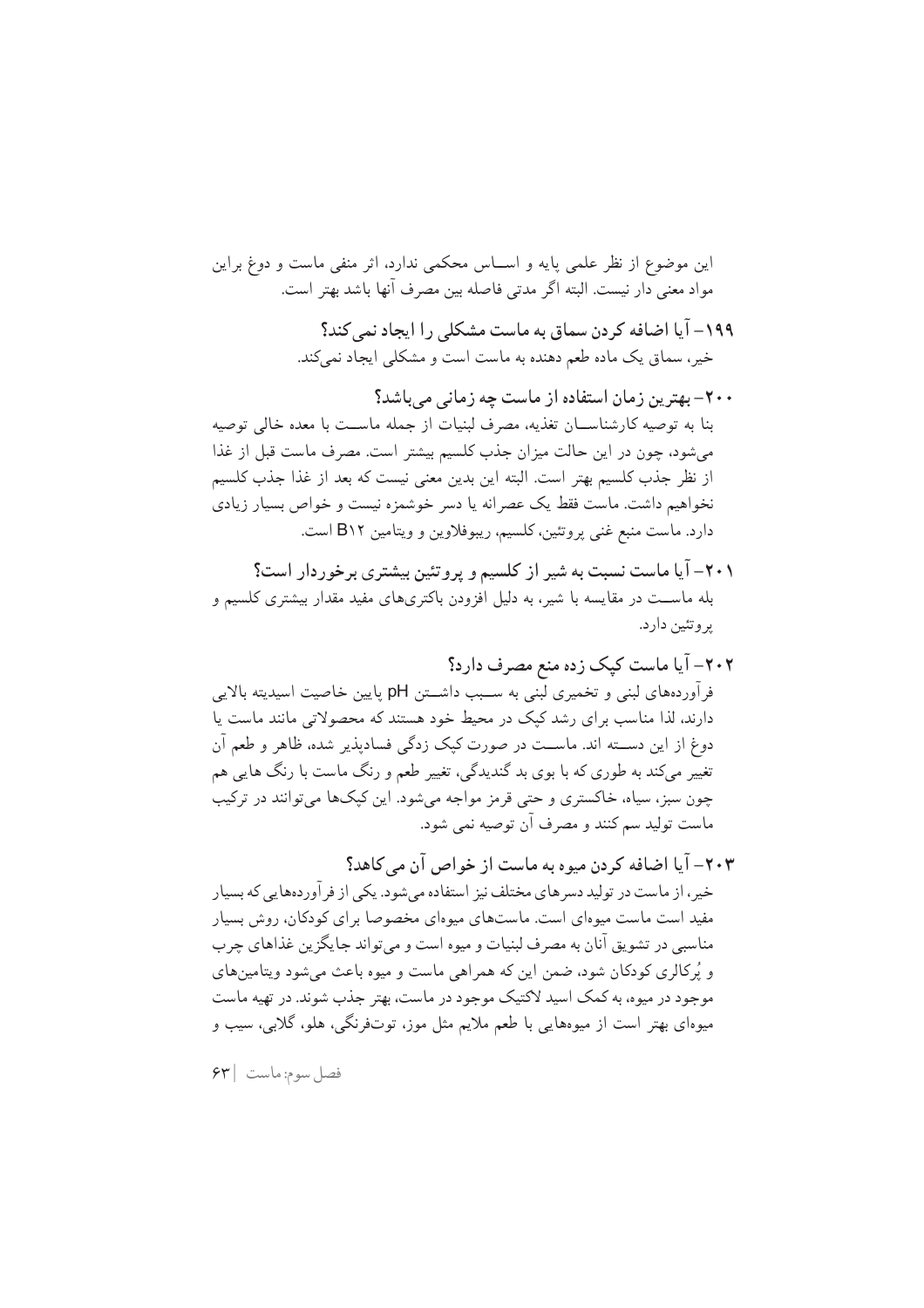غیره اســتفاده شود. همچنین پکتین موجود در میوهجات با همراهی لاکتوباکترپاسههای موجود در ماست، به کاهش جذب کلسترول کمک میکند که در بزرگسالان حایز اهمیت است و موجب جلوگیری از بیماریهای قلبی و عروقی میشود.

۲۰۴– با وجود علاقه فراوانی که به ماست دارم ولی چون ماست از طبع سردی برخوردار است نمی توانم از آن استفاده کنم چه راهکاری را پیشنهاد می کنید؟ مصرف زیاد ماست ممکن است در برخی افراد باعث کرخی شـود و درد مفاصل را تشدید کند. به افرادی که اصطلاحا طبع سردی دارند توصیه می شود ماست را با موادی كه گرم است مثل نعنا، گردو، دارچين و غيره مصرف نمايند.

۲۰۵– ماستهای کم چرب، پرچرب، بدون چربی چه تفاوتی با یکدیگر دارند؟ تفاوت میان این سه نوع ماست در میزان چربی شیر و در نتیجه، کالری آن است. ماست پرچرب یا ماســت تهیه شده از شـــیر کامل. تقریباً ۳/۵ درصد چربی دارد و یک لیوان ماست ســاده بر چرب دارای تقریباً ۲۲۵ کیلوکالری است. ماست کم چرب از شیر ۱ درصد یا ۲ درصد تهیه میشود و حاوی ۲ تا ۲/۵ درصد چربی است. یک لیوان ماست ساده کم چرب ۱۵۰ کیلوکالری انرژی دارد. ماست بدون چربی از شیر بدون چربی تهیه می شود و دارای مقدار اندکی چربی است. یک لیوان ماست بدون چربی، تقریباً ۵۰ کالری انرژی دارد.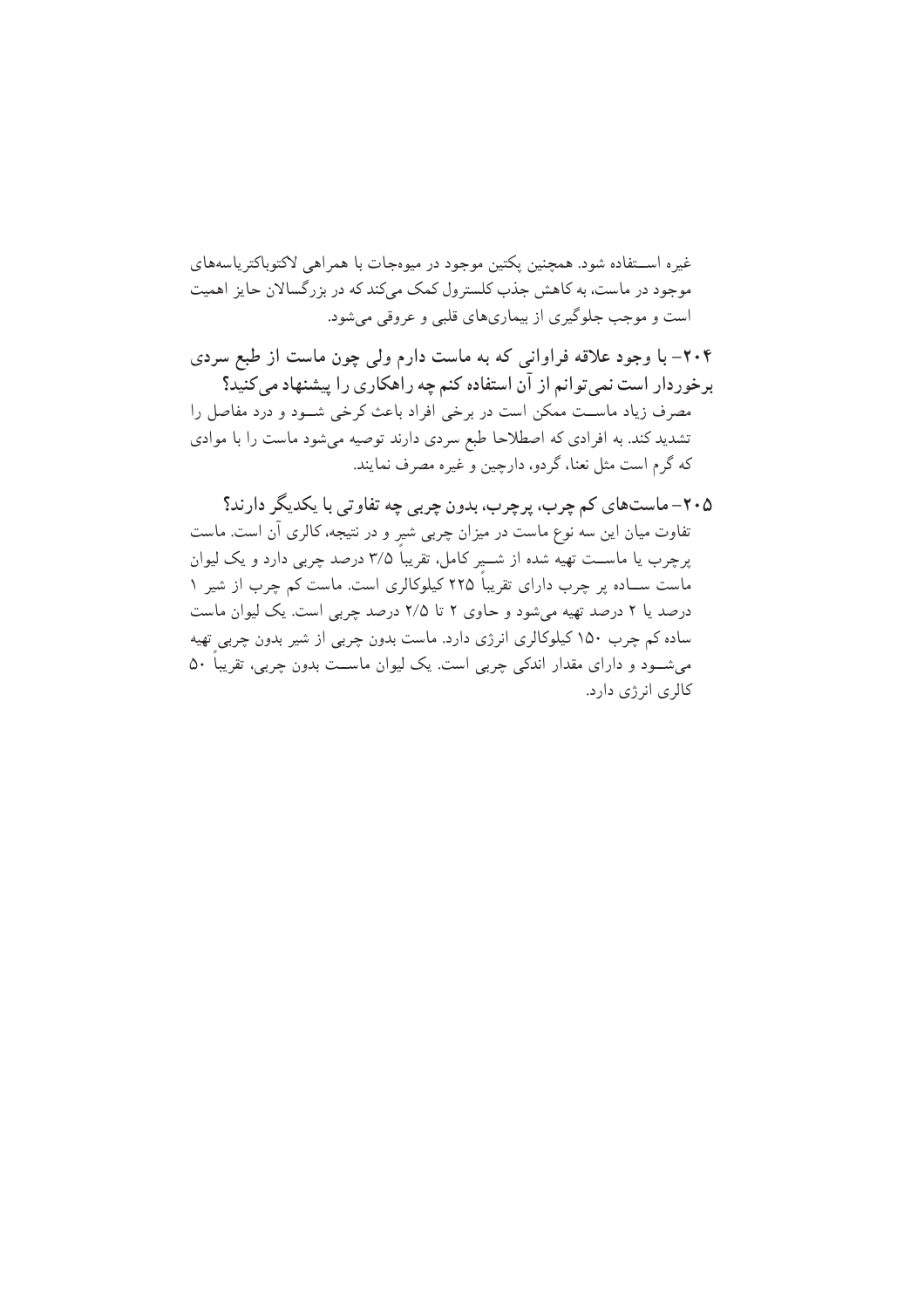

۲۰۶– پنیر چیست؟ مصرف پنیر برای چه گروه سنی مفید است؟ پنیر یکی از متنوع ترین فرآورده های شیری است که در اثر انعقاد شیر به وسیله مایه پنیر ویا هر ماده منعقدکننده ي مناسب ديگر وآب گيري آن حاصل ميشود. باتوجه به اينکه پنير منبع غنی تامین پروتئین، چربی و مواد معدنی مورد نیاز بدن است، مصرف آن برای همه گروههای سنی به خصوص کودکان و افردی که سوختوساز در بدن آنها بالا است (مانند ورزشکاران) توصيهمىشود.

٢٠٧- ارزش تغذيهاي ينير را ذكر فرماييد؟ پنیر پاستوریزه منبع بسیار خوبی از پروتئین و کلسیم، فسفر و ویتامین گروه A ,D است. ۴۵ گرم پنیر معادل یک لیوان شیر است و متخصصان علم تغذیه مصرف روزانه ۳۵ تا ۴۵ گرم پنیر را توصيه مي نما يند.

فصل چهارم: پنير |۶۵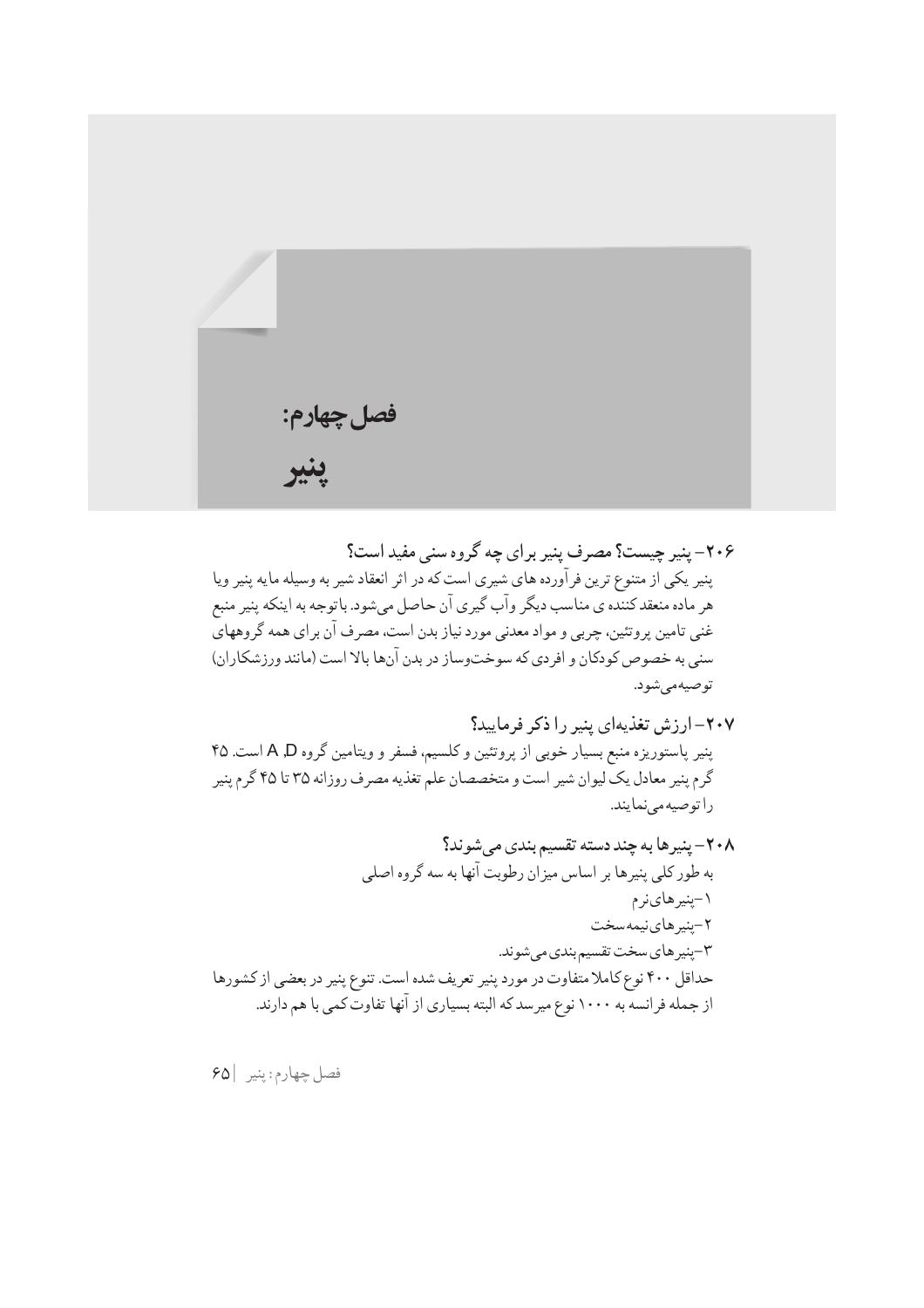- ۲۱۰– آیا پنیر فقط برای مصرف صبحانه مفید و لازم می باشد؟ خير در هرموقع ازشبانه روز مي توان آن را مصرف كر د. صبحانه، پيش غذا، ميان وعده غذا و ىعد از غذا
- ٢١١- چرا در دين اسلام خوردن پنير كراهت دارد؟ خوردن پنیر در همه موارد کراهت ندارد بلکه در بسیاری از احادیث از پیامبراکرم (ص) بر مصرف پنیر به دلیل داشتن کلیسم تاکید نیز شده است. ولیکن با توجه به اینکه پنیر از نظر موادپروتئینی مانند گوشت محسوب میشود و هضم آن سنگین است ممکن است در بعضی از افراد باعث ایجاد کرختی و خستگی گردد و در بعضی دیگر مشکلات سوء هاضمه ایجاد نما يد كه البته اين بيشتر بر اي پنير هاي سخت و كهنه صدق مه كند.
- ۲۱۲– پنیرهای سنتی چه خطراتی را برای سلامت ایجاد می نماید؟ از آنجاييكه پنير سنتي با شير خام و عمدتا در شر ايط غير بهداشتي تهيه مي شود مي تواند منشاء بروز بسیاری از بیماریها از جمله تب مالت، حصبه و غیره شود، بخصوص اگر به صورت تازه مصرف شود. بر ای تولید پنیر سنتی شیر در حد جوش حر ارت داده نمی شود و تنها ۶۰ درجه سانتی گر اد گرم می شود. در این درجه حر ارت باکتری های بیماری زا مخصوصا باکتری بر وسلا عامل بیماری تب مالت زنده باقی می ماند. از سوی دیگر پنیر های سنتی مدت طولانی در نمک نگهداری می شوند و شوری بیش از حد آنها افراد را به پرفشاری خون و حتی سرطان مبتلا مینماید.
- ۲۱۳–مصرف پنیر از چه بیماری هایی پیشگیری مے کند؟ مصرف پنیر،کم خونی را جبران میکند.برای جلوگیری از پوکی استخوان و بی خوابی مفید است.در درمان زخمهاي قرنيه چشم موثر است .پنير بي نمک در تقويت بينايي ,موثر است .افر ادي که داراي دیابت و یا مبتلا به بیماری زونا هستند به راحتی می توانند از آن استفاده کنند. پنیر ضد عفونی کننده روده است و در ترمیم زخمها و بهبود امراض صفراوی ودر پیشگیری از ضعف شنوایی موثر است .مصرف پنیر گرفتگی عضلات را رفع میکند و باعث می شود سوزش مج دست و یا از بین برود .از پوسته شدن سطح پوست جلوگیری میکند و در درمان تورم غدد لنفاوی نیز موثر است .هم چنین افر ادي كه مشكل عدم تحمل لاكتوز دارند نيز به راحتي مي توانند از آن استفاده كنند.

۶۶ | پاسخ به سیصدوسی وسه سؤال شیری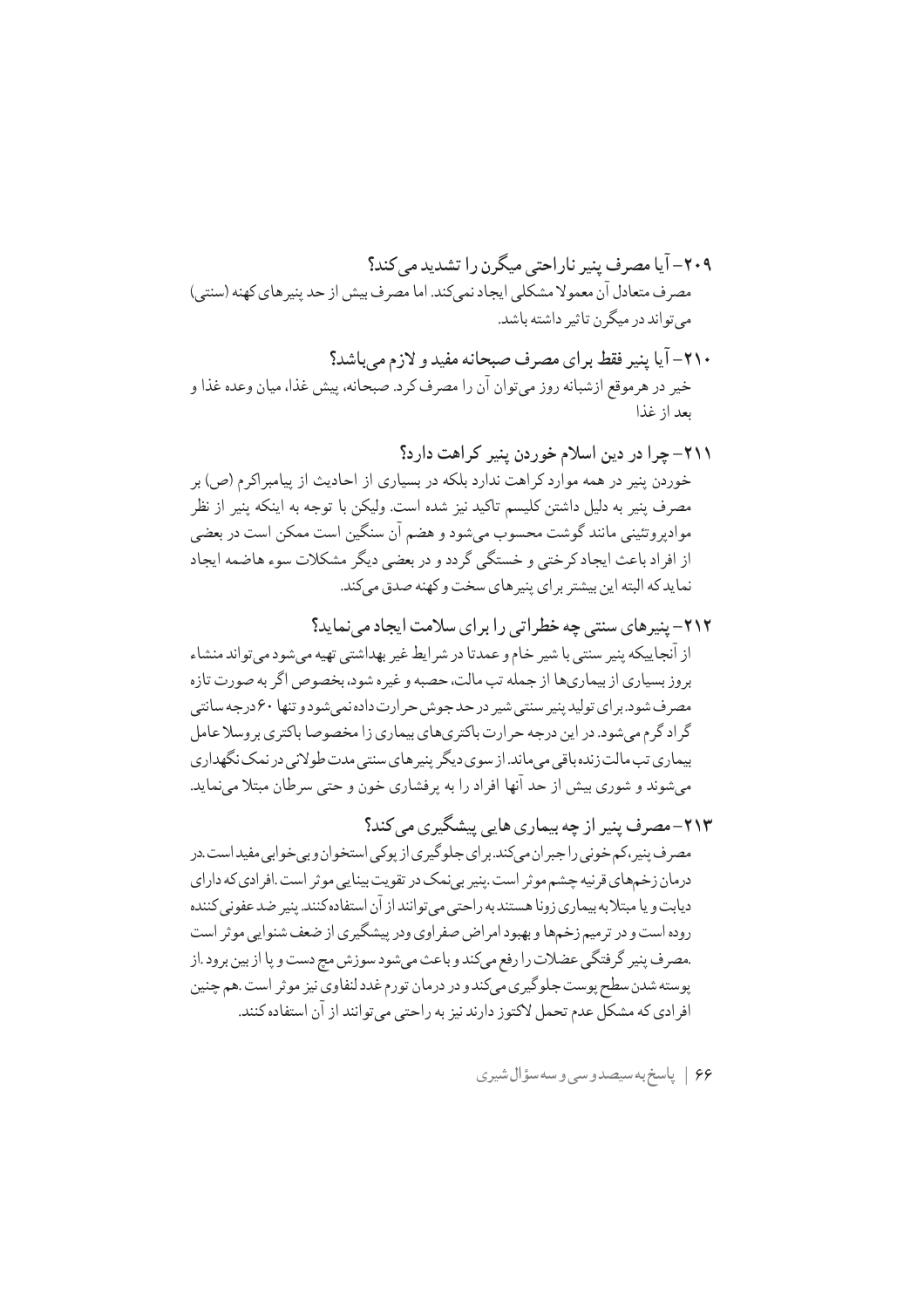۲۱۴- بنیر پروسو تیک از چه ارزش غذایی برخوردار است؟ کلیه فراوردههای لبنی پروبیوتیک از جمله پنیر، ماست و ...... در متعادل کردن فلور میکروبی روده، افزایش بیشتر هضم غذا، بهبود عملکرد سیستم ایمنی بدن و تولید ترکیبات آلمی و اسیدهای آمینه دارای ارزش غذایی بالائی میباشند. ممکن است پنیر پروبیو تیک در طعم و مزه تفاوت چندانی با پنیر معمولی نداشته باشد.

- ۲۱۵– آیا اضافه کردن پنیر به غذاهای مختلف از ارزش غذایی آن نمی کاهد؟ امروزه پنیر علاوه بر مصرف مستقیم در وعده صبحانه و عصرانه و غیره، در تهیه غذاهای مختلف مانند پاستا، اسپاگتی، انواع سالادها، ماکارونی، غذاهای گوشتی، فست فودها و ...... كاربرد زيادي ييداكر ده است و باعث بهبود طعم و مزه و افز ايش ارزش غذايي آن محصولات می شود. اگر در تھیه این مواد، حرارت بکار رود باعث کاهش ارزش غذایی پنیر و اگر حرارت شديد باشد باعث تغيير شكل پروتئين پنير مي شود.
- ۲۱۶– پنير ليقوان چگونه تهيه مي شود؟ اين نوع پنير پس از انعقاد و آب گيري از شير خام بدست مي آيد. پنير ليقوان از شير گوسفند منطقه آذربايجان است كه به طور سنتي تهيه ميشود. پنير سنتي بايد حداقل ۴ تا ۵ ماه شر ايط رسیدن در آب نمک را طی کند در حالیکه پنیر پاستوریزه ایرانی غالباً از شیر گاو و در سیستم کاملاً بھداشتے ور کارخانهھا تھیه مے شود. مصرف پنیر سنتے به دلیل فرآیند تولید که در آن میکروب زدایی نمیشود و نیز میزان نمک بسیار زیاد اصلا توصیه نمیشود. البته امروزه پنیر ليقوان در كارخانه هاي شيږي نيز توليد مي شود كه همان طعم و مزه را دارا است ومصرف آن منعي ندارد.
- ٢١٧- پنير فتاي ايراني حڳو نه توليد مر شو د؟ برای تهیه پنیر سفید ایرانی ابتدا شیر با آنزیم لخته و سپس آبگیری میشود. در این روش پروتئینهای سرم شیر که ارزش زیادی از نظر تغذیهای دارد همراه با آب پنیر خارج میشود. اما در تولید پنیر فتای ایرانی شیر پاستوریزه از صافی های غشایی بنام UF در دما و فشار معین عبور میکند و تغلیظ می شود. شیر تغلیظ شده که علاوه بر کازئین حاوی پر وتئینهای سرم است، مجدداً پاستوریزه شده و به آن مایه پنیر می|فزایند و سپس در ظروف مناسب بسته بندی و نمک زده می شوند این نوع پنیر بدلیل حفظ پروتئینهای سرم در پنیر ارزش تغذیهای بیشتر ی دار د.

فصل چهارم: ينير |۶۷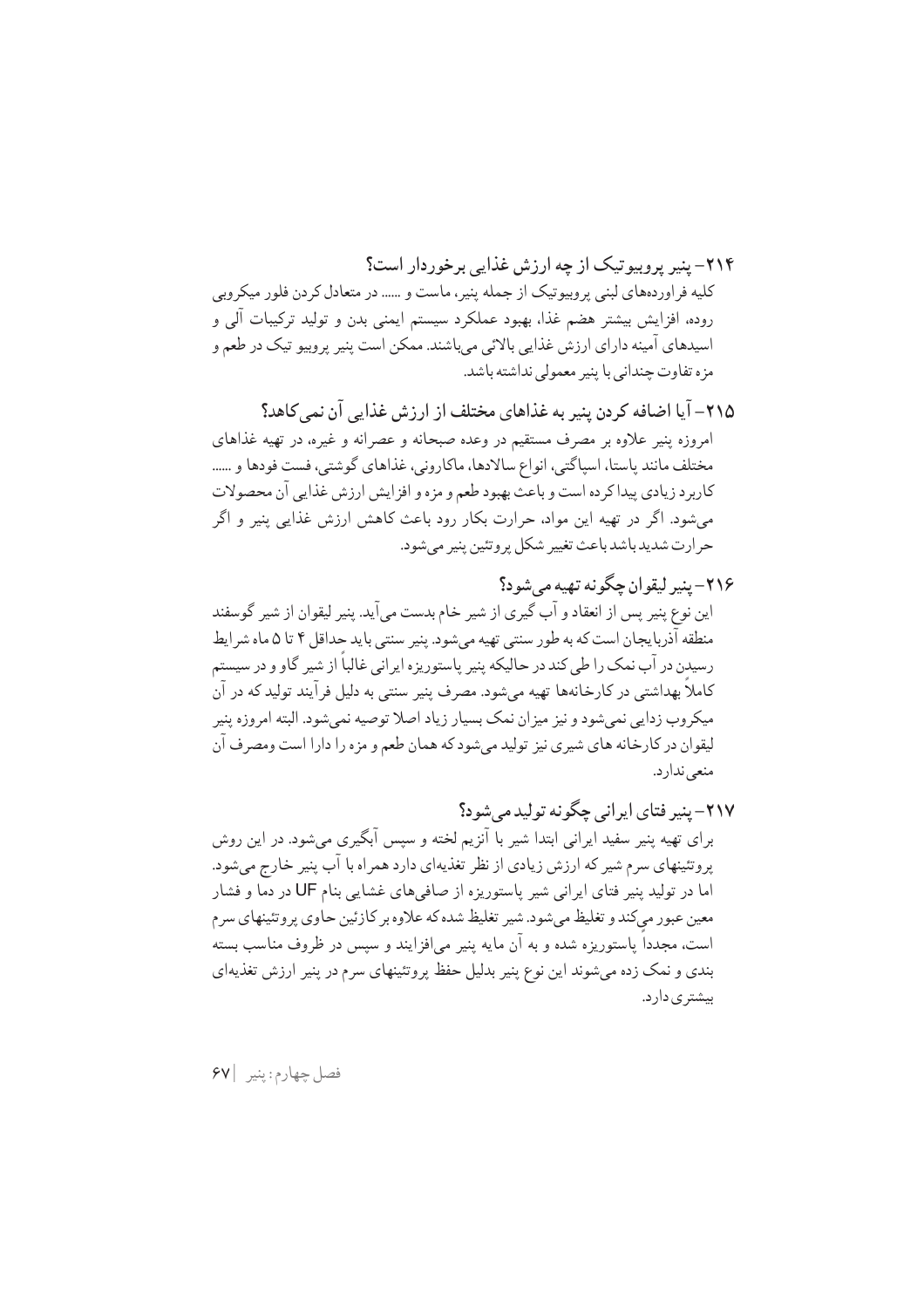- ۲۱۹-شرایط نگهداری بنیر بیتزاچگونه است؟ شرایط نگهداری پنیر پیتزا در فریزر و در درجه حرارت ۱۸– و حداکثر ۶ ماه خواهد بود.
- ٢٢٠- چرا بنير بيتزا كش مي آيد؟ معمولا در عمل آوري پنير پيتزا، پس از تهيه لخته در آبگيري اوليه لخته را با آب گرم (٨٥-۸۰ ) درجه سانتیگر اد نگهداری و آن را مالش می دهند که به این عمل (کش آوری) می گویند كه از ويژگيهاي مخصوص پنيرهاي پيتزا مي باشد. پنير پيتزا در حين پخت به تدريج ذوب و با ايجاد رنگ قهوهاي در نزد مصرف كننده مصارف زيادي دارد.
- ٢٢١– آيا پنير پيتزا هم به اندازه پنير معمولي ارزش غذايي دارد؟ خیر ارزش آنها با یکدیگر متفاوت است. در پنیر معمولی مقدار ویتامینهای گروه B بیشتر است و بافت پر وتئيني نيز متفاوت است. اما پنير هاي پيتز ا از نظر ميز ان پر وتئين، كلسيم و فسفر و ویتامین های A,D مشابه پنیر های معمولی است.
- ۲۲۲–آیا افرادی که به لاکتو ز شیر حساسیت دارندمی توانند از پنیر پیتزا استفاده نمایند؟ بله. پنیر پیتزا سدیم و نمک کمتری نسبت به پنیرهای معمولی دارد. فسفر، روی و ویتامین A این پنیرها نسبت به پنیرهای معمولی بیشتر است. هم چنین افرادی که نسبت به لاکتوز شیر حساسیت دارند به راحتی می توانند از آن استفاده کنند.
- ۲۲۳– آیا تهیه پنیر با استفاده از شیر جوشیده و سرکه ضرر دارد؟ تهیه پنیر با استفاده از موادمنعقد کننده متداول است و یکی از مواد منعقد کننده مورد مصرف در پنیر سازی استفاده از اسیدهای آلی خوراکی مانند سرکه و ...... در شیر جوشیده می پاشد و ضرري ندارد. پنير لاكتيكي از اين جمله پنيرها ميباشد. اگر پنير از شير جوشيده تهيه شود ارزش غذایی پنیر حاصل از آن کمتر از پنیرهای بسته بندی شده پاستوریزه است.
	- ۲۲۴–بهترین مایه پنیر برای تولید پنیر چیست؟ مناسب ترين مايه پنير مورد مصرف پنير سازي مايه پنير قارچي است.
		- ۶۸ | پاسخ به سيصدوسي وسه سؤال شيري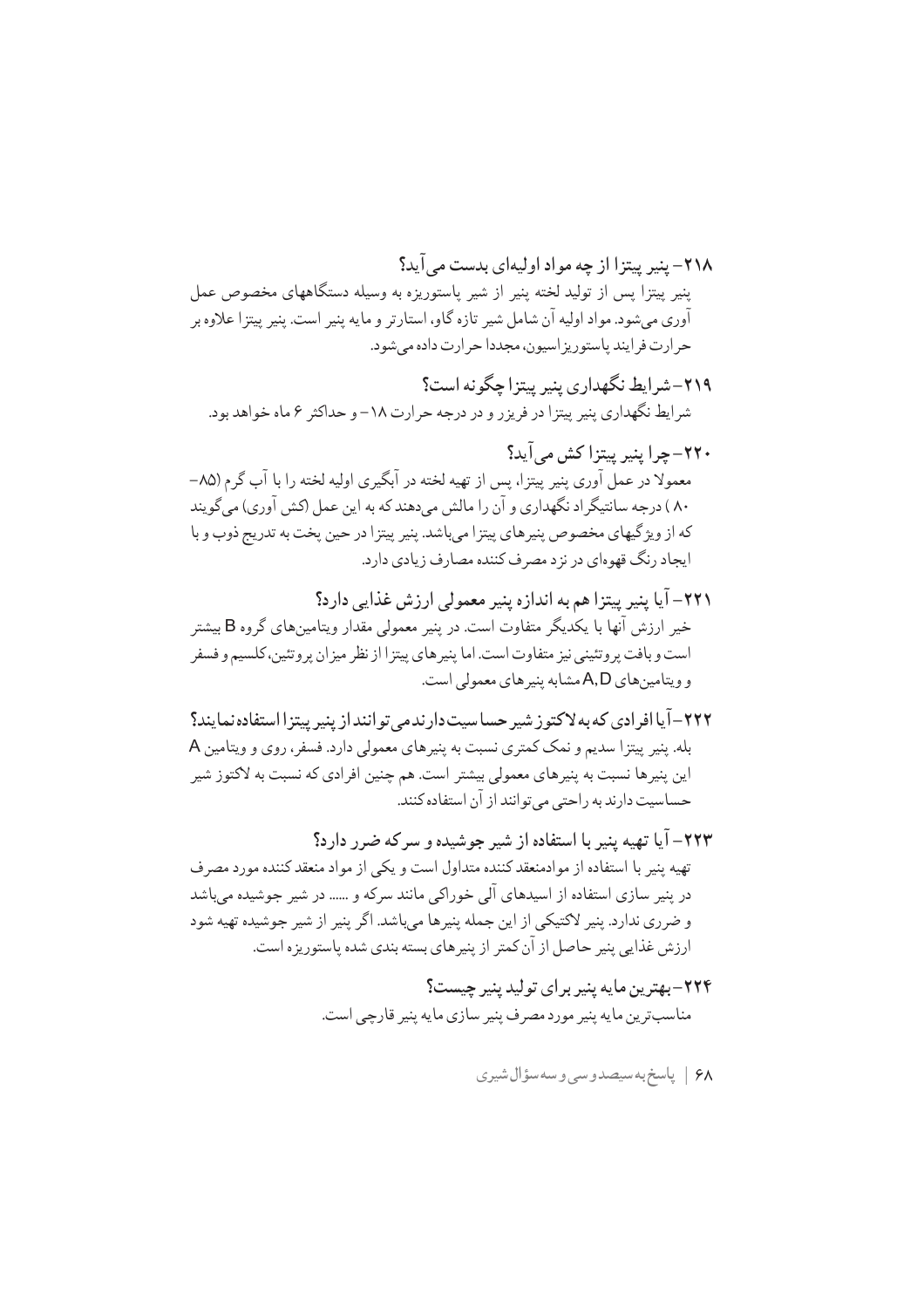۲۲۶–میانگین مصرف پنیر در دنیا چقدر است؟ میانگین مصرف پنیر در دنیا کمتر از ۳ کیلوگرم است، در حالیکه در اروپا این مقدار به ۱۲ کیلوگرم بالغ میشود .در کشور یونان ۲۹ کیلو، کشور فرانسه ۲۵ کیلو و کشور آلمان ۲۴ کیلو پنيردر سال مصرف ميشود.

٢٢٧– از آب پنير چه استفاده هايي مي شود؟ مناسبترین روش استفاده، خشک کردن آن به روش صنعتی و تولید پودر آب پنیر میباشد که مصارف غذایی آن در تولید نوشیدنیهای تخمیری، کیک، کلوچه قنادی و غلات حجیم شده میباشد. از پودر آب پنیر در تهیه شیر خشک مخصوصا شیر خشک دامی نیز استفاده زیادی مي شود و اصولا ماده اصلي تهيه شير خشک دامي است.

۲۲۹– اضافه کردن سبزیجات مختلف (نعناء، یونه و …) از ارزش غذایی پنیر نمی کاهد؟ یکی از روش های تولید پنیرهای متنوع افزودن سبزی طعم دار به پنیرهای مختلف میباشد که نه تنها از ارزش غذايي پنير نميكاهد بلكه باعث افزايش ارزش غذايي آن نيز مي شود.

۲۳۰–منظور از پنیر پروسس چیست؟ مواد اولیه پنیر پروسس شامل پنیر رسیده، پنیر منجمد رسیده و تازه،کره و نمکهای امولسیفاپر است که تحت شرایط ویژه تهیه میشود. عطر و طعم این پنیر نسبت به مواد اولیهای که برای اين منظور انتخاب مى شود متفاوت است. پنير پروسس، علاوه بر حرارت فرايند پاستوريز اسيون، مجددا حر ارت داده می شود. این حر ارت اضافه موجب تغییر اتبی در پر وتئین ها می شود.

فصل چهارم: ينير |۶۹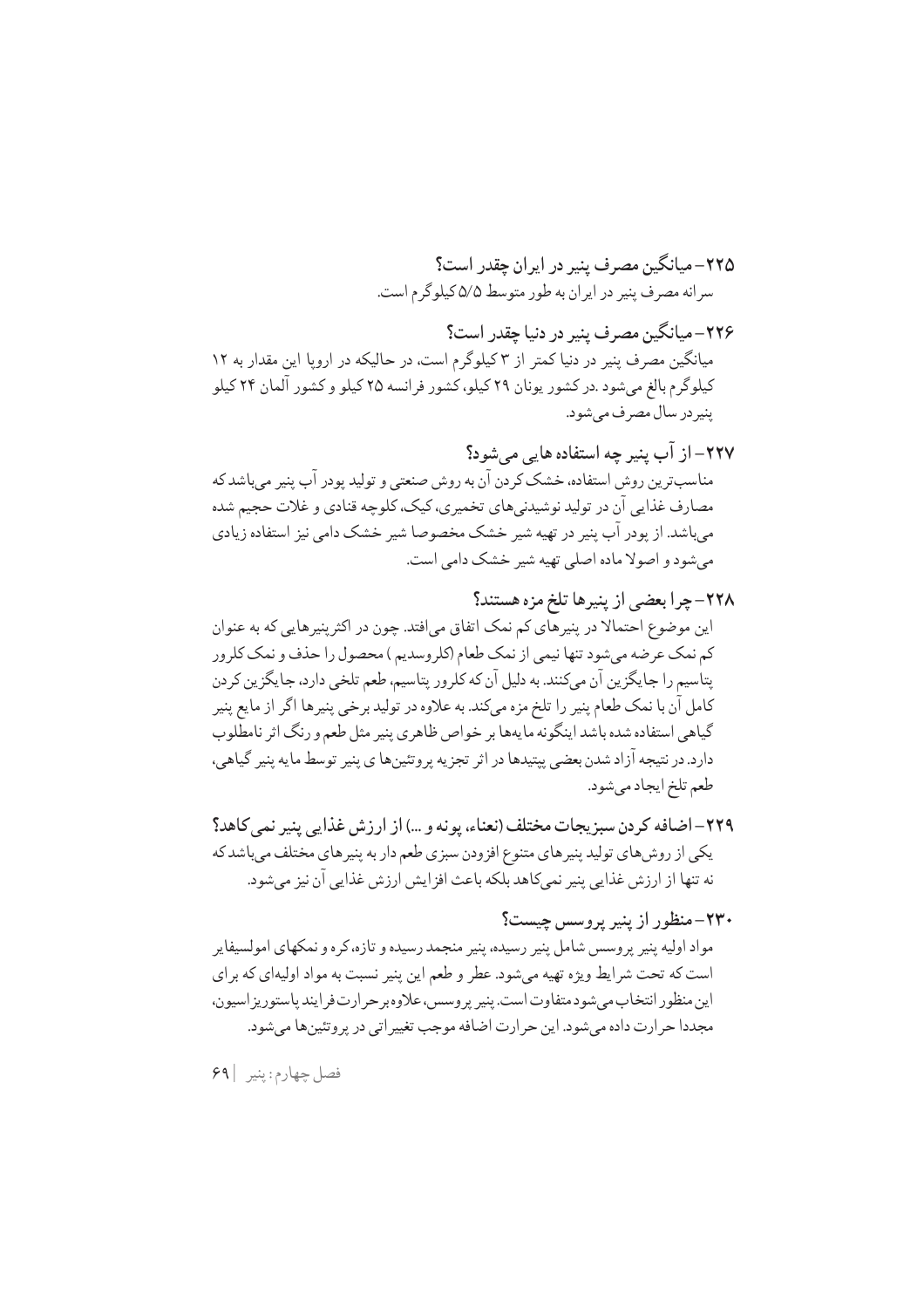۲۳۱-مشخصات شیمیایر بنیر بروسس را ذکر فرمایید؟ مشخصات شيميايي پنير پروسس شامل PH بين ۵/۶ تا ۵/۸، رطوبت حداكثر ۵۸٪ چربي حداقل ۴۵٪ در ماده خشک و نمک ۲٪ مے پاشد.

۲۳۲ –ارزش تغذیهای پنیر خامهای را عنوان نمایید؟ ینیر خامهای با استفاده از شیر تازه گاو، خامه پاستوریزه و استارتر و مایه پنیر تهیه میشود. پنیر خامهای غذایی انرژی زا و حاوی پروتئین، املاح از جمله کلسیم و ویتامینهای گوناگون است که مصر ف آن به ويژه بر اي نوجوانان و جوانان توصيه مي شود .تفاوت آن با پنير معمولي در ميز ان چربي و ميز ان كالري آن ميباشد.

۲۳۳– پنير پروسس چه ويژگي خاصي نسبت به ديگر پنيرها دارد؟ پنیرهای پروسس متناسب باذائقه مصرف کنندگان در طعمهای مختلف تولید میشود. تنوع در بافت این پنیرها نسبت به پنیرهای معمولی باعث شده که علاوه برصبحانه برای آشپزی نیز مورد مصرف قرار گیر د. از جمله خصوصیات این پنیر می توان به پروتئین بالای آن، اسیدآمینههای ضر وري بيشتر و كالري بيشتر آن نسبت به پنير هاي معمولي اشاره نمود. هم چنين اين پنير ها در بسته بنديهاي غير قابل نفوذ به نور و اكسيژن تهيه مي گر دد و به همين دليل مي تواند بدون نياز به يخچال در دماي محيط بر اي مدتي نگهداري شودكه وجه تمايز آن با ديگر پنير ها محسوب مي شود

۲۳۴- مصرف پنیر چه تاثیری بر سلامت لثه و دندان دارد؟ مصر ف پنیر به حفظ و بازسازی مینای دندان کمک مے کنند و باکتر یهای عامل ایجاد بیماری لثه را از بين ميبرد. با خوردن پنير بعد از غذا، سلامت دندانها تضمين مي شود.

۲۳۵– برروی بسته بندی بعضی از تنقلات مانند (ذرت ) نوشته شده است با طعم ینیری و یا در بعضی از اسنک ها عنوان می شود با استفاده از پنیر، این مسئله تا چه حدی صحت دار د؟

معمولا در تهیه غذاهای اسنک، افزودن یودرهای شیری و یودرهای پنیر به بهبود طعم و مزه کمک موثری مینماید، لذا این مسئله صحت دارد. از پودر شیر، پودر پنیر و پودر آب پنیر برای اینگونه موارد استفاده می شود.

٢٣۶- آيا پنيرهاي ورقهاي نيز مانند پنير پيتزا كش مي آيد؟ پنیرهای ورقهای و پنیر پیتزا هر دو جزء انواع مختلف پنیرهای پروسس محسوب میشوند. ینی<sub>د</sub> های ورقهای پر وسس مانند پنیر پیتز اخواص ذوب شوندگی یکسان داردولی فاقدخصوصیت

٧٠ | پاسخ به سيصدوسي وسه سؤال شيري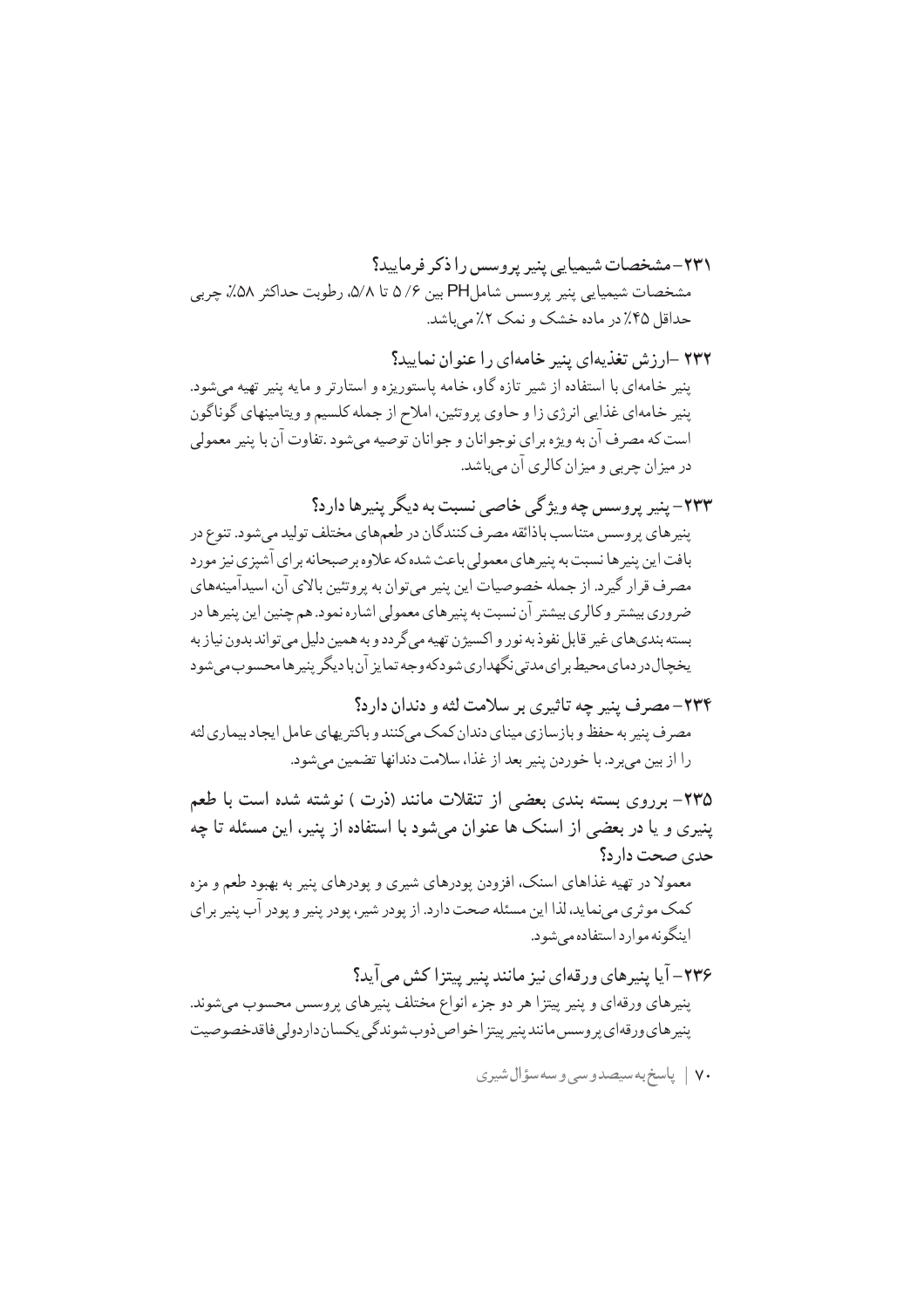کش آمدن می باشد و در اثر حرارتهای فر برشته شده و می سوزد. در صورتی که پنیرهای ورقهای پیتزا مانند پنیر پیتزا علاوه بر خواص ذوب شوندگی خاصیت کش آمدن نیز دارد.

٢٣٧– آيا همه مي تو انند به نسبت معيني از پنير استفاده نمايند ؟ خير،كساني كەدچارسنگكليەومثانەھستندبايستى مقداركمترى|زحدمعمول،صرفكنند.چون سنگهای کلیوی عموما منشاء اگزالاتی دارند مصرف پنیرکهنه برای این گروه نیاز به پرهیز دارد.

٢٣٨- آيا مصرف ينير مي تواند زيان آور هم باشد؟ ينير بايد در حد اعتدال و به اندازه مناسب مصرف شود. مصرف بيش از حد آن ممكن است در بعضی افراد عوارضی ایجاد کند که یکی از آنها کاهش جذب فسفر است. افرادی که كلسترول خونشان بالاست نيز بايد از انواع كم چرب آن استفاده نمايند.

- ۲۳۹-چه اختلافی بین پنیر سفید پاستوریزه آب نمکی و پنیر UF سفید ایرانی وجود دار د؟ بر اي توليد پنير رسيده در آب نمک ابتدا شير پس از پاستوريزه شدن بوسيله مايه پنير که همان آنزیم است لخته میشود و سپس از لخته آبگیری به عمل میآید. در این نوع پنیر بخشی از يروتئينهاي شير شامل لاكتوآلبومين و لاكتوگلوبولين همراه آب پنير از آن خارج مي شود. اين پنیر باید حداقل برای مدت ۲ماه در آب نمک بماند تا طعم و بافت مطلوب را پیداکند. در پنیر UF ابتدا شير پاستوريزه مي شود و سيس بر اي تغليظ شدن از صافي غشائي استفاده مي شود. در این روش همه بروتئینهای شیر در بخش تغلیظ شده میماند. سپس مجددا این بخش تغليظ شده پاستوريزه شده به آن مايه ينير اضافه مي شود تا منعقد شود. لذا ينير UF بدليل حفظ همه پروتئینهای شیر و دو بار پاستوریزه شدن ارزش غذایی بیشتری دارد و کیفیت بهداشتی بر تری هم دارد، اگر چه ممکن است طعم پنیر رسیده در آب نمک را نداشته باشد.
- ۲۴۰- چرا برخی از اروپایی ها پنیر کیک زده می خورند؟ فقط اروپاییها نیستند. آمریکایی ها، کانادایی ها وحتی برخی ایرانیها یا بسیاری از مردم جهان این نوع پنیرها را دوست دارند. چند نوع کپک برای رسیدن پنیر در جهان به کار گرفته میشود که مهمترین آنها پنی سلیوم رکفورتی و پنی سلیوم کامامبرتی است. امروزه در کشور ما ایران نیز این نوع پنیرها ساخته میشود و مشتریانی نیز دارد .تولید این پنیرها نیازمند تکنولوژي پيچيده بوده و دوره فراوري آن نزديک به دو سال طول مېکشد. پنيرهاي کيکې از ارزش غذایی بیشتری نسبت به پنیرهای معمولی بر خوردارند و قیمت آنها چندین بر ابر پنیر معمولي است.

فصل جهارم: ينير | ٧١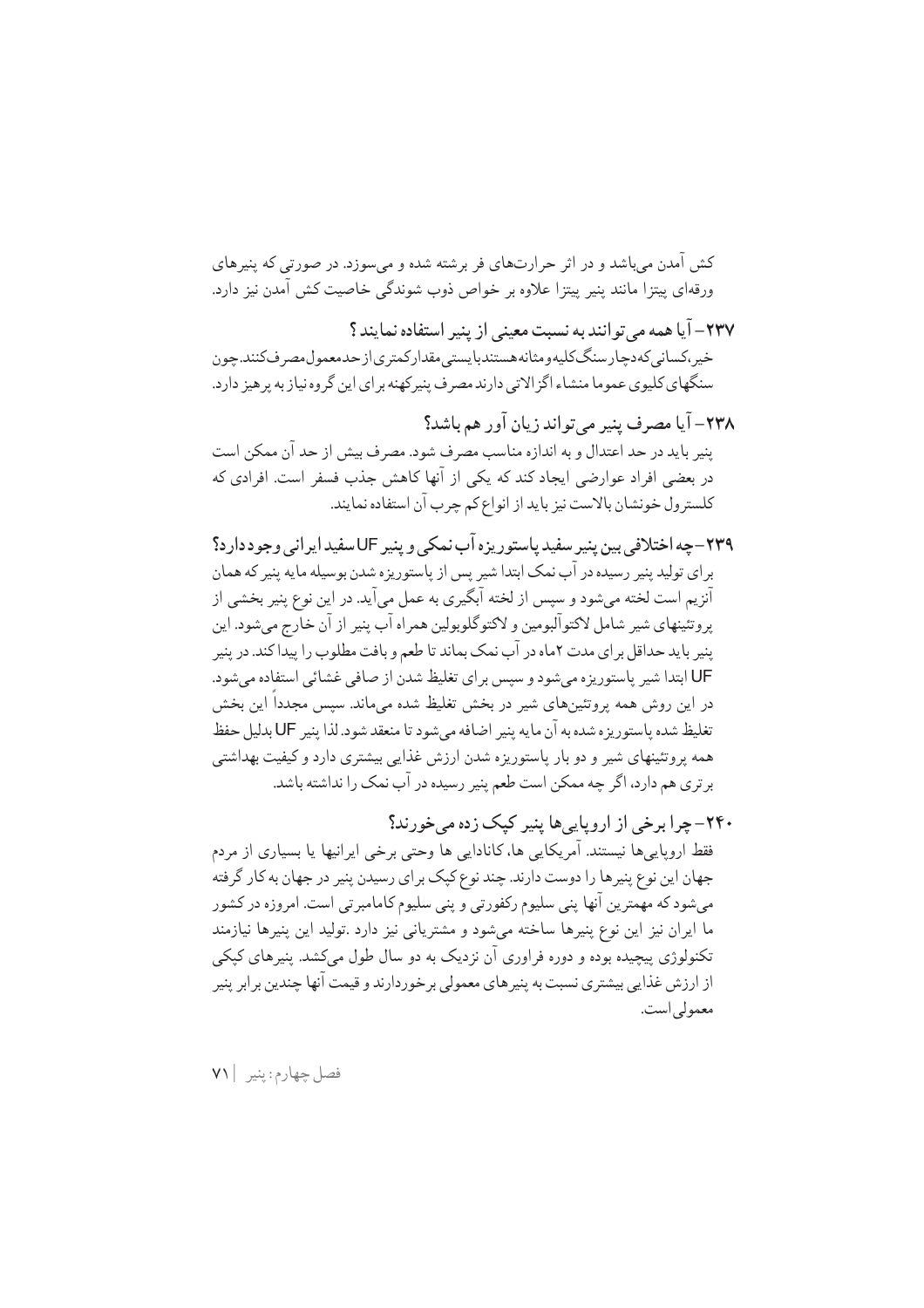۲۴۱– آب پنیر چه ارزش غذایی دارد؟ آب پنير منبع غني پروتئين، لاکتوز و بخصوص حاوي بخشي از پروتئينها شامل لاکتوآلبومين، لاکتو گلوبولین و همینطور ویتامینهای محلول در آب موجود در شیر شامل ویتامینهای گروه B میباشد و ارزش غذایی بالایی دارد. امروزه در صنعت آن را تبدیل به پودر آب پنیر کرده و در صنایع غذایی و برای تولید پودر شیر خشک و هم چنین شیر خشک دامی استفاده میکنند.

۲۴۲– چرا پنیر خانگی را باید ۶ ماه در آب نمک نگهداری کنیم؟ پنیر خانگی اگر با شیرپاستوریزه تهیه شود نیاز به نگهداری به مدت عماه در آب نمک ندارد ولی در صورتی که پنیر بصورت سنتی با شیر خام تهیه شده باشد باید حتماً زمان حداقل ۶ ماه در آب نمک بگذارند تا از رشد میکروبهای بیماری زای احتمالی از جمله سل، بروسلوز و غیره جلو گیري شود.

۲۴۳– آیا برای نگهداری می توان پنیر را منجمد کرد؟ روش مناسب برای نگهداری ينبر حيست؟ خیر ، زیر ا بعد از خارج شدن پنیر از حالت فریز ری، کر پستالهای پخ ایجاد شده به هنگام ذوب به بافت پنیر آسیب میرساند. راه حل مناسب این است که پنیر را در آب نمک نگهداری کنیم.

۲۴۴–اگر پنیری کیک زده باشد با برداشتن کیک می توان آنرا مصرف نمود؟ اگر کپک آبي، سبز و يا سفيد باشد با جدا کردن کپک و پنير اطراف آن مي توان آن را مصرف کرد ولی در مورد کیکهای سیاه باید از مصرف آن خودداری کرد.

٢۴۵ - تفاوت مايه ماست و مايه ينير چيست؟ مایه ماست از باکتری هایی است که در فرایند ماست سازی در دمای معینی افزوده و پس از وفق خود در محیط ماست منجر به انعقاد لاکتیکی (لخته ) میشود در حالیکه مایه پنیر آنزیم است كه سرعت عمل آن سريع و توليد لخته آن در زمان كمترى پيش مىرود.

۲۴۶–آیا پنیر سویا مانند پنیرهای معمولی می پاشد؟ خیر پنیر سویا یکی از فراورده هایی است که با شیره سویا بدست میآید و در حقیقت شبه پنیر است و منبع گیاهی دارد. نوع اسید آمینههای این محصول نیز متفاوت میباشد و نمیتواند جايگزين پنير گردد. هم چنين مزه و طعم آن نيز با پنيرهاي معمولي متفاوت مي باشد. ارزش غذایی آن نیز از پنیر به ویژه در میزان کلسیم بسیار کمتر است.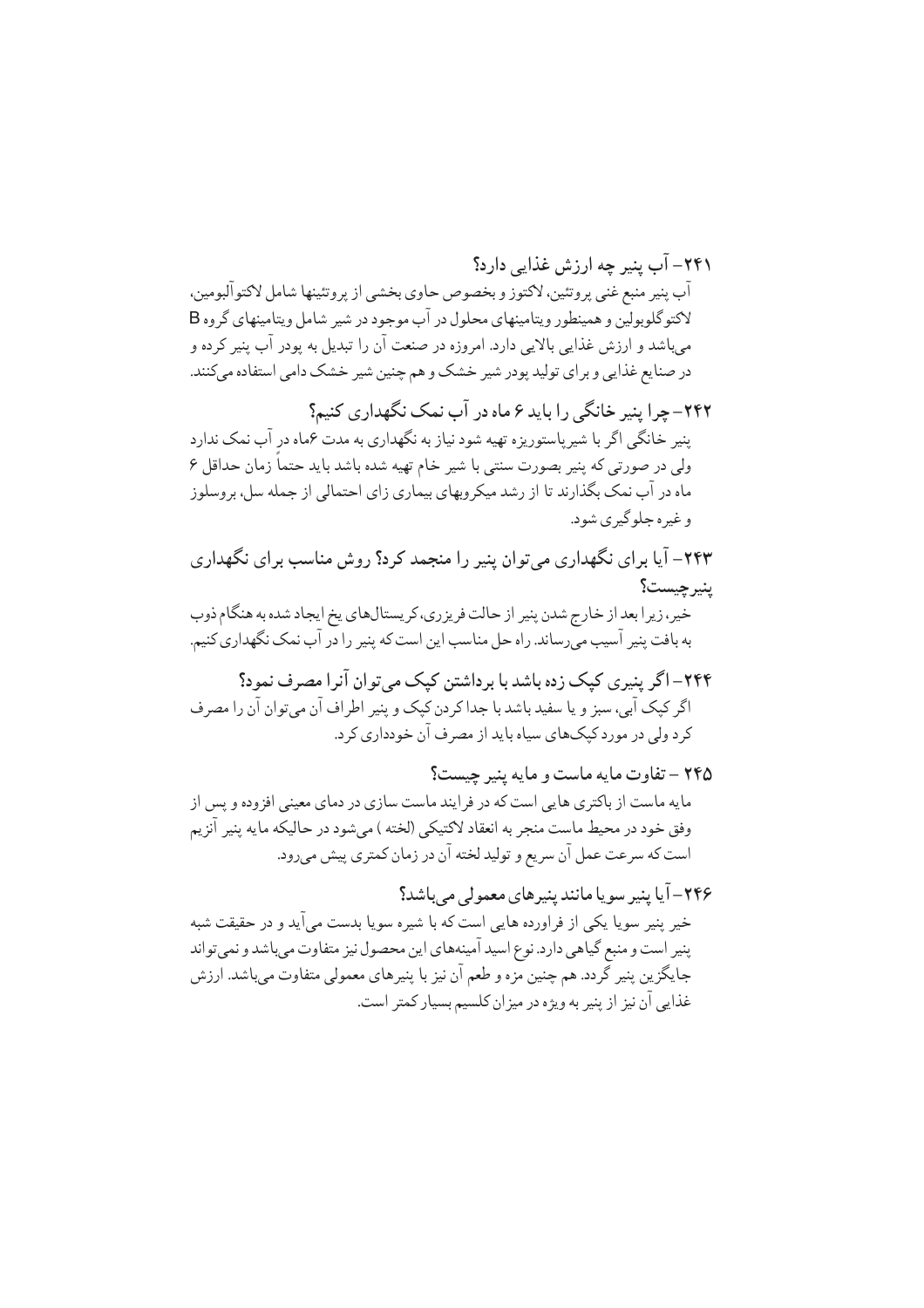فصل پنجم: دوغ

۲۴۷– دوغ چگونه فرآوردهای است و چگونه تولید می شود؟ دوغ فرآوردهای است که از رقیق کردن ماست با آب معمولی و یا آب معدنی بدست میآید و ممکن است به دو صورت گازدار و بدون گاز تهیه و عرضه شود. برای تولید دوغ گازدار در صنعت می توان از مایه ماست، مولد گاز و یا تزریق گاز CO۲ استفاده کرد. برای ایجاد طعم و عطر مناسب دوغ به آن مقداری نمک خوراکی (حداکثر ۱ درصد) و اسانس طبيعي گياهان معطر مانند نعناع، يونه، كاكوتي و … افزوده مي شود. دوغ نوشيدني است که باید میزان ترشی و مواد جامد آن مطابق استاندارد باشد. دوغ ممکن است از ماست بیچربی یا پر چربی تهیه شود. در تولید صنعتی دوغ، برای بهتر شدن کیفیت و يكنواخت شدن آنرا هموژن مىكنند .دوغ تنها يك نوشيدنى نيست بلكه غذا هم هست و ارزش غذایی یک لیوان دوغ معادل نصف لیوان ماست است.

۲۴۸– ارزش غذایی دوغ گازدار بیشتر است یا بدون گاز؟ ارزش غذایی آنها فرقی ندارد. ارزش غذایی دوغ بستگی به میزان ماست موجود در دوغ دارد .اما از نظر قابلیت جذب مواد مغذی بدون گاز آن بهتر است.

۲۴۹– ارزش غذایی دوغ در مقایسه با نوشابههای قندی را ذکر فرمایید؟ از نظر مقدار (وزنبی ) ارزش غذایی دوغ تقریباً معادل نصف ارزش غذایی ماست یا شیر است .به عبارتی مواد مغذی موجود در دوغ از جمله پروتئینها و املاح تقریباً نصف تركيبات شير وبه لحاظ خواص درماني چنانچه تازه مصرف شود مشابه ماست است. در حالیکه در نوشابههای گازدار هیچ یک از مواد مغذی مورد نیاز بدن به

فصل پنجم: دوغ | ٧٣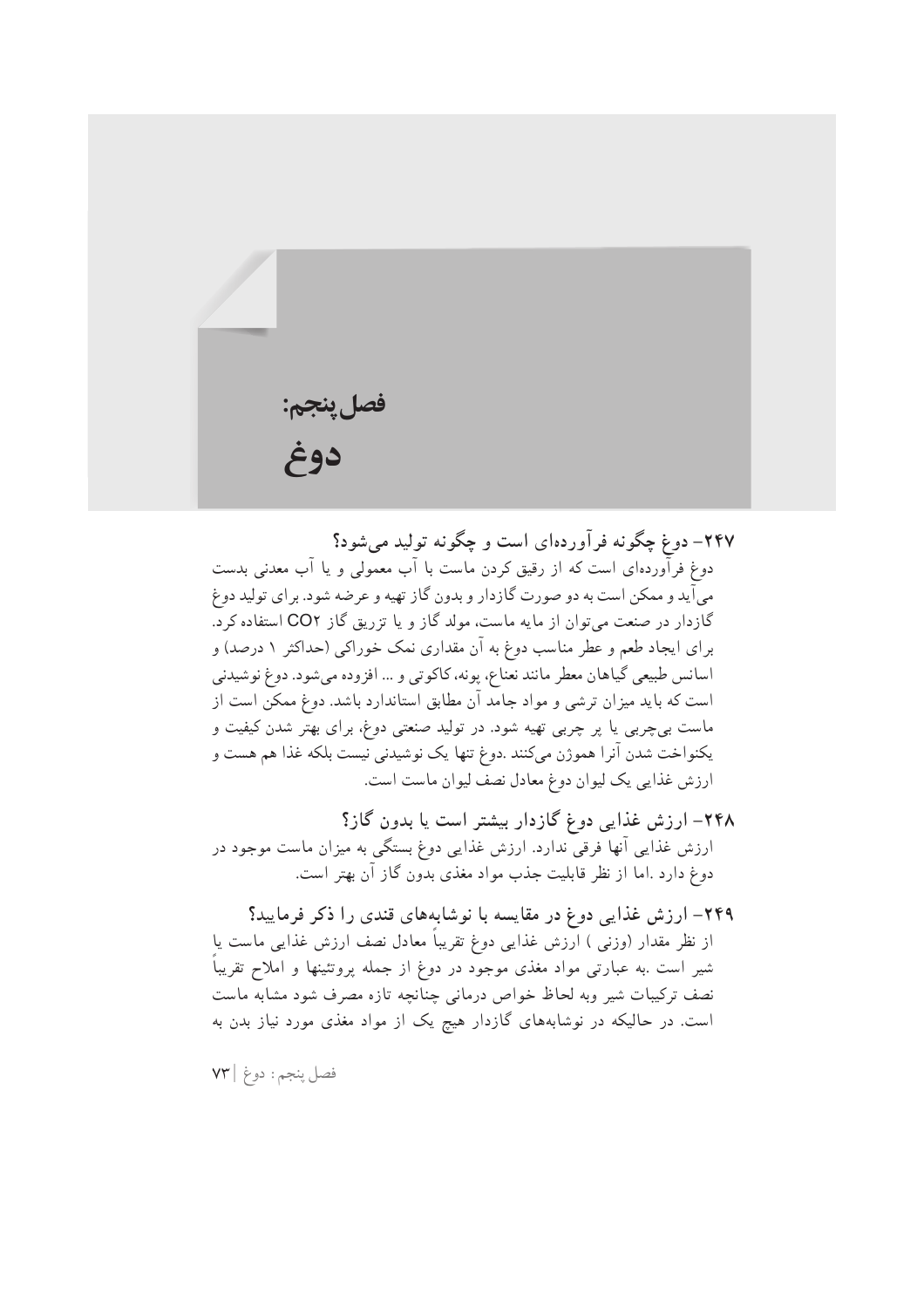استثنای مواد قندی وجودندارد. نوشابه فقط انرژی زا است و نمی تواند نیازهای تغذیهای بدن را تامین کند. ضمناً مواد نگهدارنده، اسانس و رنگ موجود در اغلب نوشابهها در صورت مصرف زیاد برای بدن مضر خواهد بود. اسید فسفریک موجود در نوشابه مانع از جذب کلسیم در بدن میشود .به همین دلیل است که گفته میشود دوغ فقط يک نوشيدني نيست غذا هم هست.

- ۲۵۰– فرق بین دوغ وکِفیر را بررسی کنید؟ دوغ از رقیق کردن ماست با آب حاصل میشود در حالیکه کِفیر از افزودن مستقیم مایه کفیر شامل باکتریهای لاکتیک و مخمر کفیر به شیر حاصل میشود.
- ٢٥١– آيا مصرف دوغ خواب آور است؟ غذاهای فرا ویژهای نظیر دوغ در ترشح سروتونین نقش موثری دارند بنابراین مصرف آنها باعث رفع افسردگی و خُواب راحت تر در شب میشود.

| نوشابه (گرم)                  | دوغ(گرم)                                                     | موادمغذى       | رديف           |
|-------------------------------|--------------------------------------------------------------|----------------|----------------|
| ندار د                        | $\backslash\mathsf{V}$                                       | پروتئين        | ١              |
| ندار د                        | $\mathcal{L}$                                                | چربی           | ٢              |
| ندار د                        | .19                                                          | كلسيم          | ٣              |
| ندار د                        | $\cdot$ /۴۷                                                  | فسفر           | ۴              |
| ندار د                        | $.7.9 - .79$                                                 | ويتامين آ      | ۵              |
| ندار د                        | $\boldsymbol{\cdot} / \boldsymbol{\cdot} \boldsymbol{\cdot}$ | ويتامين ب١     | ۶              |
| ندار د                        | $\cdot/\Lambda$                                              | ويتامين ب٢     | $\mathsf{V}$   |
| ندار د                        | جزئى                                                         | ويتامين د      | γ              |
| دار د                         | ندار د                                                       | مواد نگهدارنده | ٩              |
| دار د                         | ندار د                                                       | مواد رنگی      | $\backslash$ . |
| $\lambda$ 94                  | ۹۴۵                                                          | آب             | $\setminus$    |
| $\mathcal{N}$                 | ۲۵ (لاکتوز)                                                  | مواد قندى      | $\gamma$       |
| $\mathbf{f} \cdot \mathbf{r}$ | ۲۶.                                                          | انرژى          | $\mathcal{N}$  |

۲۵۲– ارزش غذایی یک لیتر دوغ و نوشابه را مقایسه کنید؟

۷۴ | پاسخ به سیصدوسی و سه سؤال شیری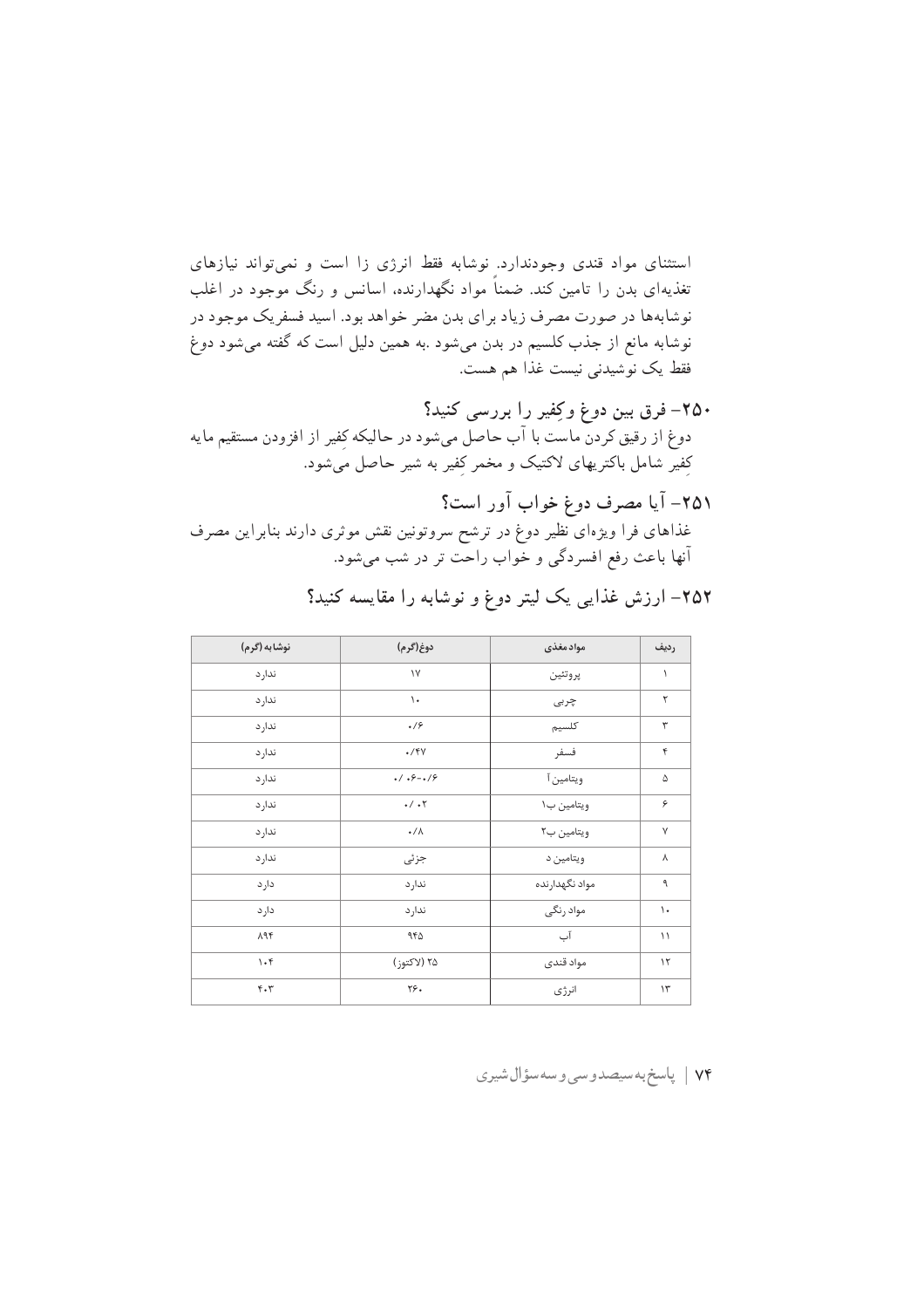٢۵٣– ارزش غذایی دوغ پاستوریزه با دوغ استریلیزه چه تفاوتی دارند؟ میزان موادمغذی در دوغ پاستوریزه و استریلیزه تفاوت معنی داری ندارد.

۲۵۴– آیا مصرف دوغهای سنتی نیز میتواند بیماری زا باشد؟ ماست را میټوان از شیر در دمای ۴۵ تا ۵۰ درجه حرارت تهیه نمود و بدین ترتیب ممکن است ماست سنتی دارای میکروبهای بیماری زا باشد. از آنجائیکه دوغ سنتی از ماستهای سنتی تهیه میشود و علاوه برآن در سیستم سنتی آلودگیهای ثانوی دیگری نیز میتواند دوغ را آلوده کرده باشد، لذا دوغهای سنتی میتوانند غیر سالم وبیماری زا باشند.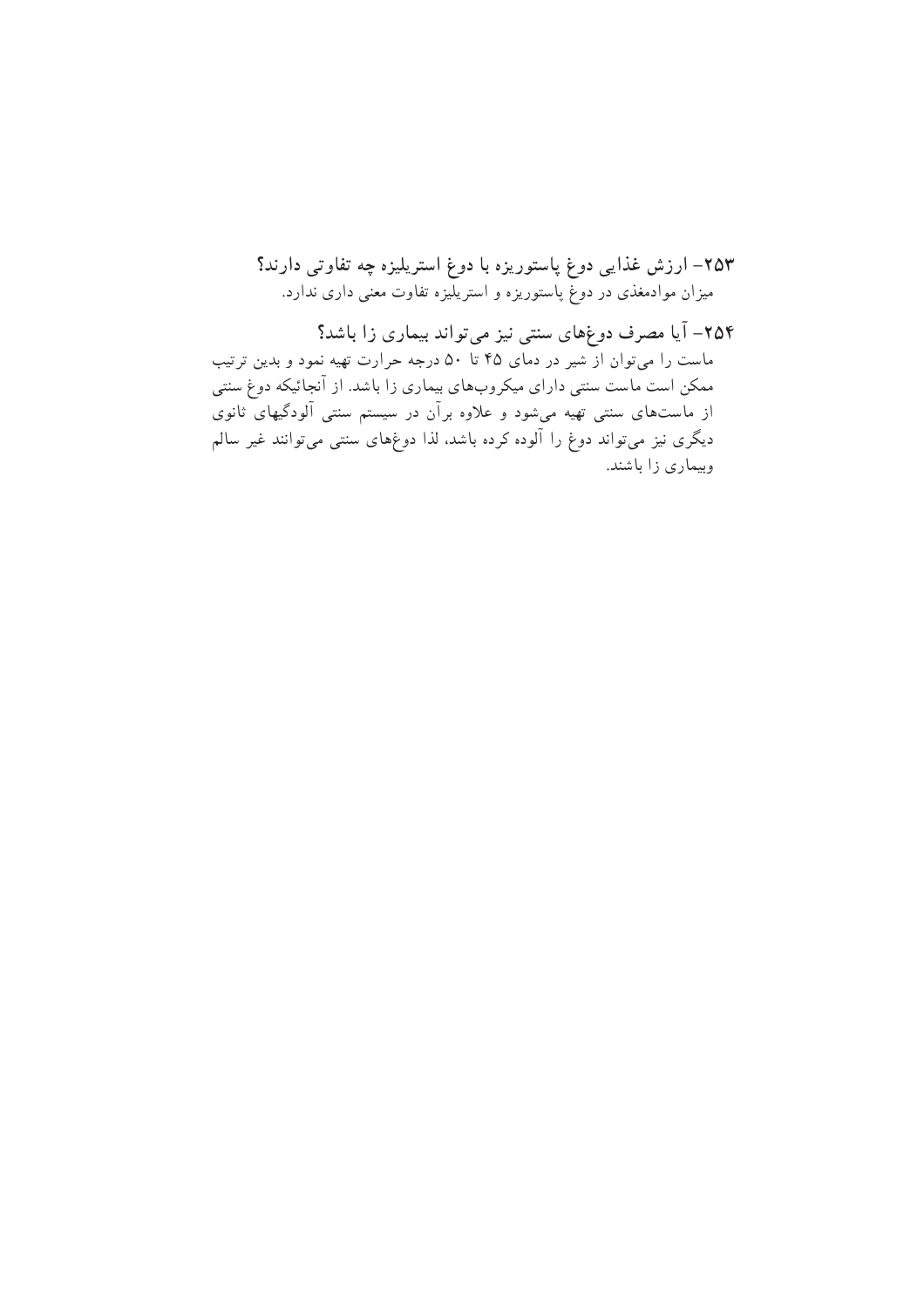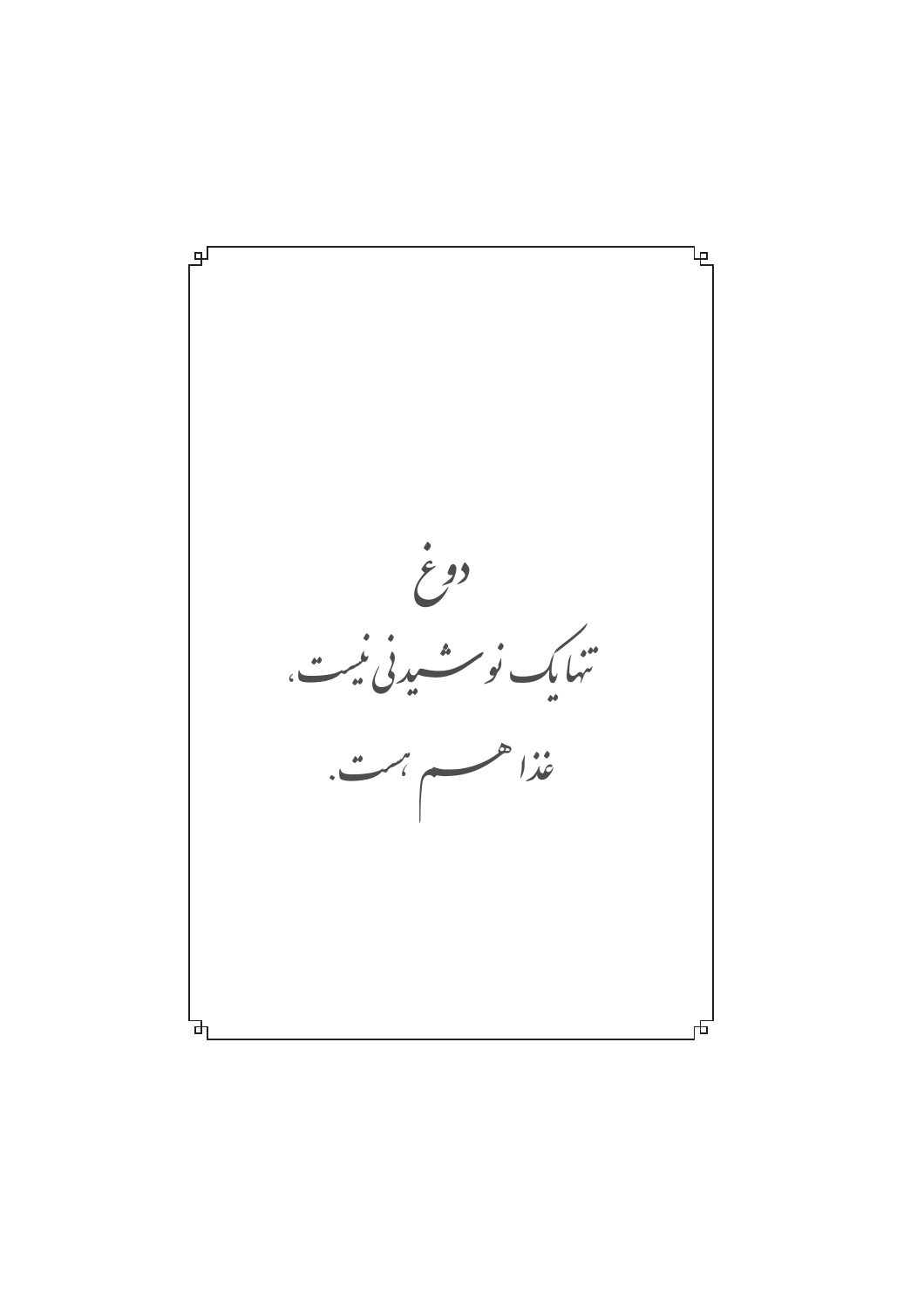

٢۵۵- کشک حست و حگونه تهیه مرشود؟ کشک صنعتی در کارخانهها از ماست و طی فرآیندکنترل شده، تولید و به صورت خمیر یا مایع و یا پودر به بازار مصرف عرضه میشود. در تولید آن شیر پاستوریزه ابتدا به ماست تبدیل شده و با حرارت دادن ماست آب آن جدا و سپس آبگیری میشود و پس از نمک زدن به آن، محصول بدست آمده سرد و سپس بسته بندي مي گردد. ماست مورد استفاده براي کشک ممکن است کم چرب، بي چربي و يا پر چرب باشد.

۲۵۶– یودر کشک چگونه تهیه می شود؟ برای تهیه پودر کشک از دستگاههای تولید شیرخشک استفاده میشود که تحت شرایط بسيار بهداشتي خشک و سيس په صورت پودر توليد و بسته بندي مي گر دد.

٢٥٧- آيا كشک پاستوريزه هم نياز به جوشاندن دارد؟ در هنگام مصرف، کشک را به طور مستقیم از بسته بندی وارد ظرف نکنید بلکه ابتدا آن را در ظرفی جدا ریخته و قوام، رنگ، بو و طعم آن را کنترل کنید و پس از اطمینان از عدم وجود لکههای آلودگی از آن استفاده کنید. کشکهای پاستوریزه که دارای تاریخ مناسب بوده و از برندهای معتبر هستند معمولا احتیاج به جوشاندن ندارند اما بهتر است برای اطمينان بيشتر آن را به مدت ده دقيقه بجوشانيد.

۲۵۸– کشک از چه ارزش غذایی برخوردار است؟ کشک به لحاظ میزان پروتئین و کلسیم موجود در آن بسیار غنی است. ویتامینهای حساس

فصل ششم: كشك | ٧٧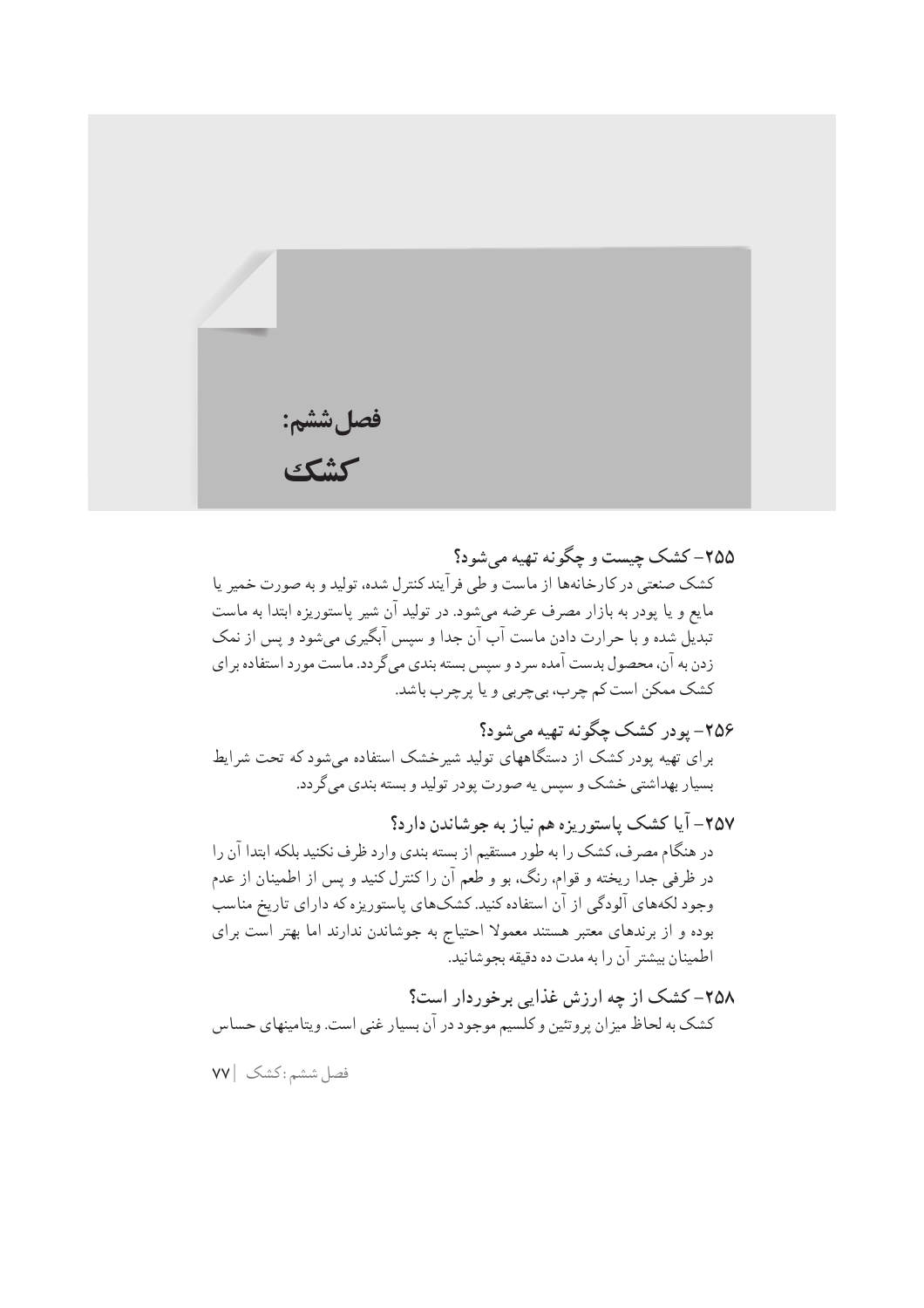به حرارت موجود در شیر از جمله ویتامینهای B۱۲٫B۶٫B۱ و C در مراحل تولید کشک به روش صنعتی و سنتی بسیار کاهش می یابد.

۲۵۹– مشخصات کشک پاستوریزه مایع را ذکر فرمایید؟ کشک پاستوریزه شامل ۳ تا ۴ درصد چربی، اسیدیته ۱/۳-۲ درصد برحسب اسید لاکتیک، PH حداکثر ٣/٩، حداکثر ١٪نمک، حداقل ١٨٪ماده خشک و ٢٥ درصد پروتئين ميباشد.

۲۶۰– اگر روی کشک کیک بزند با برداشتن کیک می توان از آن استفاده نمود؟ خير بايد از مصرف آن خودداري شود.

۲۶۱- آیا میزان پروتئین موجود در کشک از دیگر محصولات شیر بیشتر است؟میزان توصيه شده براي مصرف آن به چه ميزان مي باشد؟ کشک گاهی به صورت غذا و بیشتر بعنوان چاشنی در غذا استفاده می شود و توصیه خاصی در مورد میزان مصرف آن وجود ندارد. به ازای هر کیلو گرم وزن بدن، روزانه به یک گرم پروتئین نیاز است که با توجه به میزان پروتئین کشک بخشی از آن میتواند از این طریق تامين شود.

۲۶۳– برای سالم سازی کشک آیا با جوشاندن، میکروبهای بیماری زای آن از بين مي رود؟ كشك صنعتي معمولا نياز به جوشاندن ندارد به شرطي كه تاريخ آن منقضى نشده باشد .البته براي اطمينان بيشتر بهتر است كشك صنعتي نيز جو شانده شود .در مورد كشك سنتي ما يع در ظروف بسته بندي شده به برچسب آن توجه شود. اين نوع كشك حتما نياز به جوشاندن دارد.

۲۶۴– با توجه به اینکه بعد از باز کردن کشک همه آن شاید مورد استفاده قرار نگیرد برای جلوگیری از فساد آن چه باید کرد؟ ۱-بهتر است کشک را به اندازه مورد نیاز خریداری کنید ۲-می توانید برای نگهداری کشک مایع، آن را داخل قالب جایخی ریخته و داخل فریزر نگهدارید تا یخ بزند سپس قطعات آن را از قالب جداکرده داخل کیسه فریزر نگهداری کنید

٧٨ | پاسخ به سيصدوسي وسه سؤال شيري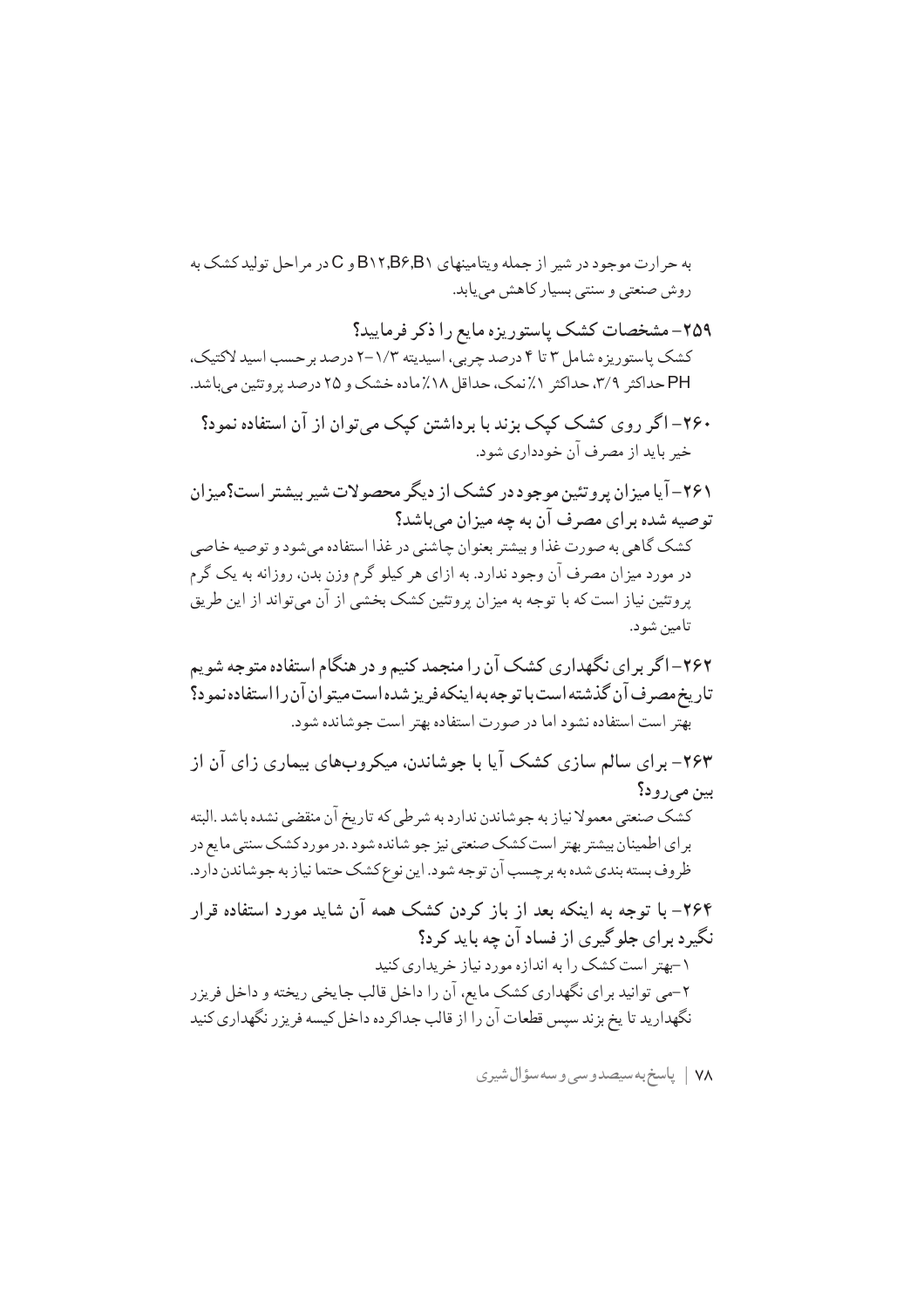۲۶۵– مقدار مواد مغذی در ۱۰۰ گرم کشک را ذکر فرمائید؟ در کشک مایع ۸۲ درصد رطوبت وجود دارد، حداقل پروتئین آن ۸ درصد وحداقل چربی آن یک درصد است. یک لیوان کشک مایع ۲۶۰ میلی گرم کلسیم دارد. به تازگی پودر کشک نیز تولید و به بازار عرضه شده است که استفاده از آن مخاطرات استفاده از کشک مایع را ندارد. در کشک خشک وپودر کشک رطوبت حداکثر ۱۰ درصد، پروتئین حداقل ۵۰ درصد وجربی حداکثر ۱۱ درصد میباشد.

## ۲۶۶- چند مورد از خواص کشک را ذکر فرمایید؟

میز ان انرژی تولید شده با ۱۰۰ گرم کشک حدود ۱۰۵ تا ۱۲۰ کیلو کالری است که می تواند به عنوان یکی از تامینکنندههای انرژی مورد نیاز بدن در رژیم غذایی روزانه گنجانده شود. کشک به علت داشتن اسیدهای آلی،ضدعفونی کننده دستگاه هاضمه (معده،روده کوچک و روده بزرگ) است. کشک به عنوان یک غذای نفاخ و هم آورنده و سفتکننده روده محسوب میشود؛به همین علت بر اي هضم راحت آن از نعناي خشک استفاده مي شود. کشک برای کودکان کم وزن غذای مناسبی محسوب میشود. مصر ف کشک بر ای بیماران دارای کلستر ول بالا و همچنین فشار خون بالا توصیه نمی شود. کشک به عنوان یک غذای مقوی گرسنگی را کاهش داده و حجم کمی از معده را اشغال مے کند. کشک خشک می تواند به عنوان یک میان وعده پرانرژی مصرف شود که افراد چاق باید به این نکته توجه کنند. از کشک به عنوان یک افزودنی به غذا نیز استفاده می شود. کشک دربردارنده تمامی خواص شیر و حاوی کلسیم، چربی، نمک، پروتئین و بعضی از ویتامین های گروه ب است ۲۶۷– آیا مصرف کشک در پیشگیری از یوکی استخوان نیز موثر است؟ بله کشک دارای کلسیم بالا و فسفر قابل ملاحظهای است و به همین دلیل میتواند در پیشگیری از پوکی استخوان موثر باشد.

فصل ششم: كشك | ٧٩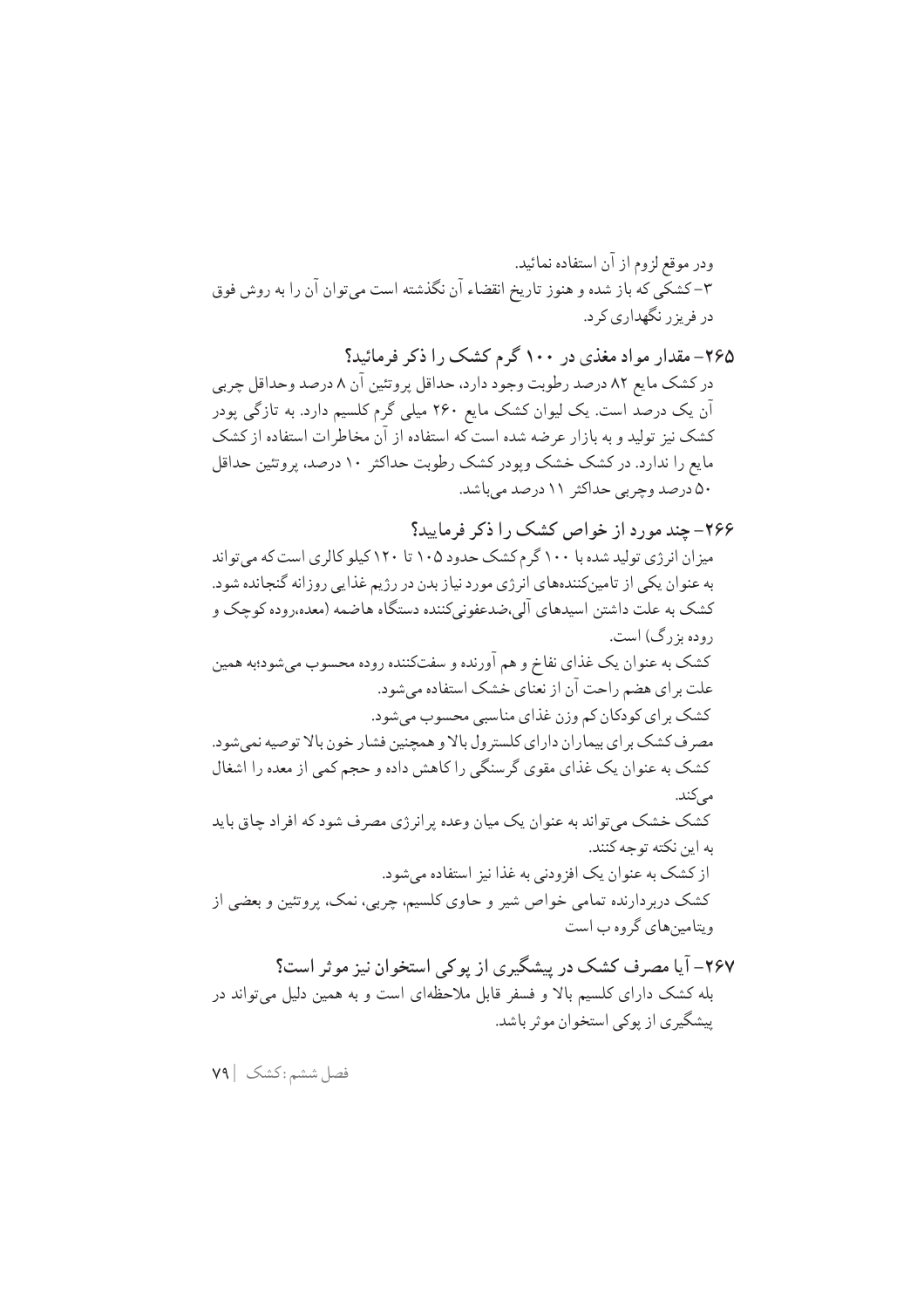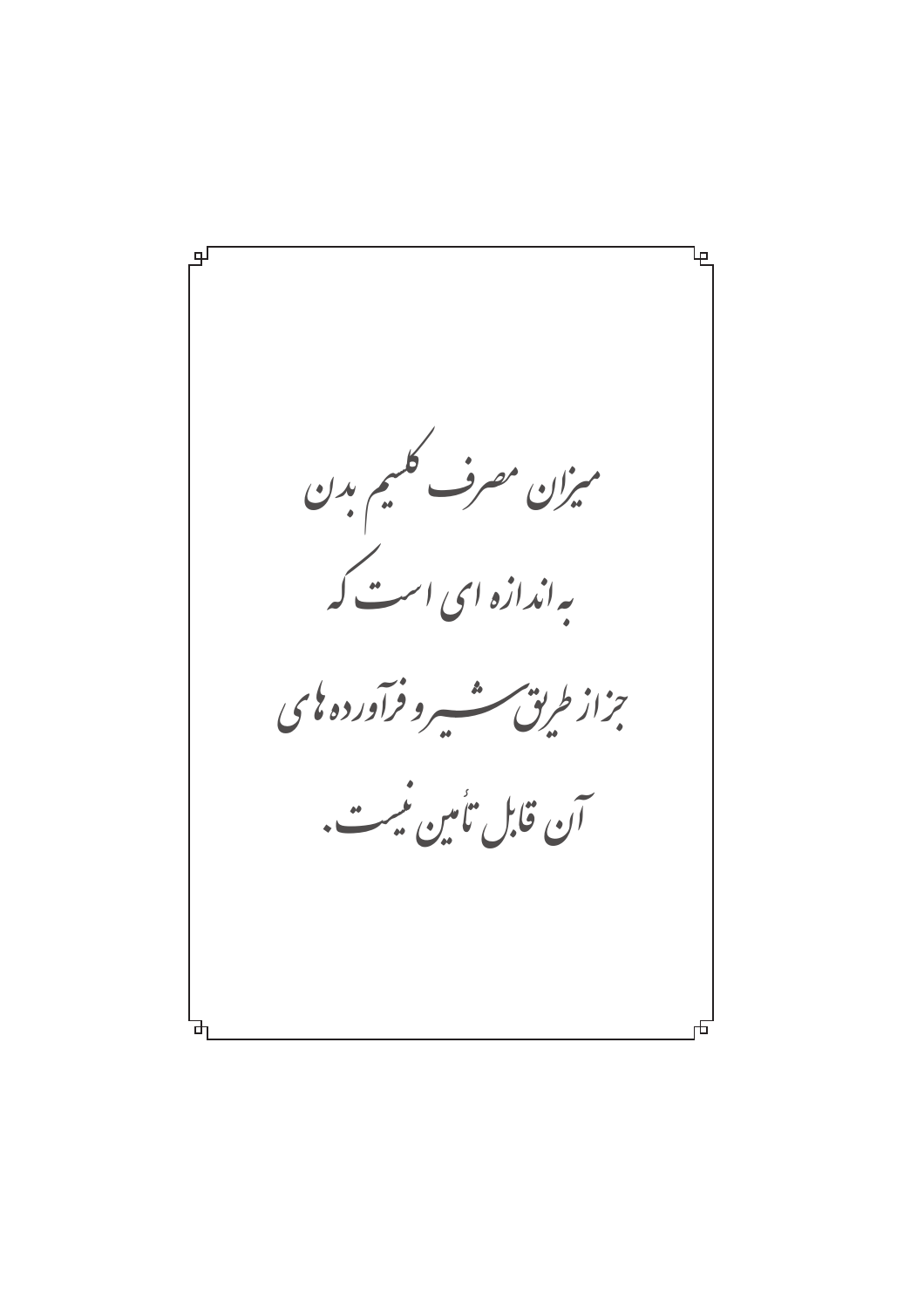فصلهفتم: قره قروت

٢۶٨- قره قروت چيست و به چه شکلي توليد مي شود؟ قره قروت یکی از فرآوردههای شیری ایرانی است که آن را از ماست یا دوغ تهیه میکنند. قره قروت از تغليظ و جوشاندن آب ماست تهيه مي شود. ۲۶۹– محصولات فراوان سنتی با نرمی، رنگ و ترشی متفاوت در بازار وجود دارد که قره قروت نامیده می شود دلیل این تفاوتها در چیست؟ سختي، نرمي، طعم و رنگ اين محصول به ميزان حرارت دهي، روش گرمادهي، ميزان آب تبخير شده، اسيديته و ترشى، ميزان چربي، كيفيت مواد اوليه و عوامل ديگرى بستگى دارد. تمام مواد موجود در ماده اولیه در اثر گر مادهی و آبگیری دچار تغییر می شوند. به همین دلیل

از آنجائيكه روش ساخت يكنواختي ندارند، ويژگي خاصي هم بر اي آن تعريف نشده است. ۲۷۰- محصول قره قروت از چه فوايدي برخوردار است؟ مهمترین فایده قره قروت این است که بر خلاف بقیه ترشی ها، پایه شیری و لبنی دارد .در عين حال آنچه اين محصول را براي مصرف كننده قابل اهميت ميكند ترشى خاص آن است که میتواند انتظار ذائقههای برخی را برآورده کند. از ویژگیهای دیگری که برای این خوراکی بیان میکنند میز ان کلسیم نسبتاً مناسب آن است .اما میز ان اسید لاکتیک آن بسیار زیاد است و می تواند بر ای افراد مخصوصا آنهایی که ناراحتی گوارشی دارند مضر باشد لذا مصر ف زياد آن توصيه نمي شود.

انواع طعمها، رنگها و بافتها در محصول قره قروت طبیعی است .در هر حال فر اوردههای سنتی

فصل هفتم: قره قروت ٨١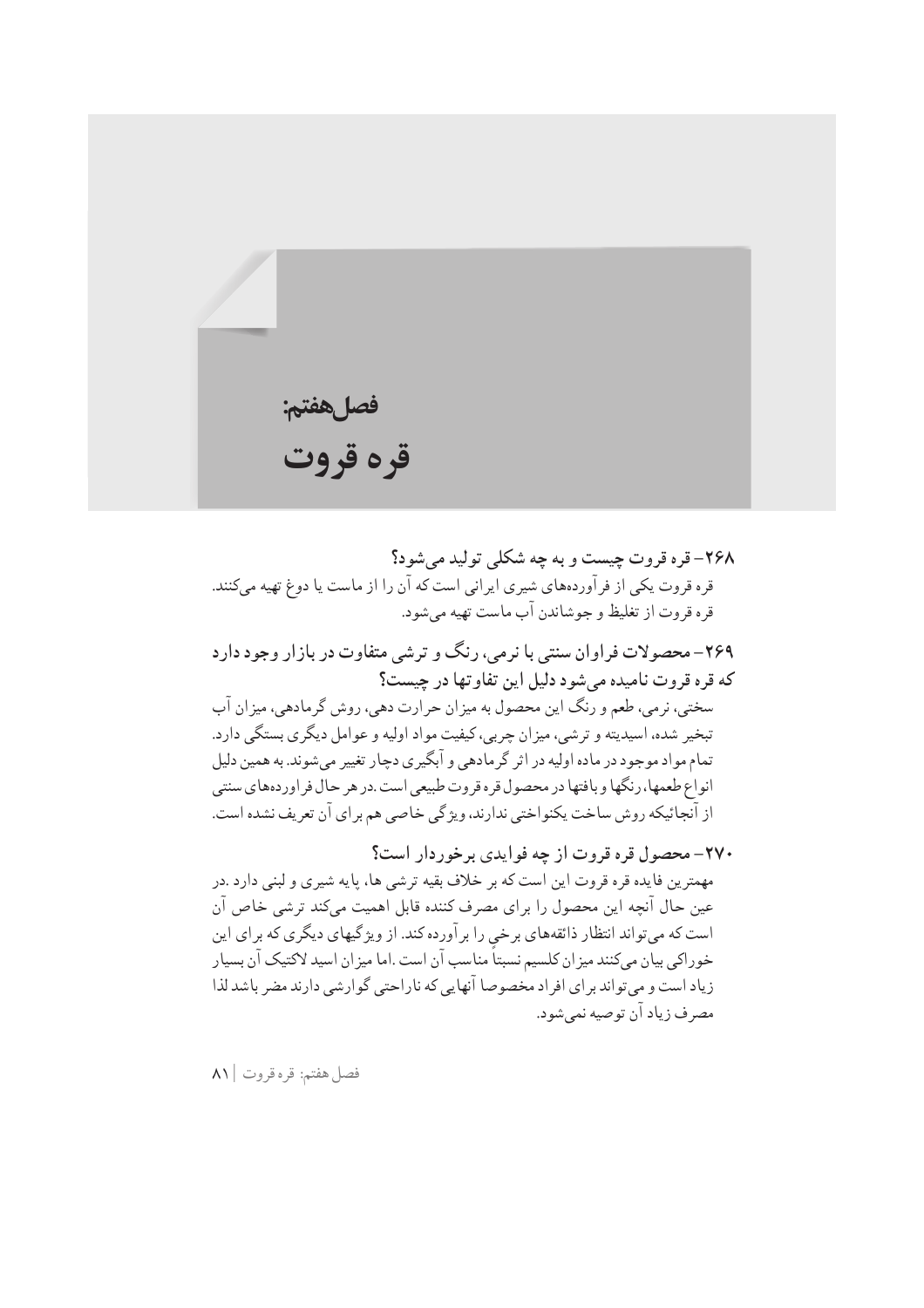۲۷۱ – آیا مرته ان قره قروت را بعنوان جایگزین شیر استفاده نمود؟ خیر، قره قروت بعنوان چاشنی محسوب میشود و استفاده زیاد آن می تواند مشکلاتی را نیز براي سيستم گوارش ايجاد نمايد. در ضمن توليد صنعتي و بهداشتي اين محصول در كشور در حدی نیست که جوابگوی این کار باشد.

۲۷۲– آیا در مورد شرایط نگهداری قره قروت نکته قابل توجهی وجود دارد؟ شر ایط نگهداری این محصول مشابه شر ایطی است که بر ای نگهداری کشک توصیه می شود. همچنین این محصول اگر به شیوه صنعتی تهیه شده باشد روش نگهداری و مدت زمان ماندگاری بر روی آن حک میشود. اما بهتر است برای جلوگیری از فساد این محصول آنرا در محیطی خشک و خنک نگهداری نمود.

۲۷۳– آیا مصرف قره قروت برای افرادی که دچار کم خونی هستند مناسب است؟ خیر، قره قروت برای این افراد مناسب نیست چون فاقد ارزش غذایی مناسب است. کم خونی انواع مختلف دارد و کم خونی هایی که با تغذیه مرتبط هستند در اثر کمبود آهن یا ويتامين B١٢ و ويتامين B٩ (اسيد فوليک) به وجود مي آيند. قره قروت فاقد اين مواد است و با توجه به ماهیت اسیدی آن اثر مناسبی ندارد.

۲۷۴- مصرف چه میزان از قره قروت باعث افت فشار خون می شود؟ در افر اد مختلف متفاوت است. به طور كلي مصرف زياد قره قروت توصيه نمي شود.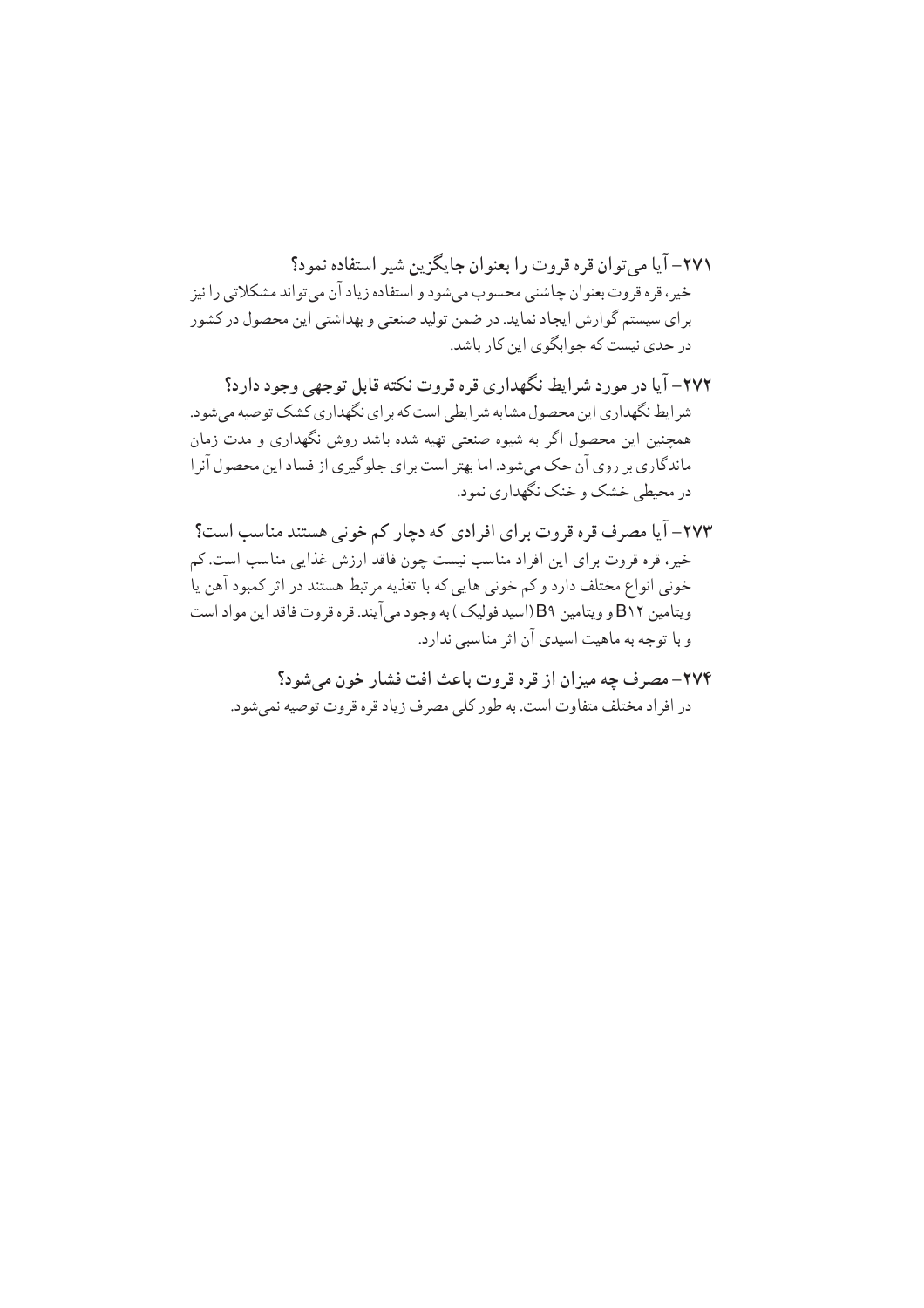فصلهشتم:

## محصولات يروبيوتيك يا فراسودمند

۲۷۵– محصولات پروبیو تیک چه نوع محصولاتی هستند؟ در سیستم گوارش انسان میلیون ها باکتری مفید زندگی میکنند که نقش مهمی در کارائی سیستم ایمنی و هضم و جذب غذا بر عهده دارند. این باکتری های سودمند پر وبیو تیک نامیده می شوند. در محصولات پروبیوتیک، این باکتری های سودمند تکثیر و به مصرف می رسند. این محصولات علاوه بر ارزش غذایی معمولی، خصوصیات تعریف شده درمانی و یا غذایی دیگری نیز دارند که به خصوصیات قبلی اضافه میشود. فرآوردههای پروبیوتیکی حاوی باکتری های مفید هستند که پس از مصرف در ناحیه روده ساکن می شوند و اثرات مفیدی در سلامتی انسان بر جای می گذارند. پروبیوتیک ها به دو صورت مصرف می شوند یکی به صورت مکمل های غذایی به شکل پودر، شربت یا قرص و دیگری مواد غذایی غنی شده با پروبیوتیک ها. اگر در تولید هر گونه فر آورده لبنی تخمیری همچون ماست، از باکتری های پروبیوتیکی استفاده شود محصول حاصل را پروبیوتیک مے نامند.

> ۲۷۶– ماست پروبیوتیک چه تاثیراتی را در بدن انسان دارد؟ حفظ تعادل ميكروفلور روده. مولد ويتامين K و اسيد فوليک. افز ايش جذب كلسيم، روى، آهن، منيزيم و فسفر در بدن. افز ايش متابوليسم ويتامينها و پروتئين ها.

فصل هشتم:محصولات پر وبيوتيک يا فر اسودمند | ٨٣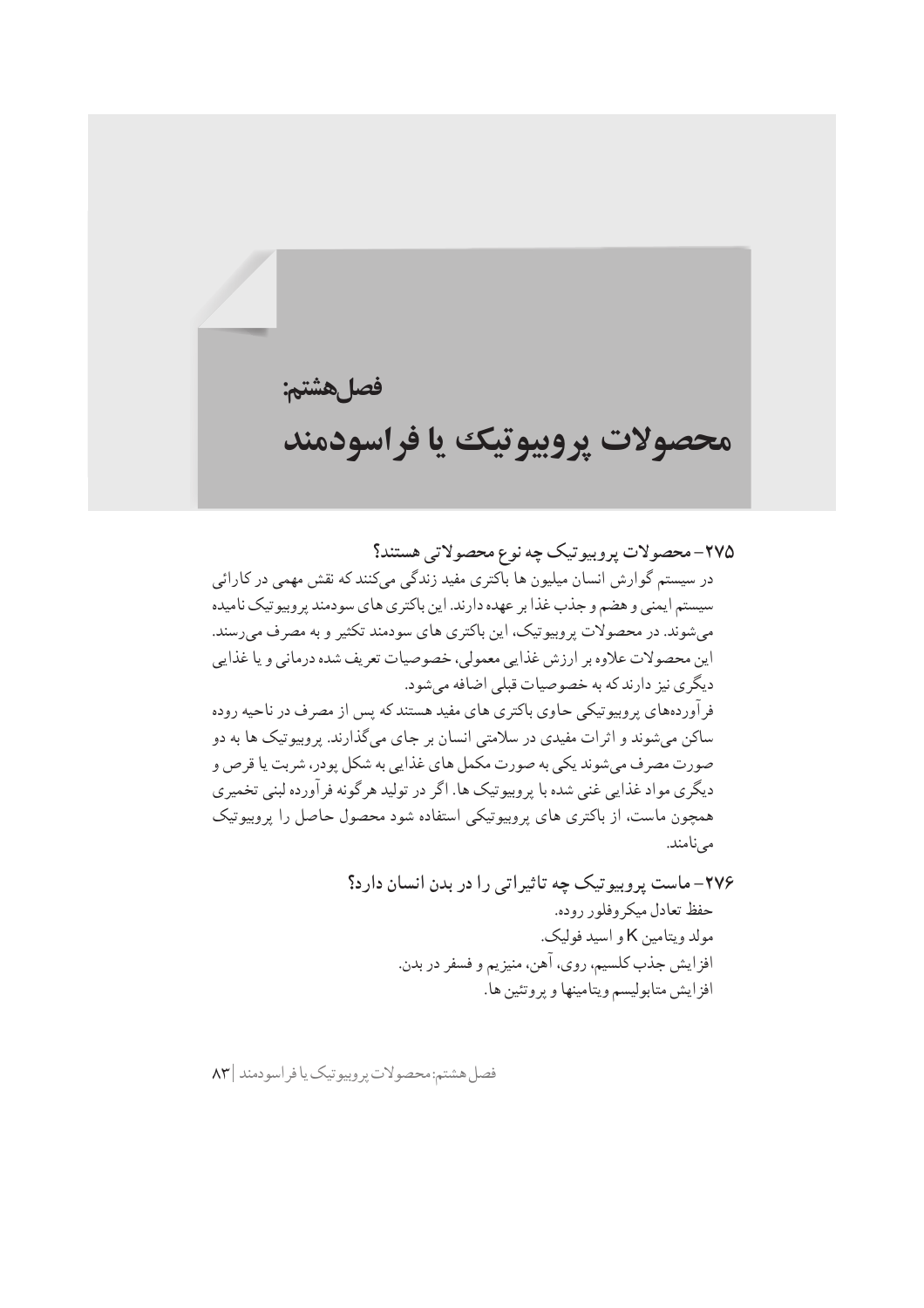٢٧٧- كفير حسبت؟ کِفیر نوعی فرآورده نوشیدنی تخمیری و پروبیوتیکی شیر است که علاوه بر باکتریهای .<br>موجود در ماست گونه هایی از باکتری های پروبیوتیکی و مخمرها نیز در آن وجود دارد. کفیر از قدیمیترین فرآوردههای تخمیری شیر محسوب میشود که پیدایی آن را به سرزمین قفقاز نسبت میدهند. مردمان قفقاز به داشتن عمر طولانی شهرت دارند که یکی از عوامل آن را مصرف فراوان شیر و فر آوردههای شیری از جمله ماست و کفیر میدانند.

۲۸۰– آیا ماست پروبیوتیک نیز به اندازه شیر میتواند در جلوگیری از پوکی استخوان مفيد باشد؟ از آنجا که ماست پروبیوتیک از افزودن باکتریهای مفید به شیر حاصل میشود میزان کلسیم و فسفر و سایر املاح موجود در شیر نیز در این فراورده وجود دارد و می تواند نیاز بدن به كلسيم را تامين نمايد.

۲۸۲– اگر کسی در منزل با شیر پاستوریزه ماست درست کندو مایه ماست آن از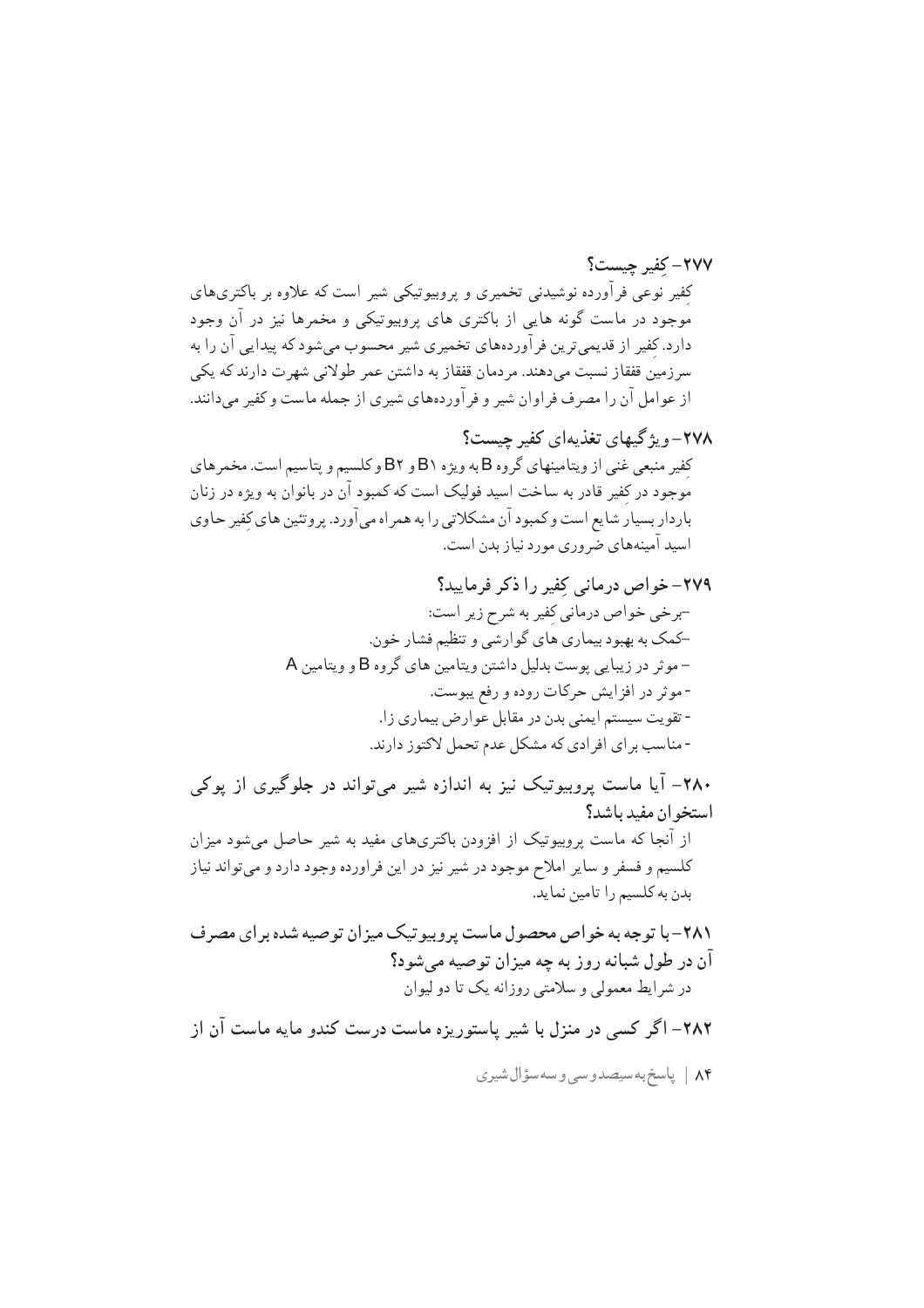فصل هشتم:محصولات پروبيوتيک يا فراسودمند |٨٥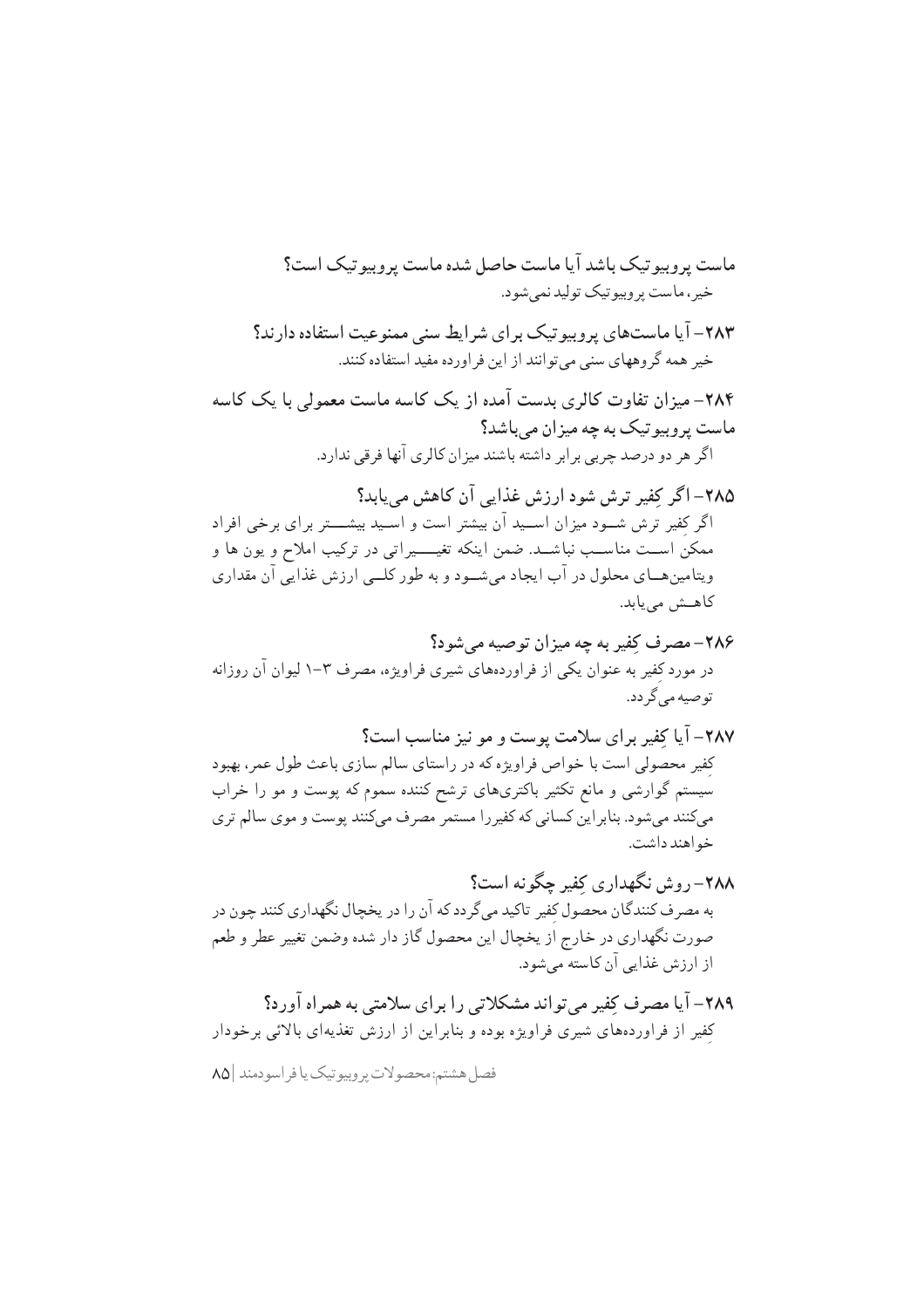است. به دلیل وجود باکتری های مفید خواص درمانی زیادی را شامل می شود. تا کنون نیز اطلاعاتی مبنی بر تاثیرات منفی کفیر برای سلامتی گزارش نشده است. ۲۹۰ —آیا همه اقشار جامعه (نوجو انان، جو انان، سالمندان و … ) مر تو انند از محصول كِفير استفاده كنند و يا مصرف آن به گروه خاصى محدود مىشود؟ \_<br>همه افراد مي توانند از كفير استفاده نمايند (بخصوص زنان شيرده و باردار ). از طرفي به دليل اینکه میکرو اُرگانیزمهای کفیر قابلیت تجزیه لاکتوز شیر را دارند بنابراین توصیه میشود افراد مبتلا به عدم تحمل لاكتوز از كفير بيشتر استفاده نمايند. ۲۹۱- شرایط نگهداری ماست پروبیوتیک چگونه است؟

با توجه به اهميت حفظ اثرات سودمند اين محصول، لازم است تا زمان مصرف در يخچال با دمای ۴تا۶ درجه سانتیگر اد نگهداری شود.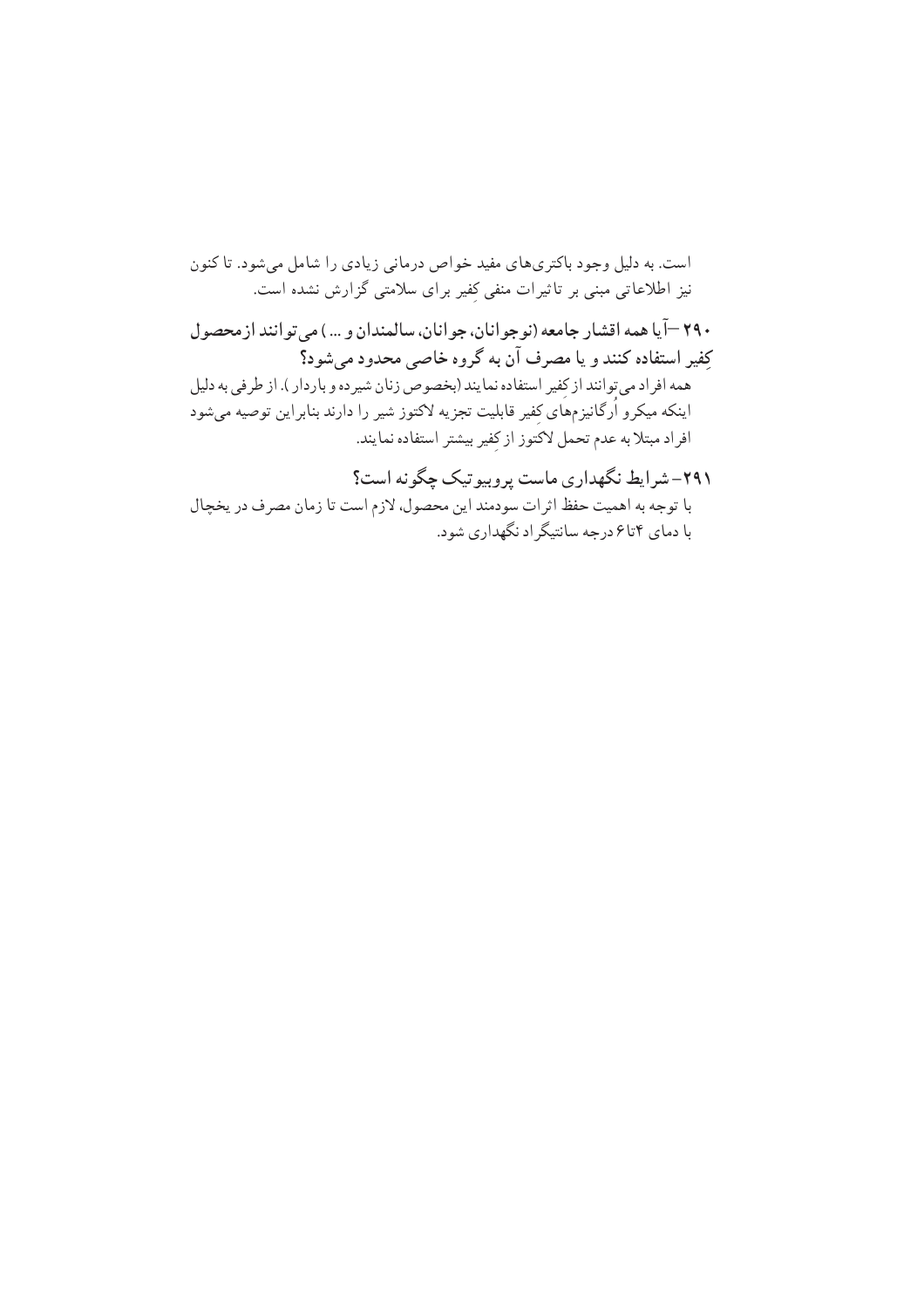

۲۹۲– کر ہ چیست؟ کره طبق تعریف کمیسیون غذایی کدکس، فرآوردهی چربی است که منحصراً از شیر به دست میآید. کره میباید حاوی بیش از ۸۰ درصد چربی شیر و بالغ بر ۲ درصد از مواد جامد غیر چربی باشد. حد استاندارد آب در آن، حداکثر ۱۶٪ است.

۲۹۳- چگونه می توان فهمید که کره خراب شده است؟ بروز طعم تندي، وجود بوي نامطبوع، آثار كيک زدگي در سطح كره كه بصورت لكههاي تغییر رنگ یافته دیده میشود و یا هرگونه آثار حاصل از گندیدگی دلیل بر فساد و غیر قابل مصرف بودن کر ہ می باشد.

۲۹۴– فرق کره کم چرب با مارگارین چیست؟ منشا چربیهای موجود در کره کم چرب، چربی شیر است به عبارتی کره کم چرب یک فرآورده لبنی است که ویژگیها و ارزش غذایی خاص خود را دارد. در صورتیکه چربیهای به کار رفته در مارگارین منشاء نباتی دارد و هرگز واژه فرآورده لبنی به آن اطلاق نمي شود. ميزان چربي در كره معمولي حدود ۸۲ درصد و در كره كم چربي حدود ۵۲ درصد است.

۲۹۵– رنگ کره به چه عاملی بستگی دارد؟ زردی رنگ کره به دلیل وجود مواد محلول در چربی است. بتاکاروتن که پیش ساز ویتامین A و محلول در چربی شیر است باعث زرد شدن رنگ کره می شود. رنگ کره

فصل نهم: کره | ۸۷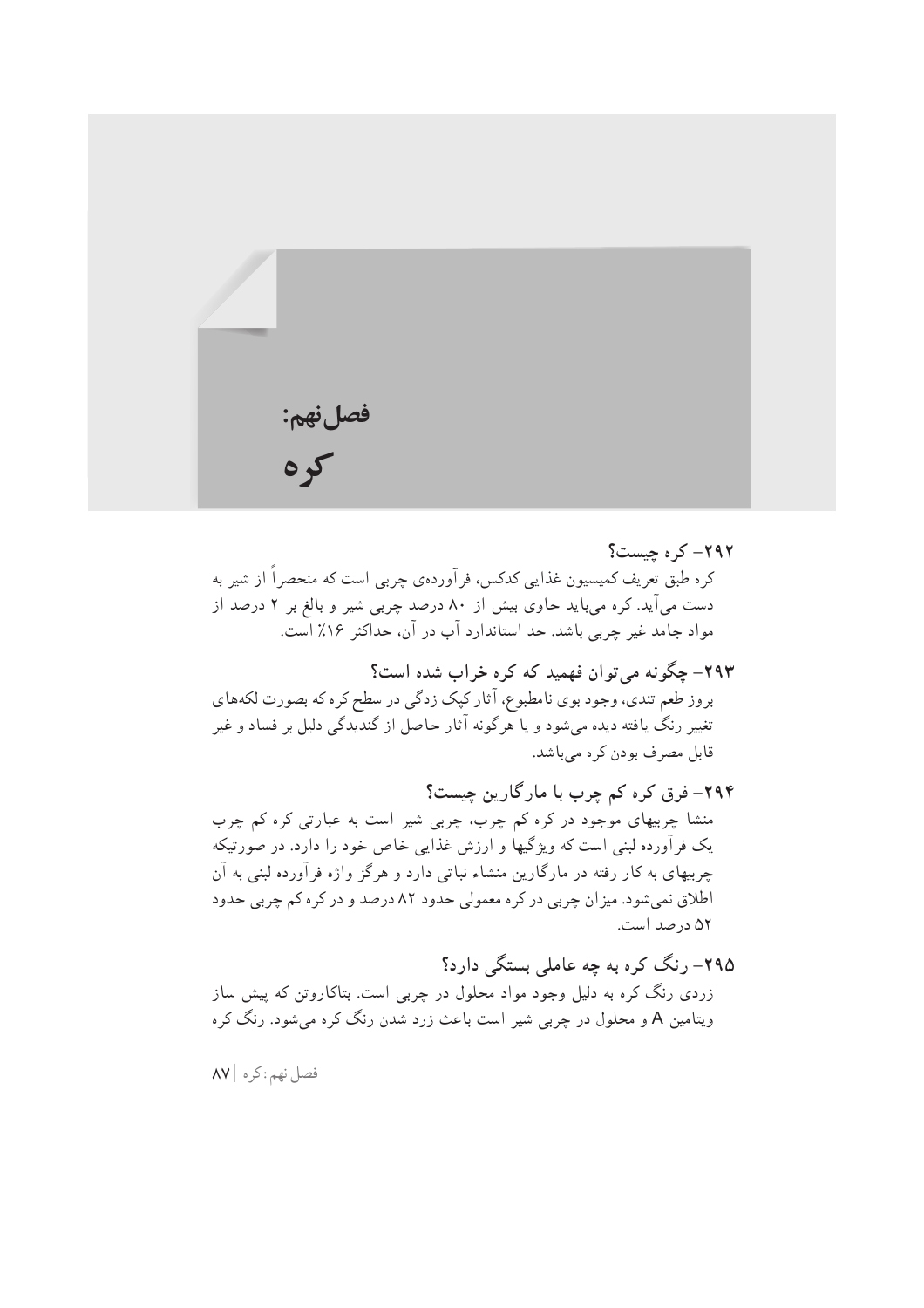بر اساس نوع تغذیه دام شیرده متفاوت است. کره حاصل از شیر دامهایی که چرای سبز دارند زردتر از کره حاصل از شیر دامهایی است که با علوفه خشک تغذیه می شوند.

۲۹۶ – کره پاستوریزه چگونه تولید میشود؟ برای تولید کره در کارخانهها ابتدا شیر دریافتی تحت عملیات حرارتی مقدماتی قرار می گیرد و خامه موجود در شیر با دستگاه خامه گیر جدا شده و سپس در دمای ۸۵ درجه به مدت ۲۰ ثانیه پاستوریزه می شود و سپس تا کمتر از ۵ درجه سرد می شود. درصد چربی خامه باید ۳۰ تا ۴۰ درصد باشد، خامه پس از آماده شدن به داخل گردونه کره زنبی منتقل و هم زده می شود. در اثر این عمل، گویچههای چربی شکسته و به هم می پیوندد و کره بدست آمده به دستگاه پرکن منتقل و قبل از بسته بندی مالش داده می شود. این عمل بافت را کاملاً یکنواخت میکند. سپس با استفاده از دستگاه بسته بندی، در لفاف آلومینیومی و در اندازههای مختلف ۱۰ تا ۵۰۰ گرمی بسته بندی می شود. عمده کره موجود در به بازار ایران وارداتی است.

۲۹۷– آیا میتوانیم برای سرخ کردن مواد غذایی از کره استفاده نماییم؟ با توجه به خصوصیات کره از جمله عدم مقاومت در حرارتهای بالا نمی توان آن را جایگزین روغن نباتی کرد. برای سرخ کردن باید از روغنهای سرخ کردنی استفاده نمود. استفاده از کره برای سرخ کردن مواد غذایی موجب میشود که کره خاصیت خود را از دست بدهد و حتی می تواند برای برخی از افراد مضر نیز باشد.

٨٨ | پاسخ به سيصدوسي وسه سؤال شيري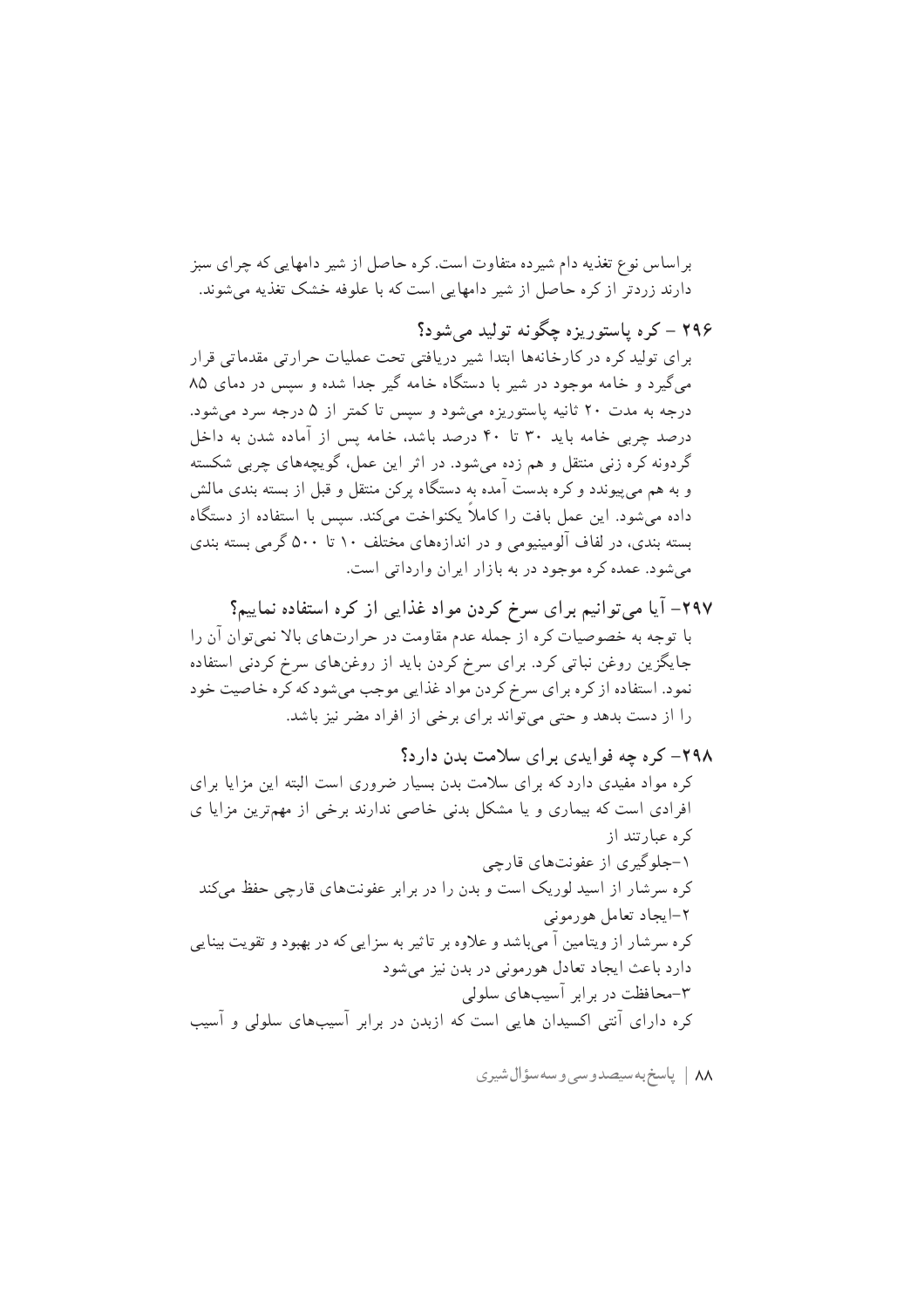رادیکال های آزاد محافظت مه کنند. مصرف کره از تضعیف عروق و اعصاب جلوگیری میکند و به تقویت سیستم ایمنی بدن کمک میکند. ۴-ایجاد قدرت در عضلات کره منبع خوبی از ویتامین K۲ میباشد، که در درمان آرتریت موثر است. مصرف کره تا حدودی باعث جلوگیری از درد مفاصل گشته و قدرت عضلات را افزایش می دهد ۵–از ایجاد تومور جلوگیری میکند چربي هاي اشباع موجود در كر ه به جلو گيري از لخته شدن خون ويا تشكيل تومور ها در بدن کمک میکند. هم چنین ازبدن در برابر ابتلا به سرطانهای مختلف نیز جلوگیری میکند. مصرف همه انواع غذایی به اندازه متوسط، در رژیم روزانه همواره خوب و مناسب است. اگر کره را به اندازه در رژیم روزانه خود مصرف کنید می توانید مطمئن باشید که بدن قوی و ایمنی داشته و دچار افزایش وزن نیز نمیشوید به شرط آنکه در مصرف آن زیاده روی نشود. ۶–کره مملو از ویتامینهای محلول در چربی به ویژه ویتامین D است که می تواند به جذب حداكثري كلسيم كمك كند. ۲۹۹– آیا کره برای پوست نیز مفید است؟

بله، چربی موجود در کره باعث لطافت، نرمی و صافی یوست می شود. کره هم چنین از بروز بیماریهای سطحی پوست نیز جلوگیری می نماید به شرط آنکه در مصرف آن زیاده روی نشود.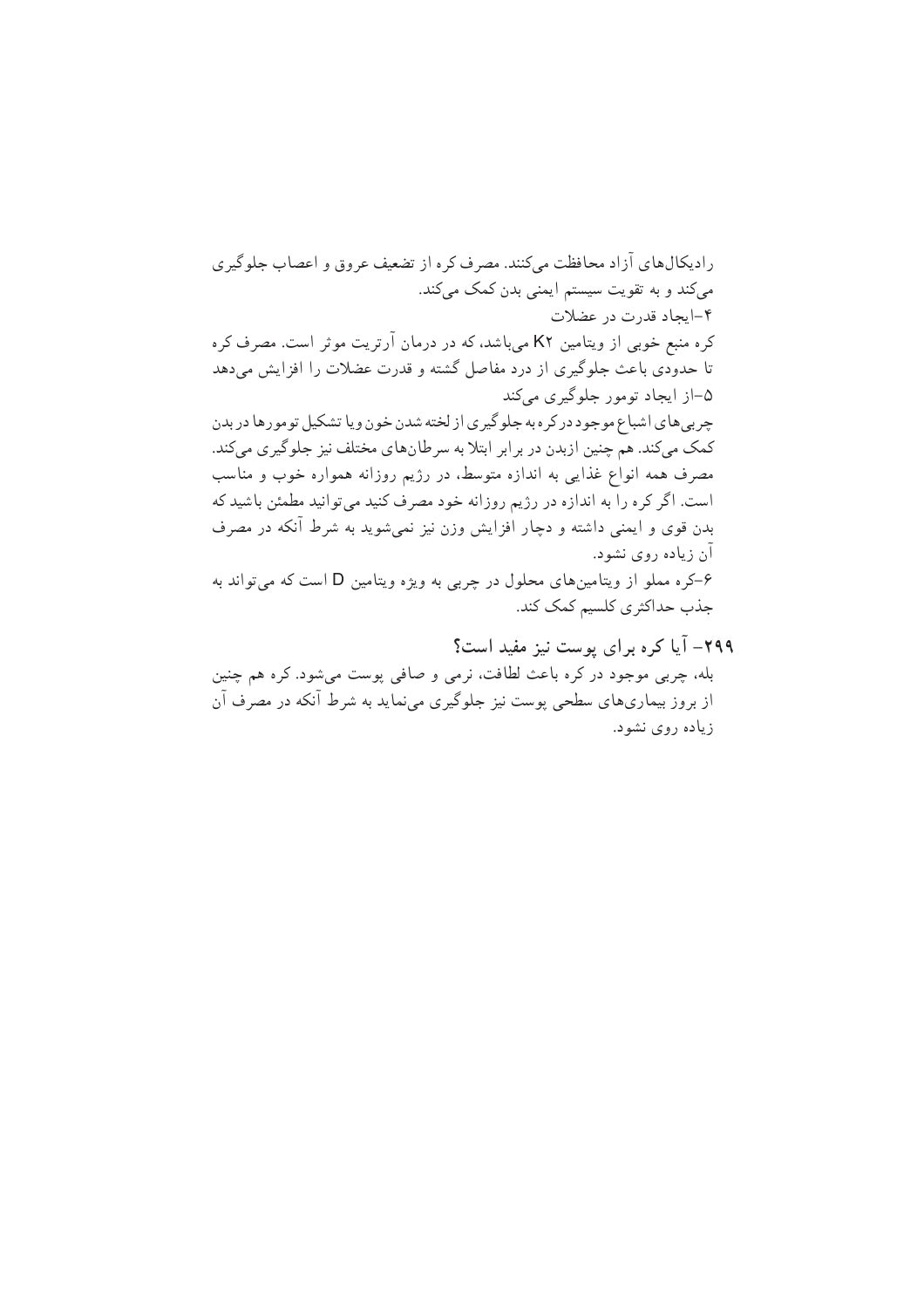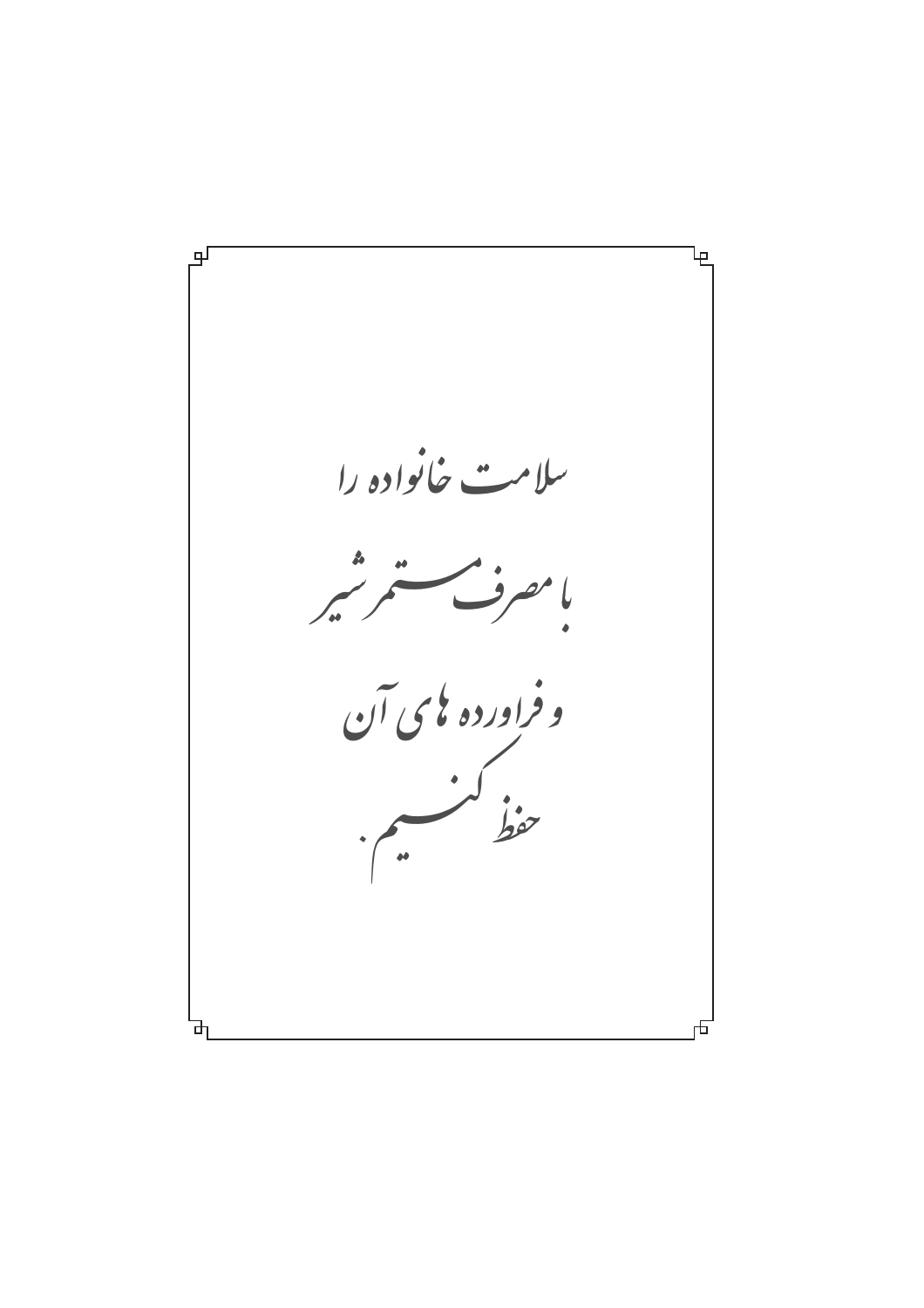| فصل دهم:<br><b>خامه</b> |  |  |
|-------------------------|--|--|

۳۰۰– خامه چیست؟ ارزش غذایی آن چقدر است؟ خامه یکی از فراوردهای لبنی است که از چربی شیر در لایههای سطحی پیش از هموژنیزه کردن تشکیل میشود. خامه منبع غنی چربی است و مقدار ویتامینهای محلول در چربی آن مثل ويتامين A و D بيشتر از شير است. اما مقدار ويتامينهاي محلول در آب مثل ویتامینهای گروه B در خامه بسیار کمتر از شیر است. موادمعدنی مثل کلسیم و فسفر در خامه بسیار کم است.

۳۰۱– خامه با شهد خرما دارای چه خواصی است و مصرف آن برای چه افرادی توصيه مي شود؟

اين محصول با اضافه شدن شيره خرما به خامه حاصل مي شود. در واقع مجموعه دو ماده غذایی مهم یعنی خامه و شیره خرما است که به واسطه داشتن ترکیب قندی و پروتئین خاص از ارزش غذایی بالایی برخوردار است. خامه با شهد خرما دارای خواص متعددی از قبیل کمک به عملکرد دستگاه گوارش، ضد عفونی کردن مجاری گوارشی، تقویت و تنظیم عملکردهای متابولیکی بدن میباشد. این محصول مفرح دارای اثرات سلامتی بخش بسیاری بر ای کلیه گروههای سنی به ویژه ورزشکاران و کودکان و نوجوانان است.

۳۰۲–خامه قنادی شیرین منجمد را چگونه باید استفاده کرد؟ ابتدا بسته خامه قنادي منجمد را در دماي محيط قرار مىدهيم تا بطور طبيعي ذوب شود. به نحوی که با فشار ملایمی بر روی بسته نرم شدن بافت آنرا احساس نمائیم .سپس آن را در داخل مخزن مخصوص ریخته و ابتدا با دور پایین خامه را یکدست میکنیم و سپس

فصل دهم: خامه | ۹۱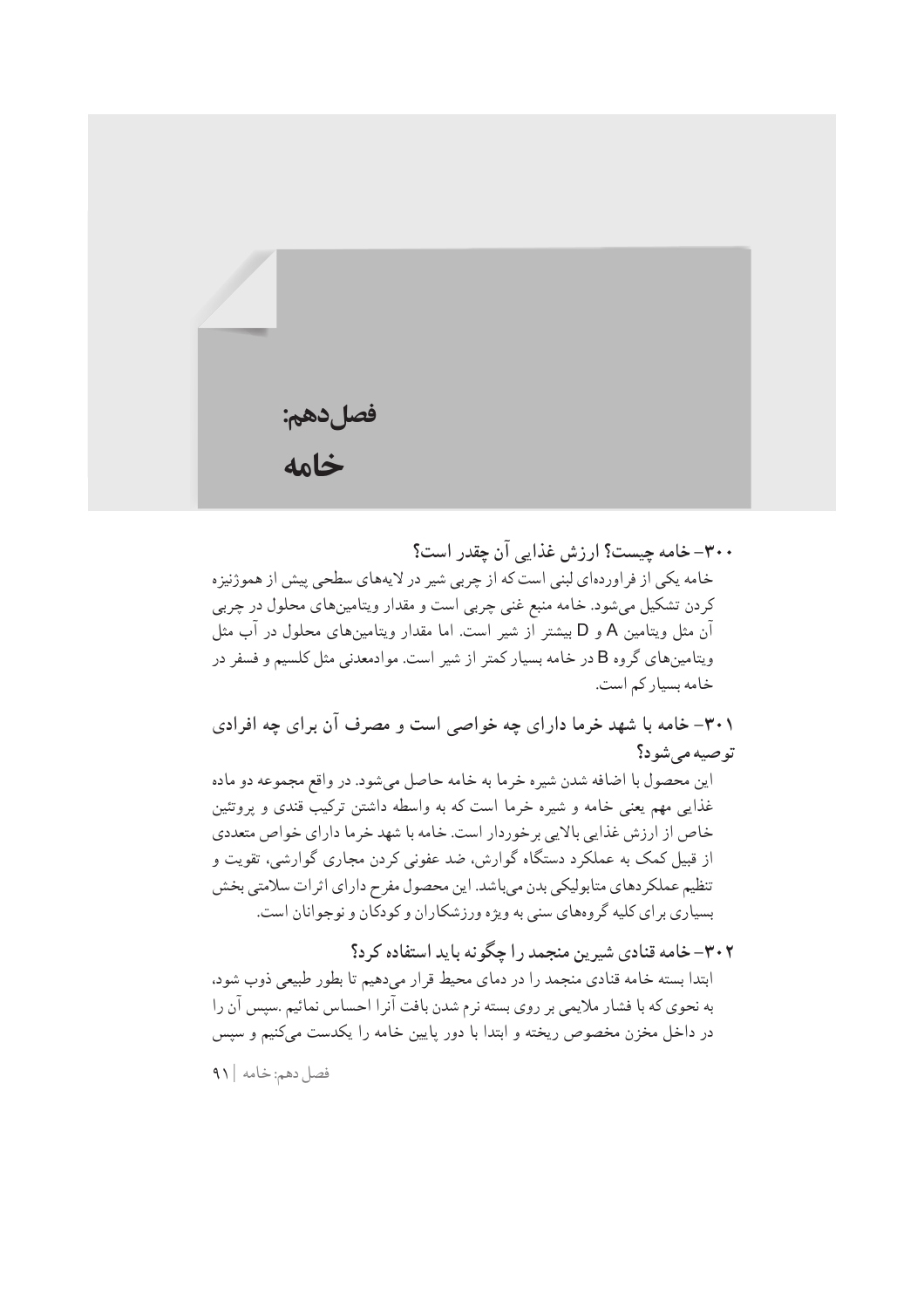با سرعت بالا حدود ۵ دقیقه شروع به زدن خامه قنادی می نمائیم تا وقتی که خامه قنادی حالتي سفت و يف كرده پيدا كند و از قاشق نريزد. ۰۳۰۳– آیا افراد مبتلا به بیماری دیابت میتوانند از محصول خامه عسل استفاده نمايند؟ باتوجه به بالا بودن انديس گلاسيمي قندهاي گلوكز و فروكتوز كه بطور طبيعي در عسل و بالطبع محصول خامه عسل وجود دارد، مصرف اين قبيل مواد غذايي توسط افراد ديابتي باید در حد مجاز و تحت نظر بزشک باشد. ۳۰۴– از نظر میزان چربی، خامه چگونه تقسیم بندی میشود؟ ازنظرمیزان چربی،خامهبهانواعزیر تقسیم بندی می شود:خامه رقیق(حداقل با ۱۸درصد چربی) خامه صبحانه (حداقل با ۳۰ درصد چربی) خامه قنادي (بين ٣۵ تا ۴۰ درصد چربي) خامه غليظ (حداقل با ۴۵ درصد چربي) از خامه رقيق اغلب در دسرها، سوپ ها، قهوه و ... استفاده مي شود.

۰۳۰۵– افرادی که چربی خون بالایی دارند به چه میزان میتوانند از خامه استفاده نمايند؟ این افراد بهتر است از خوردن خامه پرهیز کنند.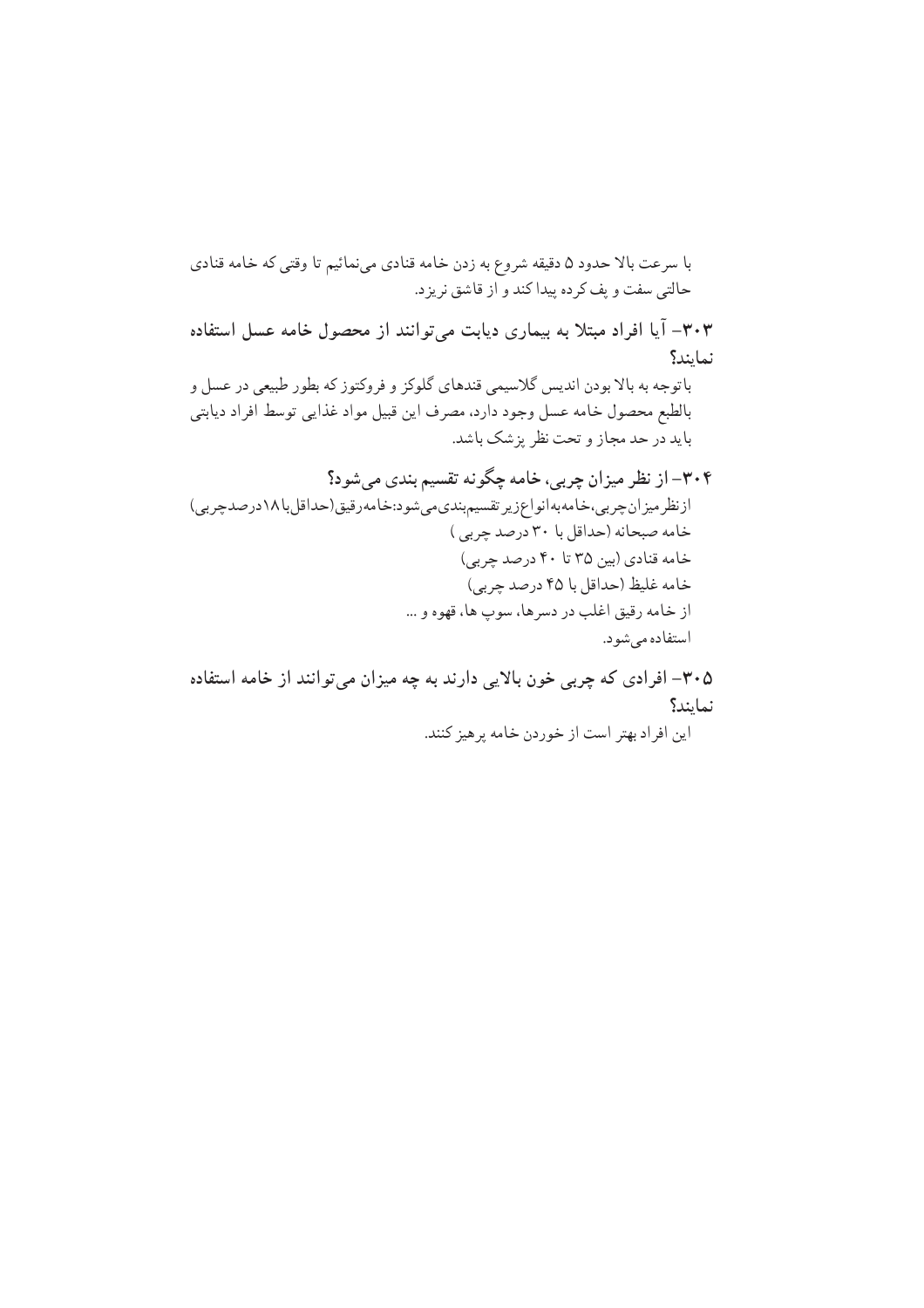

۳۰۶– آیا بستنی هم از فرآوردههای شیری محسوب می شود؟ بله، بستنی به معنای حقیقی و اصلی آن یکی از فرآوردههای شیری است که از مخلوط چند ماده شامل شیر ، خامه، شیر خشک، ساکاروز یا قند و مواد پایدار کننده مانند ژلاتین و غیره تولید میشود. در تولید بستنی علاوه بر مواد اصلی از مواد طعم دهنده نیز مانند وانيل، كاكائو، قهوه، زعفران و يا مغزدانههاي خوراكي از جمله فندق، گردو و يسته و نيز روغن نباتي استفاده مي شود.

۰۳۰۷– آیا مصرف بستی در فصول سرد میتواند به بیماری مصرف کننده منجر شو د؟

خیر، بیماریها توسط میکروارگانیسمها به انسان منتقل شده و انسان را بیمار میکند. لذا هيچ ارتباطي بين مصرف بستني در فصل سرد و بروز بيماريهاي فصل مانند سرماخوردگي، آنژین و … وجود ندارد. البته اگر بستنی از شیر فله (سنتی) تهیه شده باشد ممکن است به دلیل عدم کنترلهای بهداشتی، عامل بیماری هایی مثل تب مالت گردد.

۳۰۸– مصرف بستنی در چه مواردی توصیه نمیشود؟ بعلت وجود گلوکز و ساکاروز در ترکیبات بستنی، مصرف بستنی به افراد دیابتی توصیه نمي شود همچنين چون اين ماده غذايي كالري بالايي دارد، براي افراد با اضافه وزن و یا کسانی که مشکلات خاصی دارند توصیه نمیشود مگر اینکه با پزشک در این مورد مشورت شده باشد.

فصل يازدهم: بستنى | ٩٣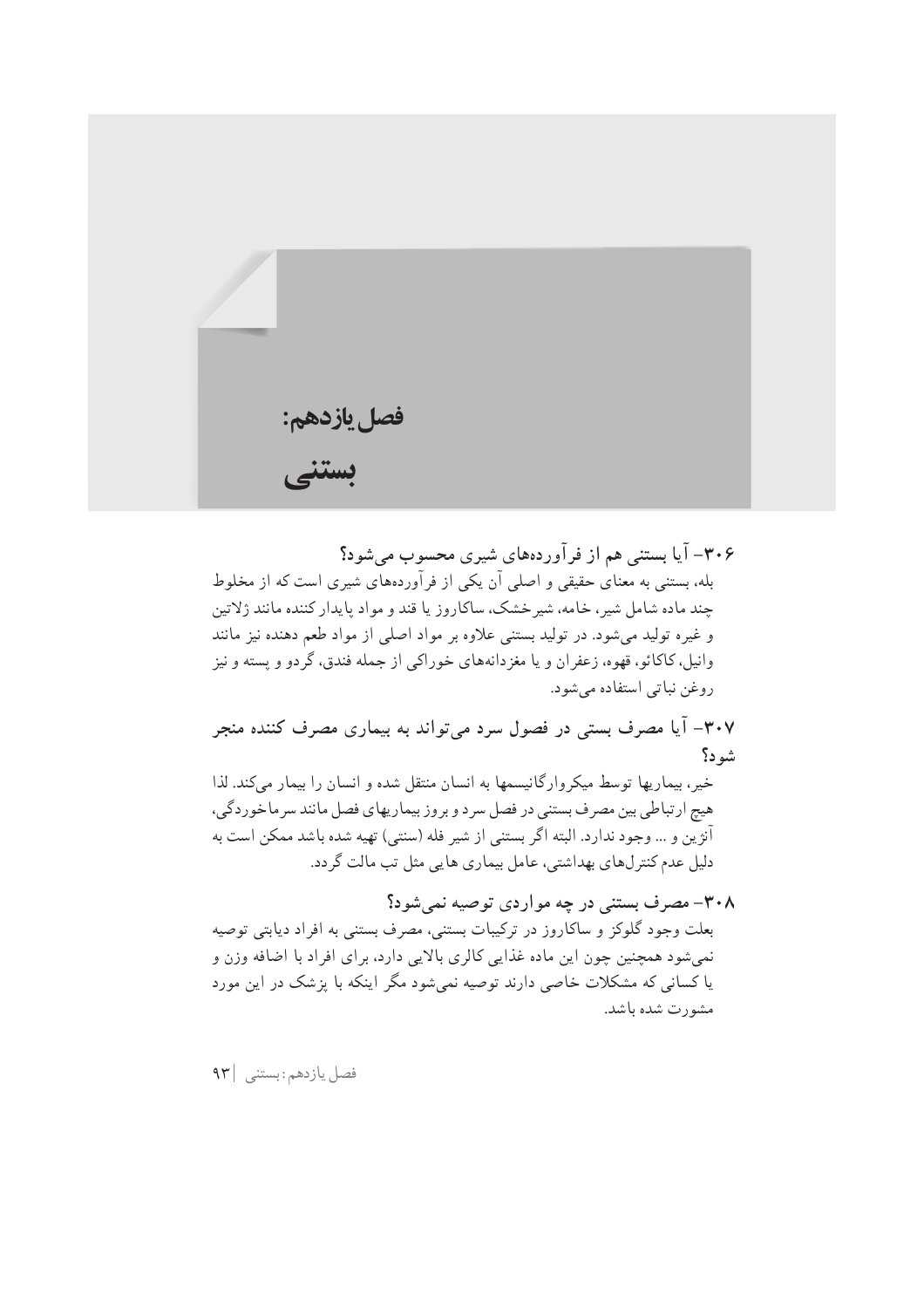ارزش غذا<sub>یعی</sub> بستن<sub>ی</sub> تابع ماهیت و مقدار ترکیبات شیری است که در تهیه آن به کار برده شده است. ارزش غذایی بستنیهای شیری نه تنها به شیر استفاده شده در آن، بلکه به ارزش .<br>غذایی تمام مواد مصرفی در تولید آن بستگی دارد. بعنوان مثال چربی بستنی تقریباً ۲ یا ۳

۹۴ | پاسخ بەسىصدوسى وسەسؤال شيرى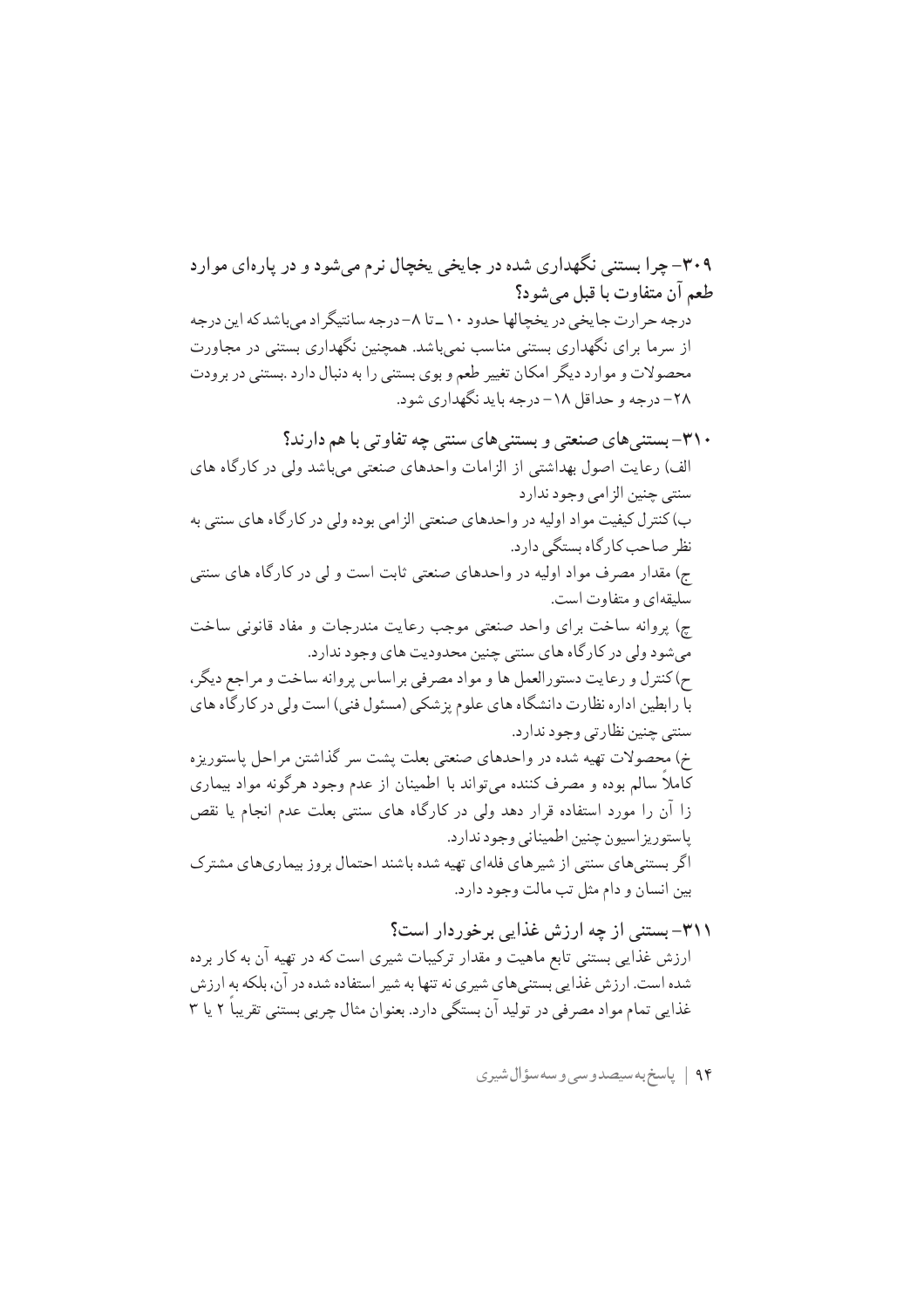بر ابر چربی شیر و پروتئین آن ۱۰ تا ۲۰ درصد از پروتئین شیر بیشتر و در ضمن حاوی مواد غذايي ديگر مانند شكر، تخم مرغ و ... است.

۳۱۲– مصرف بستنی برای کدام یک از گروههای سنی توصیه می شود؟ بستنی یکی از مهمترین منابع تولید انرژی است زیرا دو تا سه برابر شیر چربی دارد و بیشتر از نصف مواد جامد آن را قند تشکیل میدهد.(چربی بستنی در عمده بستنی تولیدی كارخانجات از چربي گياهي است) بستني لذت بخش و شادي آور نيز مي باشد و با توجه به کالري بالاي آن مصرف آن براي کودکان و نوجوانان توصيه مي شود. افرادي که دچار اضافه وزن نیستند و تحرک کافی دارند نیز میتوانند در حد متعارف از بستنی استفاده کنند.

- ۳۱۳-شرایط و مدت زمان نگهداری بستنی را ذکر فرمایید؟ چنانچه بستنی در شرایط و دمای مناسب یعنی ۲۸-درجه سانتی گراد نگهداری شود کیفیت آن تا ۹ ماه پس از تولید به خوبی حفظ میشود در غیر اینصورت ممکن است بافت آن تغییر يابد و به لحاظ فيزيكي نيز مناسب نباشد
- ۳۱۴– بستنی براساس اجزای ترکیبی آن به چند دسته تقسیم می شود؟ ۱–بستنی بر پایه شیر که منحصر اُ از شیر و فر آوردههای آن تهیه شده است. ۲ – بستنی میوهای که علاوه بر شیر از میوه و یا آب میوه بر ای تهیه آن استفاده می شود. ۳-بستنی یخی که از آب، شکر ، عصاره میوه یا سایر مواد طعم دهنده برای تهیه آن استفاده می شود. ای نوع بستنی از فر آورده های شیری محسوب نمی شود و ارزش غذایی کمتری دارد.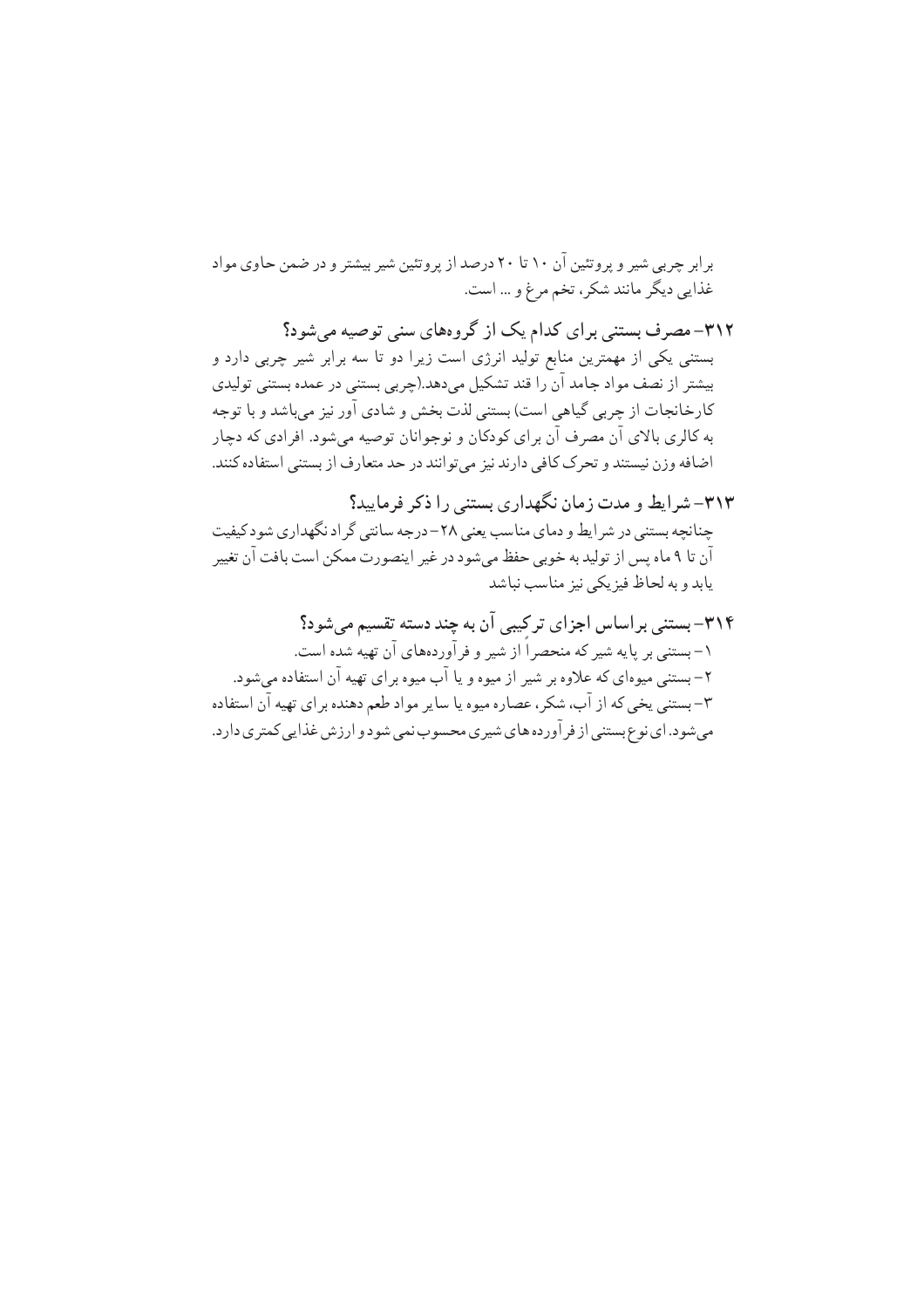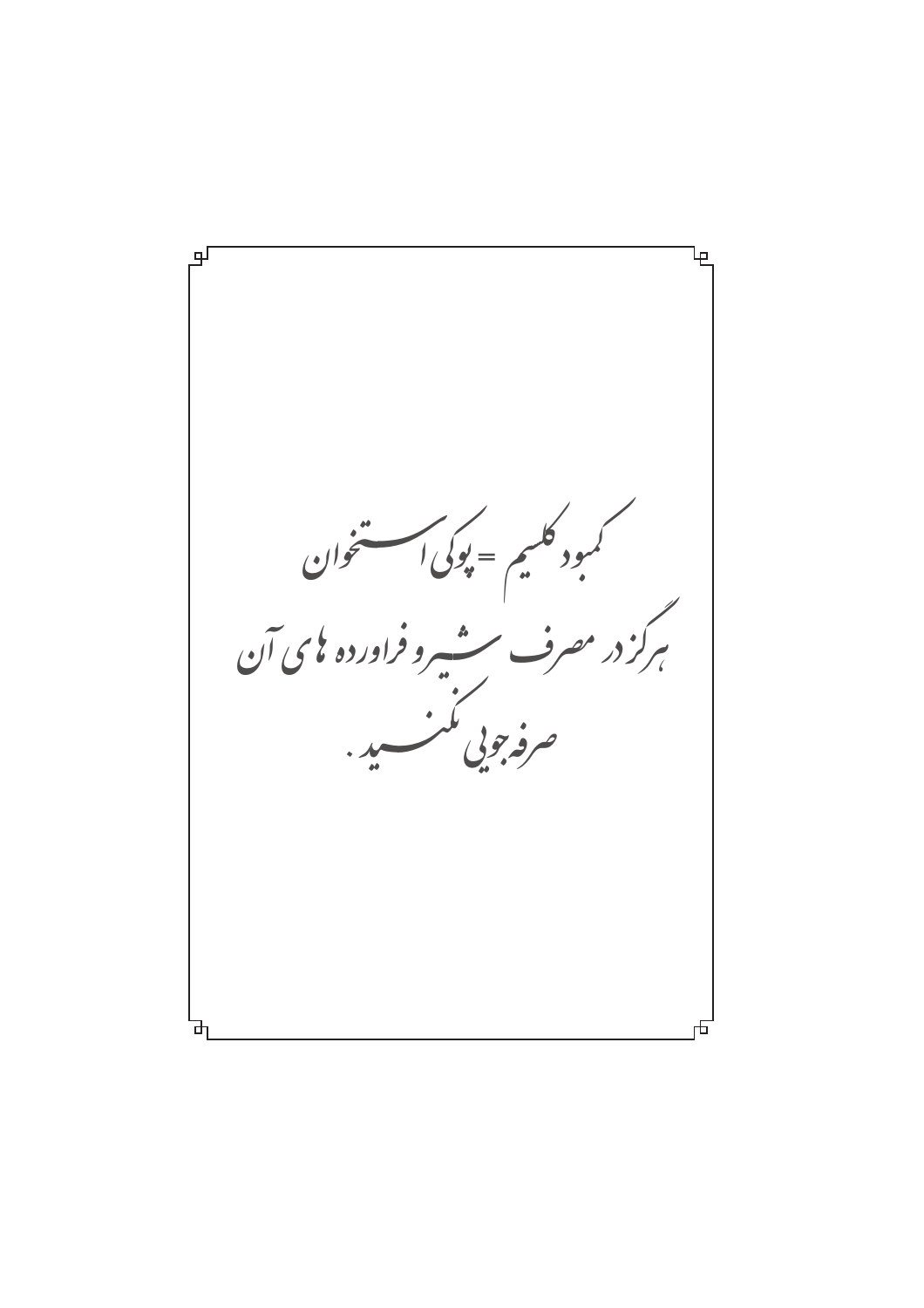فصل دوازدهم: كلسيم و پوكي استخوان

۳۱۸– کار کرد ساختمانی چگونه فعالیت مینماید؟ ۔<br>کلسیم عنصر اصلی بافت اسکلت بدن است که در کنار سایر عوامل، استخوانها را محکم و استوار میسازد. استخوان بندی یا اسکلت انسان بعنوان نگهدارنده و محافظت کننده قطعات

فصل دوازدهم :كلسيم و پوكي استخوان |۹۷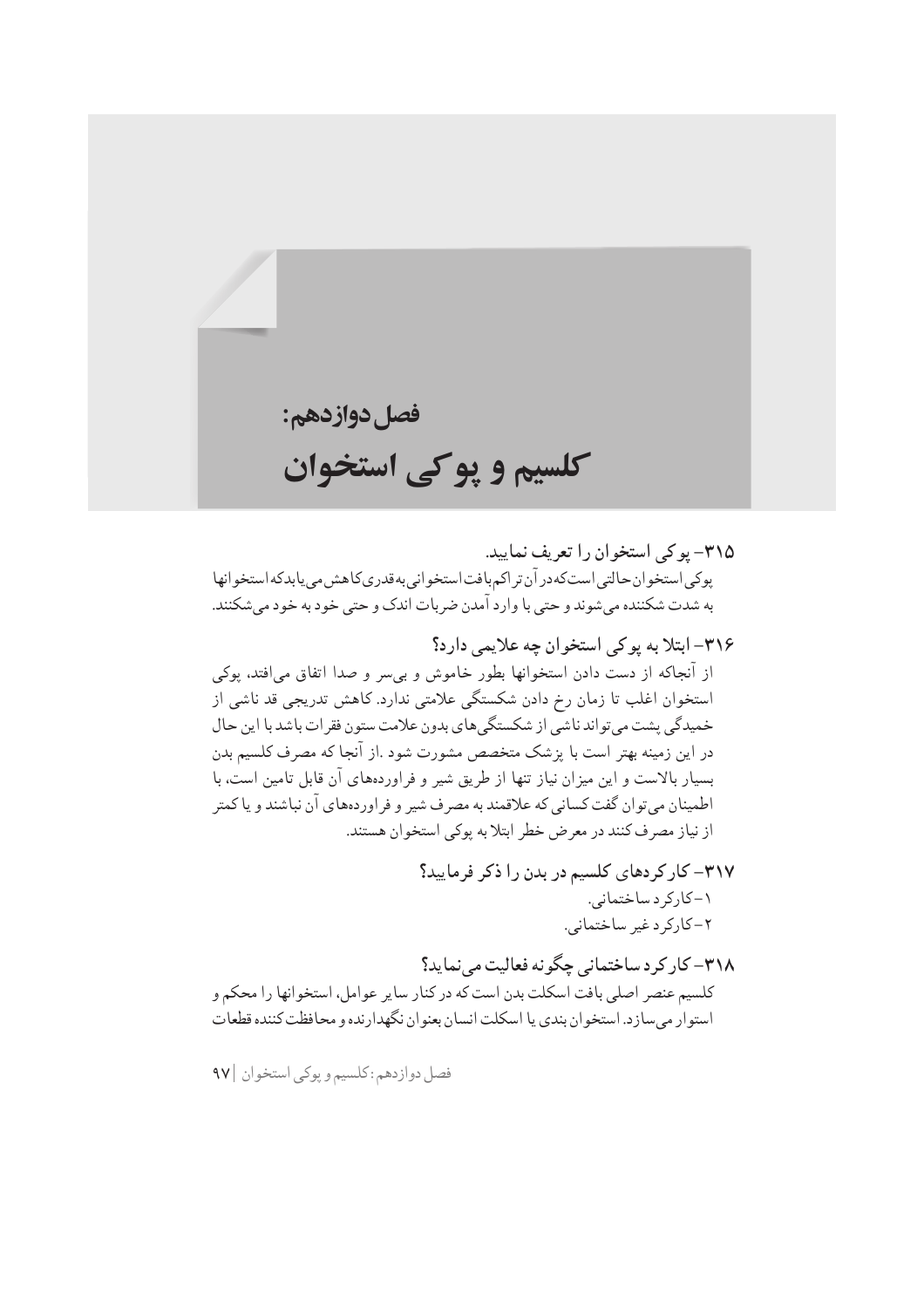بدن عمل مے کند و کلسیم و فسفر اجزای اصلی تشکیل دهنده اسکلت بدن هستند.

۳۱۹– کار کرد غیرساختمانی کلسیم چگونه فعالیت می نماید؟

مغز، مصرف کننده دائمی کلسیم برای ا نتقال پیامها به سلولهای عصبی اعضای مختلف بدن است. تمام اعمال به ویژه اعمال غیر ارادی مانند تنفس یا ضربان قلب که در ۲۴ ساعت ادامه دارند. تداوم فعالیتشان وابسته به حضور کلسیم است .همچنین کلسیم در تنظیم فشارخون، ضربان قلب، تنظیم اسید یته معده و انقباضهای عضلانی و سوزاندن چربیهای دور کمر و شکم و جلوگیری از چاقی بسیار موثر است.

- ۳۲۰- عوارض یو کی استخوان را ذکر نمایید. عوارض يوكي استخوان را مي توان به ٣ دسته تقسيم كرد: ١-شكستگي هاي مختلف. ٢- كوتاهي قد. ۴– زمین گیر شدن ٣- خم شدن کمر .
- ۳۲۱– چه مراقبتهای تغذیهای در پیشگیری و درمان پوکی استخوان موثر است؟ - دریافت کلسیم به میز ان کافی (حداقل ۱۰۰۰ تا ۱۵۰۰ میلی گرم روزانه) - دريافت كافي ويتامين D -دريافت كلسيم بيشتر درصورت دريافت رژيم پر فيبر. – دریافت کلسیم بیشتر در موارد قاعدگی، حاملگی و شیر دهی و پائسگی در زنان. – دریافت میز ان کالری کافی بر ای رسیدن به وزن مطلوب. -مصرف روغنهای غنی و اشباع مثل آفتابگردان، ذرت، زیتون و جایگزین کردن نوشابههای طبیعی (کفیر، دوغ، آب میوههای طبیعی و … ) بجای نوشابههای کافئین دار و انواع کولاها. از عوامل غیر تغذیهای نیز میتوان تحرک لازم در طول شبانه روز و استفاده مناسب از آفتاب مستقیم به مدت حداقل ۱۰ دقیقه در روز را نام برد.

٩٨ | پاسخ به سيصدوسي وسه سؤال شيري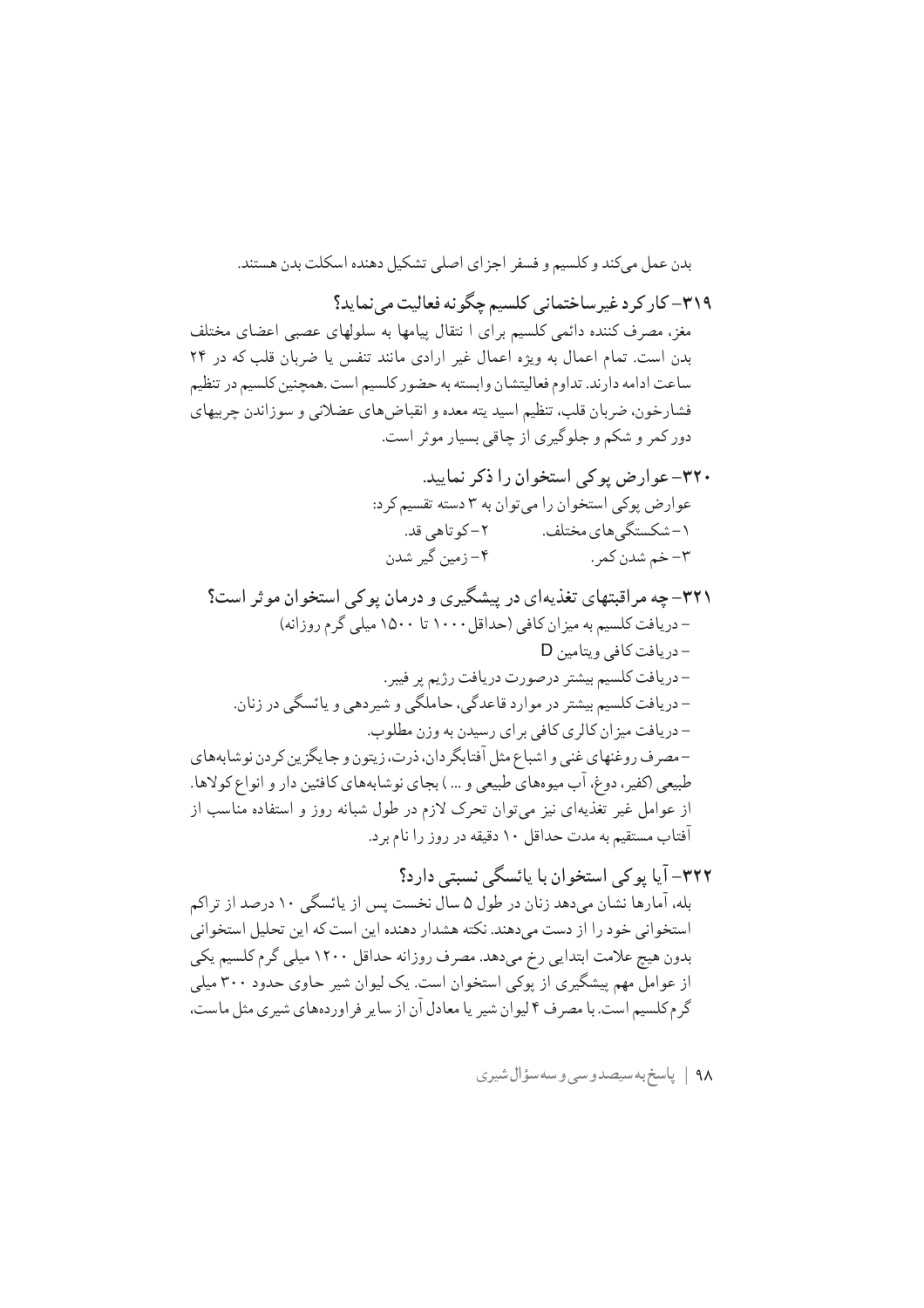فصل دوازدهم : كلسيم و پوكي استخوان | ۹۹